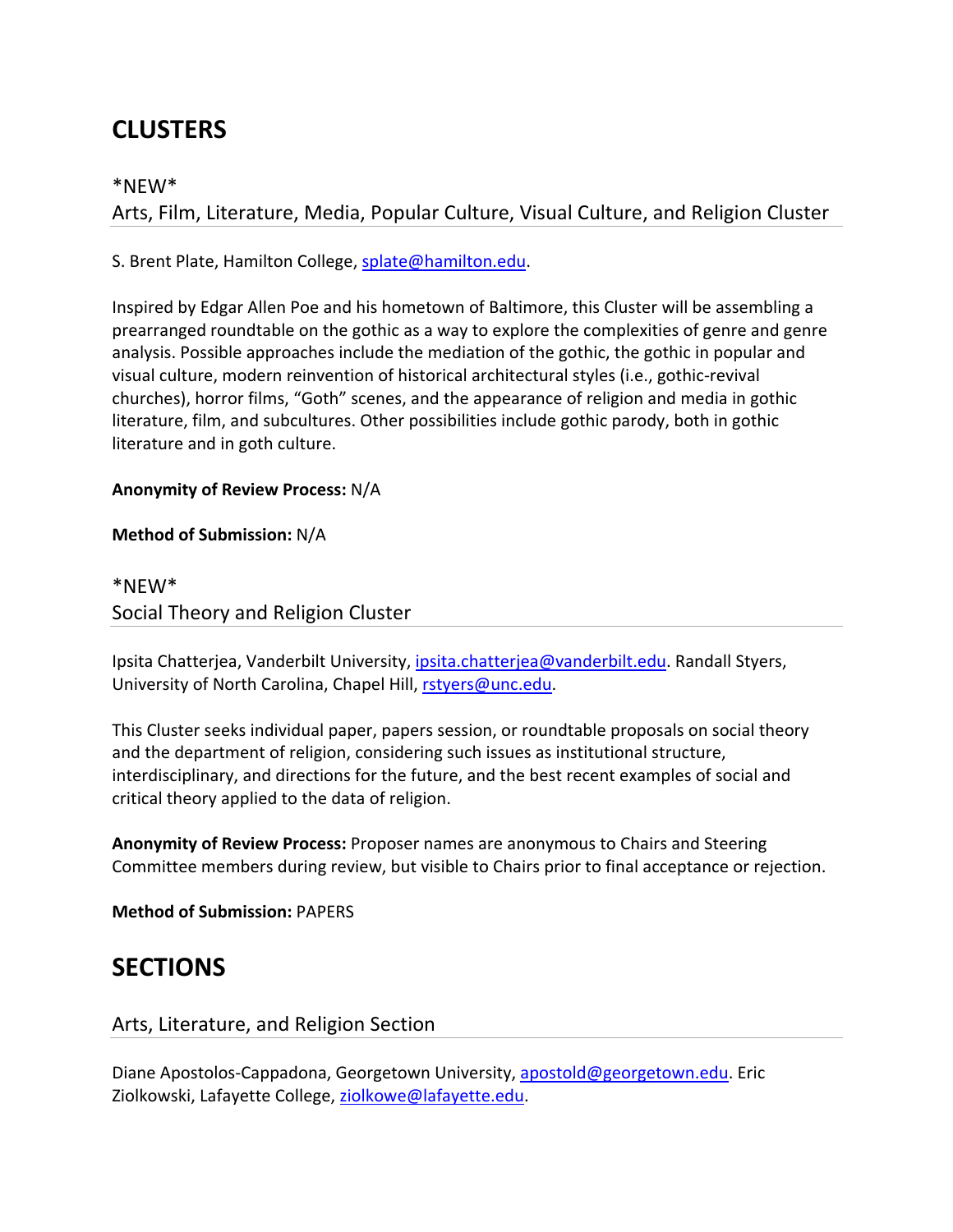This Section invites proposals for individual papers and preorganized papers sessions or roundtables on any of the following topics: 1) The history and practice of calligraphy in world religions; 2) Islam — arts, film, literature, and media; 3) The religious in the literature of C. S. Lewis (2013 marking the fiftieth anniversary of his death); 4) The religious poetry of Constantine P. Cavafy (in connection with UNESCO's declaration of 2013 as the "Year of Cavafy"); 5) Religion and kitsch; 6) Museums dedicated to religious art; 7) Blasphemy in the arts and literature; 8) Aniconism in religion; 9) Apocalypse in arts and literature; 10) The religiosity or lack thereof in the literature of Edgar Allen Poe; 11) Baltimore artists (e.g., John Waters); 12) The novels of Anne Tyler; 13) Visionary art and literature; 14) Folk art; 15) For a cosponsored session with the Queer Studies in Religion Group, queer theory's reliance on art and literature and its investment and interrogation of the category of the "aesthetic"; 16) For a cosponsored session with the Religion and Humanism Group, visualizing inhumanity — whether depictions of the inhuman in the arts and the media fund moral sensitivity or desensitize us to inhumane acts and events; and 17) Any topic in arts, literature, and religion.

**Anonymity of Review Process:** Proposer names are anonymous to Chairs and Steering Committee members until after final acceptance or rejection.

#### **Method of Submission:** PAPERS

#### Buddhism Section

Lori Meeks, University of Southern California, meeks@usc.edu. Christian K. Wedemeyer, University of Chicago, wedemeyer@uchicago.edu.

This Section welcomes proposals for papers sessions, individual papers, and roundtables in all areas of Buddhist studies. The Section is interested in three distinct session types: 1) To facilitate greater exchange among the various subfields within Buddhist studies, we are particularly interested in sessions that confront enduring problems in the study of Buddhism, raise important methodological issues, or bring fresh materials or perspectives to bear on themes of broad interest. Proposals that adopt innovative formats and/or take advantage of options such as ninety‐minute sessions are also of particular interest; 2) The Section participates in the AAR's Full Paper Submission Pilot Program and would like to host at least one session in this format this year. For such sessions, the full text of the papers will be made available to members (only) on the AAR Website in advance of the Annual Meeting. At the session, presenters will only briefly summarize their arguments, with the bulk of the time given over to discussion. Panel submissions that intend to follow this format should note this clearly in the proposal; and 3) Individual paper proposals are also encouraged. Each year, the Section hosts a session composed of the best individual paper submissions. All proposals are welcome and given careful consideration. Please contact the listed organizers if you wish to contribute to the following themes: a) Buddhist masculinities — Gina Cogan, Boston University, gcogan@bu.edu; b) Transformation of oral literatures into textual ones - David DiValerio, University of Wisconsin, Milwaukee, divaleri@uwm.edu; c) Sacred cities: urban Buddhism in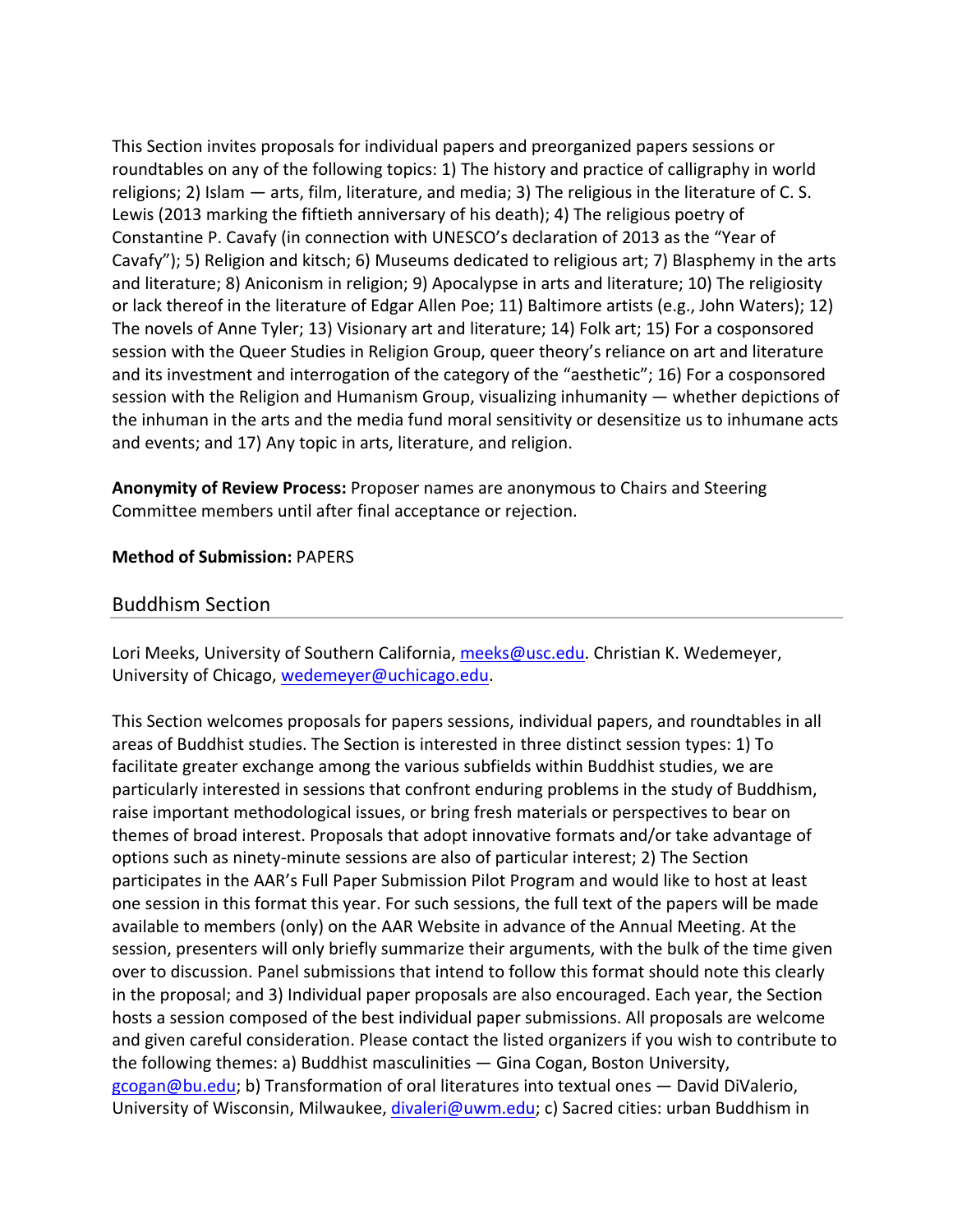modernizing Asia, 1850–1950 — Gregory Scott, Columbia University, gas2122@columbia.edu; d) Interdisciplinary approaches to the study of Buddhism — Michael Jerryson, Eckerd College, mjerryson@gmail.com; e) Harappa and Buddhism — Roy C. Amore, University of Windsor, amore@uwindsor.ca; f) Buddhism and the imagination: reflections on David Dean Shulman's *More than Real: A History of the Imagination in South India* (Harvard University Press, 2012) — Benjamin Bogin, Georgetown University, beb34@georgetown.edu; g) Postwar reconciliation and conflicts with ethnic minorities in Buddhist societies — Mahinda Deegalle, Bath Spa University, m.deegalle@bathspa.ac.uk; h) Buddhism and Brahmanism — Joseph Walser, Tufts University, joseph.walser@tufts.edu; i) Millenarianism and Buddhism — Mariko Namba Walter, Somerville, MA, mnwalter@acansrs.org; j) Meditation movements and the formation of modern Buddhist identities — Erik Braun, University of Oklahoma, ebraun@ou.edu; k) Buddhist languages/Buddhist lingua francas — Scott Mitchell, Institute of Buddhist Studies, Sscott@shinibs.edu; l) Vision, text, and image in Buddhism — Charles D. Orzech, University of North Carolina, Greensboro, cdorzech@uncg.edu, and Pamela D. Winfield, Elon University, pwinfield@elon.edu; m) A shared reading of *Vimalakīrtinirdeśasūtra* — Kin Cheung, Temple University, kin.cheung@temple.edu; n) For a possible cosponsored session with the Chinese Religions Group, gentry religion in Ming–Qing China — Charles Jones, Catholic University of America, Jonesc@cua.edu; o) For a possible cosponsored session with the Confucian Traditions Group, connections between Confucianism and Buddhism — Ken Holloway, Florida Atlantic University, Kenneth.Holloway@fau.edu; p) For a possible cosponsored session with the Japanese Religions Group, early twentieth century Japanese politics and the development of Buddhist studies — Jolyon B. Thomas, Princeton University, jolyont@Princeton.edu, and Bryan Lowe, Vanderbilt University, bryan.lowe@vanderbilt.edu; and q) For a possible cosponsored session with the Religion and Science Fiction Group, Buddhism and science fiction — Rudy Busto, University of California, Santa Barbara, rude@religion.ucsb.edu.

**Anonymity of Review Process:** Proposer names are anonymous to Chairs and Steering Committee members during review, but visible to Chairs prior to final acceptance or rejection.

#### **Method of Submission:** PAPERS

# Christian Systematic Theology Section

Holly Taylor Coolman, Providence College, htc@providence.edu. David Stubbs, Western Theological Seminary, david.stubbs@westernsem.edu.

The general theme this year for this Section is practices of the Christian life. We invite constructive — not merely descriptive or historical — proposals for individual papers, papers sessions or roundtables that explore the practices of the Christian life from a theological perspective. We seek proposals for the following themes: 1) Practices, virtues, sanctification, and deification; 2) Practices, sacraments, marks, and lex orandi/lex credenda; 3) Theological reflection on ethnographic research on practices; 4) Pilgrimage; 5) Enactments of prayer and liturgical practices, whether traditional or emerging; 6) Preaching; 7) Feasting, fasting, and food; 8) Hospitality; 9) Rules of life; 10) Interfaith practices, such as dialogue, scriptural reasoning,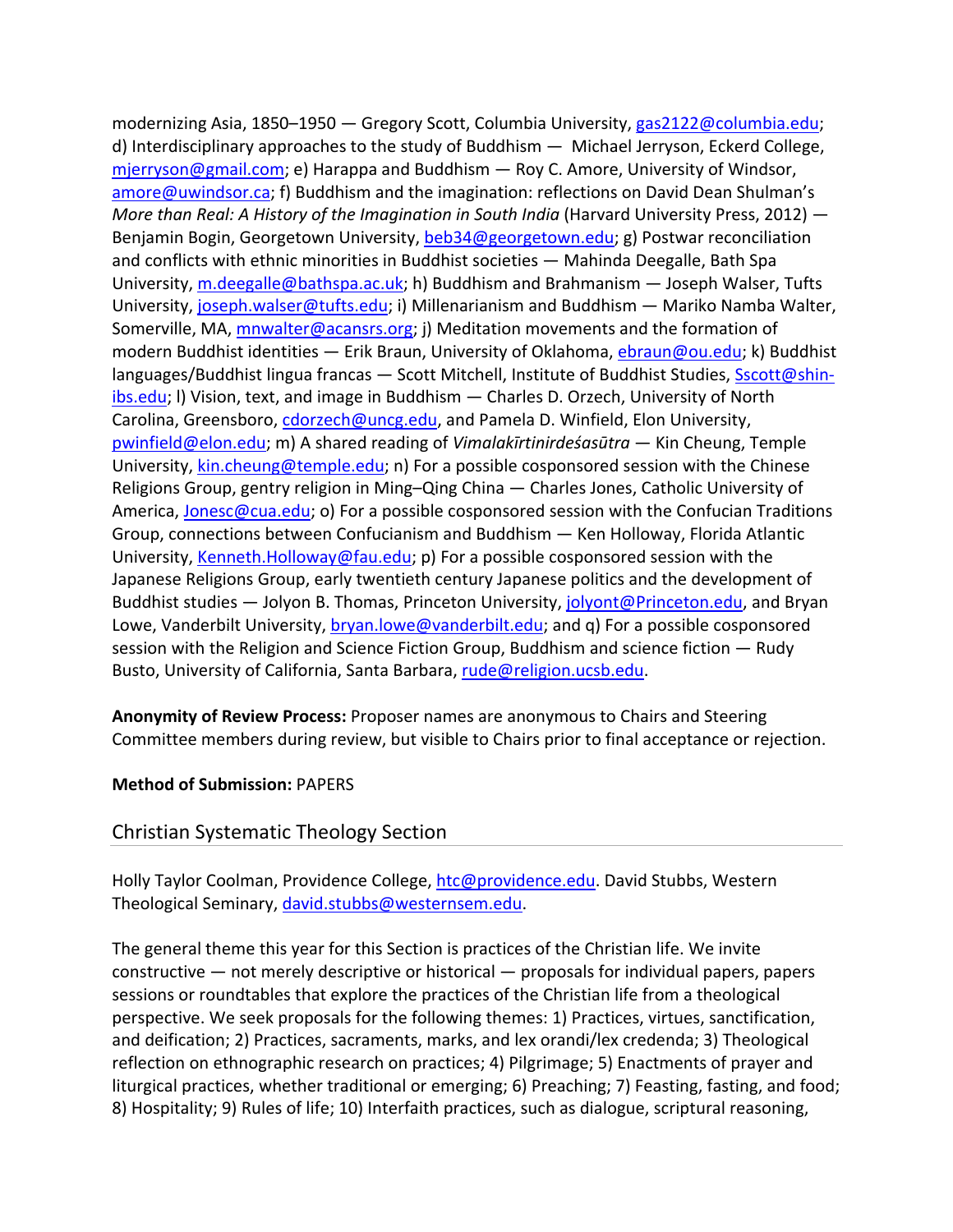and comparative theology; 11) For a possible cosponsored session with the Tillich: Issues in Theology, Religion, and Culture Group, practices of the Christian life in Paul Tillich's thought. Address theoretical and practical reflections about the practices of the Christian life from a theological perspective informed by Tillich, in particular with reference to *Systematic Theology* volume 3 (first published in two parts: *Life and the Spirit* and *History and the Kingdom of God* fifty years ago in 1963); and 12) For a possible cosponsored session with the Animals and Religion Group, systematic theology and the question of the animal, especially engagements with David L. Clough's On Animals: Systematic Theology (Bloomsbury Press, 2012). For planning purposes, our theme for 2014 will be "Human, Nonhuman, Inhuman."

**Anonymity of Review Process:** Proposer names are anonymous to Chairs and Steering Committee members during review, but visible to Chairs prior to final acceptance or rejection.

#### **Method of Submission:** PAPERS

# Comparative Studies in Religion Section

Eric D. Mortensen, Guilford College, ericdmort@yahoo.com. Kimberley C. Patton, Harvard University, kimberley\_patton@harvard.edu.

This Section seeks group proposals that provide occasion for comparative inquiry, engaging two or more religious traditions around a common topic and reflecting critically on the conceptual tools employed in the inquiry. We request only group proposals in the form of thematic paper sessions (four presenters, presider, and respondent) or roundtable sessions (maximum of six presenters). No individual papers as final submissions please. We reserve the right to add individuals to any group proposal. Each paper in a proposed session or panel need not be comparative, although this is welcomed and encouraged. Overall intellectual coherence of each group proposal is crucial. Please contact listed organizers if you wish to take part in any proposed session. Proposals for comparative panels and sessions other than those listed are welcome. Suggested themes are: 1) Spirit possession and trance — Corinne Dempsey, Nazareth College, cdempse6@naz.edu; 2) Affect studies and religion — Christopher Patrick Parr, Webster University, parrch@webster.edu; 3) Ideologies and rituals of motherhood — David Mozina, University of North Carolina, Charlotte, David.Mozina@uncc.edu; 4) Comparative religion and comparative theology address *The Hunger Games* trilogy — Kathryn McClymond, Georgia State University, kmcclymond@gsu.edu; and 5) Predatory animals in religion (seeking complete panel).

**Anonymity of Review Process:** Proposer names are visible to Chairs and Steering Committee members at all times.

#### **Method of Submission:** PAPERS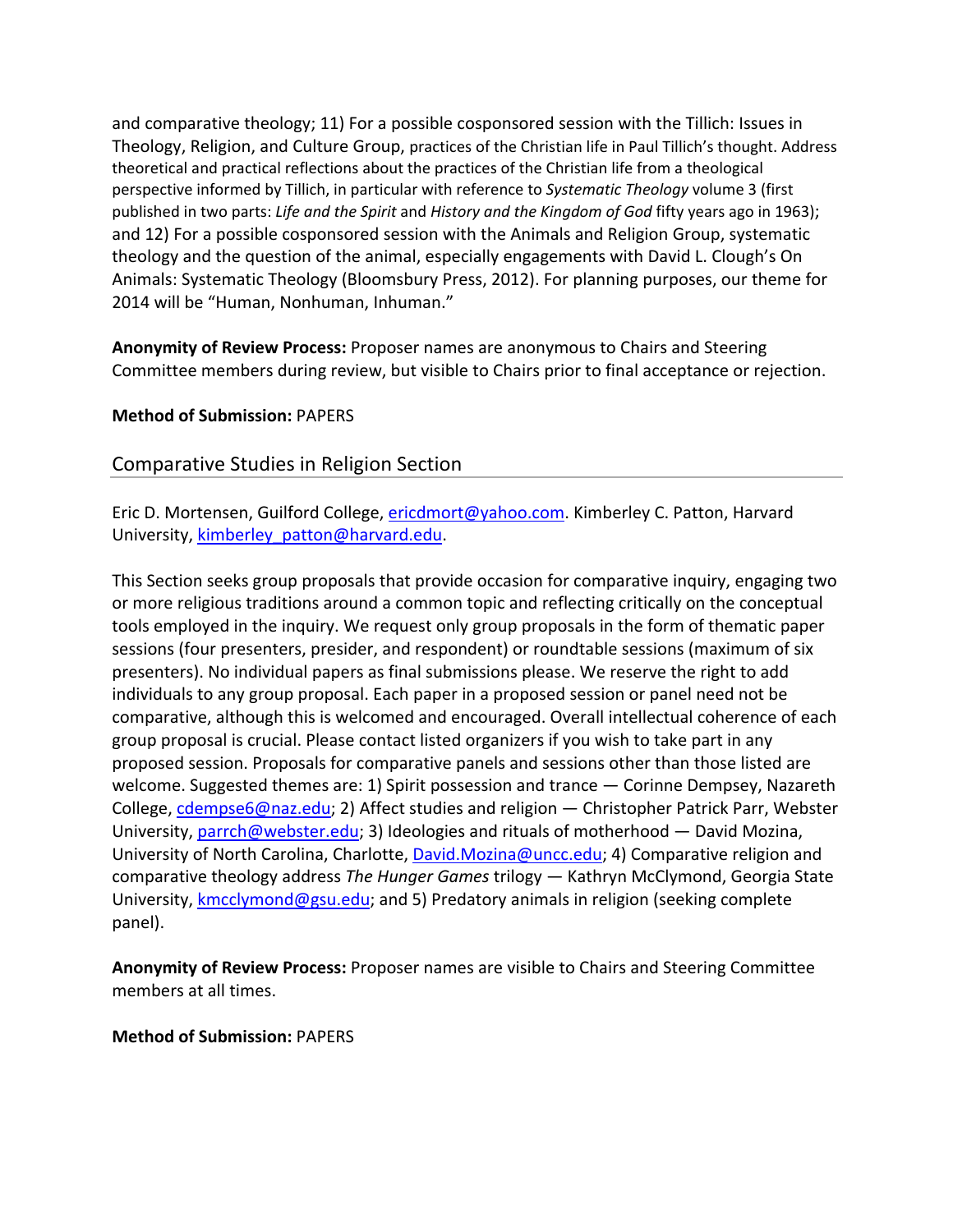# Ethics Section

Victor Anderson, Vanderbilt University, victor.anderson@vanderbilt.edu. Stacey M. Floyd‐ Thomas, Vanderbilt University, s.floyd-thomas@vanderbilt.edu.

This Section invites proposals providing theoretical analysis and diverse ethical methodologies in response to the following themes: 1) Policies and politics and its impact on gender and sexuality; 2) The ethics of freedom and revisiting the Emancipation Proclamation one hundred and fifty years later; 3) Michelle Alexander's book *The New Jim Crow: Mass Incarceration in the Age of Colorblindness* (New Press, 2012); 4) *The Wire* and reading different texts differently; 5) Environmental ethics; and 6) For a cosponsored session with the Pentecostal–Charismatic Movements Group, Religion and Migration Group, and Religious Conversions Group, exploring practices, ethics, and effects of religious conversion, especially those relating to immigration, migration, and/or Pentecostalism.

**Anonymity of Review Process:** Proposer names are visible to Chairs but anonymous to Steering Committee members.

#### **Method of Submission:** PAPERS

# History of Christianity Section

Daniel Joslyn-Siemiatkoski, Graduate Theological Union, djoslynsiem@cdsp.edu. Daniel Ramírez, University of Michigan, dramire@umich.edu.

This Section seeks to present innovative and engaging research in the history, culture, and development of Christianity from its origins to the present, both local and global, while at the same time promoting interdisciplinary dialogue among the fields of religious studies, history, ritual studies, art history, anthropology, and historical theology. We seek proposals for individual papers, papers sessions, or roundtables in the following areas: 1) In light of 2013 as the seventeen hundredth anniversary of the Edict of Milan, we invite proposals in the area of law and Christianity in antiquity and later epochs, including modern colonial and indigenous contexts; 2) The challenge of viewing North African Christianity in diachronic (e.g., Roman, Byzantine, Mamluk, modern, etc.) and regional cultural (e.g., Mediterranean, Latin, Greek, Berber, Coptic, Arabic) perspectives, as well as separately from sub‐Saharan Africa; 3) The prominence of Maryland and other U.S. colonial and republican Catholic centers, and on Jesuit histories in the Americas; 4) Pedagogical reflection on the challenge of teaching religious history in differing contexts to the religious "Nones"; 5) For a cosponsored session with the Wesleyan Studies Group, Methodism in the Civil War Era, particularly proposals that explore the historical realities and theological rationales for Wesleyan and Methodist participation in the conflict on both sides. Papers that offer comparative analyses of Wesleyan and Methodist involvements in other national conflicts are welcome; and 6) For a cosponsored session with the Mormon Studies Group, we invite papers on Mormonism global perspectives and experiences. We will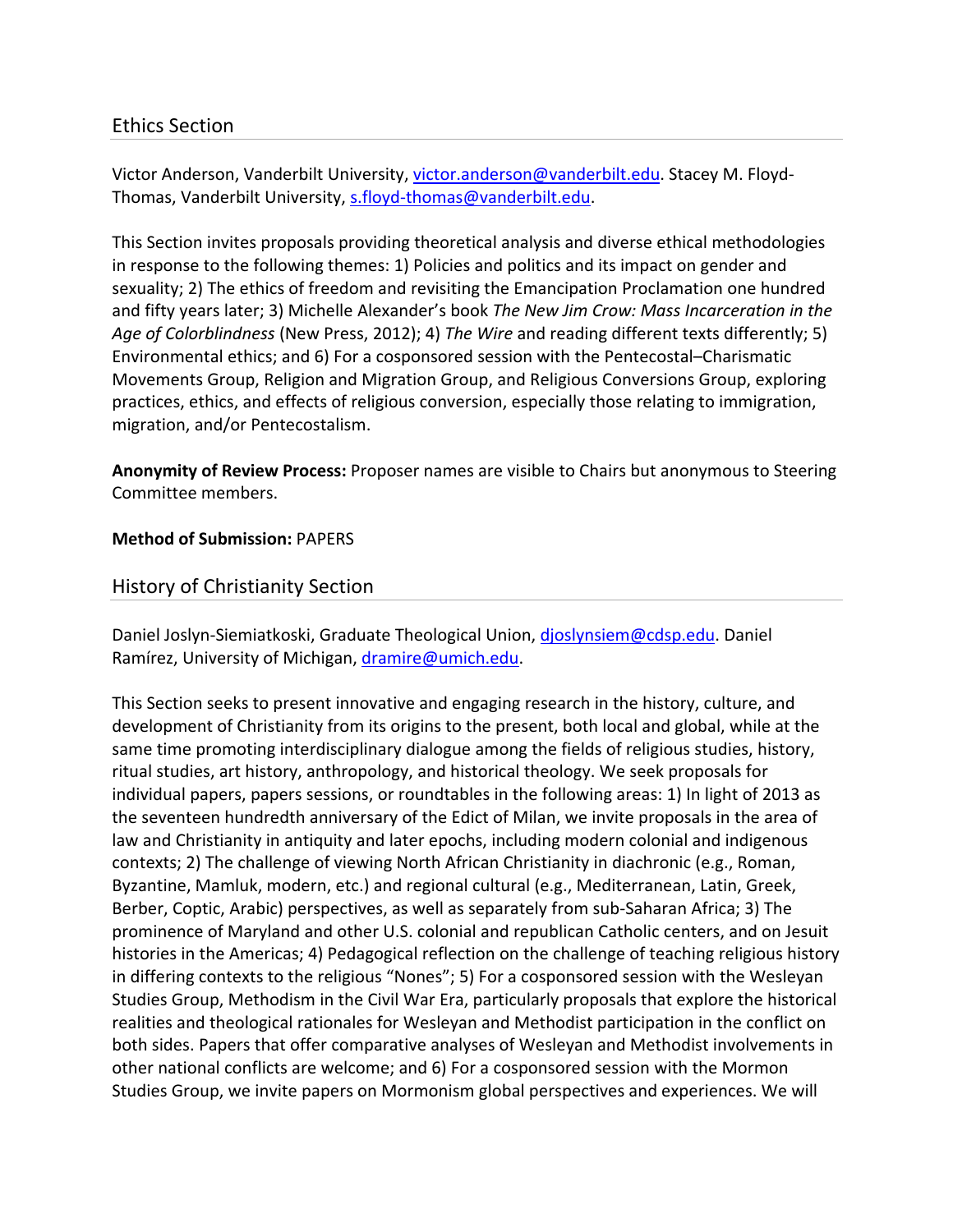consider proposals on other topics as well. Papers should be conceived for effective fifteen‐ minute presentations.

**Anonymity of Review Process:** Proposer names are visible to Chairs but anonymous to Steering Committee members.

### **Method of Submission:** PAPERS

# North American Religions Section

Julie Byrne, Hofstra University, julie.byrne@hofstra.edu. Sylvester Johnson, Indiana University, Bloomington, syljohns@indiana.edu.

This Section advances the study of religions in North America, broadly conceived. We are especially interested in sponsoring sessions that explore the fundamental questions that have shaped the field in the past or should shape it in the future. Sessions could focus on aesthetics, biopolitics, economics, materiality, pluralism, race and ethnicity (including whiteness), secularity, sexuality, other key field concepts, or the category of "North American religions." The Section sponsors sessions incorporating roundtables, debates, workshops, and other creative productions. We encourage the submission of both individual contributions and complete sessions, though we may reconfigure proposed papers sessions in order to place them on the conference program. For paper session and roundtable proposals, diversity of rank/seniority (including graduate student, post-doctorate, junior and senior participants) is especially welcome. Presenters in any format should expect to give short performances that maximize time for audience questions and comments. All presenters should explicitly relate research to ongoing discussions in the field and the wider academy.

**Anonymity of Review Process:** Proposer names are anonymous to Chairs and Steering Committee members during review, but visible to Chairs prior to final acceptance or rejection.

# **Method of Submission:** PAPERS

# Philosophy of Religion Section

Michael Rea, University of Notre Dame, michael.rea2@gmail.com. Ludger Viefhues-Bailey, Le Moyne College, viefhulh@lemoyne.edu.

This Section invites proposals on the following topics: 1) Immortality; 2) Free will; 3) Levinas and history; 4) The violence of metaphysics; 5) Hannah Arendt and Jewish philosophy; 6) Race and religion; 7) Kant; 8) How/Why does Buddhism matter for philosophy of religion?; 9) Atheistic religious experience; 10) Testimony; 11) Wittgensteinian accounts of religious language; 12) Genealogy and suspicion; and 13) Why and how to teach the philosophy of religion? Although proposals for individual papers will surely be given due consideration, we also encourage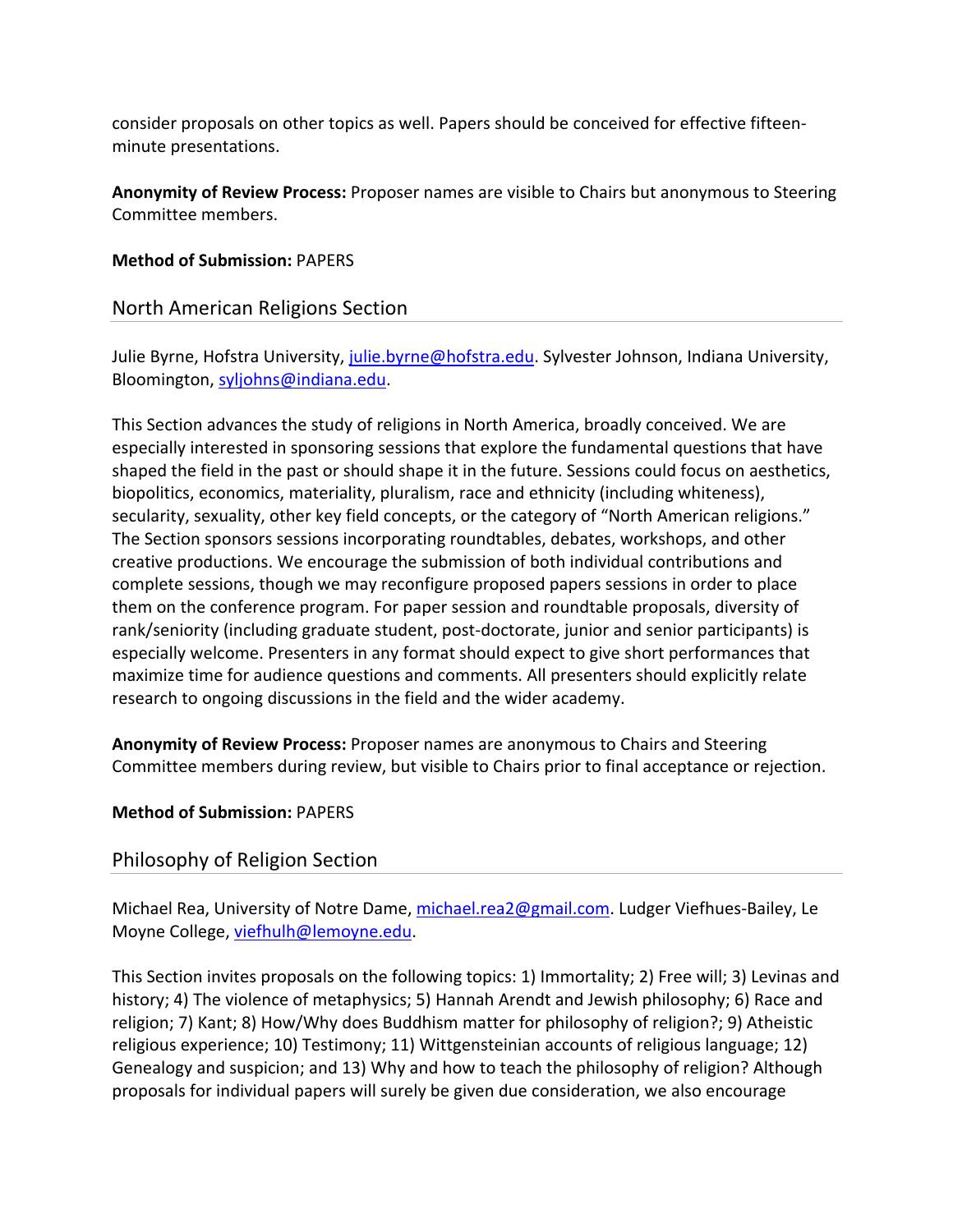proposals for prearranged sessions on these or other topics that will be of interest to philosophers of religion. Proposals have a much greater chance of acceptance if they are written so as to be accessible to philosophers with no expertise on the particular topics or figures dealt with in the proposed paper, and they make very clear the central thesis and main line(s) of argument of the proposed paper.

**Anonymity of Review Process:** Proposer names are anonymous to Chairs and Steering Committee members until after final acceptance or rejection.

**Method of Submission:** PAPERS

Religion and Politics Section

Erik Owens, Boston College, erik.owens@bc.edu. Najeeba Syeed-Miller, Claremont School of Theology, nsyeed‐miller@cst.edu.

In addition to receiving proposals on topics generally in the purview of the Section (which encompasses both domestic and global interconnections of religion and politics, in practice and theory), we especially welcome proposals that address the following: 1) The tenth anniversary of same‐sex marriage in the United States and its impact around the world; 2) Political theologies in multiple contexts, cultures, and countries; 3) Gender in contemporary American political discourse; 4) For a cosponsored session with the North American Hinduism Group, Hinduism in the American political consciousness — religion, identity, and citizenship; 5) Poverty, social welfare, and national budget priorities; and 6) For a cosponsored session with the Contemporary Islam Group, Interreligious and Interfaith Studies Group, and Religions, Social Conflict and Peace Group, proposals that critically and creatively examine the methodology and impact of different interreligious responses to moments of civic unrest or violence in a religious context.

**Anonymity of Review Process:** Proposer names are anonymous to Chairs and Steering Committee members during review, but visible to Chairs prior to final acceptance or rejection.

# **Method of Submission:** PAPERS

# Religion and the Social Sciences Section

Gerardo Marti, Davidson College, gemarti@davidson.edu. Ann B. McClenahan, Washington, D.C., abmcclenahan@gmail.com.

This Section invites proposals on the following topics: 1) Social scientific perspectives on the Bible; 2) Catholicism and spirituality; 3) Religious freedom and religious tolerance; 4) The rising number of religiously unaffiliated people, a.k.a. "Nones"; 5) For a potential cosponsored session with the Cultural History of the Study of Religion Group and the Religion and Sexuality Group,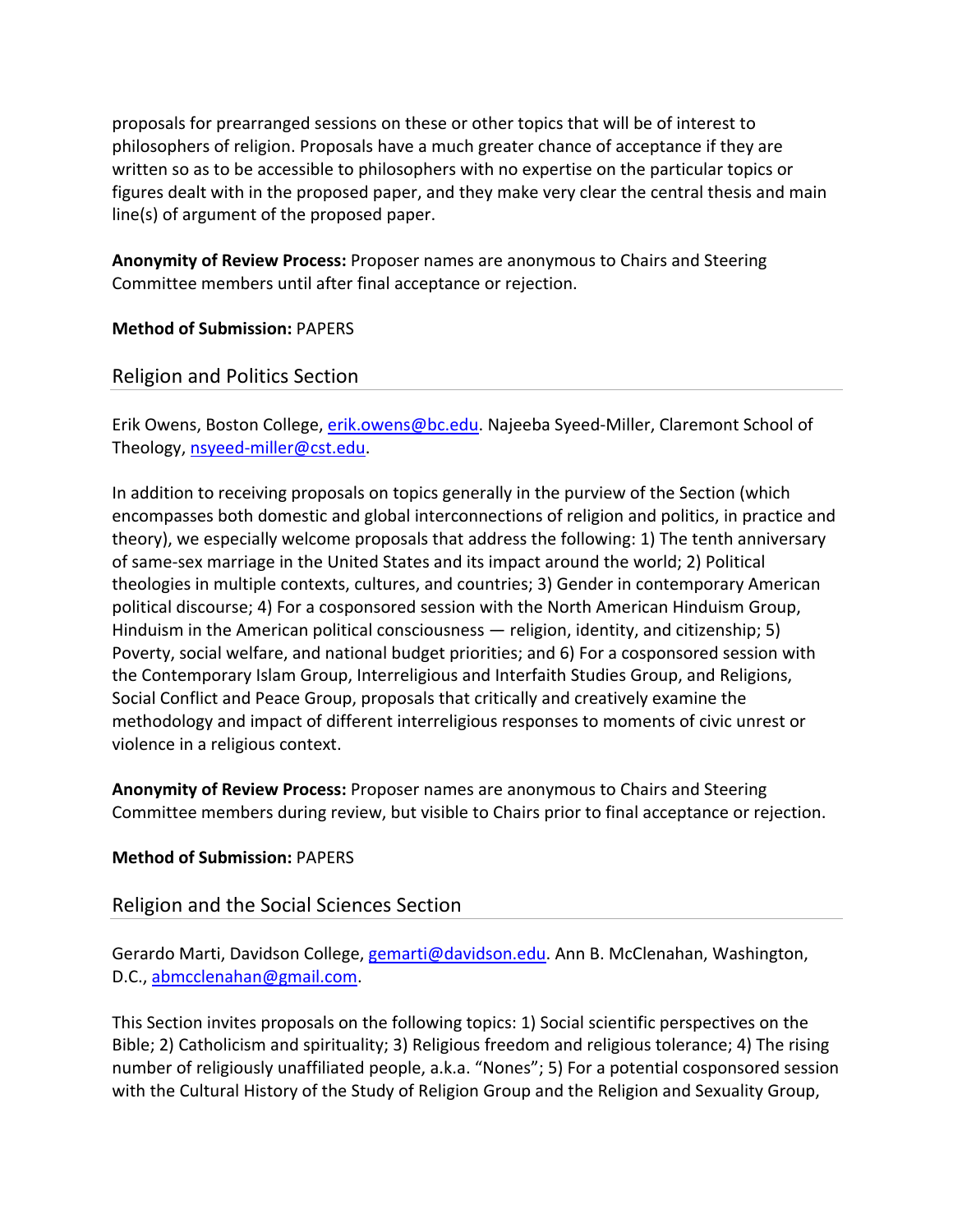critical analysis and/or methodological reflection on sex and sexuality as categories of inquiry in empirical approaches to the study of religion. Possible themes include reading or misreading sex and desire in representations of religion and analyzing ways in which constructed meanings of sex and sexuality have shaped classificatory categories and comparative models across religious studies; and 6) Religion and incarceration; and 6) For a possible cosponsored session with the Critical Approaches to Hip-Hop and Religion Group, the meaning of methods — social scientific approaches to religion, theology, and hip-hop. The burgeoning field of religion, theology, and hip‐hop has worked hard to expand the object(s) of inquiry beyond a sole focus on rap music. While this expansion has provided form, content, and structure for the making of religion and hip‐hop scholarship, less attention has been given to the methodological tools necessary to provide a rigorous account of the ways in which these endeavors are taken up in hip-hop material culture. We seek papers from leading scholars working with various methodologies from fields such as sociology, anthropology, psychology, and cultural studies for the study of religion, theology, and hip‐hop culture. Proposals that address new books in the field, major trends, and issues (e.g., immigration reform, same‐sex marriage) relevant in the coming year and other questions in the study of religion and the social sciences are also welcome. All proposals should clearly state their key question(s), methodologies, data, and disciplinary perspective(s).

**Anonymity of Review Process:** Proposer names are anonymous to Chairs and Steering Committee members during review, but visible to Chairs prior to final acceptance or rejection.

#### **Method of Submission:** PAPERS

# Religion in South Asia Section

Donald R. Davis, University of Wisconsin, Madison, drdavis@wisc.edu. Valerie Stoker, Wright State University, valerie.stoker@wright.edu.

This Section gives strong preference to papers sessions (not roundtable sessions). Proposals for papers sessions should include specific titles and proposals for each paper included in the session. We give preference to proposals for entire sessions over individual papers and accept few individual paper proposals. Although all topics are welcome, we are particularly interested in the themes listed below. Please contact the listed organizers if you wish to contribute to the following themes (where no organizer is identified, we welcome someone to take on that role): 1) Pierre Bourdieu and the study of South Asian religions — Jack Llewellyn, Missouri State University, *JLlewellyn@MissouriState.edu;* 2) Politics of religious conversion — Chad Butler, Butler University, chauman@butler.edu; 3) Reading colonial/postcolonial theory and South Asian texts — Stephen Berkwitz, Missouri State University,

stephenberkwitz@missouristate.edu; 4) Translational bhakti: poetry/song in South Asian regions and languages — John Stratton Hawley, Barnard College,  $\frac{1}{15}$  m3@columbia.edu; 5) Reductive claims of cognitive science in religious studies — Michael James Gressett, Florida Gateway College, saumya@ufl.edu; 6) Divine-Human-Cosmic relations: perspectives and pedagogies in comparative religion — James Ponniah, Jnana‐Deepa Vidyapeeth,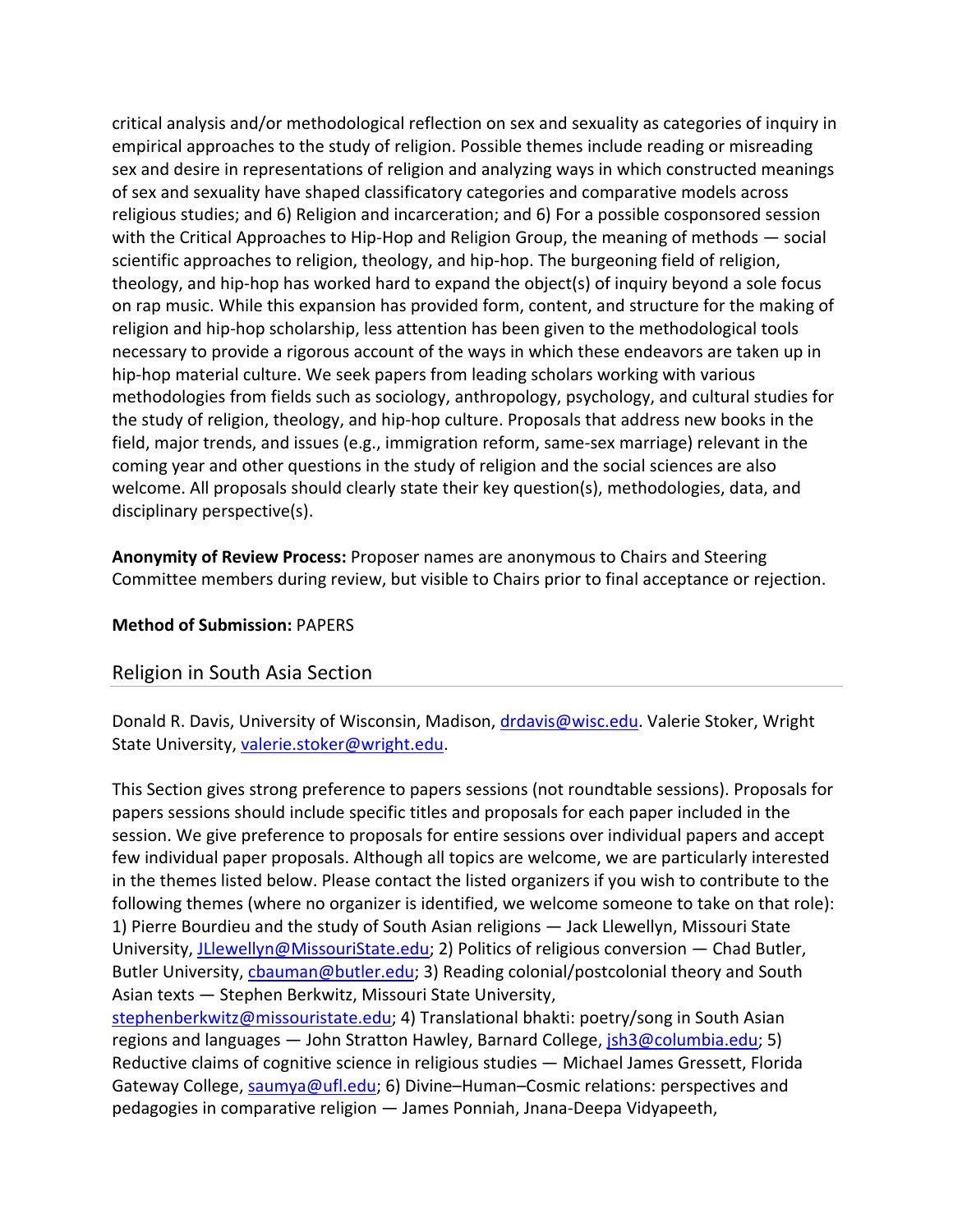jamesponniah@gmail.com; 7) Sectarianism and sectarian conflict — Elaine Fisher, Columbia University, emf2127@columbia.edu; 8) Prayer in South Asia — Hamsa Stainton, University of Kansas, stainton@ku.edu; 9) Is there a Nepalese way of being religious? — Jessica V. Birkenholtz, Rutgers University, jvanbirk@rci.rutgers.edu; and 10) The future role of area studies in the study of religion, specifically RISA's role — Donald R. Davis Jr., University of Wisconsin, Madison, drdavis@wisc.edu.

**Anonymity of Review Process:** Proposer names are anonymous to Chairs and Steering Committee members during review, but visible to Chairs prior to final acceptance or rejection.

**Method of Submission:** PAPERS

Study of Islam Section

Frederick S. Colby, University of Oregon, fscolby@uoregon.edu. Juliane Hammer, University of North Carolina, Chapel Hill, jhammer@email.unc.edu.

This Section encourages individual paper, papers session, and roundtable proposals in all areas of Islamic studies. Successful proposals will reflect theoretical and methodological sophistication and engagement with existing scholarship along with innovative examination of Muslim practices, texts, and material culture. As always, we welcome submissions dealing with the Qur'an and the Sunna, Islamic law, philosophy, theology, mysticism, ritual, gender and sexuality, modernity and globalization, teaching Islam, religious pluralism, and other areas of general interest. Furthermore, we encourage proposals dealing with Shi'ism within and across these areas. This year we especially invite papers or prearranged panel or paper sessions on the following topics: 1) Psychology, affect, and the body; 2) Islam and hip‐hop; 3) Normative approaches to the study of Islam in the academy; 4) Islamicate texts and history; 5) Islam in Africa and the African diaspora; 6) Muslim digital communities and social media; 7) Islam and postcolonialism; and 8) Defining, defending, and destroying the sacred.

**Anonymity of Review Process:** Proposer names are anonymous to Chairs and Steering Committee members during review, but visible to Chairs prior to final acceptance or rejection.

#### **Method of Submission:** PAPERS

# Study of Judaism Section

Sarah Imhoff, Indiana University, seimhoff@indiana.edu. Shaul Magid, Indiana University, Bloomington, smagid@indiana.edu.

This Section welcomes individual paper, papers session, and roundtable proposals from the wide scope of Judaism, Jews, and Judaic studies — from late antiquity to the present. We are particularly interested in the following topics: 1) Judaism, just war theory, and peacemaking; 2)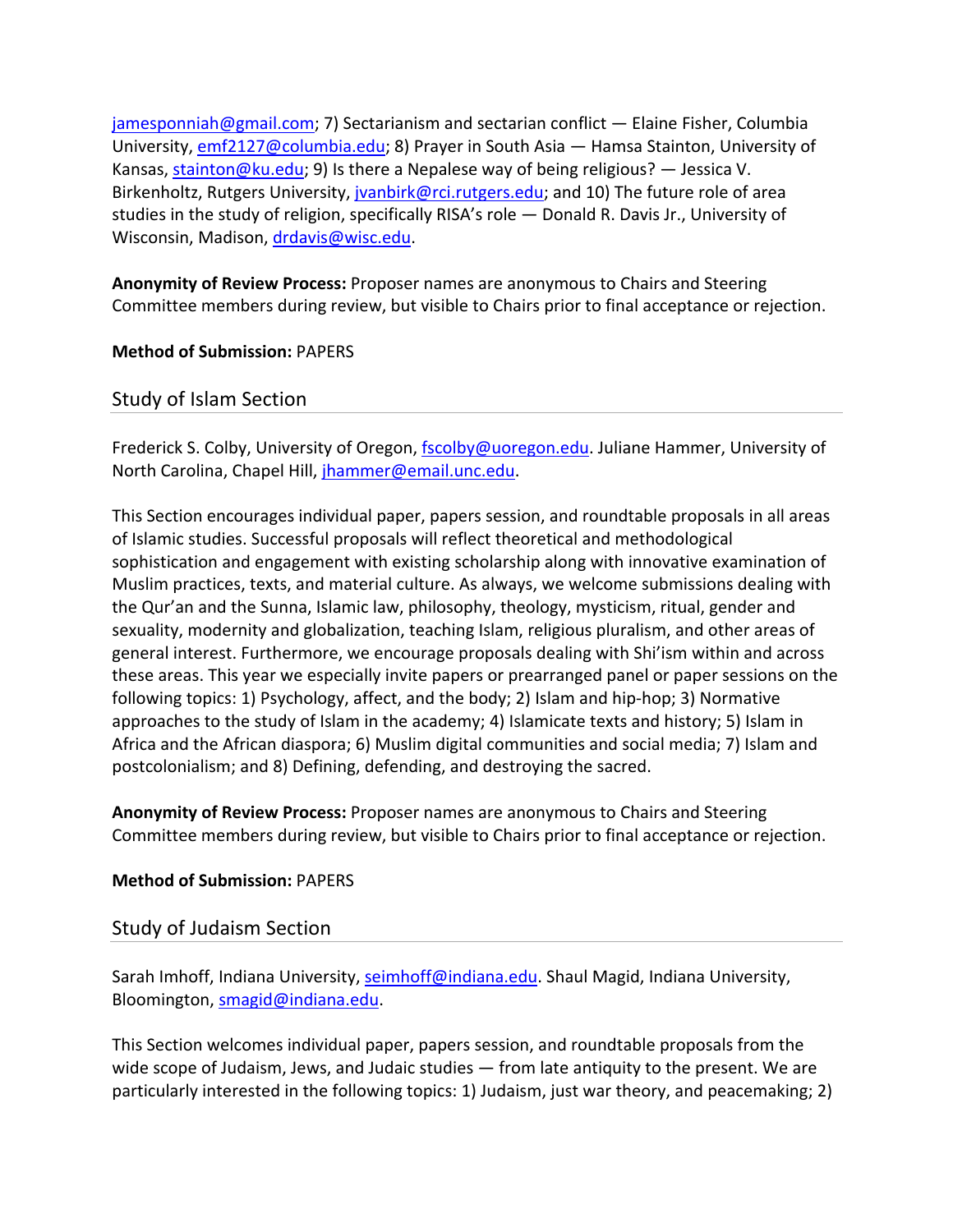Jewish ecology and environmentalism; 3) Haredi Judaism, textual, or cultural studies; 4) Jewish humor; 5) Jews/Judaism and violence; 6) Judaism and slavery; 7) Judaism and animals; 8) Judaism and aesthetics; and 9) Jews/Judaism and queer theory.

**Anonymity of Review Process:** Proposer names are visible to Chairs but anonymous to Steering Committee members.

**Method of Submission:** PAPERS; E‐mail with Attachment (proposal is in attachment, not in body of e‐mail)

# Teaching Religion Section

Eugene V. Gallagher, Connecticut College, evgal@conncoll.edu. Carolyn Medine, University of Georgia, medine@uga.edu.

This Section examines pedagogical theory and practice. We invite proposals that join innovative teaching practice with the scholarship of teaching and learning. Preference will be given to proposal formats that model engaged, interactive, and experiential pedagogy. We invite presentations on the following topics: 1) Teaching tactics — a lightning‐round on strategies for getting students to read carefully. This session will include ten or more teaching tactics. Tactics should be submitted in the format found in *Teaching Theology and Religion*, available at http://www.wabashcenter.wabash.edu/journal/article2.aspx?id=14417; 2 ) Bridging strategies — what strategies do you use to meet students where they are? How do you find out what they know and what do you do with that knowledge in the classroom?; 3) Teaching religion on the boundaries of tradition in seminaries, theological, and church-related schools; 4) Generating student participation in the religious studies and theology classroom; 5) For a cosponsored session with the African Diaspora Religions Group and African Religions Group, rethinking paradigms and methods in religious studies through teaching African and African diaspora religions. Contesting logocentricity, representing innovation and dynamism of oral traditions, using visual media, familiarizing the exotic, redefining "religion" — these are among the challenges and opportunities of teaching African/African diaspora traditions in religious studies; 6) For a cosponsored session with the Comparative Religious Ethics Group, teaching religious ethics comparatively, either in stand‐alone courses or in survey courses — aimed broadly to target undergraduate and graduate teaching and teaching by both specialists and nonspecialists in ethics; and 7) Open call — we invite both individual papers, papers sessions, and roundtable session son issues in teaching and learning.

**Anonymity of Review Process:** Proposer names are anonymous to Chairs and Steering Committee members during review, but visible to Chairs prior to final acceptance or rejection.

**Method of Submission:** PAPERS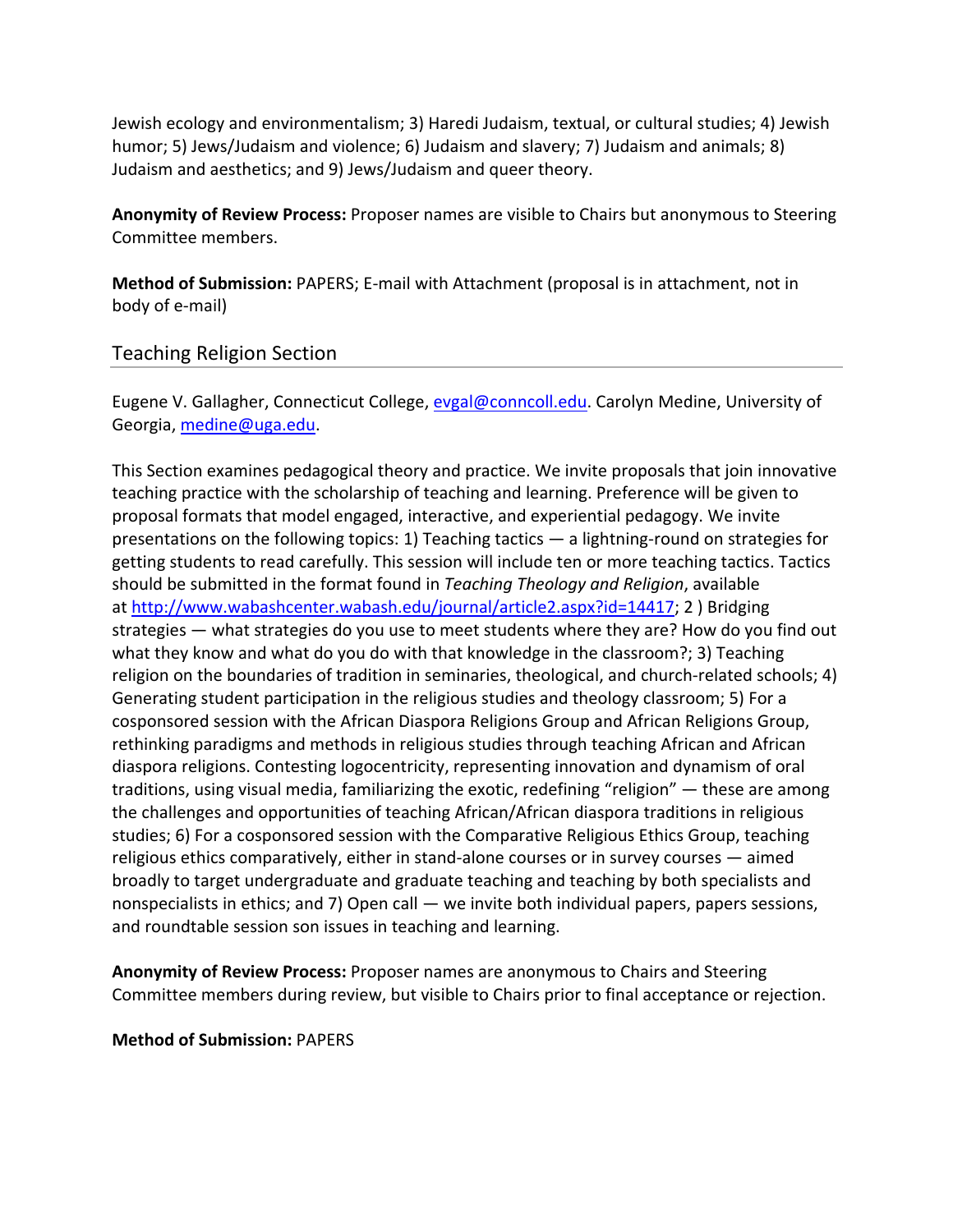# Theology and Religious Reflection Section

Anne Joh, Garrett Evangelical Theological Seminary, anne.joh@garrett.edu. Tamsin Jones, University of Victoria, tfjones@uvic.ca.

This Section invites proposals that address the following topics and issues: 1) What is "theological" in theology?; 2) The turn to affect theory in theological reflection; 3) For a cosponsored session with the Asian North American Religion, Culture, and Society Group, geopolitical realities of war and grievability; 4) For a cosponsored session with the Theology and Continental Philosophy Group, a roundtable discussion of Judith Butler's *Parting Ways: Jewishness and the Critique of Zionism* (Columbia University Press, 2012); 5) Comparative political theologies — Jewish, Christian, and Muslim responses to the reality and theory of the modern state; 6) Theories and practices of reading texts, especially normative texts; and 7) Theorizing religious experience with, and beyond, "new materialist" approaches.

**Anonymity of Review Process:** Proposer names are anonymous to Chairs and Steering Committee members until after final acceptance or rejection.

#### **Method of Submission:** PAPERS

# Women and Religion Section

Nami Kim, Spelman College, *nkim@spelman.edu*. Deborah Whitehead, University of Colorado, Boulder, deborah.whitehead@colorado.edu.

This Section invites individual papers, papers session, and roundtable proposals from a wide variety of religious and cultural traditions exploring women's experiences and the category of gender in local and transnational contexts. We especially welcome proposals that address the following themes: 1) Women's religious activism and connections between activism and scholarship; 2) Doing feminist/womanist work on and off the tenure track (the politics of creating new spaces for feminist work inside and outside the academy, the implications of the hiring crisis in the profession — loss of tenure-track positions and increasing use of adjunct labor); 3) Critical theorizing of space, especially intersections of space, gender, race/ethnicity, class, religion, etc.; 4) Feminist/Womanist analyses of U.S. politics and political groups, particularly those who reference religion as a source of their ideological framework; 5) Impact of the 2012 election on discourses around gender and religion, especially focusing on topics such as healthcare, the economy, female politicians/political leaders, gender in electoral politics, and representations of gender in political discourse; 6) Feminist/Womanist analyses of gender in conservative, traditional, or nontraditional religious discourses; 7) Ethics of eating in various religious traditions, especially focusing on race/ethnicity and class relations with food, meanings of food, eating patterns, and eating decisions; and 8) Women, war, and militarism. We encourage nontraditional ways of sharing scholarly work on women and religion and welcome a variety of formats to promote interactive sessions.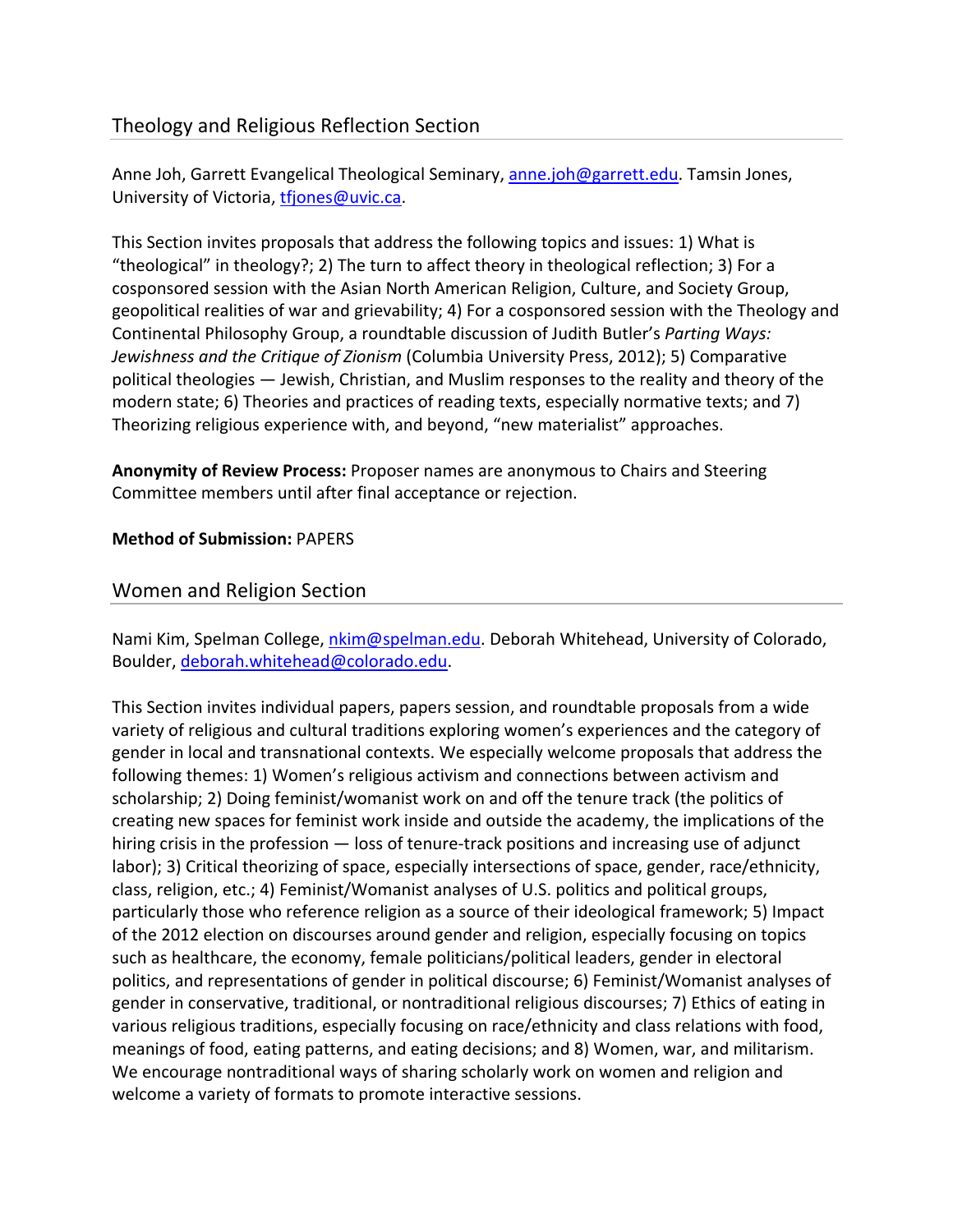**Anonymity of Review Process:** Proposer names are anonymous to Chairs and Steering Committee members until after final acceptance or rejection.

**Method of Submission:** PAPERS

# **GROUPS**

# African Diaspora Religions Group

Maha Marouan, University of Alabama, mmarouan@bama.ua.edu.

This year's theme for this Group is technology, identity, and authenticity in African diaspora religions. We seek to address: 1) How is the rapid expansion of African diaspora religions through technology — the internet, blogs, YouTube, etc. — changing the racial and geographic composition of adherents?; 2) To what extent is this participation in "virtual religion" through online forums and communities instead of flesh‐and‐blood houses of worship affecting the issue of the "authenticity" of religious practice and rituals?; 3) How does religious art and ritual become translated/communicated through online media?; and 4) For a cosponsored session with the Teaching Religion Section and African Religions Group, rethinking paradigms and methods in religious studies through teaching African and African diaspora religions. Contesting logocentricity, representing innovation and dynamism of oral traditions, using visual media, familiarizing the exotic, redefining "religion" — these are among the challenges and opportunities of teaching African/African diaspora traditions in religious studies.

**Anonymity of Review Process:** Proposer names are anonymous to Chairs and Steering Committee members until after final acceptance or rejection.

**Method of Submission:** PAPERS; E‐mail without Attachment (proposal appears in body of e‐ mail)

# African Religions Group

Joseph Hellweg, Florida State University, *jhellweg@fsu.edu*. Tapiwa Mucherera, Asbury Theological Seminary, tapiwa.mucherera@asburyseminary.edu.

This Group encourages critical inquiry about religions originating in Africa as well as all those practiced there. Proposals should go beyond description — analyzing conceptual tools and methods employed. We invite individual papers, papers session, and roundtable proposals on the following themes: 1) Dealing with difference — disability and discrimination in Africa (from the deaf to albinos); 2) Beyond corruption? — religion, leadership, and accountability in Africa; 3) For a possible cosponsored session with the Lesbian–Feminist Issues and Religion Group and the Gay Men and Religion Group, homosexuality in Africa beyond public discourse — real life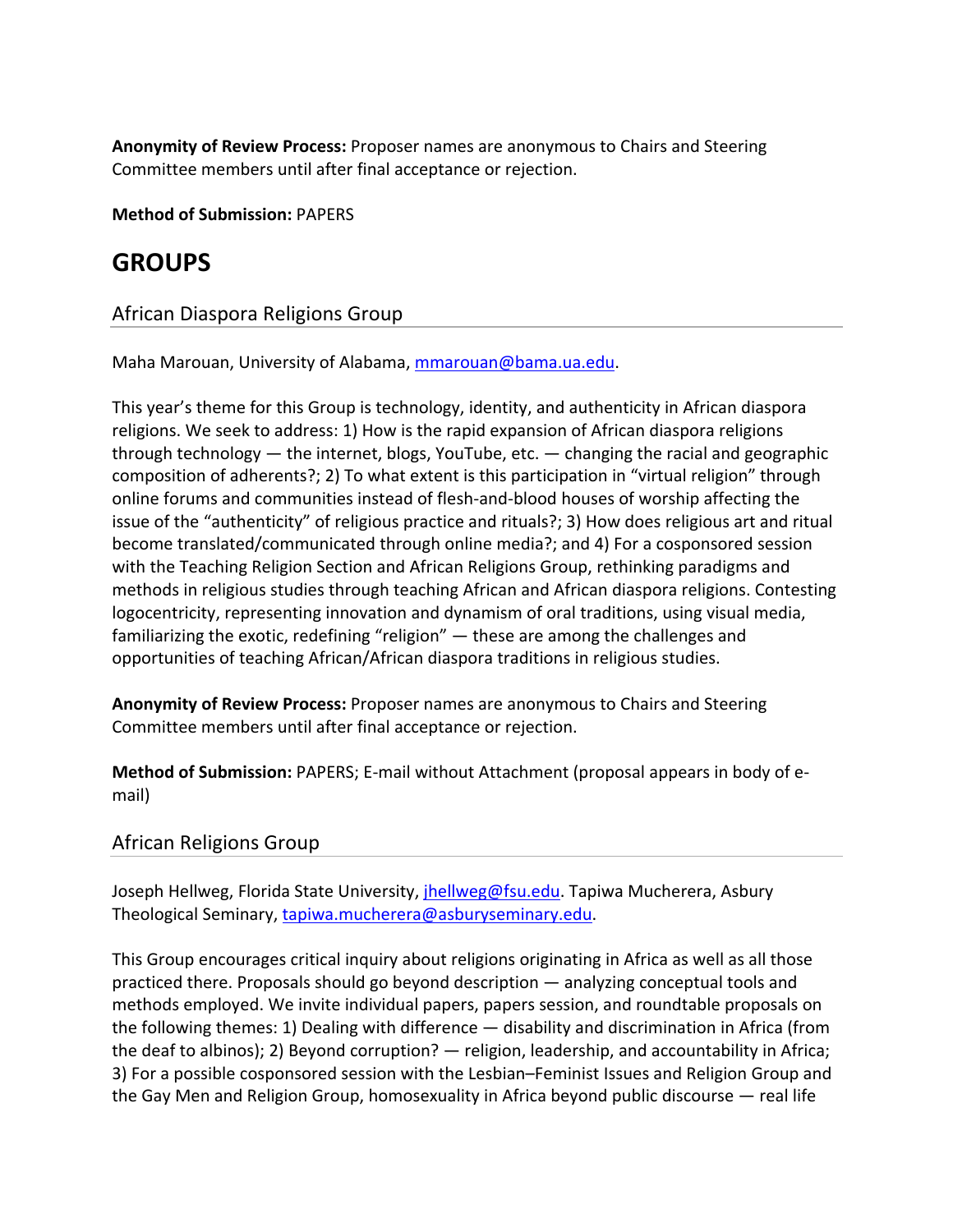negotiations. Vociferous political and religious leaders in Africa frame homosexuality as a Western imported lifestyle and gay rights as a new colonial imposition. Those who dare to identify as LGBT risk ostracism, even death. What is the "on the ground" reality of life under these conditions?; 4) For a cosponsored session with the Teaching Religion Section and African Diaspora Religions Group, rethinking paradigms and methods in religious studies through African and African diaspora religions. Contesting logocentricity, representing innovation and dynamism of oral traditions, using visual media, familiarizing the exotic, redefining "religion" these are among the challenges and opportunities of teaching African/African diaspora traditions in religious studies. We seek dynamic presentations that exemplify ideas that should be reshaping the discipline as a whole.

**Anonymity of Review Process:** Proposer names are visible to Chairs but anonymous to Steering Committee members.

**Method of Submission:** PAPERS; E‐mail with Attachment (proposal is in attachment, not in body of e‐mail)

# Afro‐American Religious History Group

Kathryn Lofton, Yale University, kathryn.lofton@yale.edu. Josef Sorett, Columbia University, js3119@columbia.edu.

We invite proposals for individual papers, papers sessions, and roundtables that explore the relationship between religious identity and racial identity in the Americas. In particular we welcome proposals that might contribute to panels on: 1) Apocalyptic and utopian movements; 2) Death and the afterlife; 3) Afro‐American religious internationalism; 4) Religions in diaspora (especially Afro‐ and Latina/o traditions), literature, and the arts; 5) Black Catholics; 6) Religion and *The Wire*; 7) Rethinking Jonestown; 8) Panels on theoretical challenges to the study of African-American religious history  $-$  as well as those that include works authored outside the field of religious studies, but that might be usefully connected to our work; 9) For a cosponsored session with the Latina/o Critical and Comparative Studies Group, African diaspora traditions in the Latina/o Americas — particularly Santeria — but also the ways that African diaspora cultures intersect and coalesce with Latina/o urban practices through Islam, Pentecostalism, and Rastafarian expressions; and 10) Given the locale of the 2013 Annual Meeting, topics specifically in relationship to the city of Baltimore.

**Anonymity of Review Process:** Proposer names are anonymous to Chairs and Steering Committee members during review, but visible to Chairs prior to final acceptance or rejection.

**Method of Submission:** PAPERS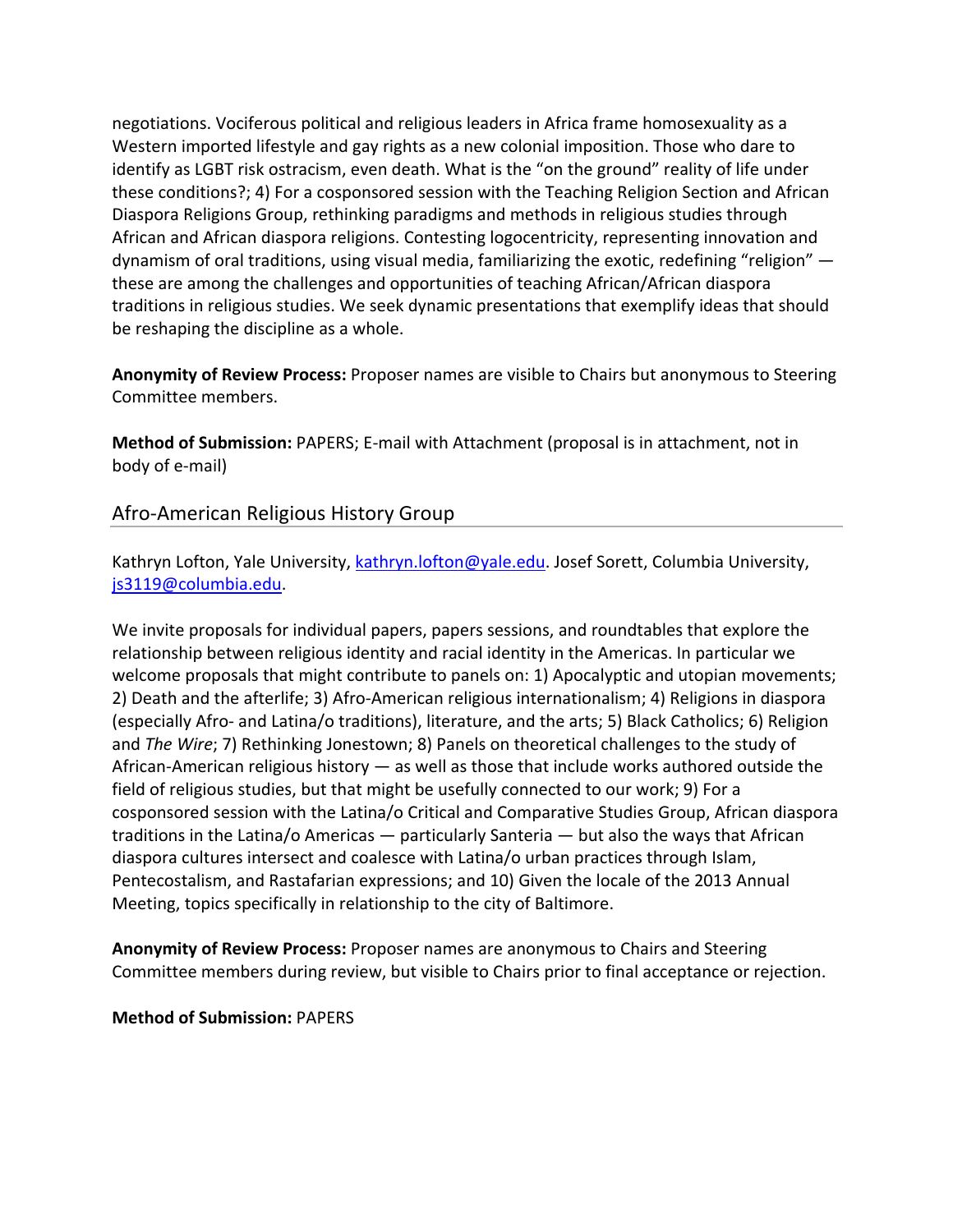# Animals and Religion Group

David Aftandilian, Texas Christian University, d.aftandilian@tcu.edu. Aaron Gross, University of San Diego, aarongross@sandiego.edu.

This Group addresses issues in the study of animals and religion and seeks to engage religion scholars with the emergent field of animal studies. We welcome theoretically-informed individual paper, papers session, and roundtable proposals on all topics related to these themes. We especially seek proposals on the following topics: 1) For a possible cosponsored session with the Religion and Disability Studies Group, disability studies, animal studies, and the study of religion; 2) For a possible cosponsored session with the Gay Men and Religion Group, gay male spiritualities and their relation to nature, especially to animals; 3) For a possible cosponsored session with the Christian Systematic Theology Section, systematic theology and the question of the animal, especially engagements with David L. Clough's *On Animals: Systematic Theology* (Bloomsbury Press, 2012); 4) Critical theory, animals, and religion, especially proposals on sovereignty and nationalism or responding to Jacques Derrida's *The Beast and the Sovereign* (Volumes I–II, University of Chicago Press, 2010 and 2011); 5) Scholars, activists, and other animals — the relationship between scholarship and animal advocacy; 6) Rethinking anthropocentrism, rethinking religion; 7) African Americans, religion, and animals; 8) Interspecies communication, collaboration, and coevolution; 9) Dogs and the sacred — (im)purity, sacrality, and companionship; and 10) Animals at the margins (fungi, bacteria, viruses, insects, etc.) and religion.

**Anonymity of Review Process:** Proposer names are anonymous to Chairs and Steering Committee members during review, but visible to Chairs prior to final acceptance or rejection.

# **Method of Submission:** PAPERS

# Anthropology of Religion Group

Margarita M. W. Suárez, Meredith College, suarezm@meredith.edu. Laurel Zwissler, Central Michigan University, lzwissle@chass.utoronto.ca.

This Group invites proposals from across a range of anthropological theories and methods, exploring diverse traditions, regions, periods, and cultural formations. In particular, we welcome individual paper, papers session, and roundtable submissions on: 1) The study of religion across anthropology's four subfields — physical, archeology, cultural, and linguistic anthropology; 2) Matters of method and reflexivity in fieldwork — the dynamics surrounding religious identity in the field, limits of participant‐observation, the role of the anthropologist in evangelizing contexts, and exceptional and/or anomalous field experiences; 3) Historical anthropology — oral histories, marginalized narratives, archival work, and movement across colonial, postcolonial, and neocolonial spaces; 4) Ethnographic studies of tolerance, pluralism, multiculturalism, and inter‐ or multifaith/religious projects; 5) Class in the study of religion (e.g.,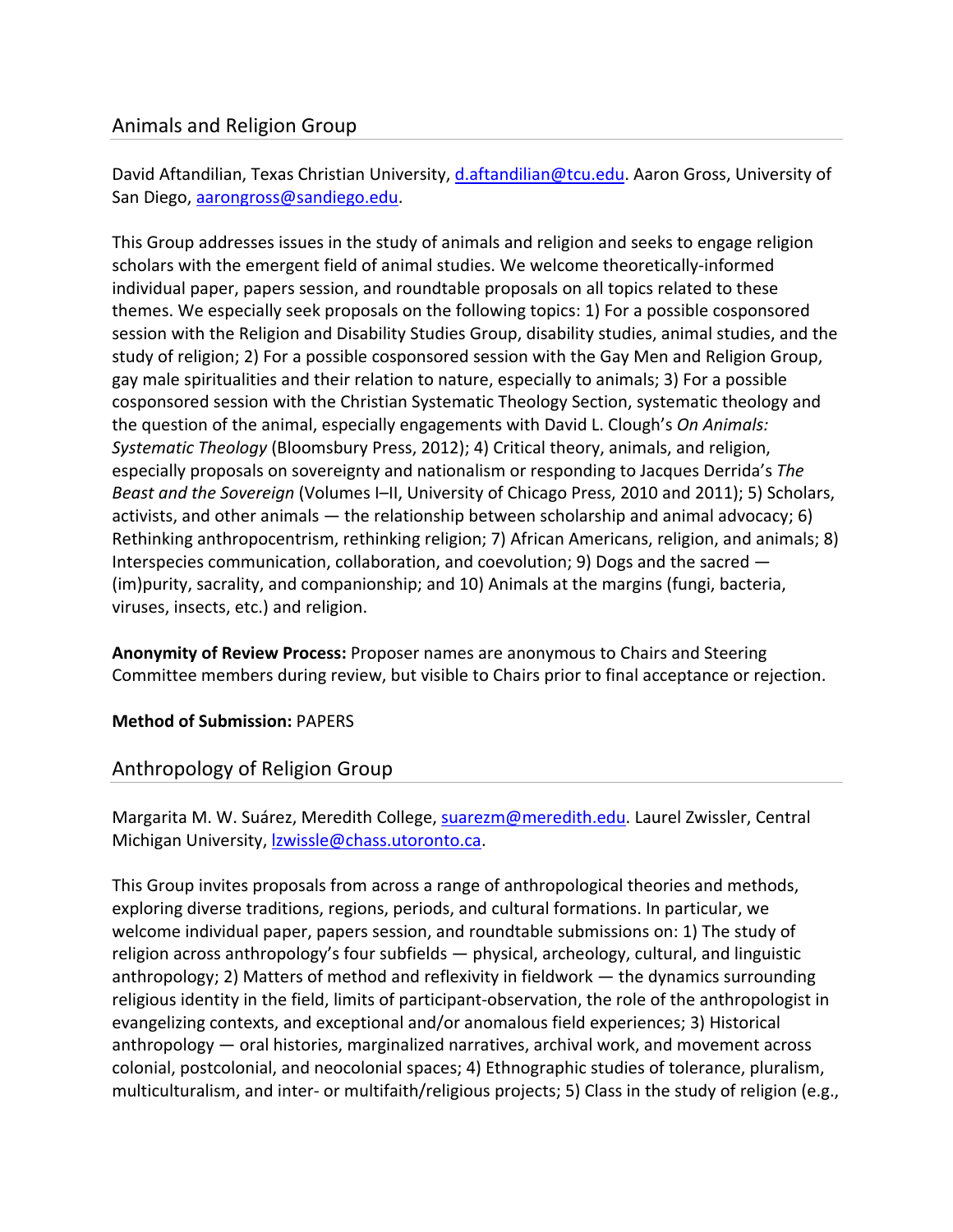potentials and dilemmas in studying "kitsch," popular religion, or religious ephemera); and 6) Materiality — objects used to instantiate or make porous boundaries between and across traditions, communities, and bodies.

**Anonymity of Review Process:** Proposer names are visible to Chairs but anonymous to Steering Committee members.

**Method of Submission:** PAPERS Asian North American Religion, Culture, and Society Group

Michael Sepidoza Campos, Graduate Theological Union, mcampos@ses.gtu.edu. Mimi Khuc, University of California, Santa Barbara, mimikhuc@umail.ucsb.edu.

This Group invites and welcomes individual papers, , papers sessions, and roundtables and nontraditional ways of sharing scholarly work that address: 1) Issues of empire, militarization, after‐war trauma, and memory; 2) Creative resistance practices; 3) Asian American Catholic life and Baltimore as the bastion of American Catholic life; 4) Asian American religious life in the greater Baltimore–D.C. metropolitan area; 5) Multiracial/Interracial bodies and theologies; 6) Exploring categories of "North" or "Asian" in Asian North American religion, culture, and society; 7) Intersections with Native American and indigenous critiques of settler colonialism; 8) For a cosponsored session with the Theology and Religious Reflection Section, geopolitical realities of war and grievability; and 9) Any other critical aspect of Asian North American religion/s, culture, and society. We encourage the submission of nontraditional ways of sharing scholarly work and welcome a variety of formats to promote interactive sessions.

**Anonymity of Review Process:** Proposer names are visible to Chairs but anonymous to Steering Committee members.

**Method of Submission:** PAPERS

Augustine and Augustinianisms Group

Kari Kloos, Regis University, kkloos@regis.edu. Paul R. Kolbet, Wellesley, MA, kolbet@aya.yale.edu.

Proposals are invited for a cosponsored session with the Martin Luther and Global Lutheran Traditions Group on contemporary appropriations of Augustine and Luther, with particular focus on Augustinian and/or Lutheran theological or philosophical intellectual projects in the in twentieth and twenty‐first centuries. How are specific currents in either Augustine's or Luther's thought making their presence felt in our world? Papers representing a wide range of disciplines and geographies are most welcome. Of particular interest are proposals that illumine the points of tension, confrontation, and transformation that are inevitably present in the appropriation of major figures from the past.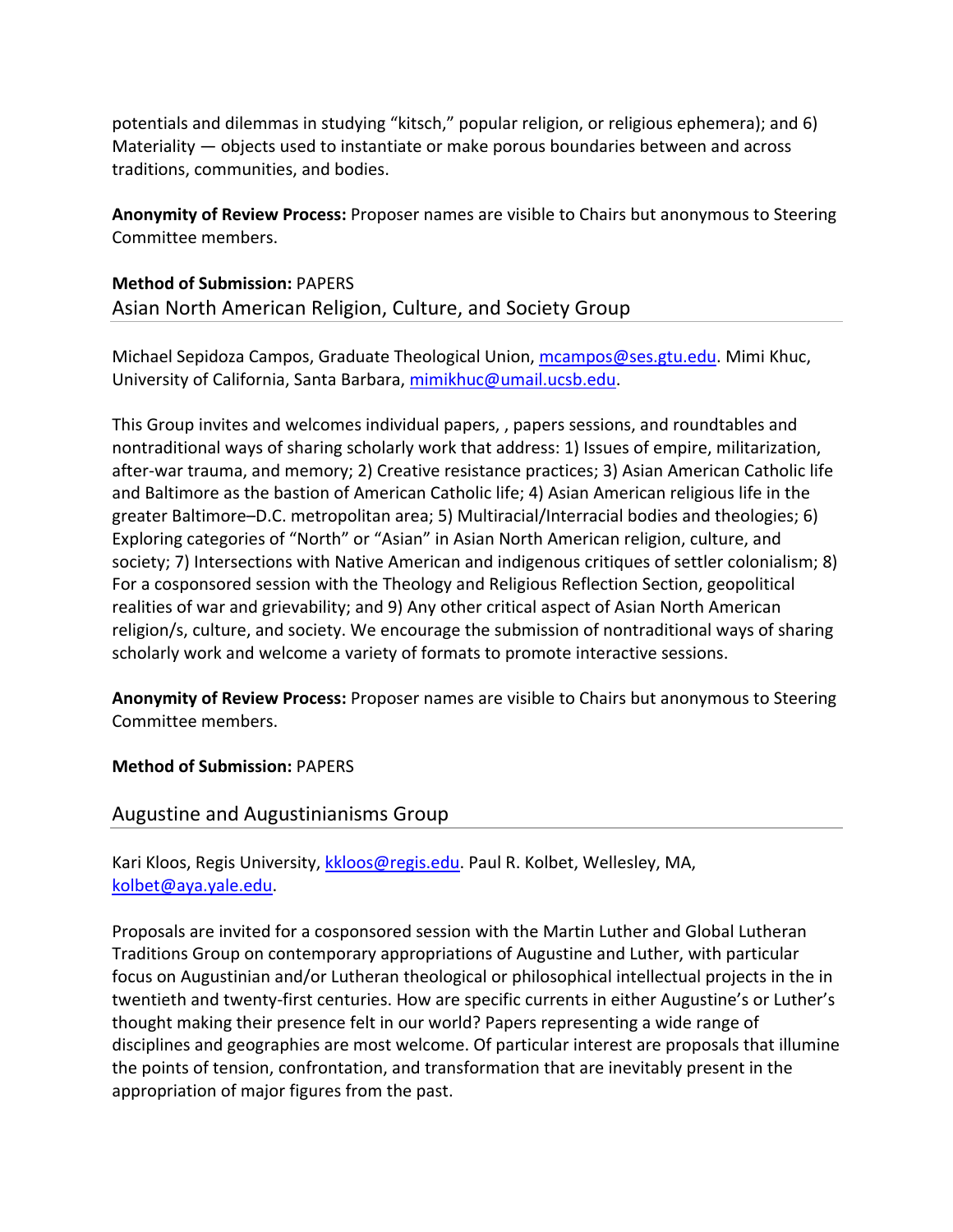**Anonymity of Review Process:** Proposer names are anonymous to Chairs and Steering Committee members during review, but visible to Chairs prior to final acceptance or rejection.

#### **Method of Submission:** PAPERS

# Bible in Racial, Ethnic, and Indigenous Communities Group

Eleazar S. Fernandez, United Theological Seminary of the Twin Cities, efernandez@unitedseminary.edu. Hugh Rowland Page, University of Notre Dame, hpage@nd.edu.

This Group is interested in the following topics: 1) Methods of reading and interpreting the Bible in racial, ethnic minority, and indigenous communities. Studies utilizing tools from the history of religion, ethnography, literary studies, cultural or social criticism, and postcolonial studies that query the ways in which the Bible has been used in various life settings, activities, movements, locales, and historical periods are particularly welcome; and 2) The ways in which the Bible has been or is currently brought into conversation with other texts and traditions in racial, ethnic, and indigenous communities.

**Anonymity of Review Process:** Proposer names are visible to Chairs and Steering Committee members at all times.

#### **Method of Submission:** PAPERS

# Bible, Theology, and Postmodernity Group

Tat-siong Benny Liew, Pacific School of Religion, bliew@psr.edu. Shelly Rambo, Boston University, srambo@bu.edu.

This Group encourages partnerships between biblical scholars and constructive theologians and welcomes proposals that work across disciplines. This year, we invite proposals that explore: 1) The relationship between disability and postcoloniality; and 2) The significance of the transfiguration passages/"event" in biblical/theological studies in relation to philosophical and theoretical explorations. In order to encourage more interactive sessions, participants in the sessions will be asked to submit their papers by October 1 to be made available before the Annual Meeting upon request. Papers will not be read at the sessions. Instead, presenters will be given a short time to present their major ideas, and the bulk of the session time will be given over to discussion. This Group also plans to host an invited roundtable featuring the question, "Why (do) theology?"

**Anonymity of Review Process:** Proposer names are anonymous to Chairs and Steering Committee members during review, but visible to Chairs prior to final acceptance or rejection.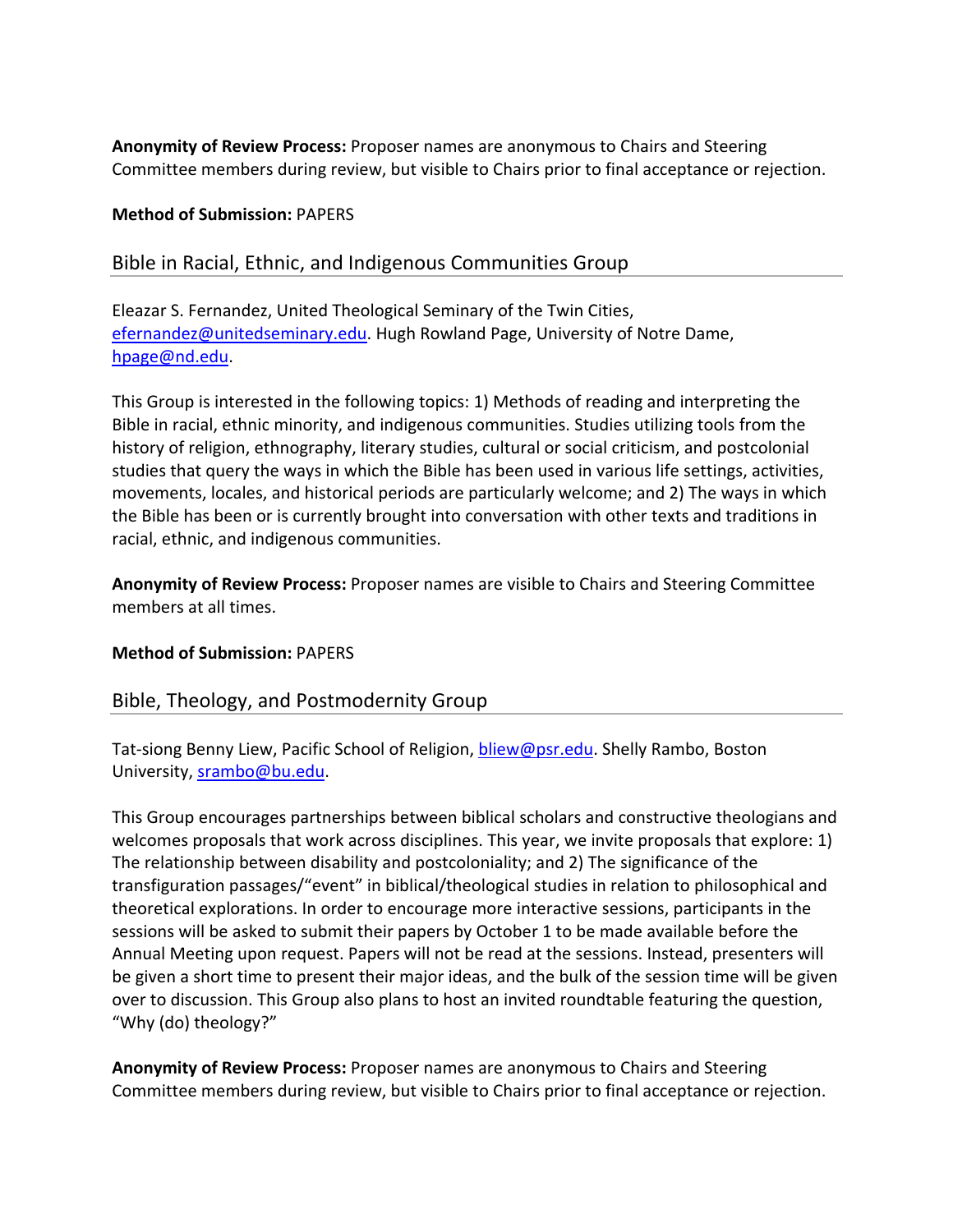#### **Method of Submission:** PAPERS

# Bioethics and Religion Group

Laura Kicklighter, Lynchburg College, kicklighter@lynchburg.edu. George D. Randels, University of the Pacific, grandels@pacific.edu.

This Group invites proposals in the area of bioethics and religion. We will consider all submissions; however, we encourage papers that engage topics of religion as it relates to healthcare, healthcare reform, politics, and justice. We especially invite proposals that explore traditionally marginalized religious voices, gender and justice, socioeconomic issues and justice, or race and justice.

**Anonymity of Review Process:** Proposer names are anonymous to Chairs and Steering Committee members until after final acceptance or rejection.

**Method of Submission:** PAPERS; E‐mail without Attachment (proposal appears in body of e‐ mail); E-mail with Attachment (proposal is in attachment, not in body of e-mail)

Black Theology Group

Anthony G. Reddie, Queens Theological Foundation, a.g.reddie@queens.ac.uk. Andrea C. White, Emory University, andrea.white@emory.edu.

This Group, in its desire to further develop the intellectual traditions of the discipline, welcomes individual paper, papers session, and roundtable proposals that seek to address the following: 1) Black theology and its relationship to social issues (e.g., poverty, healthcare, sexuality, racism, etc.), particularly papers that have particular resonance with, but are not limited to, the concerns addressed by the Baltimore‐located HBO TV program *The Wire*; 2) Black theology in dialogue with world religions; 3) Black theology as an act of biography/autobiography  $-$  in what ways does the discipline affirm the importance of experience or how does it emphasize the relationship between theology and the theologian?; 4) Contouring the landscape of Black theology — reflecting the state of the discipline in the twenty-first century, either in terms of what has gone before or what are the future challenges or methodological approaches; and 5) For a cosponsored session with the Afro‐American Religious History Group, Baltimore's historic role in the slave trade, anti‐slavery, and more broadly antihegemonic religious rhetoric. We are especially keen to receive proposals from Afro‐Latino/Latina scholars in the United States and Black theologians and religious scholars in Latin America, the Caribbean, and continental Africa. Consideration will be given to paper, papers session, and roundtable proposals that address the 2013 Annual Meeting theme of public understanding of religion and issues of religious pluralism.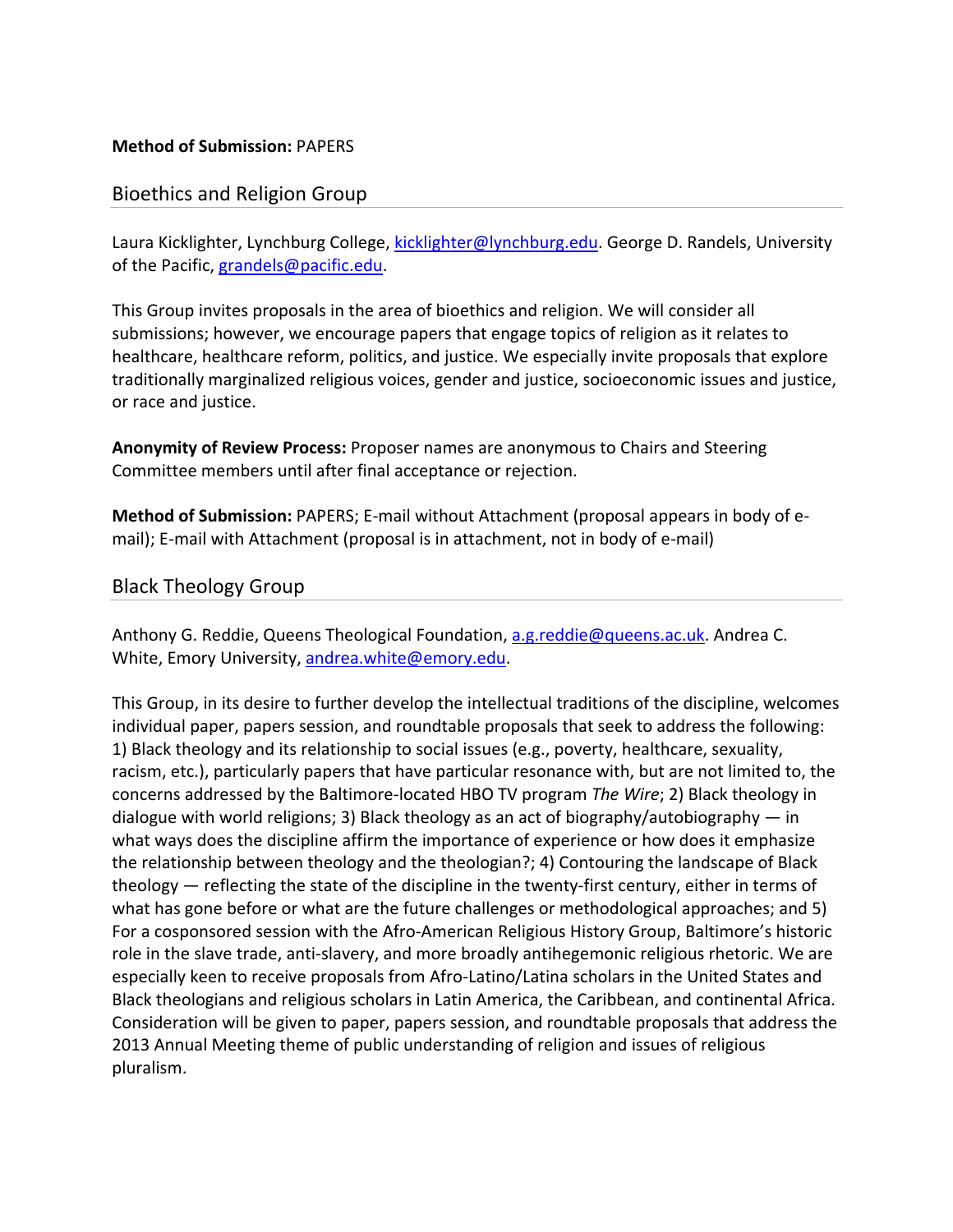**Anonymity of Review Process:** Proposer names are visible to Chairs but anonymous to Steering Committee members.

# **Method of Submission:** PAPERS

### Body and Religion Group

Nikki Bado, Iowa State University, nikkibf@iastate.edu. George Pati, Valparaiso University, george.pati@valpo.edu.

This Group aims to provide a forum for multi‐, inter‐, and transdisciplinary conversations on issues of body and religion. We are especially interested in the overall question of "what is body?" We invite proposals presenting diverse methodologies and understandings of body, as well as traditional and alternative presentation styles. This year we are focusing on: 1) Cosmic/Ecological/Uncanny bodies; 2) Body in online religion/cyberspace, and virtual or technological bodies; 3) Knowledge through lived/trained/transformative/processual bodies; 4) For a possible cosponsored session with the Religion and Disability Studies Group, chronic pain, disability, spirituality, and religion; 5) For a possible cosponsored session with the North American Hinduism Group, North American Hindu women: their practices, bodies, and lives; and 6) Methodology of body and religion — bodies are messy, multisensory, and polysemic. How can we address and express this in our research and scholarship? We seek papers that highlight the challenges of and approaches to scholarship on body and religion. We also encourage submissions on other aspects of body and religion from scholars in any area of religious studies or theology.

**Anonymity of Review Process:** Proposer names are anonymous to Chairs and Steering Committee members until after final acceptance or rejection.

#### **Method of Submission:** PAPERS

# Bonhoeffer: Theology and Social Analysis Group

Jennifer McBride, Wartburg College, jennifer.mcbride@wartburg.edu.

Bonhoeffer's life and work has, over time, had wide appeal across a broad spectrum of theological positions. We are interested in the manner in which Bonhoeffer's theology draws from many points along that spectrum (including liberal, evangelical, and other views) and encourage productive, rather than polarizing, discourse. In the spirit of this ecumenism, this Group invites proposals on the following themes: 1) In order to encourage further engagement with Bonhoeffer's lesser known writings, explorations of the letters, documents, and texts from the university period, sermons, and meditations found in Volume 11, *Ecumenical, Academic, and Pastoral Work* (Fortress Press, 2012). We hope to examine the ways in which these writings introduce us to facets of Bonhoeffer's thought previously unknown but now available through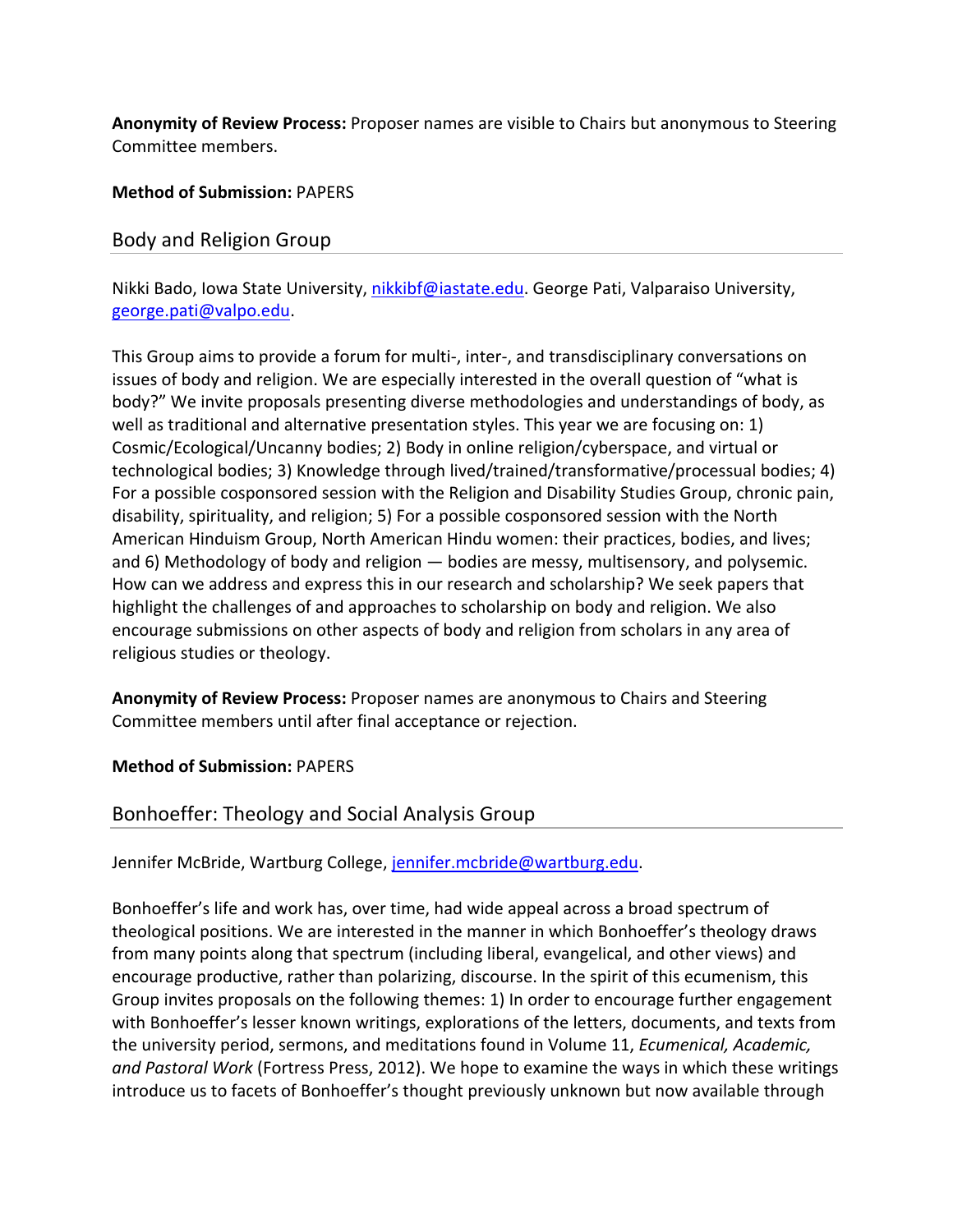the *Dietrich Bonhoeffer Works English* translation project; and 2) Given new interest in Bonhoeffer's sermons, prompted by Isabel Best's newly published *The Collected Sermons of Dietrich Bonhoeffer* (Fortress Press, 2012); and 3) In conjunction with the SBL Homiletics and Biblical Studies Group, we invite proposals exploring Bonhoeffer's sermons, as well as the identity of Bonhoeffer as preacher.

**Anonymity of Review Process:** Proposer names are anonymous to Chairs and Steering Committee members during review, but visible to Chairs prior to final acceptance or rejection.

**Method of Submission:** PAPERS

Buddhism in the West Group

David McMahan, Franklin and Marshall College, dmcmahan@fandm.edu.

This Group welcomes individual paper, papers session, and roundtable proposals on the following topics: 1) Buddhist material culture in the West; 2) Humanistic Buddhisms; 3) Buddhism and social/electronic media; 4) Asian American Buddhists; 5) Precepts, renunciation, and/or skillful means in relation to Buddhist "scandals" in the West; 6) Metaphysical/Esoteric traditions and Buddhism; 7) The Shambhala tradition; 8) The Buddha in nineteenth century European thought; 9) Buddhism in Australia; and 10) African American Buddhists. Proposals on other topics will also be considered.

**Anonymity of Review Process:** Proposer names are anonymous to Chairs and Steering Committee members during review, but visible to Chairs prior to final acceptance or rejection.

**Method of Submission:** PAPERS

# Buddhist Critical–Constructive Reflection Group

Grace G. Burford, Prescott College, gburford@prescott.edu. Christopher Ives, Stonehill College, cives@stonehill.edu.

This Group is interested in how Buddhist thought and practice can address contemporary issues and how Buddhist modes of understanding can inform or be informed by academic studies (in religious studies, philosophy, ethics, theology, sociology, economics, etc.). We invite individual paper, papers session, and roundtable proposals on the following topics (or another topic relevant to our mission): 1) Buddhist grounds for social action; 2) Buddhist reflections on climate change; 3) Buddhist constructions of self through narrative; 4) Buddhist pedagogies; 5) The ethics of upaya; 6) Rebirth; and 7) Buddhist responses to prostitution.

**Anonymity of Review Process:** Proposer names are anonymous to Chairs and Steering Committee members during review, but visible to Chairs prior to final acceptance or rejection.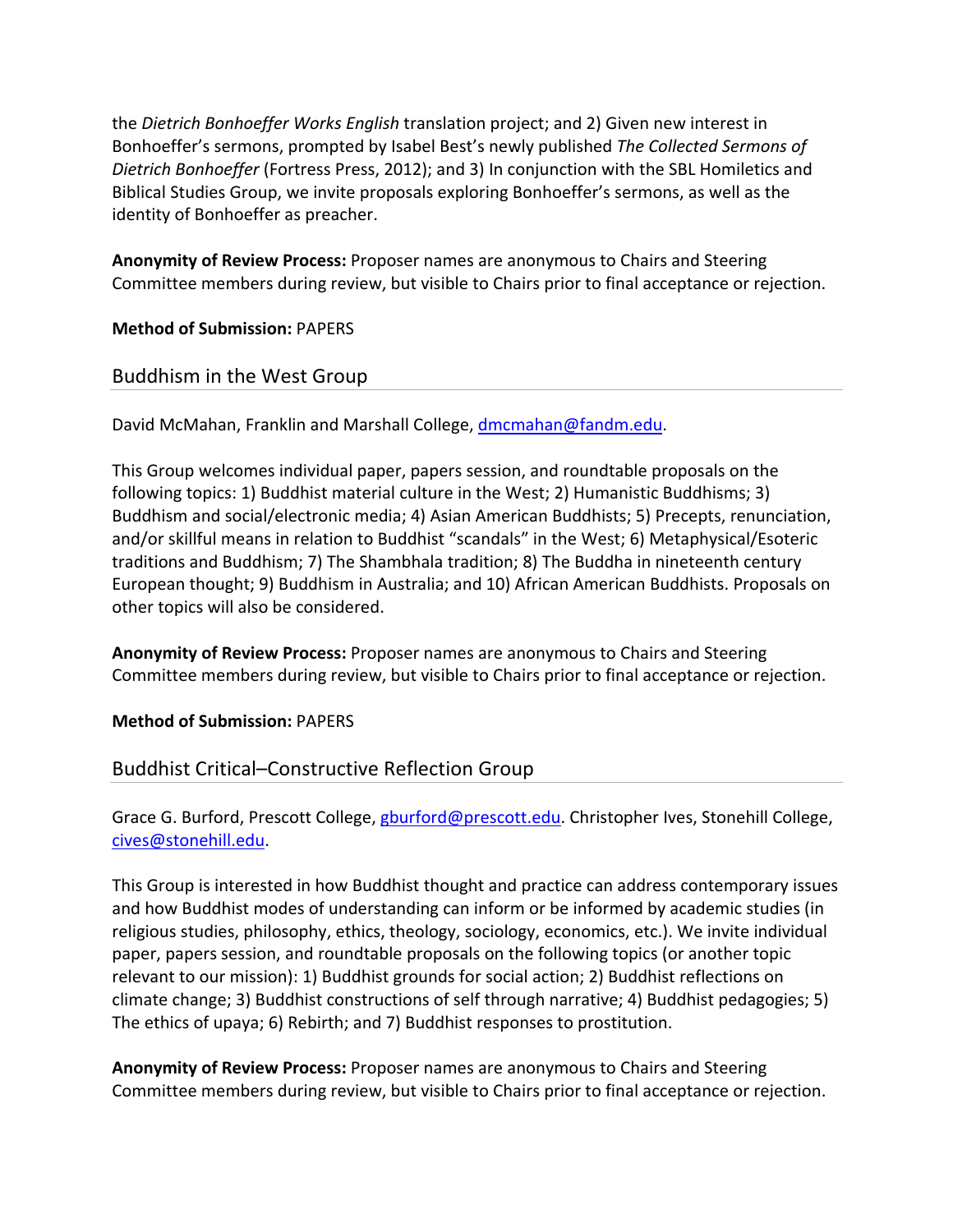#### **Method of Submission:** PAPERS

# Buddhist Philosophy Group

Sara L. McClintock, Emory University, slmccli@emory.edu. Richard Nance, Indiana University, richard.nance@gmail.com.

This Group entertains individual paper proposals, but mostly encourages thematically integrated sessions. These sessions might focus on specific philosophical topics, on methodological issues, or on a recent publication in the field or a classical text of particular importance. Sessions representing a diversity of methods to address a regionally-defined topic are also encouraged. There is particular interest in developing a papers session or roundtable proposal that would be suitable for cosponsorship with the Philosophy of Religion Section. Other possible topics include: 1) Yogācāra as a theory of meaning, and/or Buddhist philosophy of language more generally; 2) Buddhist philosophy and theism, and/or atheistic religious experience; 3) Intersubjectivity as a problem; 4) Action theory in Buddhist thought; 5) Nonduality in pan-Indian perspective/what's so bad about duality?; 6) Controversy as a source of philosophical development/construction of doctrinal identity; 7) Pluralism and attitudes to religious others; 8) Buddhist and Vedāntic modernism; 9) The problem of relations; and 10) Why/how does Buddhism matter for the philosophy of religion? Those interested in any of these topics should contact the Chairs for information on other members intending to develop proposals on the same topic.

**Anonymity of Review Process:** Proposer names are visible to Chairs but anonymous to Steering Committee members.

#### **Method of Submission:** PAPERS

# Childhood Studies and Religion Group

Susan Ridgely, University of Wisconsin, Oshkosh, ridgelys@uwosh.edu.

This Group encourages proposals from scholars of diverse religious traditions and locations who engage in historical, social scientific, humanistic, conceptual, and other methods of research related to children and childhood. We invite proposals for individual papers, papers sessions, and roundtables in all areas. In addition, we especially welcome proposals on the following topics (please contact the listed organizers if you wish to contribute): 1) For a cosponsored session with the SBL Recovering Female Interpreters of the Bible Group, women biblical (and Qur'anic) interpreters through the centuries: writing for and about children — Marion Taylor, Wycliffe College, marion.taylor@wycliffe.utoronto.ca; 2) Premodern constructions of childhood — Marcia Bunge, Valparaiso University, marcia.bunge@valpo.edu; 3) Child saints in world religions — Vanessa Sasson, Marianopolis College, vanessa.sasson@mcgill.ca; 4) Children,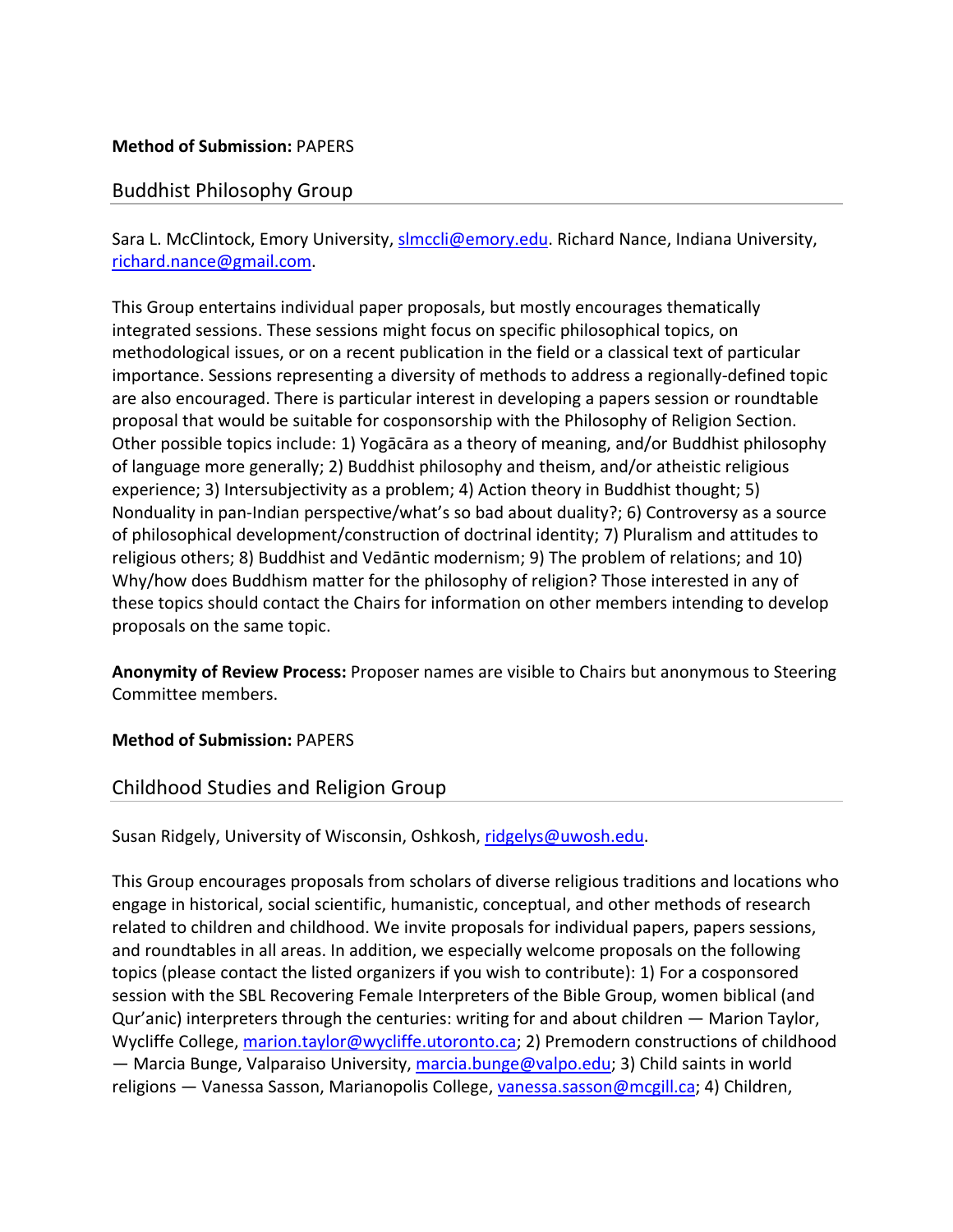religion, and comic books — John Wall, Rutgers University, johnwall@camden.rutgers.edu; 5) For a possible cosponsored session with the North American Hinduism Group and the Religion and Migration Group, the transmission of tradition to North American Hindu children — Rita Biagioli, University of Chicago, rbiagioli@uchicago.edu; and 6) For a cosponsored session with the Religion and Migration Group, the religious practices, expressions, and beliefs of young migrants, including those that discuss issues pertaining to second or third generation immigrants — Susan Ridgely, University of Wisconsin, Oshkosh, ridgelys@uwosh.edu.

**Anonymity of Review Process:** Proposer names are visible to Chairs and Steering Committee members at all times.

**Method of Submission:** PAPERS

Chinese Religions Group

James A. Benn, McMaster University, bennjam@mcmaster.ca. Mark Halperin, University of California, Davis, mhalperin@ucdavis.edu.

All proposals are welcome and given careful consideration. Where listed, please contact the organizers if you wish to contribute to the following themes: 1) Submerged readings of the *Zhuangzi*, particularly receptions of the text that are either marginalized (disregarded commentaries) or hard to retrieve (i.e., receptions reconstructed from intertextual references, visual representations of the *Zhuangzi*, etc.) — Tobias Zuern, University of Wisconsin, Madison, tzurn@wisc.edu; 2) For a possible cosponsored session with the Buddhism Section, gentry religion in Ming–Qing China — Charles B. Jones, Catholic University of America, Jonesc@cua.edu; 3) Relationships between China's various religions (e.g., Daoism, Buddhism, the state cult); 4) Local religion; and 5) Religion as practiced in the contemporary Sinophone world, as well those that employ innovative combinations of ethnographic and textual studies in Chinese religions.

**Anonymity of Review Process:** Proposer names are visible to Chairs but anonymous to Steering Committee members.

#### **Method of Submission:** PAPERS

# Christian Spirituality Group

Lisa Dahill, Trinity Lutheran Seminary, *dahill@tlsohio.edu*. Tim Hessel-Robinson, Brite Divinity School, tim.robinson@tcu.edu.

This Group solicits proposals in the following areas: 1) For a cosponsored session with the Interreligious and Interfaith Studies Group, in a religiously diverse world, increasingly people from different religious traditions are coming together to create coalitions to protect and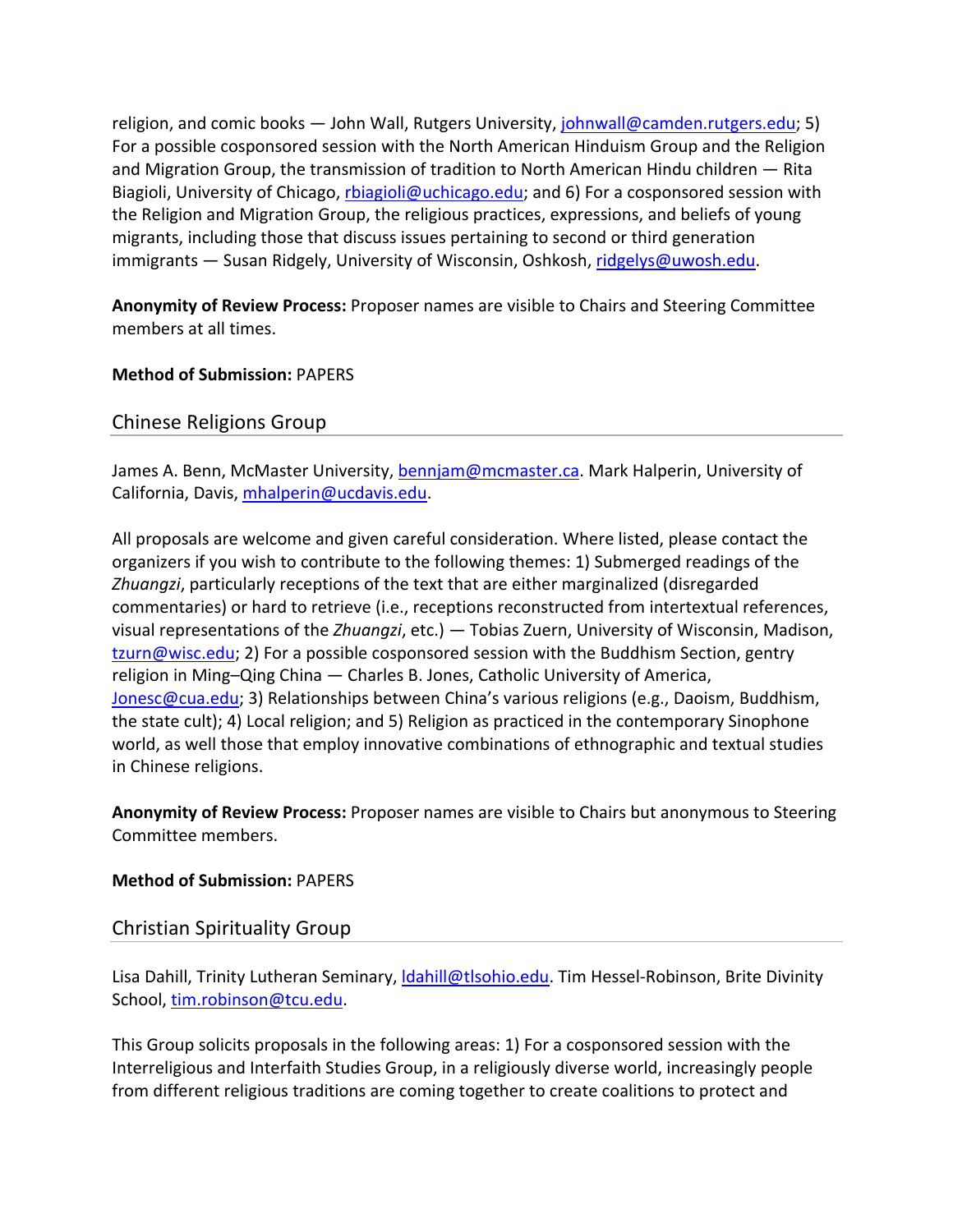restore their local ecosystems. We invite proposals exploring the impact of this intersection of environmentalism and interfaith cooperation on environmentally‐oriented spiritualities and/or the spirituality of particular religious traditions. Proposals that include alternative formats or modalities for engaging these questions (beyond a twenty‐minute paper) are particularly welcome; 2) For a cosponsored session with the Korean Religious Group, Christian spirituality in Korea as well as in other parts of East Asia  $-$  manifested in the past or the present  $$ embodied, for example, in beliefs, events, persons, practices, or experiences. We especially encourage proposals that discuss how Christian spirituality has been influenced by the religious and sociopolitical context of Korea/East Asia, whether through conscious or unconscious adaptation or through outright reaction against it. Proposals that compare Korean and other East Asian forms of Christian spirituality are also welcome; 3) Ethnography and ethnographic studies as a methodological lens for the study of Christian spirituality. The intrinsically interdisciplinary and multidisciplinary character of Christian spirituality as an academic discipline is by now well established. As the field matures we seek engagement with bodies of knowledge and disciplinary methodologies not yet extensively employed in the study of spirituality. Papers may treat any expression of lived religious experience; however, proposals should clearly articulate the project's grounding in ethnographic methodology/ies and make clear as well how the field of Christian spirituality will shape research question/s and analysis of findings; and 4) Henry David Thoreau famously wrote, "In wildness is the preservation of the world." Was he right? If so, what are the implications for Christian spirituality? We solicit proposals that explore the relation of wilderness, wildness, or the wild — however defined and Christian spiritual experience.

**Anonymity of Review Process:** Proposer names are visible to Chairs but anonymous to Steering Committee members.

#### **Method of Submission:** PAPERS

# Christianity and Academia Group

David S. Cunningham, Hope College, cunningham@hope.edu.

This Group explores issues at the intersection of Christian theology and higher education. Papers are invited on such topics as: 1) The (declining?) role of denominations in church‐related institutions; 2) The challenges for non‐Christian faculty at church‐related institutions, and the converse; 3) Fundamentalism(s) on campus; 4) The postmodern student — visual culture, personal spiritualities, "incredulity toward metanarratives"; 5) The perception of theology among other academic disciplines; 6) The formative role of external funding sources; 7) Notions of scarcity and abundance in the "market" of higher education; 8) The idea of a "theology of administration"; and 9) For a potentially cosponsored session, a significant book related to the above issues. We prefer papers that move beyond mere description and that endeavor to analyze issues from a theological perspective.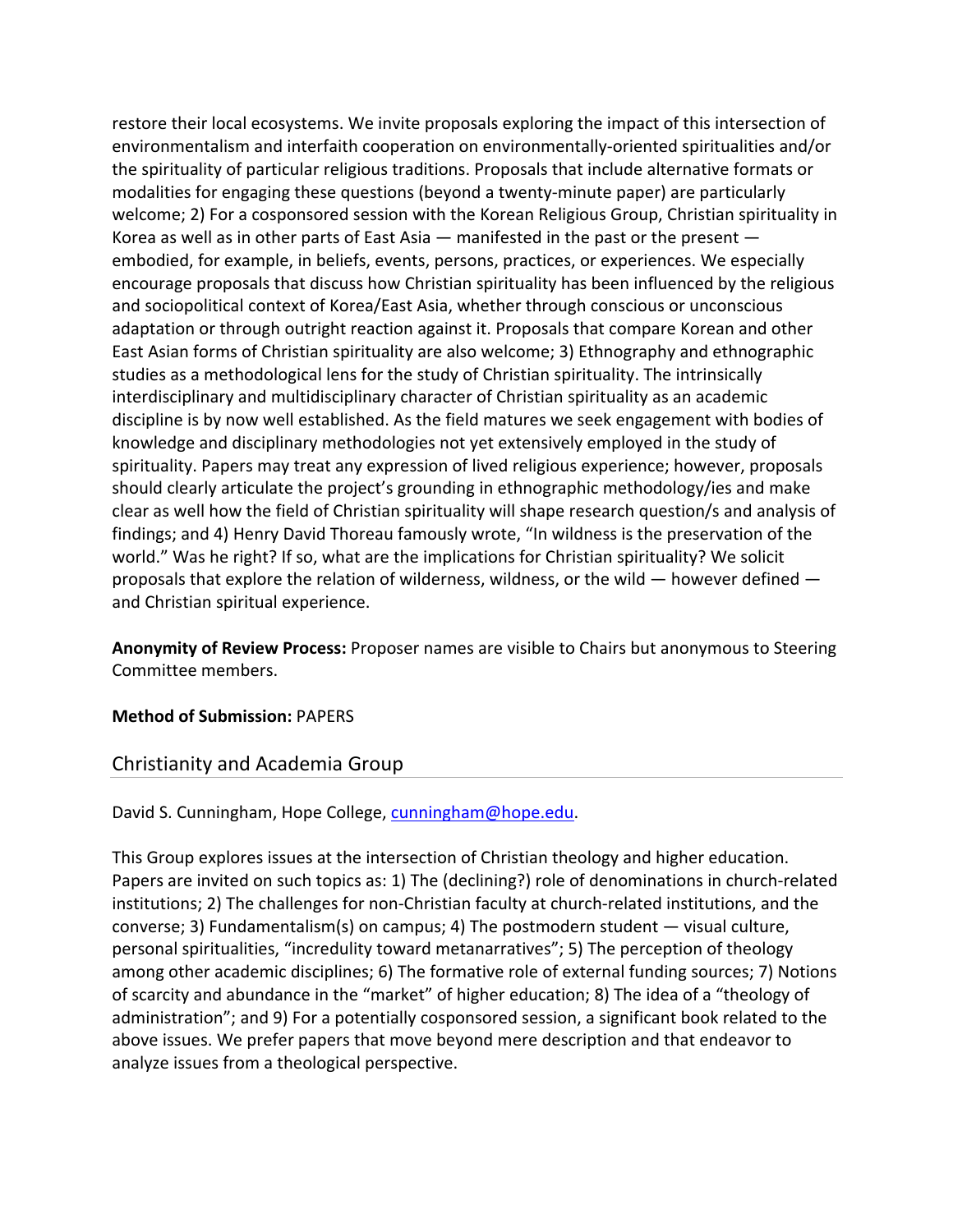**Anonymity of Review Process:** Proposer names are visible to Chairs but anonymous to Steering Committee members.

**Method of Submission:** PAPERS Cognitive Science of Religion Group

Jason Slone, Tiffin University, slonedj@tiffin.edu. Claire White, Queen's University, Belfast, clairejwhite81@gmail.com.

This Group welcomes proposals for individual papers or sessions on any aspect of the cognitive science of religion. Topics of particular interest include: 1) Research that tests extant theories in the cognitive science of religion (scheduled either as a regular session or in our Research Forums, publicized to our e‐mail list, and possibly cosponsored with the International Association for the Cognitive Science of Religion); 2) New tools for quantitative analysis of religious texts; 3) Explorations in cross‐cultural research; 4) For a possible cosponsored session with the Science, Technology, and Religion Group, critical analysis of the "naturalness of religion versus unnaturalness of science" — claim(s) made in the recent book by Robert N. McCauley, *Why Religion is Natural and Science is Not* (Oxford University Press, 2011); 5) The use of phylogenetic or other mathematical modeling techniques; 6) For a possible cosponsored session with the Comparative Approaches to Religion and Violence Group, religion and conflict; 7) Morality, empathy, and religion; and 8) Topics that would be appropriate for a cosponsored session with the Psychology, Culture, and Religion Group. The Group's blog (http://csr‐ aar.blogspot.com/) describes how proposals are evaluated and can be used as a forum for coordinating organized sessions or Research Forums.

**Anonymity of Review Process:** Proposer names are visible to Chairs but anonymous to Steering Committee members.

#### **Method of Submission:** PAPERS

# \*NEW\* Comparative Approaches to Religion and Violence Group

Michael Jerryson, Eckerd College, mjerryson@gmail.com. Margo Kitts, Hawai'i Pacific University, mkitts@hpu.edu.

This Group provides a forum for interdisciplinary and comparative analyses of religion and violence. We are interested in individual papers, papers session, and roundtable proposals on the following themes: 1) Cognitive scientific approaches to religion and violence; 2) Comparative Muslim–Christian violence — are there parallels between the ways Muslims and Christians justify and perform violence?; 3) Sexual ritual violence — what role does ritual play in domestic and sexual violence, hate crimes, and sexual assault?; 4) Religiously justified violence as performative — in what ways is religiously motivated violence or rhetoric of religious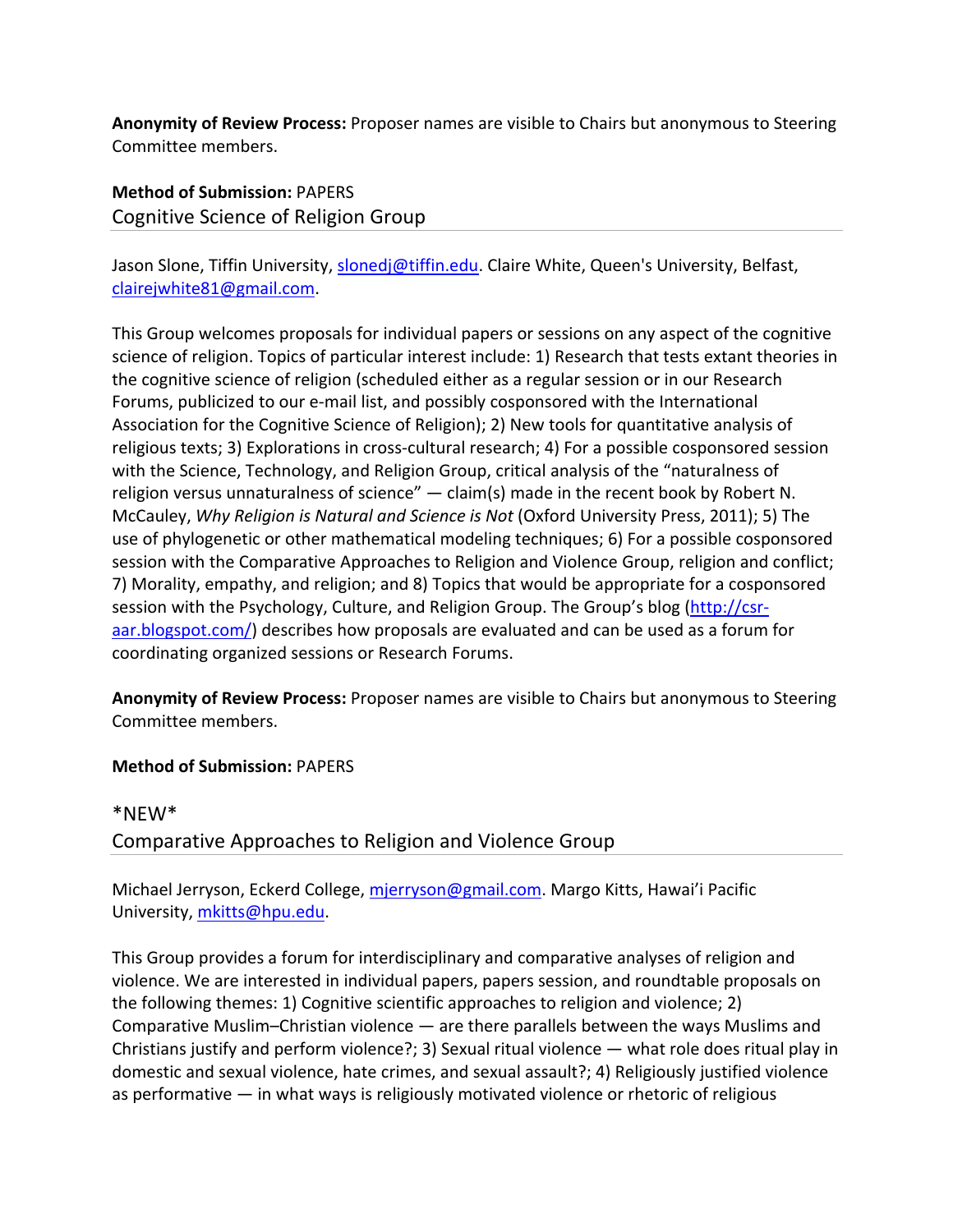violence crafted for audiences?; 5) Religion, violence, and social change — what role does religiously influenced violence have on pivotal societal changes such as de/postcolonialism, the Arab Spring, religious militias, or race relations; 6) For a possible cosponsored session with the Cognitive Science of Religion Group, religion and conflict; and 7) Aspects of a single material theme with mixed methods and/or scale falling within our program mandate.

**Anonymity of Review Process:** Proposer names are anonymous to Chairs and Steering Committee members during review, but visible to Chairs prior to final acceptance or rejection.

# **Method of Submission:** PAPERS

# Comparative Religious Ethics Group

Elizabeth Bucar, University of North Carolina, Greensboro, embucar@uncg.edu. Irene Oh, George Washington University, ireneoh@gwu.edu.

This Group encourages the submission of any individual paper, papers session, and roundtable proposals that make cultural and moral diversity central to ethical analysis. Themes especially welcome this year include: 1) Normative–descriptive debates and comparative ethics — open to queries regarding the proper place of normative perspectives in comparative ethics, the contributions of comparative ethics to normative–descriptive debates, and other related questions; 2) For a cosponsored session with the Teaching Religion Section, teaching religious ethics comparatively, either in stand‐alone courses or in survey courses — aimed broadly to target undergraduate and graduate teaching and teaching by both specialists and nonspecialists in ethics; and 3) For a cosponsored session with the Religion in Southeast Asia Group, ethical issues relevant to communities, individuals, and nations of Southeast Asia. We encourage panel or paper proposals from scholars of ethics, historians of religion, anthropology, comparative religion, etc., on timely topics in the study of ethics and religion in this crossroads of Asia.

**Anonymity of Review Process:** Proposer names are anonymous to Chairs and Steering Committee members during review, but visible to Chairs prior to final acceptance or rejection.

#### **Method of Submission:** PAPERS

# Comparative Studies in Hinduisms and Judaisms Group

Barbara A. Holdrege, University of California, Santa Barbara, holdrege@religion.ucsb.edu. Marla Segol, Skidmore College, msegol@skidmore.edu.

This Group seeks to bring together specialists in South Asia and Judaica to discuss topics within Hindu and Jewish traditions, with the intention of revisioning categories and developing alternative models to the Protestant‐based paradigms that have tended to dominate the academic study of religion. Presenters need not have expertise in both Hindu and Jewish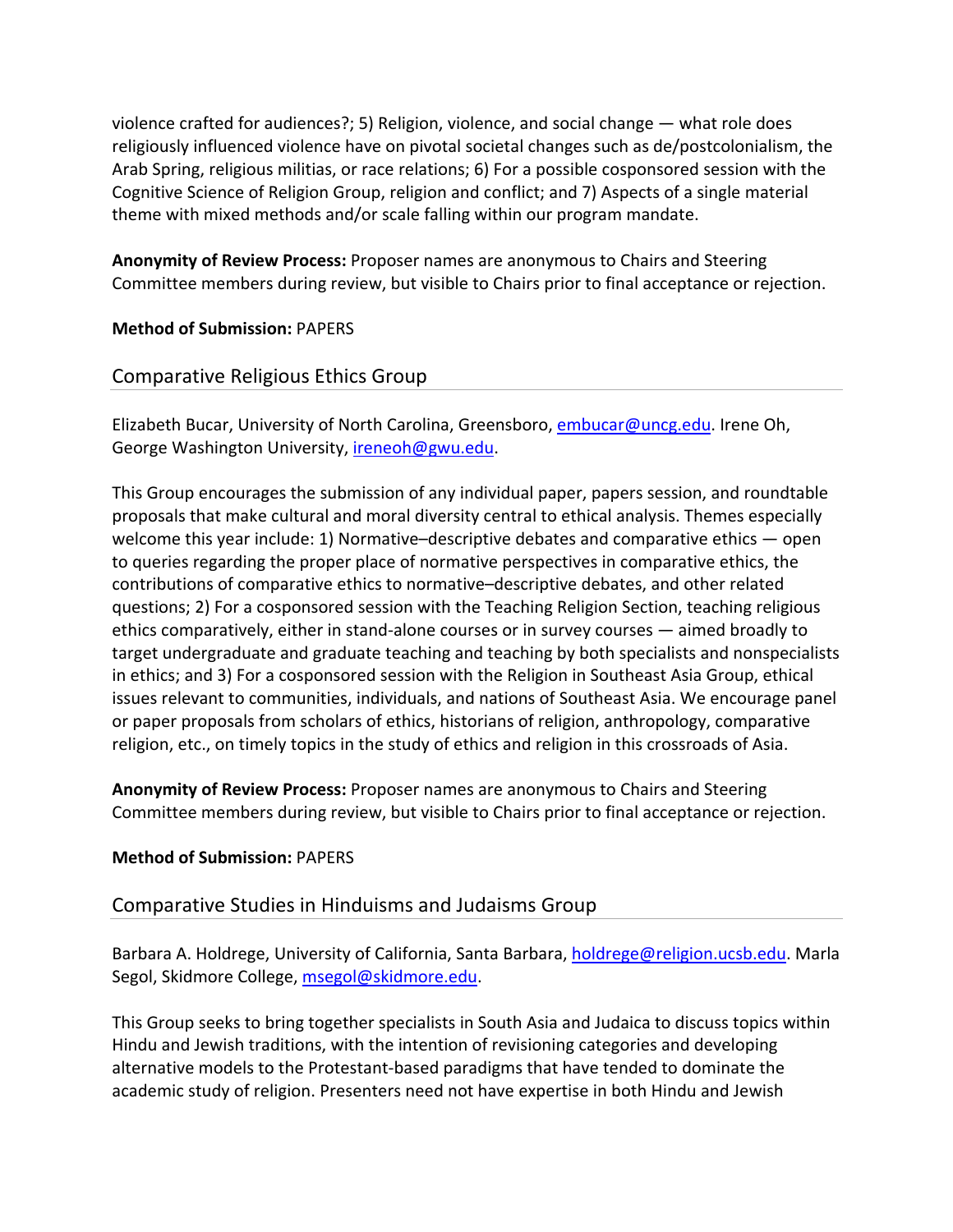traditions. We invite papers on the following themes: 1) What have Hindus and Jews to do with each other? — comparison as critical interrogation; 2) Esotericism and eroticism in Kabbalah and Tantra; 3) Cosmograms and mandalas — mapping cosmologies and divinities; 4) Authority and hermeneutics in Hindu and Jewish law; and 5) Women's purity practices and other ritual disciplines. Proposals on other topics are also welcome. We strongly encourage prearranged session proposals in the form of thematic paper sessions or roundtables.

**Anonymity of Review Process:** Proposer names are visible to Chairs but anonymous to Steering Committee members.

#### **Method of Submission:** PAPERS

# Comparative Theology Group

Kristin Johnston Largen, Gettysburg Lutheran Theological Seminary, klargen@ltsg.edu. Hugh Nicholson, Loyola University Chicago, hnicholson@luc.edu.

This Group invites comparative, constructive proposals related to the following themes: 1) For a cosponsored session with the Contemplative Studies Group, contemplative practice and theological comparison; 2) For a cosponsored session with the Religion, Holocaust, and Genocide Group, post-Shoah and post-genocide theologies in comparative perspective (e.g., forgiveness, guilt, and reconciliation); 3) Comparative theology in/after Empire; 4) Comparative theology in relation to peace‐building, environmental activism, and/or social movements; 5) Finality and/or finalities in comparative theology; 6) Gendering comparative theology; and 7) Panel proposals on Jeanine Diller's *Models of God and Other Ultimate Realities* (Springer, 2013), the Peeters/Eerdmans series "Christian Commentaries on Non‐Christian Sacred Texts," or another significant recent publication in the field. We will also consider proposals on other topics. The Group strongly encourages roundtable or prearranged papers session proposals. The Group hosts a listserv to facilitate such collaboration; to subscribe, contact David Clairmont, University of Notre Dame, David.A.Clairmont.1@nd.edu.

**Anonymity of Review Process:** Proposer names are anonymous to Chairs and Steering Committee members during review, but visible to Chairs prior to final acceptance or rejection.

#### **Method of Submission:** PAPERS

#### Confucian Traditions Group

Yong Huang, Kutztown University, yhuang@kutztown.edu. Thomas A. Wilson, Hamilton College, twilson@hamilton.edu.

This Group invites proposals concerning any aspect of Confucianism from any geographical area. Topics of particular interest this coming year are: 1) Confucianism, death, and after; 2) For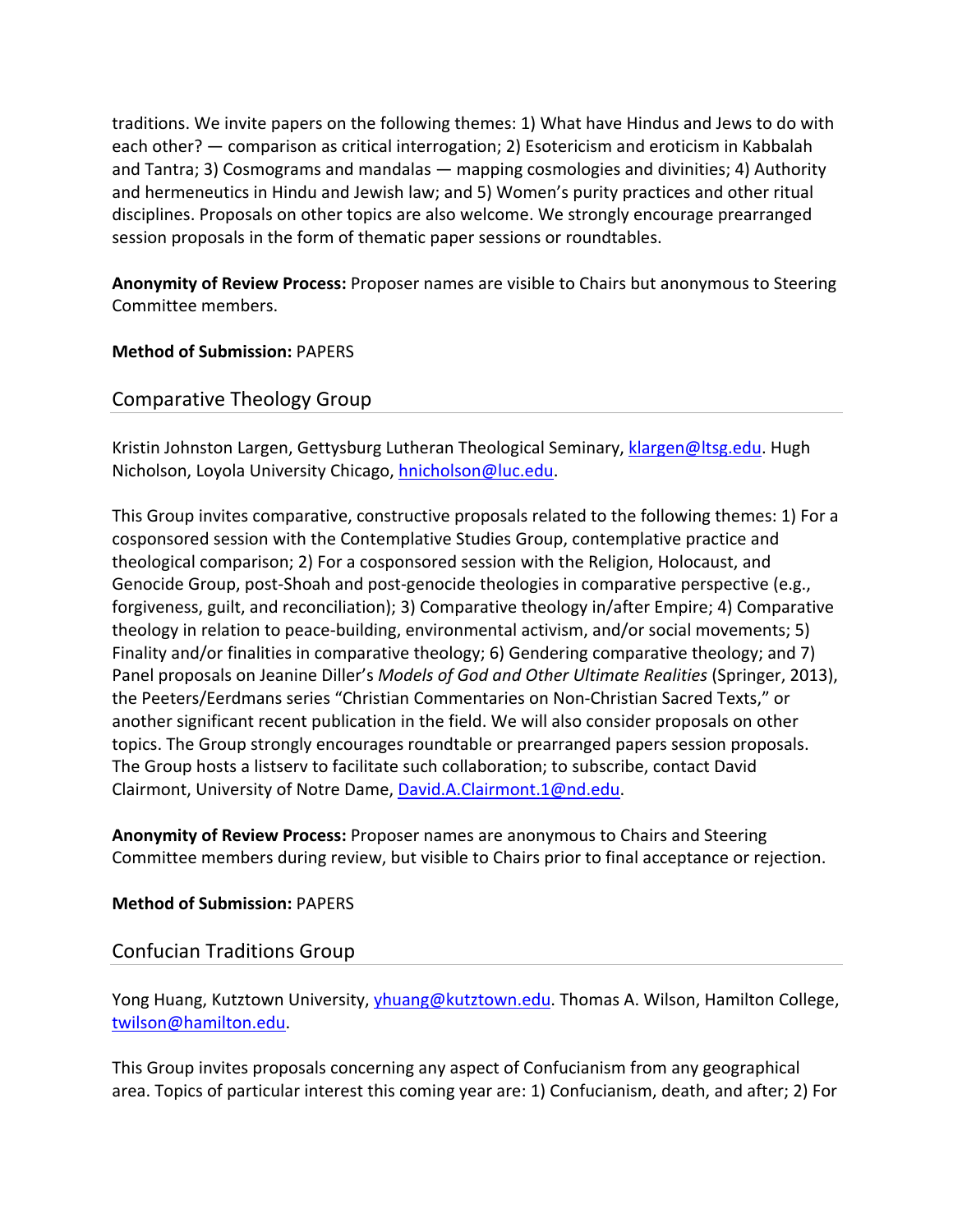a possible cosponsored session with the Buddhism Section, connections between Confucianism and Buddhism; 3) Archaeological discoveries and Confucian texts; 4) Contemporary representations of Confucianism, postmodern Confucianism, and/or Confucius institutes; 5) Roles and agency in Confucianism; and 6) Feelings and emotions. Prearranged roundtable and papers session proposals have a much better chance of getting accepted than individual paper proposals. Panels that are in the traditional two‐and‐a‐half‐hour format are welcome, but we also encourage applicants to propose panels in a ninety‐minute format. This can take the form of a mini‐panel or a symposium on a particular text, author, or pedagogy. Underscoring that Confucianism is not just a Chinese phenomenon, we would also like to encourage people working on Confucian topics outside of China to send in proposals.

**Anonymity of Review Process:** Proposer names are visible to Chairs but anonymous to Steering Committee members.

#### **Method of Submission:** PAPERS

# Contemplative Studies Group

Anne C. Klein, Rice University, ack@rice.edu. Louis Komjathy, University of San Diego, komjathy@sandiego.edu.

This Group welcomes individual paper, papers session, and roundtable proposals on the following topics: 1) Comparative study of contemplative practice, especially the contextual nuances of religiously‐committed forms of meditation and contemplative prayer; 2) Contemplative pedagogy, with particular attention to ethics and potential standards in contemplative education; 3) Opportunities and pitfalls related to the scientific study of contemplation, including alternative methods of knowing and evaluation; 4) Modern secular and therapeutic meditation, including issues involved with reconceptualization and decontextalization; 5) Subtle body practices; 6) For a possible cosponsored session with the Comparative Theology Group, contemplative practice and theological comparison; and 7) For a possible cosponsored session with the Tantric Studies Group, tantra and contemplative studies. We also welcome panel and paper proposals on any other topic related to contemplative studies.

**Anonymity of Review Process:** Proposer names are anonymous to Chairs and Steering Committee members until after final acceptance or rejection.

#### **Method of Submission:** PAPERS

# Contemporary Islam Group

Danielle Abraham, Harvard University, daniellea@gmail.com. Kambiz GhaneaBassiri, Reed College, kambiz.ghaneabassiri@reed.edu.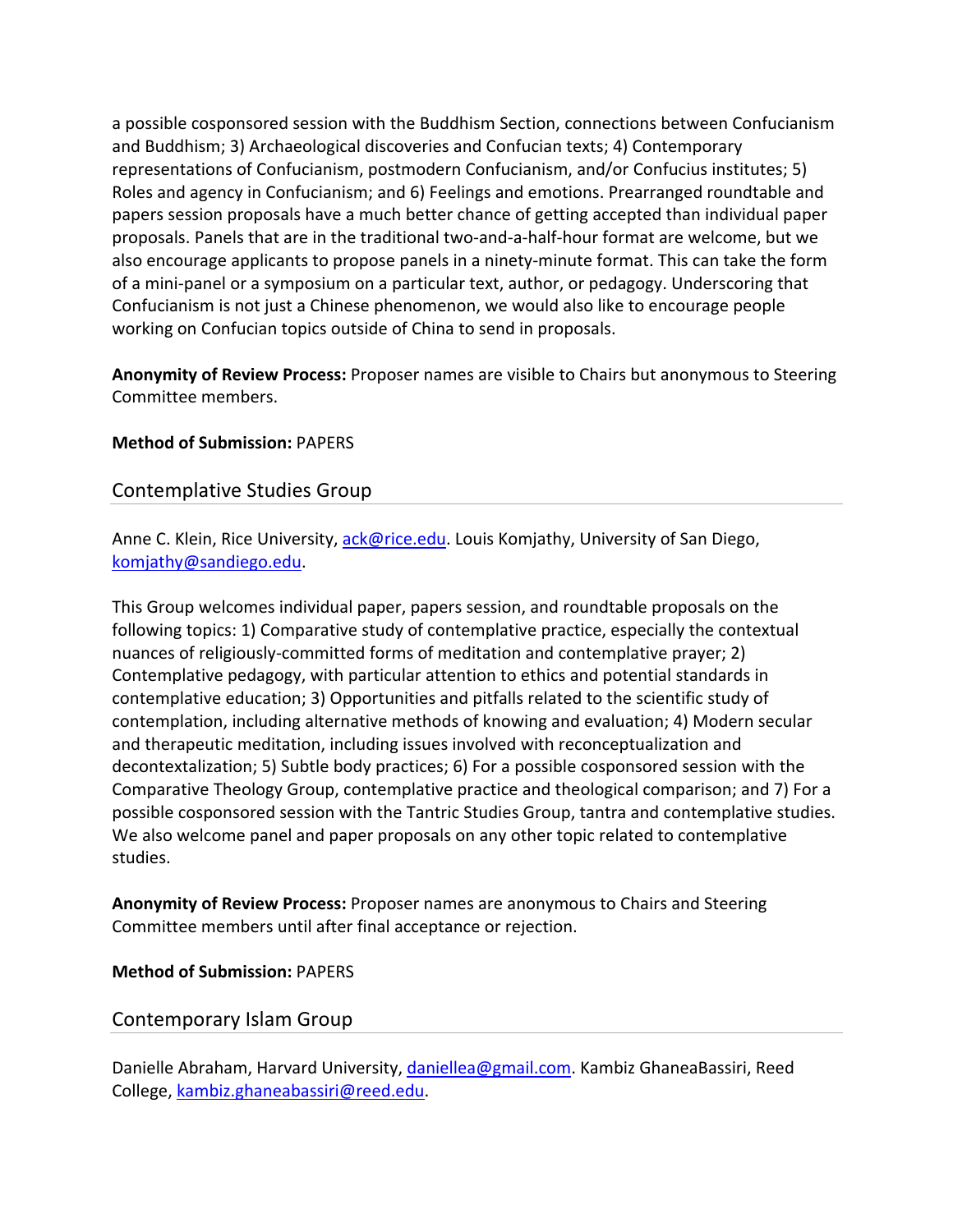This Group invites submissions on all subjects related to Islam in the contemporary world. We are, however, particularly interested in papers dealing with contemporary Islam in relation to the following topics: 1) Performance and ritual; 2) Social media, e‐preaching, and/or virtual networks; 3) Translation and multilinguality; 4) Memorialization and public memory; 5) Material culture and Baraka; 6) For a possible cosponsored session with the Middle Eastern Christianity Group and Religion and Migration Group, topics exploring Middle Eastern Christian and/or Muslim migrant communities and using sound methodologies that address issues related to migration; and 7) For a cosponsored session with the Religion and Politics Section, Interreligious and Interfaith Studies Group, and Religions, Social Conflict and Peace Group, proposals that critically and creatively examine the methodology and impact of different interreligious responses to moments of civic unrest or violence in a religious context.

**Anonymity of Review Process:** Proposer names are anonymous to Chairs and Steering Committee members during review, but visible to Chairs prior to final acceptance or rejection.

#### **Method of Submission:** PAPERS

# Contemporary Pagan Studies Group

Chas Clifton, Colorado State University, Pueblo, *chas.clifton@mac.com*. Jone Salomonsen, University of Oslo, jone.salomonsen@teologi.uio.no.

This Group invites individual papers, papers session, and roundtable proposals related to all aspects of Pagan studies (including historic) from different parts of the globe. We are particularly interested in the following questions: 1) Recent scholarship has critiqued the field of Pagan studies for being overly oriented towards supporting uncritical, insider perspectives rather than applying scientific-naturalist interpretations and methodologies. (One such critique was Markus Davidsen's essay, "What's Wrong with Pagan Studies," published in *Method and Theory in the Study of Religion* in 2012.) We invite papers that critically reflect on the ways that various methodologies and approaches produce different information and implicit assumptions. Papers should engage with prevalent methodological and theoretical dialogues, such as those about insider/outsider, caretaker/critic, theological/naturalist, and descriptive/analytical perspectives, and discuss their effects on the study of contemporary Paganism and the growth of this field within the larger discipline of religious studies; 2) Pagan religion or religiosity intersects with popular culture in various ways. What can we say about the definition of "Paganism" or indeed of "religion" when considering such phenomena as fairy festivals, the Goth scene and its successors, or civic events such as those produced by the Beltane Fire Society in Edinburgh? This session seeks to explore those areas where religion and/or Paganism extend beyond the institutional and traditionally recognizable forms and the way in which these phenomena have (or haven't) influenced developments within larger Pagan community. Proposals might consider issues of mutual influence, demographics, and themes. Do these events reflect, supplement, or become incorporated within contemporary Pagan practice?; and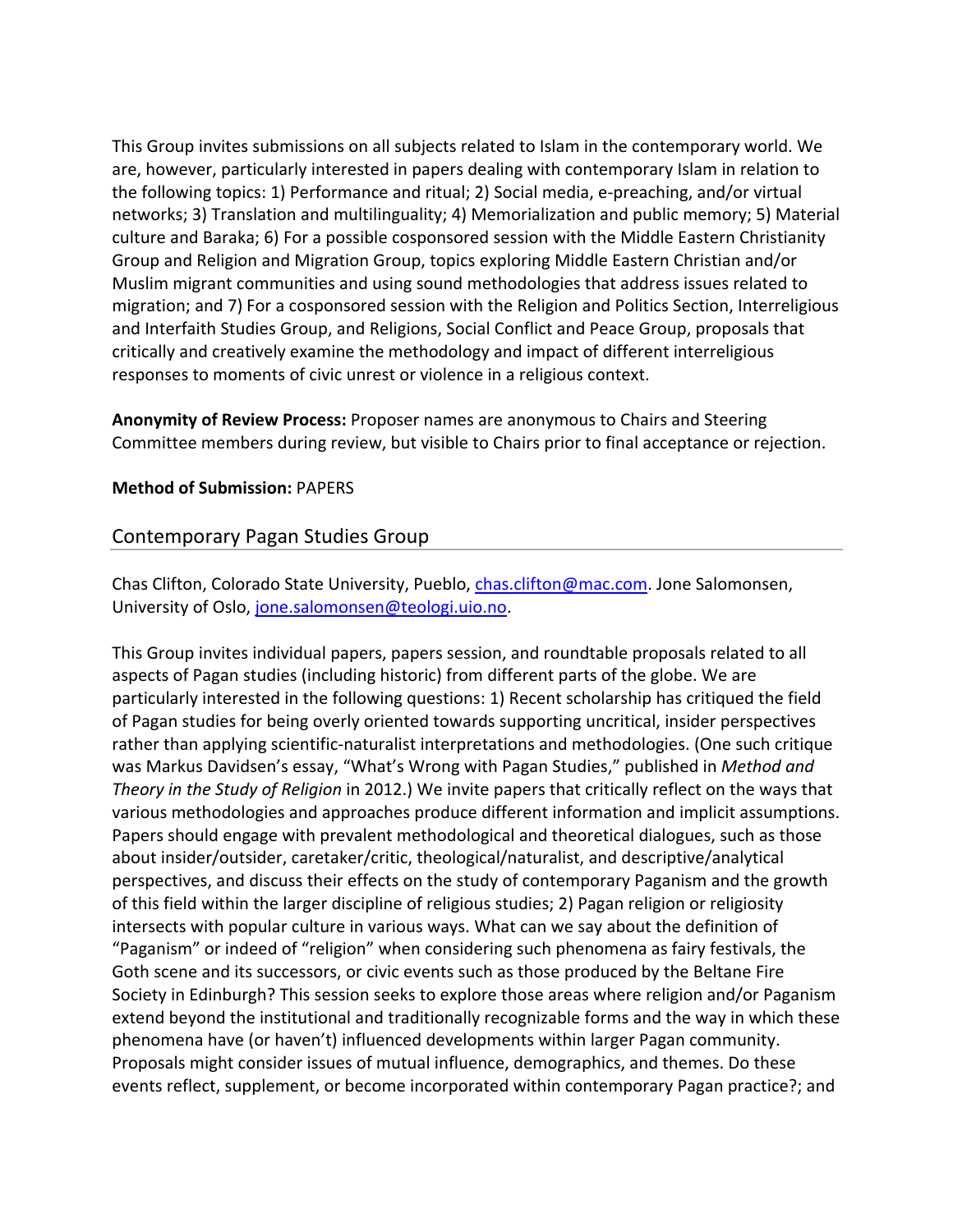3) For a possible cosponsored session with the New Religious Movements Group, the reconstruction of a real or imagined past as a religious impulse.

**Anonymity of Review Process:** Proposer names are anonymous to Chairs and Steering Committee members during review, but visible to Chairs prior to final acceptance or rejection.

#### **Method of Submission:** PAPERS

#### Critical Approaches to Hip‐Hop and Religion Group

Christopher Driscoll, Rice University, rockauthor@gmail.com. Monica Miller, Lewis and Clark College, mmiller@lclark.edu.

A definition of cipher (see http://www.thefreedictionary.com/cipher) is: 1) One having no influence or value; a nonentity; and 2) A cryptographic system in which units of plain text are arbitrarily transposed or substituted according to a predetermined code; or the key to such a system. In hip‐hop, the cipher is a locale where artists of various backgrounds, commitments, and training come together in a linguistic battle of wit and passion, where "aporetic flow" erupts into competing norms and continuous ad hominem assault. To "cipher" is to decipher the motivations, positionalities, concerns, and roadblocks that make up the discursive power arrangements of a community. It is to "play" a linguistic game of one-upmanship through deconstruction of your opponent and to embody and speak into existence the "possibility of the impossible" task of what might be of critical, productive discourse — scholarship. For an example of a cipher in the hip-hop context: http://www.youtube.com/watch?v=aOoruUopgpM. Thinking of the session as an *academic cipher* of various disciplinary examinations of the *hip‐ hop cipher* (i.e., "playing" with the two definitions of "cipher"), specific paper topics and research questions might include but are not limited to: 1) The role of specialized, constructed lexicons and vocabularies in the production and maintenance of communities of discourse, including their sizes, shapes, concerns, and interests; 2) The cipher's "sacred" status in hip‐hop culture and the privileging of discourse within the academic cipher as necessitating a rethinking over how we treat the impact of languages and vocabularies used to study hip-hop; 3) The "art" of ciphering as technology of the self. What new models and methods of critical engagement can be gleaned from the hip‐hop cipher? How might interpreting the hip‐hop cipher model the relationship between experience *qua* experience and experience as object of intellectual interest?; 4) For a possible cosponsored session with the Religion and the Social Sciences Section, the meaning of methods — social scientific approaches to religion, theology, and hip‐ hop. The burgeoning field of religion, theology, and hip‐hop has worked hard to expand the object(s) of inquiry beyond a sole focus on rap music. While this expansion has provided form, content, and structure for the making of religion and hip‐hop scholarship, less attention has been given to the methodological tools necessary to provide a rigorous account of the ways in which these endeavors are taken up in hip-hop material culture. We seek papers from leading scholars working with various methodologies from fields such as sociology, anthropology, psychology, and cultural studies for the study of religion, theology, and hip‐hop culture; and 5) For a possible cosponsored session with the Study of Islam Section, Islam and hip‐hop.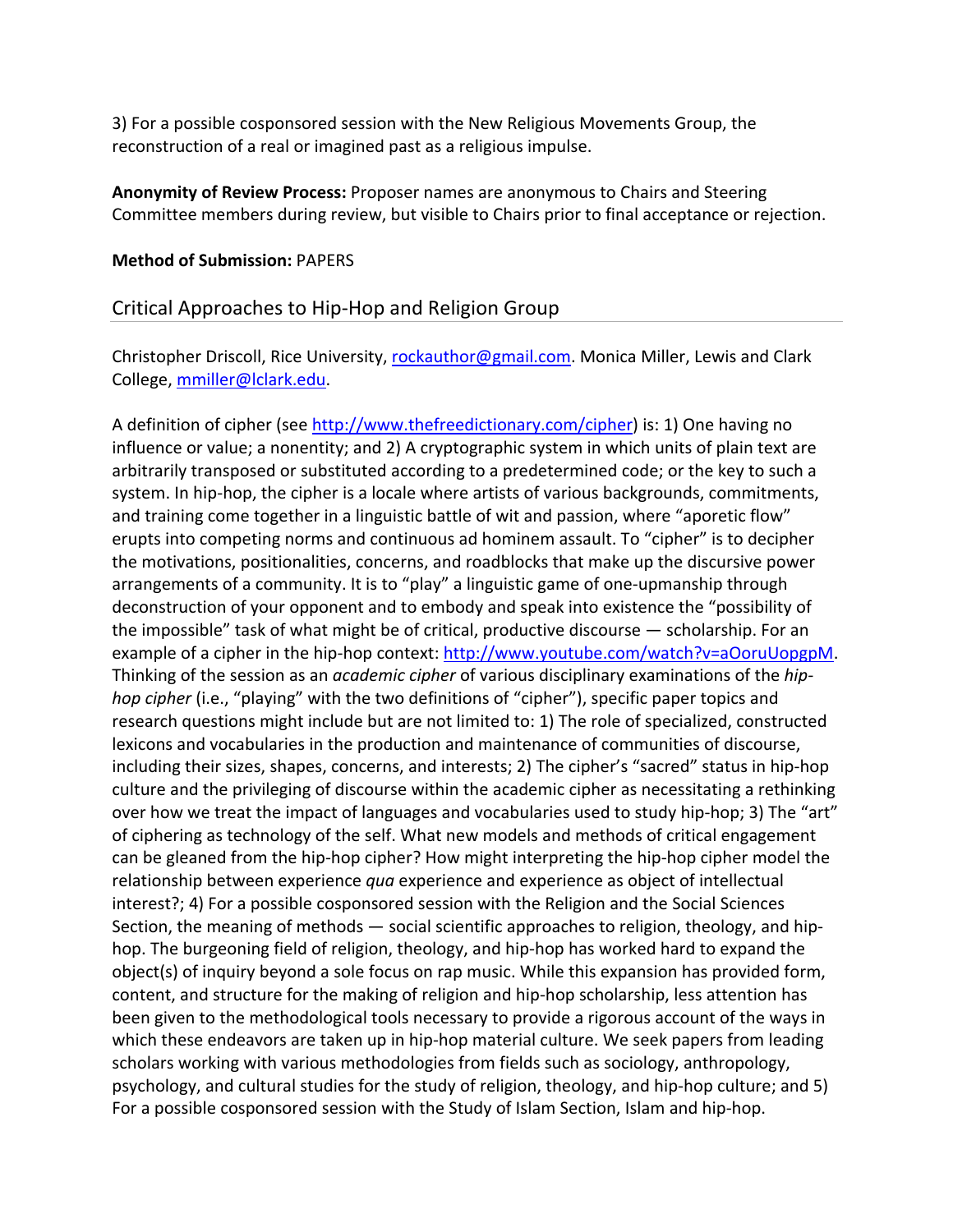**Anonymity of Review Process:** Proposer names are visible to Chairs but anonymous to Steering Committee members.

#### **Method of Submission:** PAPERS

#### Critical Theory and Discourses on Religion Group

William E. Arnal, University of Regina, warnal@hotmail.com. Jacques Berlinerblau, Georgetown University, jdb75@georgetown.edu.

This Group offers an interdisciplinary and international forum for analytical scholars of religion to engage the intersection of critical theory and methodology with concrete ethnographic and historical case studies on religious life and institutions. Critical theory draws on various methods employed from the fields of sociology, anthropology, history, literary criticism, and political theory in order to bring into scrutiny all kinds of discourses on religion, which span from academic to nonacademic as well as from religious to nonreligious. We invite proposals on the following topics: 1) Discursive formation of categories in the study of religion (e.g., magic, shamanism, spiritualism, ritual, the secular, and fundamentalism); 2) Theorizing vision and sound/conceptualizing touch and smell — aesthetics of religion and the uses of the senses in religious discourse and practice; 3) Media coverage of Islam and public discourses on the Middle East — the cases of Syria, Iran, and Palestine; 4) Religious (re)possessions and the doctrines of destiny — repatriation cases, stewardship claims, and the makings of "tradition"; 5) Politics of secularism and religious education in public institutions; 6) For a cosponsored session with the Sociology of Religion Group and the Study of Religion as an Analytical Discipline Workshop, the ethics of fieldwork in the study of religion; 7) The rhetoric of war propaganda and the discourses on religion; and 8) American secularism in historical and theoretical perspectives, including the following subtopics: a) Original attempts to identify the core political assumptions of American secularism; b) Investigations of how theological discourse may have impacted the development of basic secular legal doctrines, such as "separationism," "nonpreferentialism," "disestablishmentarianism," and "noncoercion"; c) Studies of unrecognized or underappreciated thinkers whose work influenced American secular traditions (e.g., William Penn, Samuel von Pufendorf, Issac Backus, French radical Enlightenment philosophers); d) Examinations of what the astonishingly multivalent word "secular" may have meant to situated Americans in the nineteenth and twentieth centuries, and how its semantic range may have expanded or constricted; and e) Sociohistorical studies that seek to identify longitudinal patterns and/or disruptions across nearly four centuries of American "secularism."

**Anonymity of Review Process:** Proposals are anonymous to Chairs and Steering Committee members during review, but visible to Chairs prior to final acceptance or rejection.

**Method of Submission:** PAPERS; E‐mail without Attachment (proposal appears in body of e‐ mail); E-mail with Attachment (proposal is in attachment, not in body of e-mail)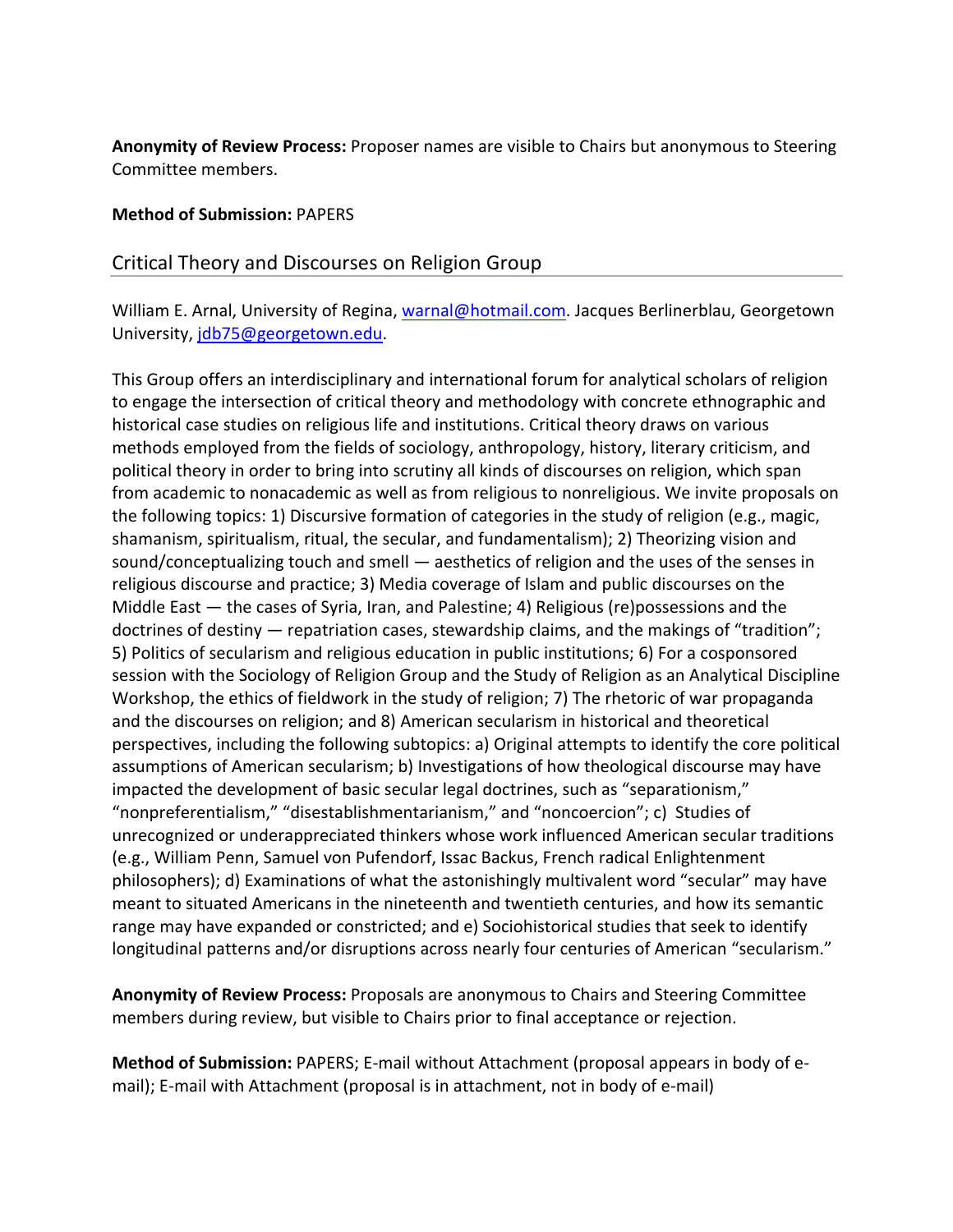# Cultural History of the Study of Religion Group

Ann M. Burlein, Hofstra University, ann.burlein@hofstra.edu. Randall Styers, University of North Carolina, Chapel Hill, rstyers@unc.edu.

This Group seeks papers that examine the formation and transformation of "religion" (together with other related categories) in historical context as a discursive apparatus both in social, cultural, and political practice and in relation to the scholarly study of religion. We aim to represent diverse geographical areas and historical moments. We particularly welcome proposals exploring: 1) The complex dynamics at work when theories that arise in one historical and cultural matrix are used to analyze religious phenomena that arise in different historical and cultural matrices; 2) The use of sex and sexuality as categories of inquiry in empirical approaches to the study of religion, including such themes as reading or misreading sex and desire in representations of religion or analyzing ways in which the varied meanings of sex and sexuality have shaped classificatory categories and comparative models across "world religions" and its "others"); 3) Various components of a genealogy of pluralism; 4) The emergence of human rights and humanitarianism as a "secular" category of "the sacred"; 5) In light of the Annual Meeting location in Baltimore, Catholic perspectives on the category of "religion" and its study within the academy; and 6) For a potential cosponsored session with the Religion and the Social Sciences Section and the Religion and Sexuality Group, critical analysis and/or methodological reflection on sex and sexuality as categories of inquiry in empirical approaches to the study of religion. Possible themes include reading or misreading sex and desire in representations of religion and analyzing ways in which constructed meanings of sex and sexuality have shaped classificatory categories and comparative models across religious studies. We will use our sessions to develop new models for conference conversation. Toward that end, we ask that participants write shorter papers, which we will circulate mid‐October in order to focus our discussions in a more collaborative and interactive way. We welcome further suggestions for new conversational models (please e-mail the co-Chairs with your ideas).

**Anonymity of Review Process:** Proposer names are anonymous to Chairs and Steering Committee members until after final acceptance or rejection.

# **Method of Submission:** PAPERS

# Daoist Studies Group

David Mozina, University of North Carolina, Charlotte, dmozina@uncc.edu. Elena Valussi, Loyola University, Chicago, evalussi@luc.edu.

This Group welcomes proposals concerning all aspects of Daoism from any period or geographical area. Although we will accept individual paper proposals, we encourage the crafting and submission of papers sessions (3–4 papers, presider, respondent) and roundtable sessions (4–6 panelists) that cohere thematically, methodologically, chronologically, or by some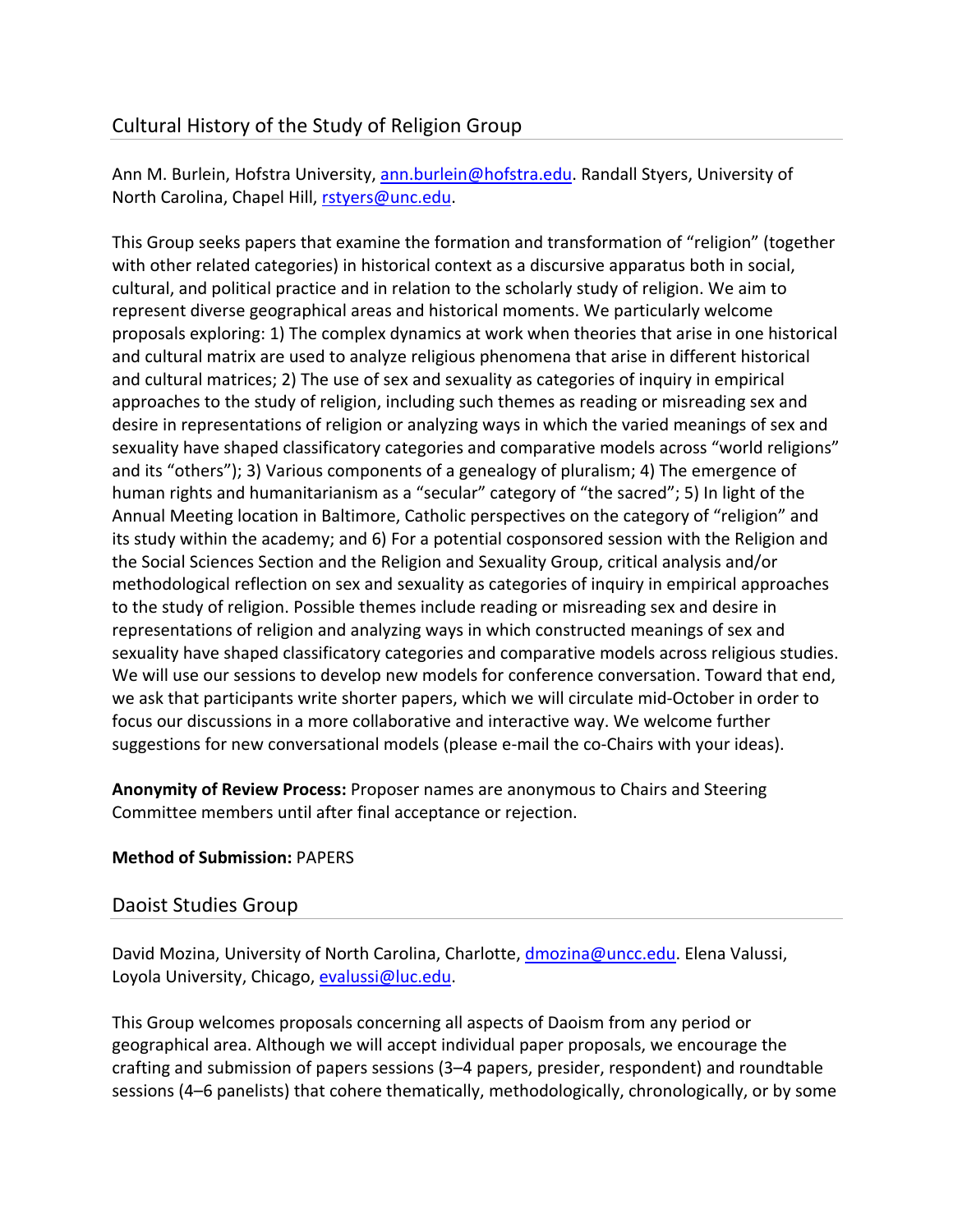other means. We also encourage applicants to propose innovative formats, such as roundtables, that might enable group study or extensive discussion, and might take advantage of ninety‐minute sessions. Questions about various formats and innovative possibilities may be directed to the co‐Chairs. Please contact the listed organizers if you wish to contribute to the following themes: 1) Readings of the *Zhuangzi* — Tobias Zuern, University of Wisconson, Madison, tzurn@wisc.edu; 2) Daoist reconnections between China and Taiwan — Elena Valussi, Loyola University, Chicago, evalussi@luc.edu, and Paul Jackson, Arizona State University, Paul.A.Jackson@asu.edu; 3) Daoist gurus in the West — Shin‐yi Chao, Rutgers University, Camden, ude.sregtur.nedmac@oahcys; 4) Software and technology useful for Daoist studies — Clarke Hudson, University of Virginia, wch4b@virginia.edu; and 5) Dialects and oral culture in Daoist life — Paul Jackson, Arizona State University, Paul.A.Jackson@asu.edu. Please note that proposals for sessions other than those listed are entirely welcome.

**Anonymity of Review Process:** Proposer names are anonymous to Chairs and Steering Committee members during review, but visible to Chairs prior to final acceptance or rejection.

#### **Method of Submission:** PAPERS

# Death, Dying, and Beyond Group

Lucy Bregman, Temple University, bregman@temple.edu. Christopher Moreman, California State University, East Bay, cmoreman@gmail.com.

This Group invites papers on the themes of death and identity, and on losing control in the face of death versus exerting control. We are excited about the possibility of a cosponsored session with the new Secularism and Secularity Group on secular approaches to death, or for a cosponsored session with the Queer Studies in Religion Group on the death drive in queer studies or other relevant topics. We also welcome any other proposals on the subject of death, dying, and beyond.

**Anonymity of Review Process:** Proposer names are anonymous to Chairs and Steering Committee members during review, but visible to Chairs prior to final acceptance or rejection.

#### **Method of Submission:** PAPERS

# Eastern Orthodox Studies Group

Aristotle Papanikolaou, Fordham University, papanikolaou@fordham.edu. Vera Shevzov, Smith College, vshevzov@smith.edu.

This Group invites papers that address: 1) The Trinity in Eastern Christian thought, both patristic and modern. Papers are especially welcome that offer a comparative analysis with Latin patristic sources or contemporary Catholic and Protestant trinitarian theologies. We also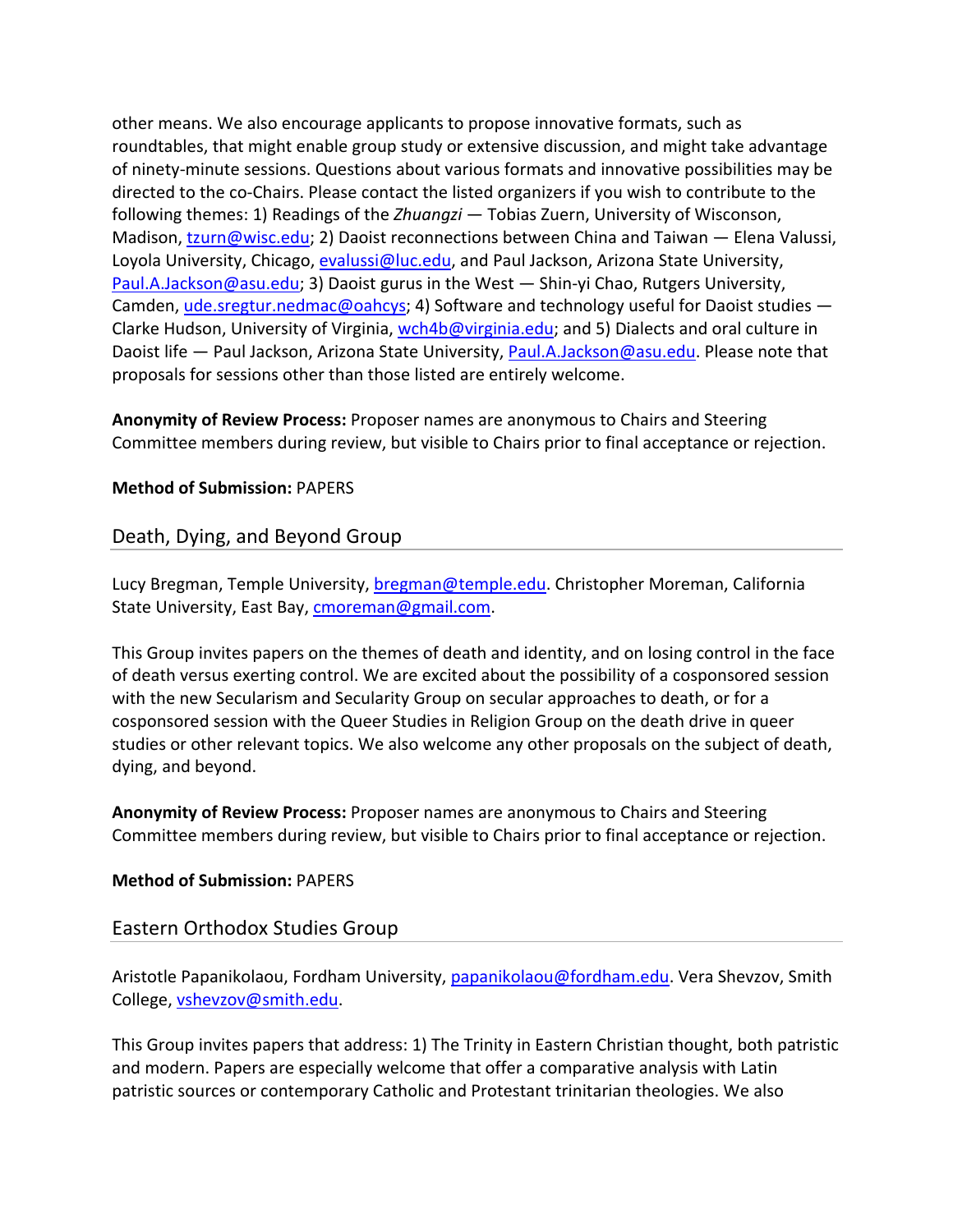encourage submissions that offer constructive theological proposals for trinitarian theology that draw from either patristic or contemporary Orthodox theology; and 2) Orthodox Christian political theology — papers could focus on a particular phase within the history of Eastern Christian thought including, but not limited to the Byzantine period, Tsarist Russia, and post‐ Communist Europe. Papers may be either historical or theological in scope. Papers that address the themes of human rights, church–state relations, and religious pluralism are especially welcome.

**Anonymity of Review Process:** Proposer names are visible to Chairs but anonymous to Steering Committee members.

**Method of Submission:** PAPERS; E‐mail without Attachment (proposal appears in body of e‐ mail); E‐mail with Attachment (proposal is in attachment, not in body of e‐mail)

# Ecclesiological Investigations Group

Mark Chapman, Ripon College Cuddesdon, mchapman@ripon-cuddesdon.ac.uk. Bradford E. Hinze, Fordham University, bhinze@fordham.edu.

This Group seeks proposals for the following themes: 1) The power and authority of women in the Church from diverse confessional, theological, social‐scientific, and geographical perspectives. Proposals are encouraged that explore various forms of women's agency and influence in churches by ordained or nonordained, and the limitations that are placed upon them. Consideration may be given to demographic and cross‐generational shifts of women between churches (and religions) and the exodus of women from churches. Reflection on the witness of women from the global South would be welcomed, including from women in base communities and members of Pentecostal and Evangelical traditions. Constructive proposals in ecclesiology and practical theology would be given serious consideration; 2) The managerial turn and the thinning of denominational identity — consider and assess the fate of denominational and confessional identity of churches at the present moment. There are manifestations of an increasing denominational awareness in some churches, but also a managerial turn, a new form of bureaucratization, in certain churches that are having an adverse "thinning" effect on the identity and mission of the church. Paper proposals are invited that will offer an analysis and evaluation of this managerial turn and the weakening and transformations of traditional denominational identities; these may include assessments on the effects of these changes on the church's ministry and public mission in the civic arena; and 3) For a cosponsored session with the Vatican II Studies Group, the ecclesiological paradigm shift of Vatican II and its ecumenical implications, with particular attention to the relationship between the local and universal dimensions of the Church. Topics on other relevant issues related to Vatican II studies are also welcomed.

**Anonymity of Review Process:** Proposer names are visible to Chairs but anonymous to Steering Committee members.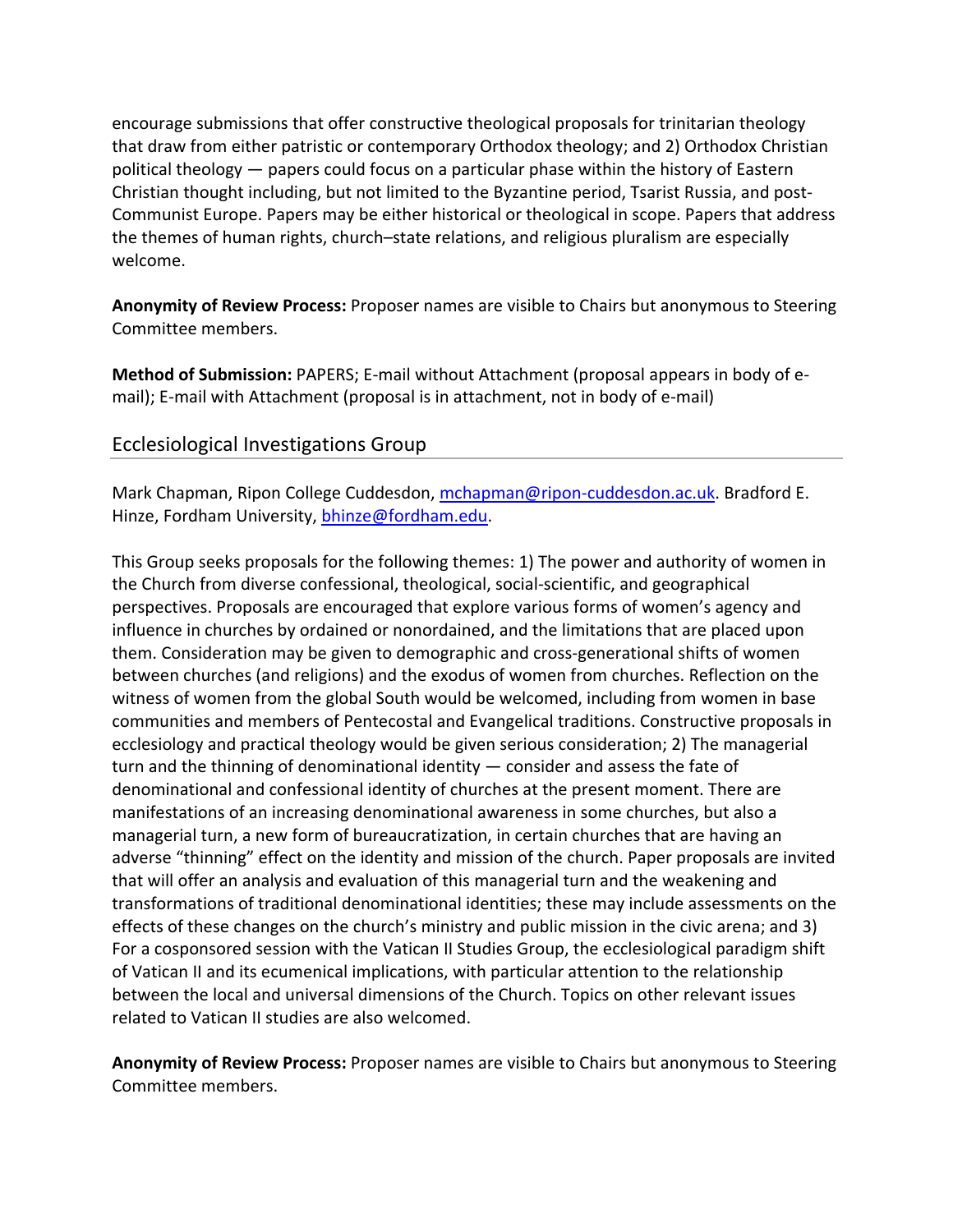**Method of Submission:** PAPERS; E‐mail with Attachment (proposal is in attachment, not in body of e‐mail)

# Evangelical Studies Group

Paul Barton, Seminary of the Southwest, pbarton@ssw.edu. Joy J. Moore, Duke University, jmoore@div.duke.edu.

This Group invites papers on the topic of Kierkegaard as a resource for evangelical theology and the constructive contributions Kierkegaard may offer to evangelical theology. Soren Kierkegaard was first and foremost a Christian thinker whose fervent attempt to revitalize Christian faith continues to offer rich resources for contemporary theology. How might his understanding of faith and reason, sin, despair, conversion, faith, hope, love, Christ, the Bible, the Church and its relation to culture, or other Christian concepts be applicable to and appropriated by contemporary evangelical theology? This will be a cosponsored session with the Kierkegaard, Religion, and Culture Group.

**Anonymity of Review Process:** Proposer names are visible to Chairs but anonymous to Steering Committee members.

**Method of Submission:** PAPERS; E‐mail with Attachment (proposal is in attachment, not in body of e‐mail)

# Feminist Theory and Religious Reflection Group

Mary Keller, University of Wyoming, mkeller@uwyo.edu. Carol White, Bucknell University, cwhite@bucknell.edu.

The overall theme for the Group this year is feminist theories and critical turns — continuities and departures. What do we mean by feminist theory today? How do we enact religious feminist theorizations in a global setting? What continuities and departures are imaginable? What are necessary? When feminist theory encountered the fields of religious studies and theology, it confronted one of the greatest conceptual and pragmatic minefields possible: the authorial "God," the absence of women in positions of spiritual authority, the apparent marginalized status of women in many traditions, and the devotional persistence of religious meanings in women's participation. As feminist theorists applied themselves to the tasks of incorporating women's genealogies, centered on women's experience, and addressed the androcentric biases of the field, they created monumental changes in the field. Furthermore, assuming religious traditions themselves were concerned with transformation, feminist theory's concern with recovering and examining experience found a home in this nexus of transformation. Almost every session at the Annual Meeting integrates an analysis of gender, the roots of which can be traced to the critical insights carried into the field by feminist theory. To wit, scholarship was crippled by its androcentrism until it began to deal with women's and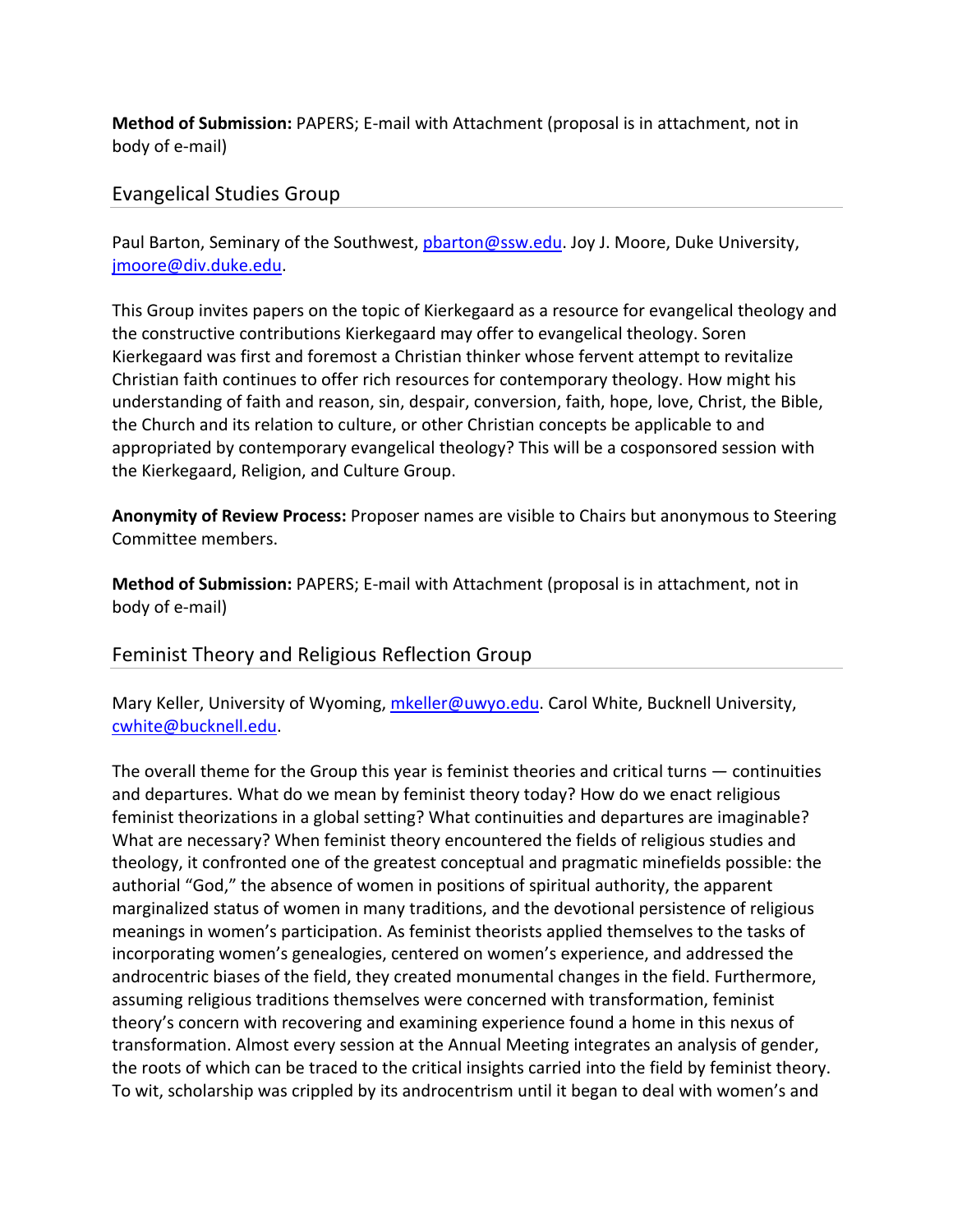men's religious lives and the gendered symbolic order. Due to the intersections of gender, race, and Eurocentric hegemony in the academy, particularly the assumptions of Western feminist theorists regarding desirable norms for women's social status, counter and critical discourses have arisen to challenge what is meant by categories such as women and women's experience, championed by scholars from the margins of empire, race, and ethnicity, creating resistance to monolithic ideas about women's power and desires within and without religious traditions. Bringing into relief crucial ideas, topics, and methodologies that reconstituted what the rigorous study of religions should entail, scholars have responded, opening innovative and important conceptual spaces where one can theorize lived experience and affirm the presence of otherness. Acknowledging our theme of continuity and departure, we seek papers that highlight this genealogy of feminist theorizations, activism, and strategic moves, while taking into account our complex global setting, for the following topics, and for a cosponsored session with the Men, Masculinities, and Religions Group: 1) Promoting social justice through expanded visions (different conceptions of self, society, others…); 2) Recovering genealogies (tradition and theory); 3) Feminist theory after the critical gender turn; 4) Nonautonomous models of agency; 5) Interreligious dialogue, conflict, and alliance building; 6) Strategies for women's safety in patriarchal traditions; 7) Jettisoning Good Old God — what do you mean He's patriarchal?; 8) War, terrorism in the name of God, and the absence/presence of women's peace work; 9) Protective patriarchies in the twenty‐first century and women's responses; 10) Indigenous perspectives on gender and Mother Earth; 11) Biotechnologies and reproduction in the twenty‐first century — is nothing sacred?; 12) Cyborgs; 13) Harbors of feminist theory; 14) Why I'm not a feminist (in public/ever); 15) How the Atlantic charges feminist theory; 16) The status of women's religious leadership in a global context; and 17) Objectification/self‐ objectification — have Hooters and protective patriarchy won? We intend to invite senior scholars as expert respondents to our sessions, and will require that all accepted papers be sent to the senior scholar by November 1 to ensure that they have adequate time to prepare.

**Anonymity of Review Process:** Proposer names are anonymous to Chairs and Steering Committee members until after final acceptance or rejection.

# **Method of Submission:** PAPERS

# Gay Men and Religion Group

W. Scott Haldeman, Chicago Theological Seminary, shaldeman@ctschicago.edu. J. Terry Todd, Drew University, jtodd@drew.edu.

This Group welcomes proposals for individual papers, papers sessions, and roundtables on all topics related to the religious/spiritual lives of gay, bi, trans, and queer‐identified men. We are especially interested in proposals that explore: 1) Issues emerging at the intersection of religion, race, and "homonormativity" — we welcome submissions from all scholars but especially encourage proposals from queer‐of‐color scholars; 2) Responses to David M. Halperin's *How to be Gay* (Harvard University Press, 2012), imaginatively making connections between his arguments and religious or spiritual practice, and responses that examine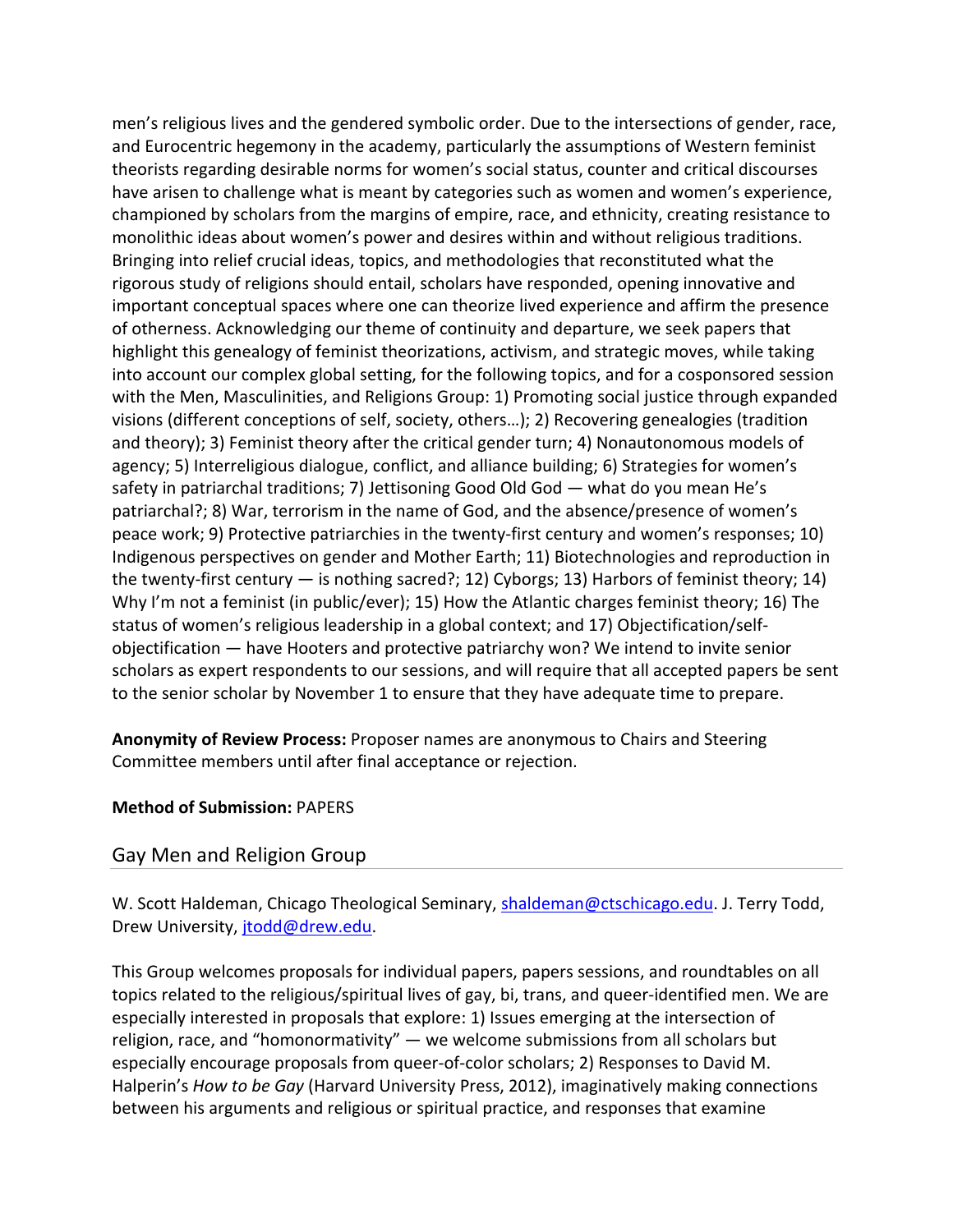Halperin's ideas through the lenses of race and class. Halperin himself will be present to respond; 3) For a possible cosponsored session with the Animals and Religion Group, gay male spiritualities and their relation to nature, especially to animals; 4) For a possible cosponsored session with the African Religions Group and the Lesbian–Feminist Issues and Religion Group, homosexuality in Africa beyond public discourse — real life negotiations. Vociferous political and religious leaders in Africa frame homosexuality as a Western imported lifestyle and gay rights as a new colonial imposition. Those who dare to identify as LGBT risk ostracism, even death. What is the "on the ground" reality of life under these conditions?

**Anonymity of Review Process:** Proposer names are anonymous to Chairs and Steering Committee members until after final acceptance or rejection.

#### **Method of Submission:** PAPERS

#### Hinduism Group

Richard H. Davis, Bard College, rdavis@bard.edu. Rupa Viswanath, University of Gottingen, rupa.viswanath@gmail.com.

This Group invites proposals on any topic of relevance to our Group. We particularly welcome , papers session and roundtable submissions on the topics listed below. Please contact the listed organizers if you wish to contribute to the following themes: 1) Insiders, outsiders, and the question of religious solidarity — Timothy Dobe, Grinnell College, dobetimo@grinnell.edu; 2) The politics of Hinduism in/and Indian independence — Richard H. Davis, Bard College, rdavis@bard.edu; 3) Hinduism and festivals, or "mela‐ology" — Amanda Huffer, University of California, Riverside, amanda.huffer@ucr.edu; 4) Rethinking Hinduism and aesthetic traditions  $-$  Amanda Huffer, University of California, Riverside, amanda.huffer@ucr.edu; 5) The politics of religious sentiment — Brian Pennington, Maryville College, brian.pennington@maryvillecollege.edu; 6) Tribal/indigenous religiosity — Ramdas Lamb, University of Hawai'i, Manoa, ramdas@hawaii.edu; 7) The relationship between the Dharma Academy of North America and the Hinduism Group — Ramdas Lamb, University of Hawai'i, Manoa, ramdas@hawaii.edu; 8) Colonialism, postcolonialism and Hinduism — Timothy Dobe, Grinnell College, dobetimo@grinnell.edu, and Rupa Viswanath, University of Gottingen, rupa.viswanath@gmail.com; 9) Global Hinduism— Jason Fuller, DePauw University,  $j$ fuller@depauw.edu; and 10) Transformations and reconfigurations of sacred sites  $-$  Abhishek Singh Amar, Hamilton College, aamar@hamilton.edu. If you have questions about the suitability of your session, or would like help in forming one, please feel free to contact one of the co‐ Chairs.

**Anonymity of Review Process:** Proposer names are visible to Chairs but anonymous to Steering Committee members.

#### **Method of Submission:** PAPERS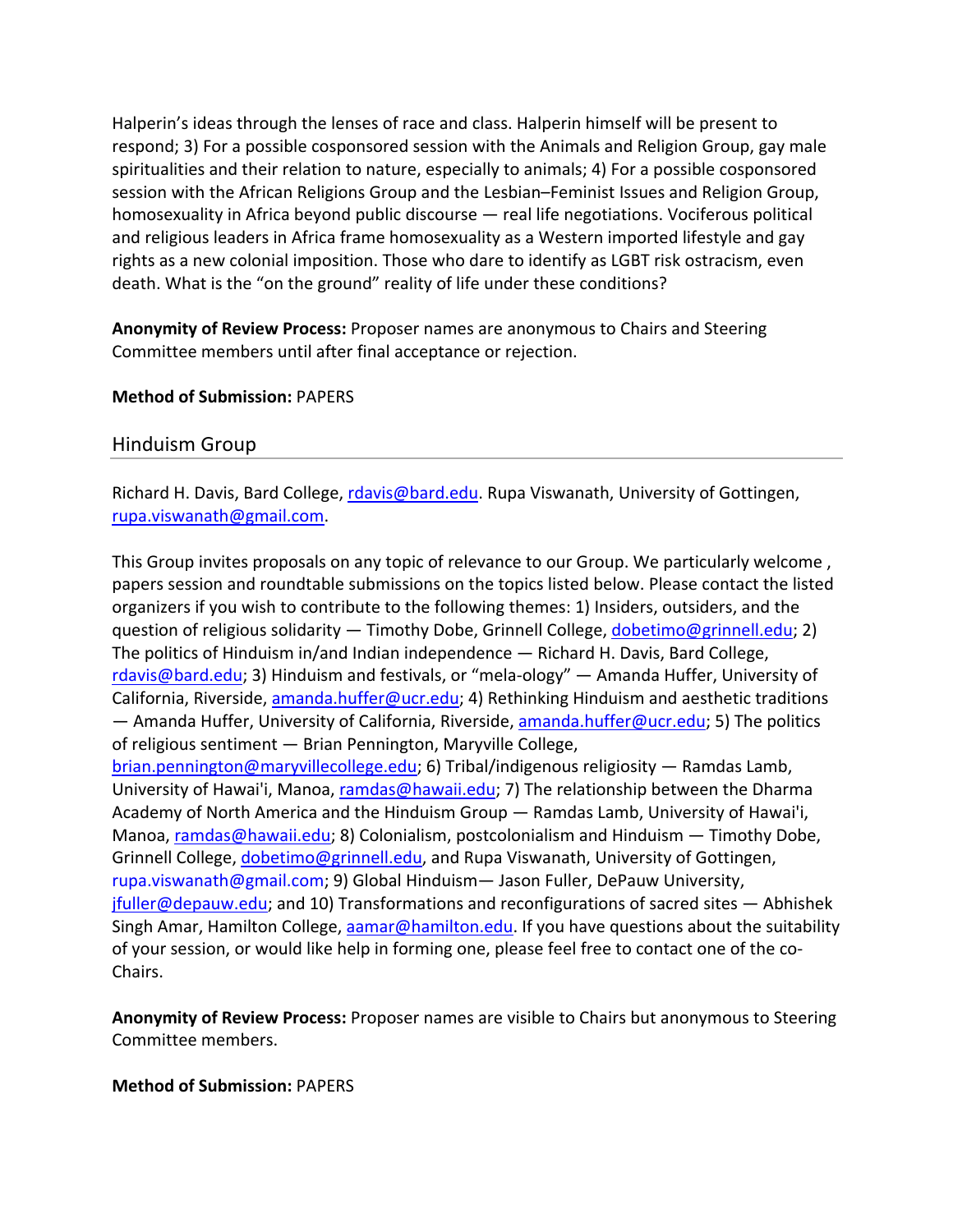# Indigenous Religious Traditions Group

Suzanne Owen, Leeds Trinity, s.owen@leedstrinity.ac.uk. Jace Weaver, University of Georgia, jweaver@uga.edu.

This Group invites papers on any aspect of religion and the "black Atlantic" (as defined by Paul Gilroy) or the "Red Atlantic" (as defined by Jace Weaver, *American Indian Quarterly*, 35:3) such concepts looking at the circulation of African/African American or western hemisphere indigenous bodies, ideas, technologies, cultural artifacts around the Atlantic basin, and cultural exchange with Europeans/Euro-Americans to 1900. Topics might include, but are not limited to: 1) Syncretic religions; 2) Prophetism; 3) Missionization; 4) Interactions between black and Red Atlantics; and 5) For a possible cosponsored session with the Religions, Medicines, and Healing Group, any aspect of traditional indigenous medical knowledge or healing rituals and practices.

**Anonymity of Review Process:** Proposer names are anonymous to Chairs and Steering Committee members until after final acceptance or rejection.

# **Method of Submission:** PAPERS

# International Development and Religion Group

Jill DeTemple, Southern Methodist University, detemple@smu.edu. Nathan R. B. Loewen, Vanier College, loewenn@vaniercollege.qc.ca.

This Group invites proposals at the cross‐section of religious studies and international development, especially those that are applied and/or field‐based. This may include the colonial, theological, and/or missionary background of the global confluence of international development with indigenous and Western religions, or analyses of current development interventions. Suggested topics include: 1) Community enhancements, disruptions, or transformations; 2) Responses to new pressures and policies due to the global economic crisis in a post-neoliberal era; 3) Water and/or sanitation; and 4) The "religious" nature of "secular development." International presenters via teleconferencing (e.g., Skype) will be considered.

**Anonymity of Review Process:** Proposer names are visible to Chairs but anonymous to Steering Committee members.

# **Method of Submission:** PAPERS

# \*NEW\*

Interreligious and Interfaith Studies Group

Jennifer Peace, Andover Newton Theological School, jpeace@ants.edu. Homayra Ziad, Trinity College, Homayra.Ziad@trincoll.edu.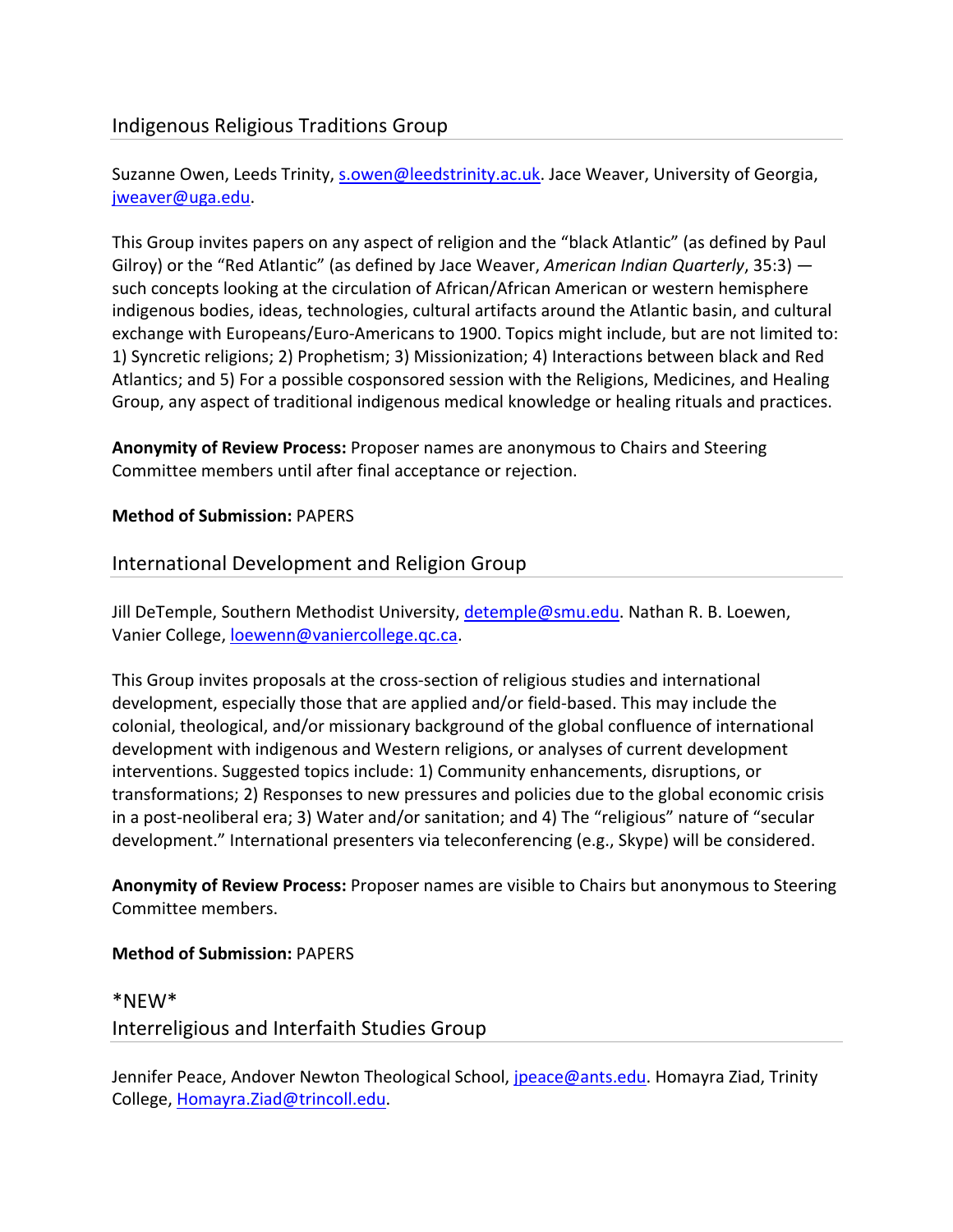This Group invites individual paper, papers session, and roundtable proposals that critically examine modes of response to religious pluralism from multiple disciplinary perspectives. We welcome proposals that are interdisciplinary, incorporate alternative pedagogies of presentation, make use of new media, and reflect the dialogical nature of this field. We invite proposals in the following areas: 1) Mapping the discourse of interreligious studies — to map the contours of this field, we welcome critical examination of the use of terms such as interfaith, interreligious, multifaith, etc.; 2) Critical reflection on race and gender in the interfaith movement; 3) Environmentalism and the interfaith movement; 4) Interreligious dialogue and new media; 5) Interreligious dialogue and performance studies; 6) Interfaith pedagogies; 7) Theologies of interreligious encounter; 8) Models of interfaith engagement in Baltimore; 9) For a cosponsored session with the Christian Spirituality Group, in a religiously diverse world, increasingly people from different religious traditions are coming together to create coalitions to protect and restore their local ecosystems; and 10) For a cosponsored session with the Religion and Politics Section, Contemporary Islam Group, and Religions, Social Conflict and Peace Group, proposals that critically and creatively examine the methodology and impact of different interreligious responses to moments of civic unrest or violence in a religious context. We invite proposals exploring the impact of this intersection of environmentalism and interfaith cooperation on environmentally‐oriented spiritualities and/or the spirituality of particular religious traditions. Proposals that include alternative formats or modalities for engaging these questions (beyond a twenty‐minute paper) are particularly welcome.

**Anonymity of Review Process:** Proposer names are anonymous to Chairs and Steering Committee members during review, but visible to Chairs prior to final acceptance or rejection.

#### **Method of Submission:** PAPERS

#### Islamic Mysticism Group

Martin Nguyen, Fairfield University, alakhira@gmail.com. Omid Safi, University of North Carolina, omid@email.unc.edu.

This Group solicits individual paper, papers session, and roundtable proposals with special attention paid to the following topics: 1) Historical relations between Sufism and Shi'ism; 2) Shrine visitation and/or destruction; 3) Wahdat al‐wujud andishq in popular practice; 4) Physicality and embodiment; 5) Anti‐Sufism; 6) Materiality and rituals; and 7) For a cosponsored session with the Religion and Sexuality Group, comparative research in mystical traditions with critical attention to ways in which to analyze languages of desire and/or eroticism in relation to sex and sexuality. Other topics will also receive full consideration. Ninety‐minute sessions should be no more than three papers with a respondent. All proposals should engage existing scholarly research rather than simply presenting the views of a text, figure, or order. Methodological approaches should be explicit in the proposal. We also encourage prearranged papers sessions or roundtable proposals cosponsored outside the broader Islam Groups for both session lengths. Prearranged papers session or roundtable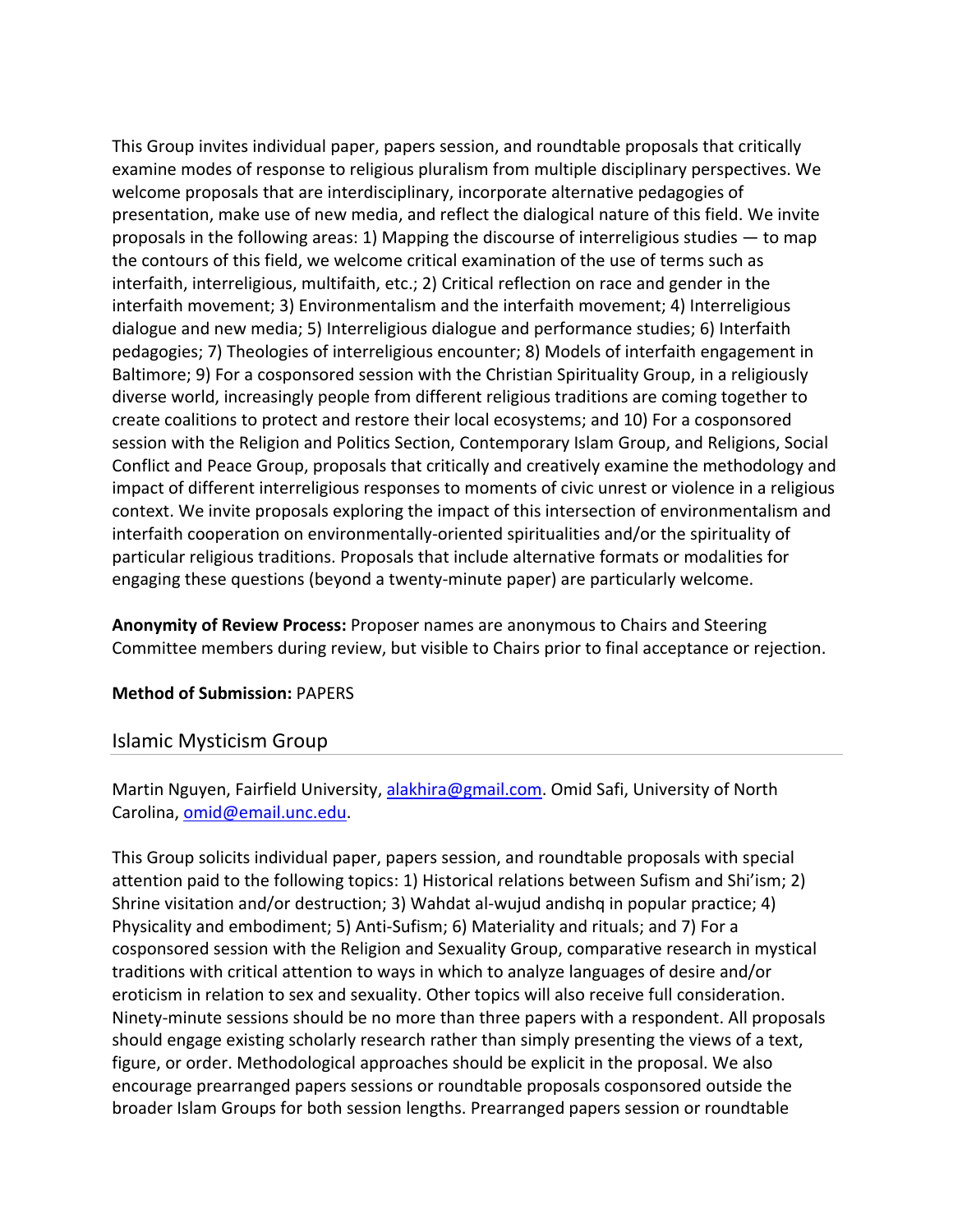proposals reflecting diversity in gender, ethnicity, theoretical method, and rank are highly encouraged.

**Anonymity of Review Process:** Proposer names are anonymous to Chairs and Steering Committee members during review, but visible to Chairs prior to final acceptance or rejection.

#### **Method of Submission:** PAPERS

#### Jain Studies Group

John E. Cort, Denison University, cort@denison.edu. Lisa Owen, University of North Texas, lowen@unt.edu.

This Group is focusing on the theme of practices on the margins of Jainism. We invite papers that investigate non‐normative practices and beliefs such as home and ancestral worship, shared ritual idioms with other religious communities, and shared ritual spaces between Jains and other religious communities. Papers can address any time period and geographical location. We recommend that anyone interested in submitting a paper proposal on this theme first contact the two co-Chairs.

**Anonymity of Review Process:** Proposer names are anonymous to Chairs and Steering Committee members until after final acceptance or rejection.

#### **Method of Submission:** PAPERS

## Japanese Religions Group

Barbara Ambros, University of North Carolina, Chapel Hill, bambros@email.unc.edu. Mark Rowe, McMaster University, rowemar@mcmaster.ca.

This Group invites individual paper, papers session, and roundtable proposals related to all aspects of Japanese religious practice and thought, both historical and contemporary. We welcome proposals relating to, but not confined by, the following topics: 1) Religion and nationalism; 2) The rhetoric of decline; 3) Ritual failure; 4) Prophecy and spirit possession; 5) Material culture; 6) Work-shopping a particular section of a religious text; 7) Teaching pop culture and Japanese religion across multiple time periods; 8) An ethnography panel or workshop; and 9) For a possible cosponsored session with the Buddhism Section, early twentieth century Japanese politics and the development of Buddhist studies. We are also keenly interested in proposals for screening a film or documentary and then building a panel around discussions with the director. Panel proposals should include a panel abstract and individual paper abstracts, to be submitted as a complete package by the panel organizer. Proposals that include explicit reflection on the study of religion more broadly are preferred.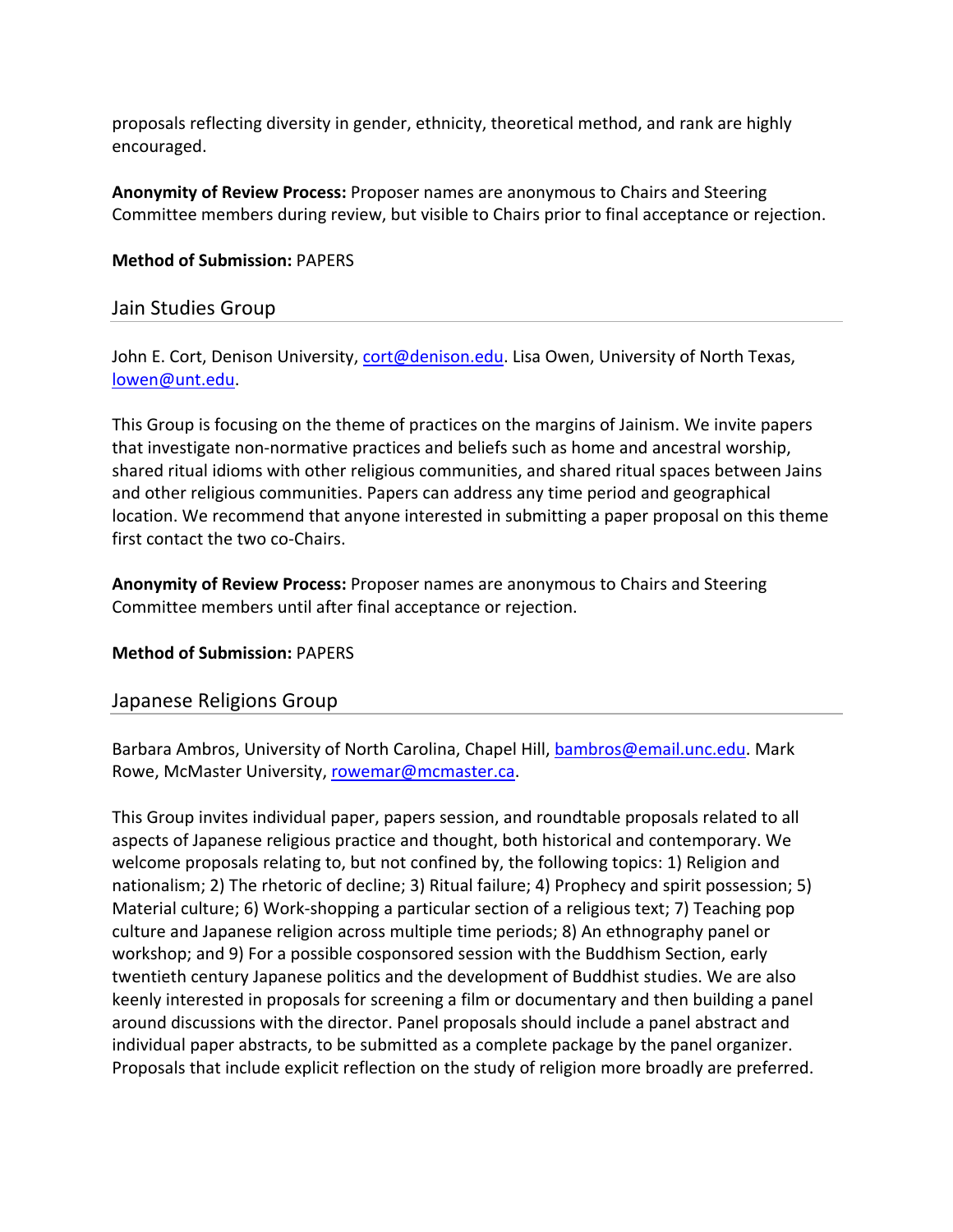Creative formats — film, organized discussion, precirculated papers/texts, workshop, etc. — are encouraged.

**Anonymity of Review Process:** Proposer names are anonymous to Chairs and Steering Committee members during review, but visible to Chairs prior to final acceptance or rejection.

#### **Method of Submission:** PAPERS

## Kierkegaard, Religion, and Culture Group

David J. Gouwens, Brite Divinity School, d.gouwens@tcu.edu. Sylvia Walsh, Stetson University, sperkins6@cfl.rr.com.

This Group invites proposals on the following topics: 1) Thinking with Kierkegaard in a global context. Proposals are invited on Kierkegaard's relevance for contemporary issues considered from a global perspective. How would his thought inform issues relating to, for example, concerns about or debates on postcolonialism, neoliberalism and global economics, cross‐ cultural philosophy and religion, national identity and cross‐border ties, denationalized citizenship, global warming, transnational political theology, or non‐Western cultures that do not privilege the self? How might Kierkegaard be brought into conversation on such topics?; 2) For a cosponsored session with the Tillich: Issues in Theology, Religion, and Culture Group, the relationship between Schelling, Kierkegaard, and Tillich, in particular either Kierkegaard's debt to Schelling or Tillich's debt to Schelling. Papers must be submitted by September 1; and 3) For a cosponsored session with the Evangelical Studies Group, Kierkegaard as a resource for evangelical theology. Kierkegaard was first and foremost a Christian thinker whose fervent attempt to revitalize Christian faith continues to offer rich resources for contemporary theology. We invite proposals on the constructive contributions Kierkegaard may offer to evangelical theology. How might his understanding of faith and reason, sin, despair, conversion, faith, hope, love, Christ, the Bible, the Church and its relation to culture, or other Christian concepts be applicable to and appropriated by contemporary evangelical theology?

**Anonymity of Review Process:** Proposer names are visible to Chairs but anonymous to Steering Committee members.

#### **Method of Submission:** PAPERS

## Korean Religions Group

Timothy S. Lee, Brite Divinity School, timsanglee@aol.com. Richard D. McBride, Brigham Young University, Hawai'i, rick mcbride17@hotmail.com.

This Group invites proposals for the following themes: 1) Noteworthy figures in Korean religions from any religious tradition and from any period in Korea. Proposals may treat one or more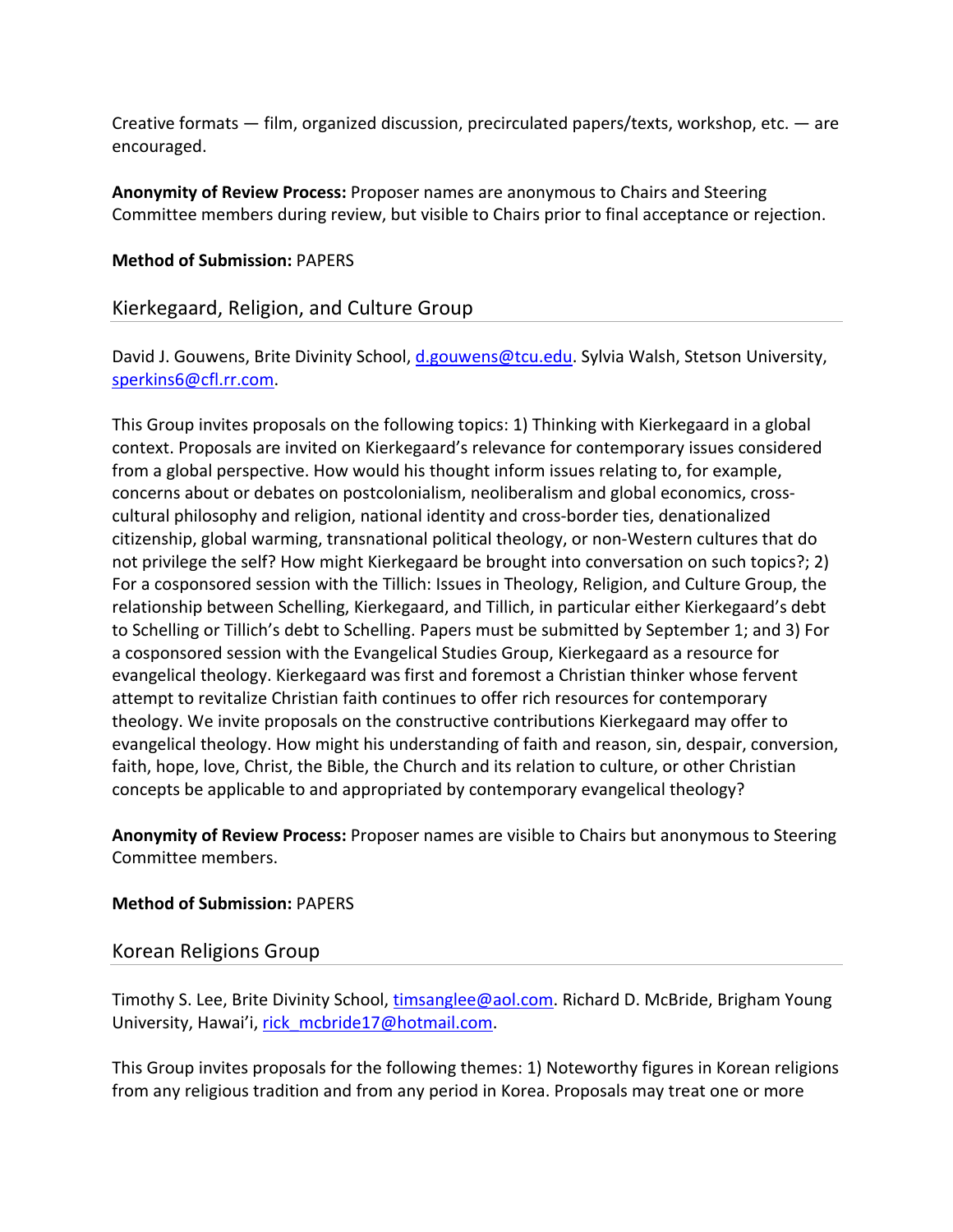figures and should speak to the figure(s)' significance for their local, Korean context and for the context that transcends Korea. Proposals that compare figures from different Korean religious traditions with respect to a particular theme keyed to the local/global dynamic are welcome. Figures of any race or ethnicity qualify so long as they are of import to Korean religions; 2) Religion's role in war and peace in Korea (e.g., religion's role in the Korean War and efforts to reunify the two Koreas); and 3) For a cosponsored session with the Christian Spirituality Group, Christian spirituality in Korea as well as in other parts of East Asia, manifested in the past or the present, and embodied, for example, in beliefs, events, persons, practices, or experiences. We especially encourage proposals that discuss how Christian spirituality has been influenced by the religious and sociopolitical context of Korea/East Asia, whether through conscious or unconscious adaptation or through outright reaction against it. Proposals that compare Korean and other East Asian forms of Christian spirituality are also welcome.

**Anonymity of Review Process:** Proposer names are visible to Chairs but anonymous to Steering Committee members.

#### **Method of Submission:** PAPERS

## Latina/o Critical and Comparative Studies Group

Luis Leon, University of Denver, luis.leon@du.edu. Laura Perez, University of California, Berkeley, leperez@berkeley.edu.

This Group requests submissions of papers related to the following topics: 1) Latina/o religion and fatherhood as well as more general forms of masculinity, or the ways religion shapes and informs myths and realities of fatherhood. In particular, we are interested in research on the intersections of machismo, eros, and spirituality among Latino men or research related to the mari-macha or female macho identity; 2) Latina/o youth culture in relation to religion and spirituality, particularly the rise of the Latino "nones"; and 3) For a cosponsored session with the Afro‐American Religious History Group, African diaspora traditions in the Latina/o Americas — particularly Santeria — but also the ways that African diaspora cultures intersect and coalesce with Latina/o urban practices through Islam, Pentecostalism, and Rastafarian expressions.

**Anonymity of Review Process:** Proposer names are anonymous to Chairs and Steering Committee members until after final acceptance or rejection.

**Method of Submission:** PAPERS; E‐mail without Attachment (proposal appears in body of e‐ mail); E-mail with Attachment (proposal is in attachment, not in body of e-mail)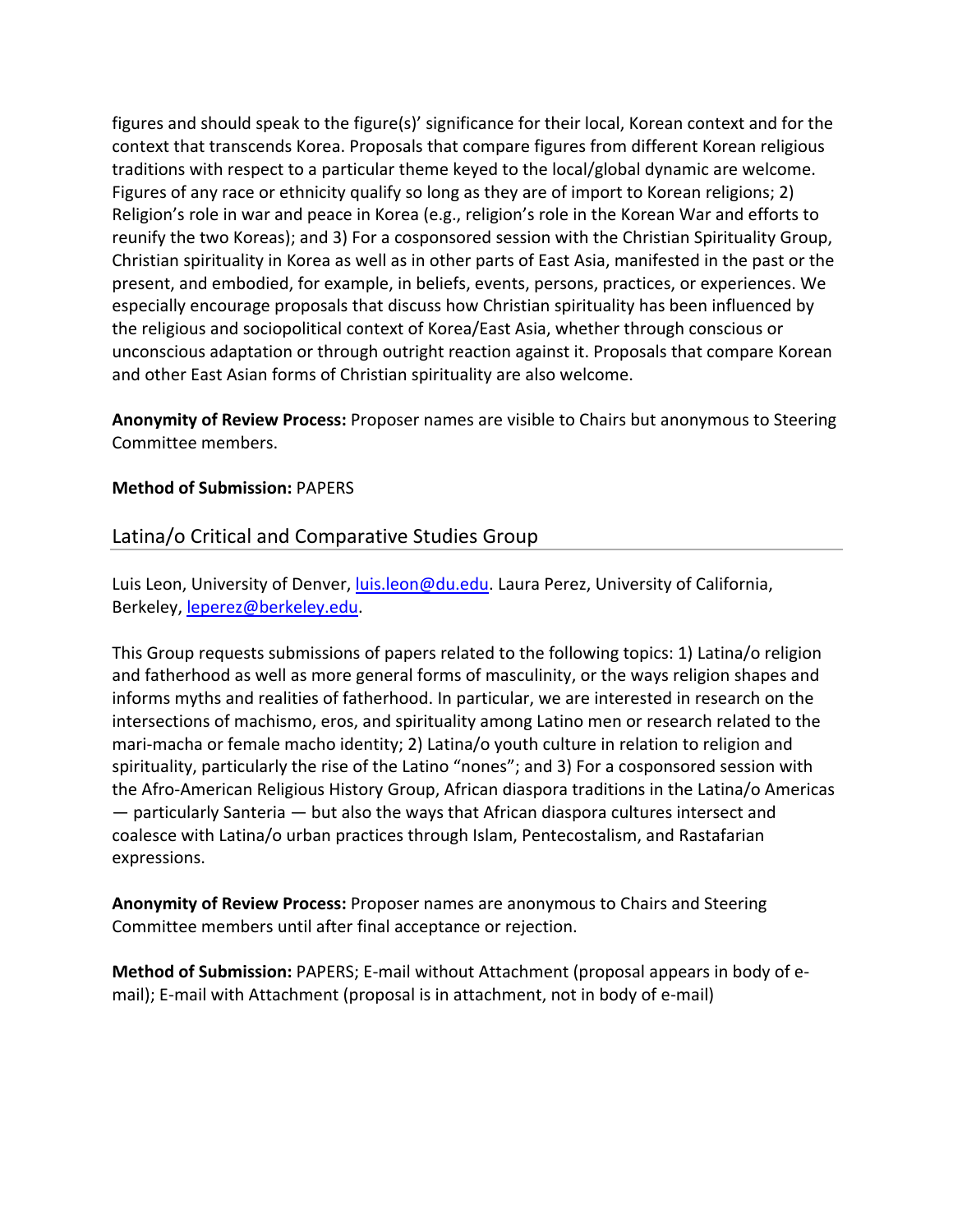## Latina/o Religion, Culture, and Society Group

Neomi De Anda, DePaul University, ndeanda@gmail.com. Santiago Pinon, Texas Christian University, s.pinon@tcu.edu.

This Group seeks submissions on the following themes: 1) Religion and the earth, ecologies, and global climate change from Latina/o perspectives; 2) Conceptualizations of the body latinamente, particularly through music and dance; 3) Responses to/engagement with the movie *Cloud Atlas*; and 4) The future directions of Latina/o theology. Individual and panel proposals will be considered.

**Anonymity of Review Process:** Proposer names are visible to Chairs but anonymous to Steering Committee members.

## **Method of Submission:** PAPERS

## Law, Religion, and Culture Group

Kathleen M. Sands, University of Hawai'i, Manoa, kmsands@hawaii.edu. Tisa Wenger, Yale University, tisa.wenger@yale.edu.

This Group invites individual paper, papers session, and roundtable panel proposals, including author‐meets‐reader sessions, on any aspect of the cultural, historical, critical, and comparative study of the intersections of law and religion, including legal categories in religious traditions, the treatment of religion within legal traditions, human rights, and freedom of religion and belief. We especially welcome submissions on the following themes: 1) State/legal moderation and management of religious diversity and conflict; 2) Comparative formations of religious freedom in various times and places; 3) The conflicts between such formations of religious freedom and other human rights; 4) Situations of legal pluralism as a point of departure for reflections on law, religion, and culture. In many colonial contexts, European systems of law were not just introduced in place of existing legal practices, but functioned alongside them or sought to encompass them. In many states today, legal pluralism is often accommodated under the rubrics of "religious law" or "personal law." What do such pluralist situations have to teach about the cultural limits of the language of religion or about the varied ramifications for local or global politics of invoking the religious/secular divide?; and 5) For a cosponsored session with the Native Traditions in the Americas Group, we particularly invite proposals on indigenous religious and legal traditions. Topics might include the significance of First Nations traditions for land claims, the fraught relationship between indigenous traditions and Western constructs of law and religion, or comparative work on the status of indigenous law in the United States, Canada, and Mexico.

**Anonymity of Review Process:** Proposer names are anonymous to Chairs and Steering Committee members during review, but visible to Chairs prior to final acceptance or rejection.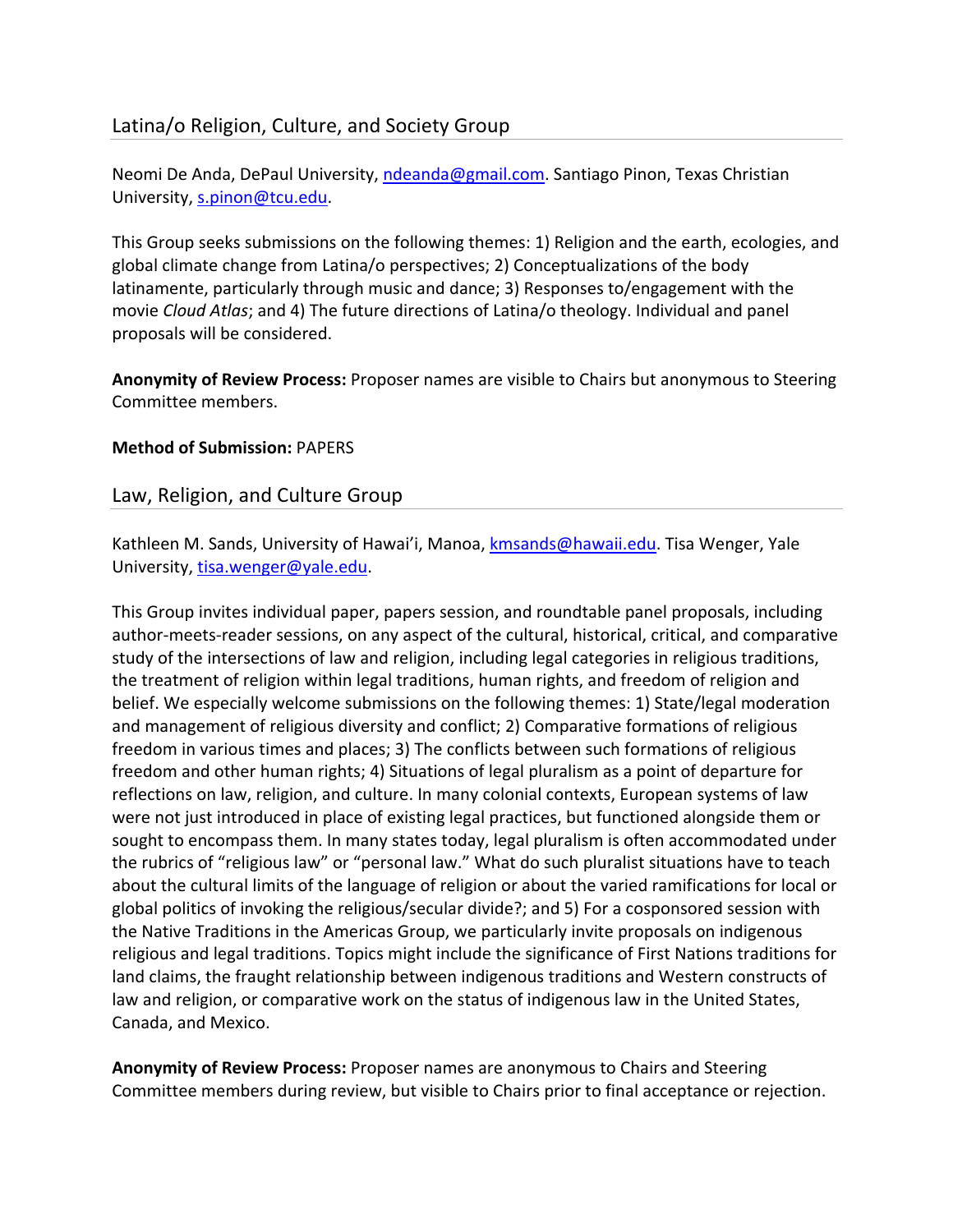#### **Method of Submission:** PAPERS

## Lesbian–Feminist Issues and Religion Group

Marie Cartier, California State University, Northridge, ezmerelda@earthlink.net.

This Group invites papers and complete papers sessions or roundtable sessions that treat theoretical, methodological, and/or practical dimensions of the following themes: 1) The limits and contributions of lesbian feminist theory and/or of feminist theory to lesbian‐feminist contestations of patriarchy, heteronormativity, and homophobia in religion/religious studies both critical and constructive pieces are welcome; 2) Ethics, grammar, discourses, models, and/or experiences of lesbian‐feminist sexualities in non‐Christian religion; 3) For a possible cosponsored session with the African Religions Group and the Gay Men and Religion Group, homosexuality in Africa beyond public discourse — real life negotiations. Vociferous political and religious leaders in Africa frame homosexuality as a Western imported lifestyle and gay rights as a new colonial imposition. Those who dare to identify as LGBT risk ostracism, even death. What is the "on the ground" reality of life under these conditions?

**Anonymity of Review Process:** Proposer names are anonymous to Chairs and Steering Committee members during review, but visible to Chairs prior to final acceptance or rejection.

#### **Method of Submission:** PAPERS

## Liberal Theologies Group

Anita L. Bradshaw, Minneapolis, MN, albsrs@usiwireless.com. Daniel McKanan, Harvard University, dmckanan@hds.harvard.edu.

This year's theme for this Group is varieties of liberal theologies and neoliberalisms. Liberal theologies in their various forms must take into account the proliferating criticisms launched by postcolonial, liberationist, and postmodernist theorists against neoliberalism, liberal approaches to church/state relations, liberal subjectivities, and the like. Liberal theologies are surely related in some way to the ideas and practices under attack, yet many self‐described liberals have offered parallel criticisms from within the liberal tradition. Accordingly, we welcome both broad critiques and spirited defenses of liberal theologies, as well as proposals expressing more ambivalent perspectives. We especially encourage proposals from scholars doing normative work about or within traditions other than Christianity. Proposals specifically related to Islam may be included in a cosponsored session on Islam and postcoloniality. All proposals should define their terms carefully and reflect explicitly on the complex and shifting meanings of liberal theology, liberalism, and neoliberalism. Presenters will be asked to provide a full manuscript for precirculation by October 15, 2013.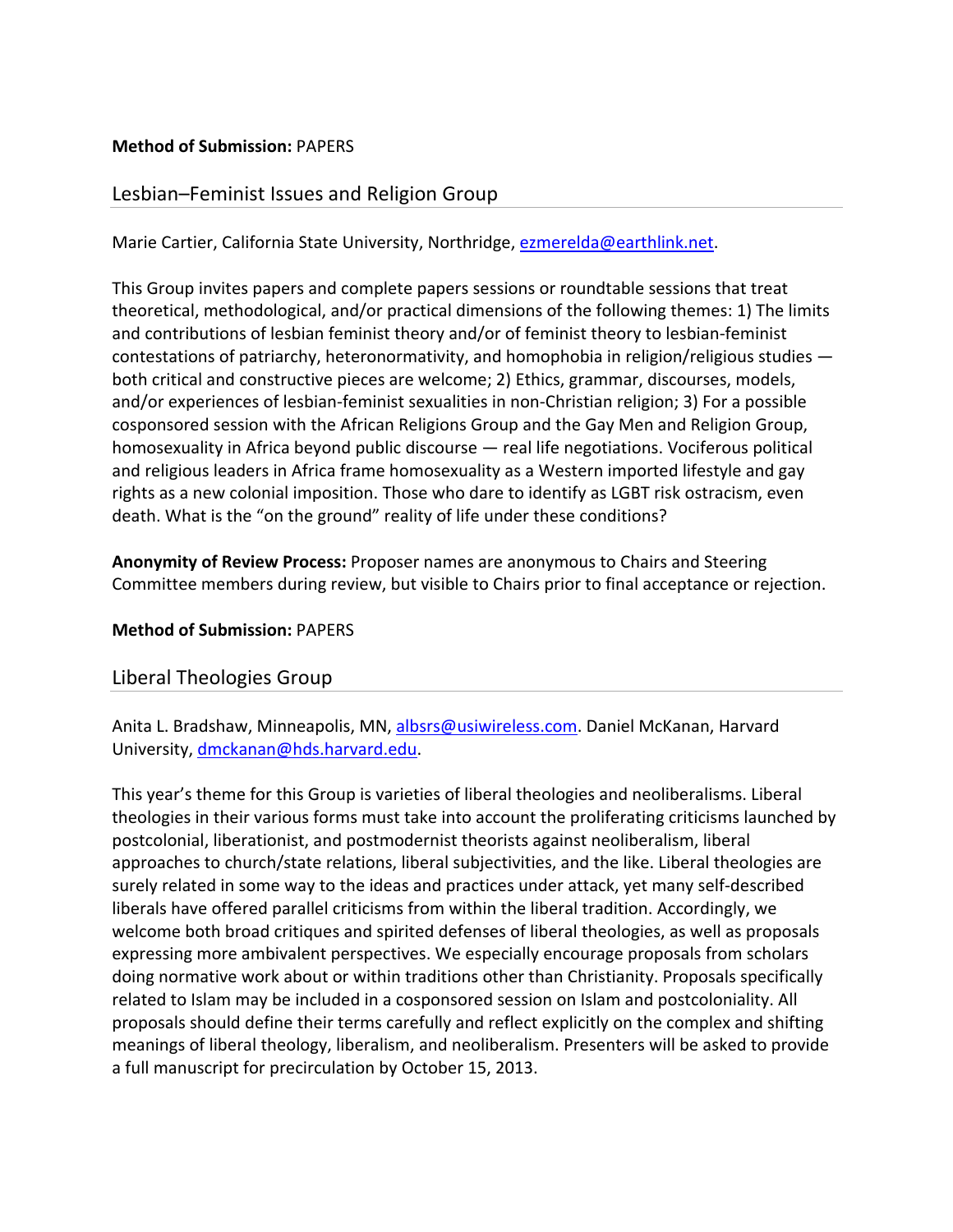**Anonymity of Review Process:** Proposer names are visible to Chairs but anonymous to Steering Committee members.

**Method of Submission:** PAPERS

Liberation Theologies Group

Ivan Petrella, University of Miami, ipetrella@miami.edu.

This Group asks "what does liberation theology mean in and for the twenty‐first century?" We encourage crossover dialogue — between contexts and between disciplines — and reflection on the implications of liberationist discourse for the transformation of theology as a whole, both methodologically and theologically. We are especially interested in papers that apply liberation theology to other disciplines, bring other disciplines into liberation theology, have applications beyond Christianity, and so forth. In addition, we are interested in proposals for a possible cosponsored session with the Tillich: Issues in Theology, Religion, and Culture Group, radical political and liberation theology — Tillich's legacy and significance. What is the importance of Tillich for contemporary radical political theology? Unlike much mainstream contemporary political theology, thinking from the margins — from the politically and theologically underrepresented, including various liberation theologies — draws creatively from the work of Paul Tillich. What are the further prospects for work in this area?

**Anonymity of Review Process:** Proposer names are visible to Chairs but anonymous to Steering Committee members.

**Method of Submission:** PAPERS; E‐mail with Attachment (proposal is in attachment, not in body of e‐mail)

Martin Luther and Global Lutheran Traditions Group

Kirsi Stjerna, Lutheran Theological Seminary, Gettysburg, kstjerna@ltsg.edu. Deanna A. Thompson, Hamline University, dthompson@hamline.edu.

This Group invites submissions on the following topics: 1) Luther and the apocalyptic. The disruptive and eruptive apocalyptic gestures of Luther call for a new appreciation of his readings of Paul, Revelation, and Daniel, and further exploration of the influence of Luther's reading of the eschaton and on subsequent global Lutheran and philosophical traditions. Papers addressing these issues and others broadly related to the topic are especially welcome; and 2) For a cosponsored session with the Augustine and Augustinianims Group, contemporary appropriations of Augustine and Luther, with particular focus on Augustinian and/or Lutheran theological or philosophical intellectual projects in the in twentieth and twenty‐first centuries. How are specific currents in either Augustine's or Luther's thought making their presence felt in our world? Papers representing a wide range of disciplines and geographies are most welcome.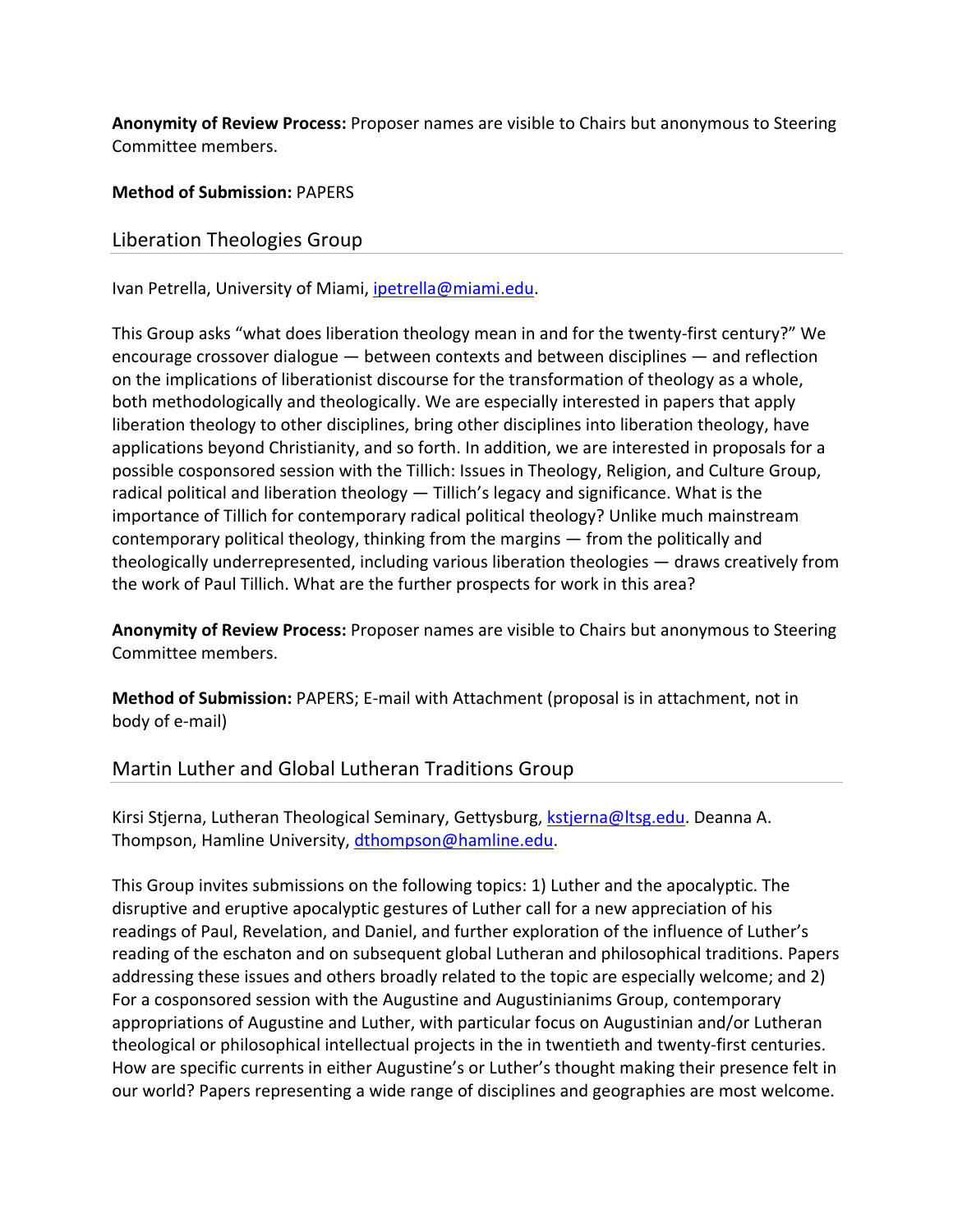Of particular interest are proposals that illumine the points of tension, confrontation, and transformation that are inevitably present in the appropriation of major figures from the past.

**Anonymity of Review Process:** Proposer names are anonymous to Chairs and Steering Committee members until after final acceptance or rejection.

**Method of Submission:** PAPERS; E‐mail without Attachment (proposal appears in body of e‐ mail)

Men, Masculinities, and Religions Group

Robert A. Atkins, Grace United Methodist Church, Naperville, IL, bobatkins@alumni.northwestern.edu. Garth Kasimu Baker‐Fletcher, Texas College, bakerfletcherg@yahoo.com.

This Group invites proposals on the following topics: 1) Soldiers, masculinities, and moral injuries. Moral Injury is an ancient wound of war, aggravated by current conditions experienced by returning Iraq and Afghanistan war veterans. Unlike PTSD, moral injury is the internalized ethical and spiritual conflict that persists as a response to a violation of conscience brought on by the morally‐compromising reality of war. In the context of our meeting in Maryland, with its national V.A. Hospitals, we seek papers that will reveal more clearly the conditions known as moral injury through artistic or ethnographic description of the impact of moral injury on men's lives, that will provide a critical analysis of the meaning and/or treatment of moral injury of military veterans, that expose the unrevealed injury that violations of conscience visits upon the families and/or communities of veterans where the warrior self defies the existence of moral injury, or that interpret the definition or meaning of moral injury through critical theological or faith tradition analysis; 2) For a possible cosponsored session with the Religion, Affect, and Emotion Group, masculinities and religious affects. Feminist theorists have pointed out that the history of Western thought has tended to divide the sexes using affect — where women have been seen by many religious traditions as passionate and emotional, men have been aligned with reason and lucidity. These correspondences have had a major impact on religion — for instance by underpinning male claims to religious authority. Affect theory suggests, however, that we not only take apart these constructions, but look at the hidden affects that go into their production. This session will explore the affects of religious masculinity. Papers might consider questions like: What are the emotions that compose masculine religious identities? What male‐gendered bodily practices go into the cultivation of particular affective textures? How are masculinities regulated using emotional expectations and practices? How do religious traditions challenge or reconstitute masculinities using affect? We would like the full text of accepted papers available for circulation beginning November 1, 2013; and 3) For a cosponsored session with the Feminist Theory and Religious Reflection Group, feminist theories and critical turns — continuities and departures. What do we mean by feminist theory today? How do we enact religious feminist theorizations in a global setting? What continuities and departures are imaginable and/or necessary? When feminist theory encountered the fields of religious studies and theology, it confronted one of the greatest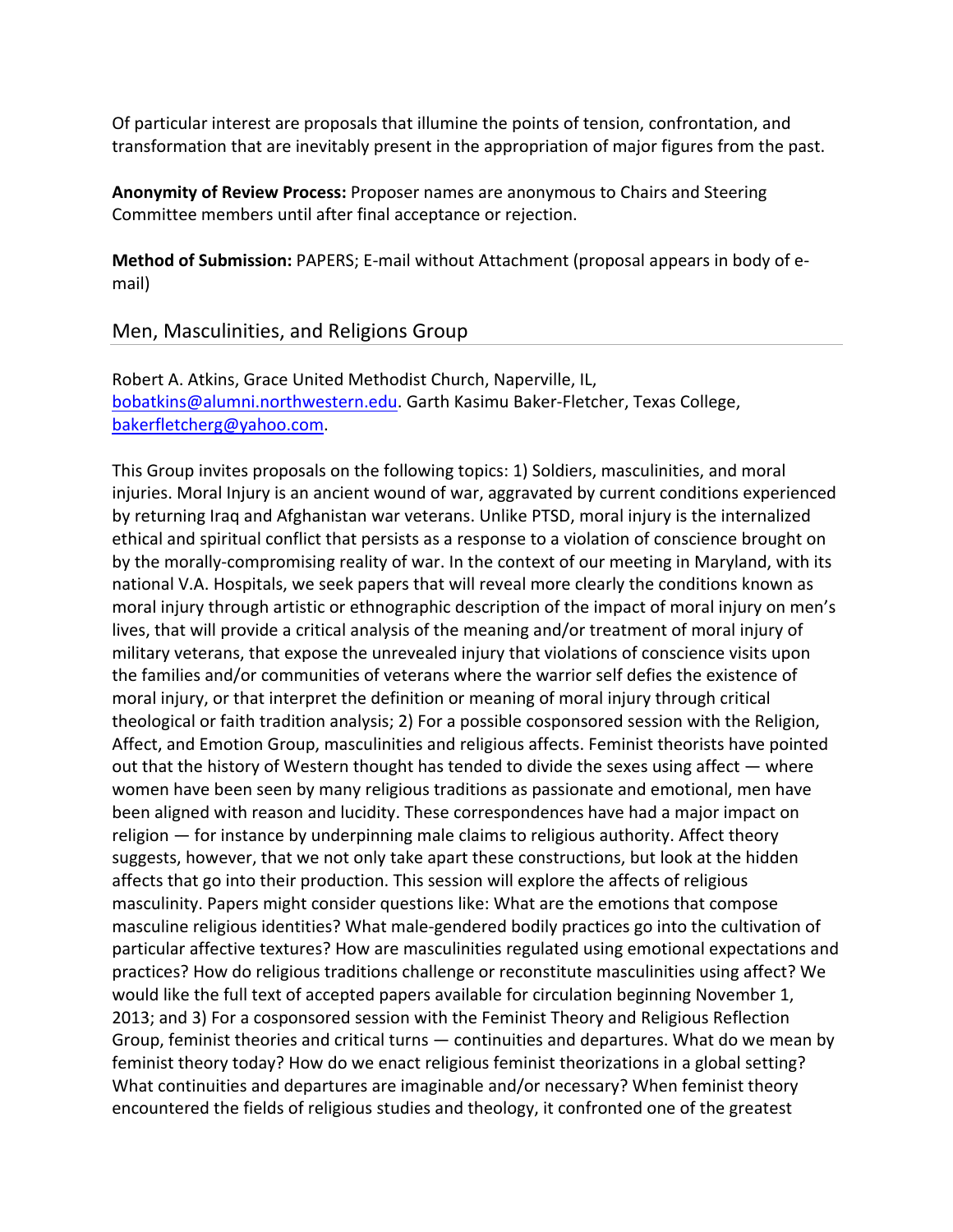conceptual and pragmatic minefields possible — the authorial "God," the absence of women in positions of spiritual authority, the apparent marginalized status of women in many traditions, and the devotional persistence of religious meanings in women's participation. As feminist theorists applied themselves to the tasks of incorporating women's genealogies, centering on women's experience and addressing the androcentric biases of the field, they created monumental changes in the field. Furthermore, assuming religious traditions themselves were concerned with transformation, feminist theory's concern with recovering and examining experience found a home in this nexus of transformation — bringing into relief crucial ideas, topics, and methodologies that reconstituted what the rigorous study of religions should entail. Scholars have responded, opening innovative and important conceptual spaces where one can theorize lived experience and affirm the presence of otherness. Acknowledging our themes of continuity and departure, we seek papers that highlight this genealogy of feminist theorizations, activism, and strategic moves, taking into account our complex global setting: a) Promoting social justice through expanded visions (different conceptions of self, society, others, etc.); b) Recovering genealogies — tradition and theory; c) Feminist theory after the critical gender turn; d) Nonautonomous models of agency; e) Interreligious dialogue, conflict, and alliance‐building; f) Strategies for women's safety in patriarchal traditions; g) Jettisoning Good Old God — what do you mean He's patriarchal?; h) War, terrorism in the name of God, and the absence/presence of women's peace work; i) Protective patriarchies in the twenty‐first century and women's responses; j) Indigenous perspectives on gender and Mother Earth; k) Biotechnologies and reproduction in the twenty-first century  $-$  is nothing sacred?; I) Cyborgs; m) Harbors of feminist theory; n) Why I'm not a feminist (in public/ever); o) How the Atlantic charges feminist theory; p) The status of women's religious leadership in a global context; and q) Objectification/Self‐objectification — have Hooters and protective patriarchy won?

**Anonymity of Review Process:** Proposer names are visible to Chairs but anonymous to Steering Committee members.

#### **Method of Submission:** PAPERS

## Middle Eastern Christianity Group

Mark Swanson, Lutheran School of Theology, Chicago, mswanson@lstc.edu. Nelly Van Doorn‐ Harder, Wake Forest University, vandoopa@wfu.edu.

This Group seeks submissions on the following topics: 1) Middle Eastern Christians — betwixt and between. We seek papers that explore the intercultural and interreligious dynamics of various roles played by Middle Eastern Christians, both in the Islamic world and abroad. How do Middle Eastern Christians stand betwixt and between cultures? Possible topics might include identity (challenges, expressions, hybridity), conflict and mediation (Christian–Muslim relations, Western–Middle Eastern relations), integration in society (identity during the Crusades, nationalism and modern imperialism, or in modern emigrant communities), politics (the Coptic Pope in Western politics), etc.; 2) For a cosponsored session with the Religion and Migration Group and Contemporary Islam Group, exploring Middle Eastern Christian and/or Muslim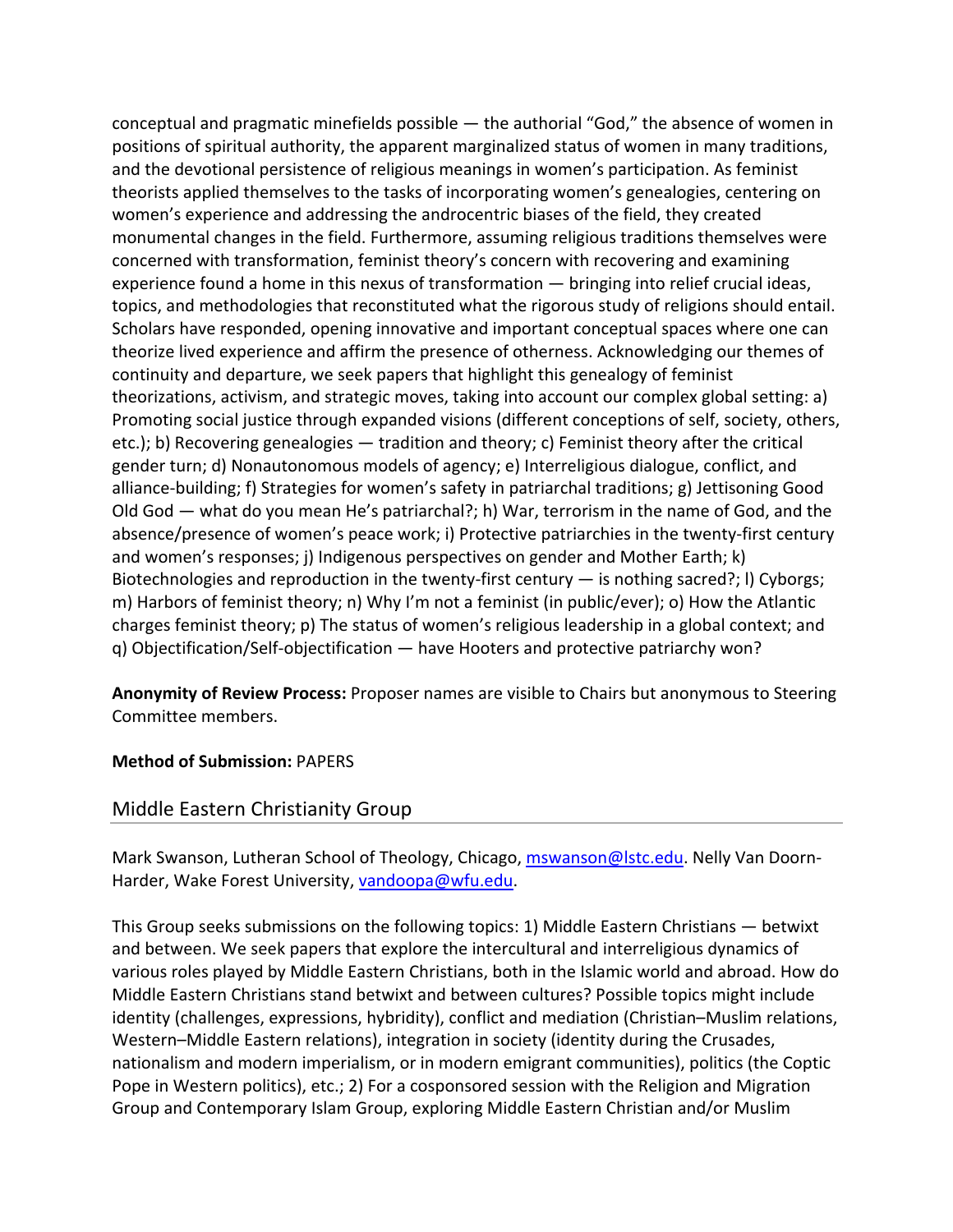migrant communities. Participants are encouraged to submit proposals with sound methodologies that address issues related to migration; and 3) For a cosponsored session with the SBL Syriac Literature and Interpretations of Sacred Texts Group, emerging theologies of Middle Eastern Christian communities analyzing Christian theology in the Middle East. We invite research on all branches of Christian theology in all historical periods, with an emphasis on its relevance to current theological trends among Middle Eastern Christians. We also encourage proposals that interpret theology broadly; the panel could conceivably address an array of topics related to contemporary doctrine, ecumenism, ecclesiology, interfaith relations, biblical and Qur'anic hermeneutics, hagiography, philosophy, or religious thought generally.

**Anonymity of Review Process:** Proposer names are visible to Chairs but anonymous to Steering Committee members.

#### **Method of Submission:** PAPERS

## Mormon Studies Group

Quincy Newell, University of Wyoming, *qdnewell@uwyo.edu.* 

Proposals for individuals papers or full sessions are solicited on the following topics: 1) For a cosponsored session with the History of Christianity Section, Mormonism — global perspectives and experiences; 2) Representations and performances of Mormonism in popular culture; 3) Mormon rituals and practices; 4) Mormonism among Christian theologies; 5) Conversion in comparative perspective; 6) Mormonism and the state; 7) Mormonism and the life cycle; and 8) For a possible cosponsored session with the Religion and Popular Culture Group, representations of Mormonism.

**Anonymity of Review Process:** Proposer names are visible to Chairs and Steering Committee members at all times.

#### **Method of Submission:** PAPERS

## Music and Religion Group

Philip Stoltzfus, United Theological Seminary of the Twin Cities, stoltzfusp@gmail.com. Theodore Trost, University of Alabama, Tuscaloosa, ttrost@bama.ua.edu.

This Group invites papers on the relationship between music and religion in the context of contemporary or historical cultures. We seek proposals that bring innovative methodological considerations to the study of musical phenomena in relation to these themes: 1) For a possible cosponsored session with the Religion, Film, and Visual Culture Group, belief, theology, and musical expression (i.e., the aural and visual in conversation); 2) Music, language, and the shape of theology; and 3) The role of music in non‐Western religious traditions.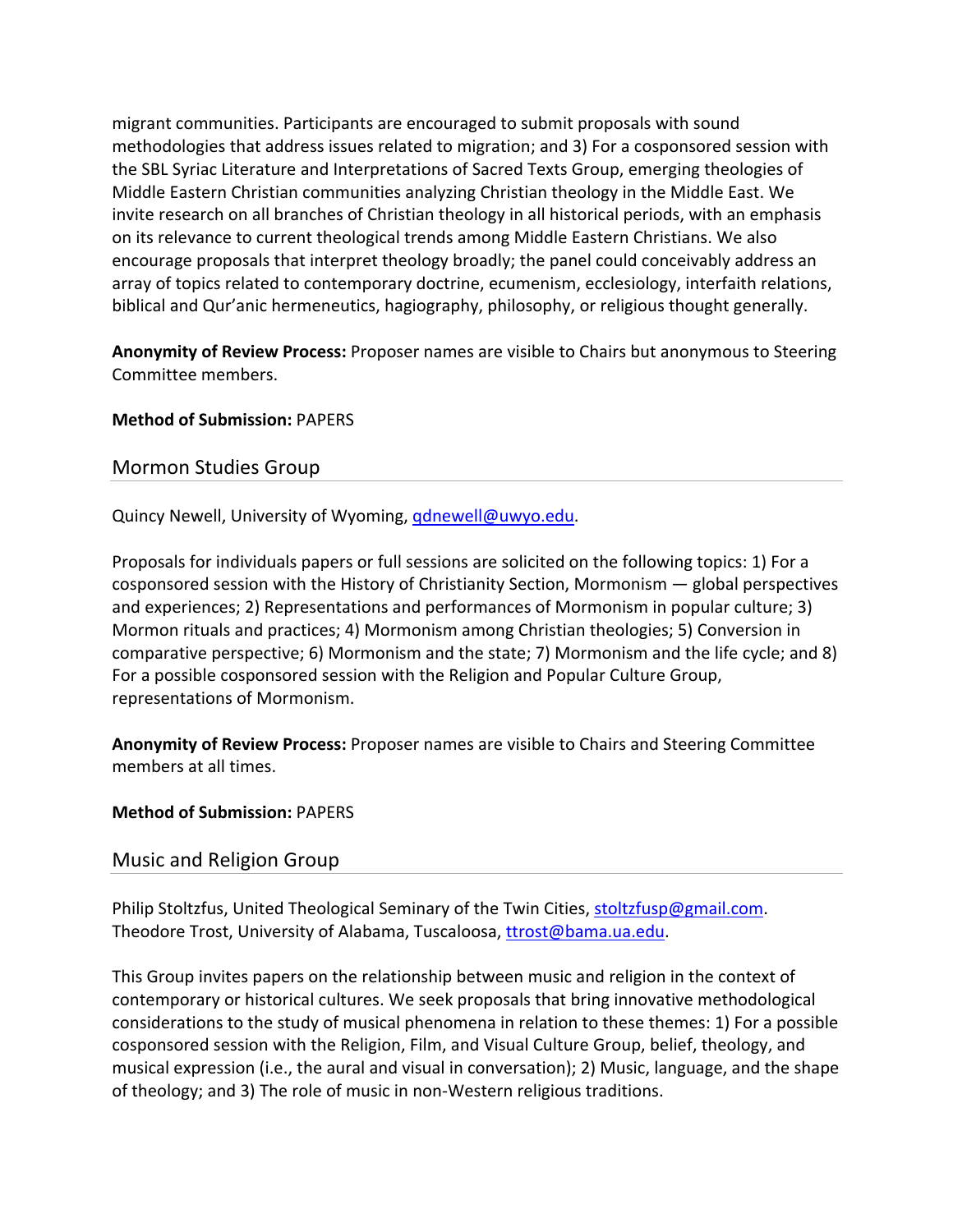**Anonymity of Review Process:** Proposer names are visible to Chairs but anonymous to Steering Committee members.

**Method of Submission:** PAPERS; E‐mail without Attachment (proposal appears in body of e‐ mail); E-mail with Attachment (proposal is in attachment, not in body of e-mail)

## Mysticism Group

Thomas Cattoi, Graduate Theological Union, tcattoi@jstb.edu. Stuart R. Sarbacker, Oregon State University, stuart.sarbacker@oregonstate.edu.

This Group accepts proposals for individual papers, papers sessions, and roundtables on the following topics: 1) Rudolph Otto and his notions of the Numinous and the "Mysterium Tremendum"; 2) Shamanism, Neo‐Shamanism, and/or healing, visions, or rituals; 3) Mystical journeys, travel to other worlds, and heavens or hells; 4) Epistemology and/or the transmission of mysticism, particularly in response to the questions: What is an authentic mystical experience? How can we evaluate it? How can the insights gained through mystical truth be taught to others?; 5) Mysticism and transpersonal psychology; 6) Pietism; and 7) Centering prayer.

**Anonymity of Review Process:** Proposer names are anonymous to Chairs and Steering Committee members until after final acceptance or rejection.

## **Method of Submission:** PAPERS

## Native Traditions in the Americas Group

Mary Churchill, Sonoma State University, marycchurchill@gmail.com. Michael Zogry, University of Kansas, mzogry@ku.edu.

This Group invites individual paper and group proposals on any aspect of Native traditions in the Americas (North, Central, and South) — in particular, those of mid‐Atlantic Chesapeake Bay communities. We especially encourage proposals in the following topics: 1) The role of indigenous languages in cultural revitalization efforts including, but not limited to language acquisition, retention, immersion programs, and technological innovations; 2) Indigenous responses to corporate resource extraction and/or governmental energy policies, especially in relation to sacred lands; 3) The United Nations Declaration on the Rights of Indigenous Peoples, especially in relation to operationalizing it in the Americas; 4) The roles of museums, exhibitions, and expositions in the study, teaching, and representation of Native religious traditions, particularly representational collaborations with indigenous communities; 5) Indigenous foodways, including wild food traditions and traditional agricultures; 6) Advancements in, ongoing impediments to, and new challenges to indigenous religious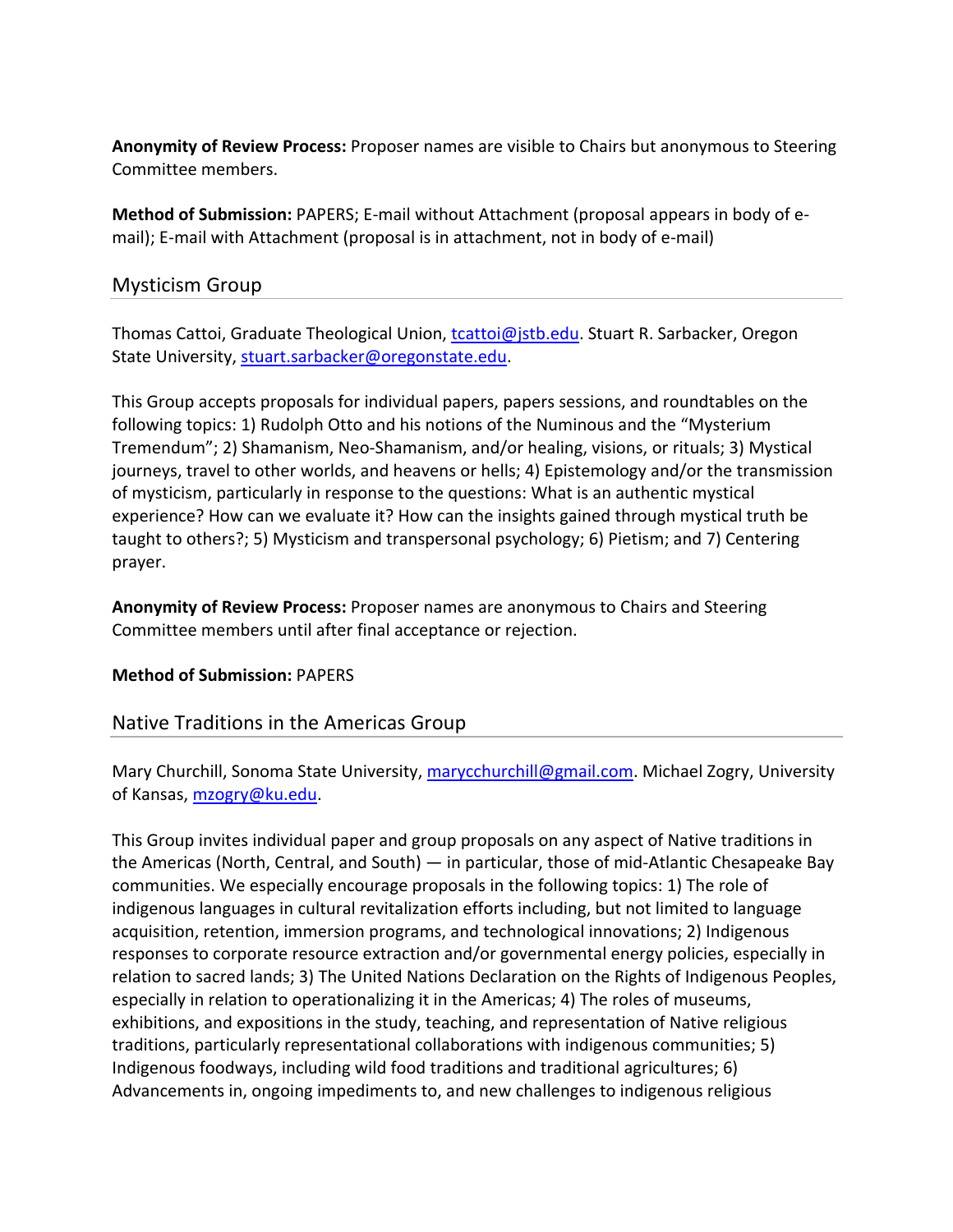freedom, especially in relation to sacred lands, ceremonial practices, and prisoner rights; 7) For a cosponsored session with the Law, Religion, and Culture Group, indigenous religious and legal traditions. Topics might include the significance of First Nations traditions for land claims, the fraught relationship between indigenous traditions and Western constructs of law and religion, or comparative work on the status of indigenous law in the United States, Canada, and Mexico.

**Anonymity of Review Process:** Proposer names are anonymous to Chairs and Steering Committee members during review, but visible to Chairs prior to final acceptance or rejection.

## **Method of Submission:** PAPERS

## New Religious Movements Group

Marie W. Dallam, University of Oklahoma, mwdallam@ou.edu.

This Group welcomes individual paper, papers session, and roundtable proposals on any of the following topics: 1) Noninstitutional new religiosities; 2) Legal issues in new religions; 3) The sacred and the secular — new religions and popular culture; 4) New religions in a historical sense, especially pre‐1900; 5) For a possible cosponsored session with the Contemporary Pagan Studies Group, the reconstruction of a real or imagined past as a religious impulse; and 6) Any other topic relevant to the study of new religions.

**Anonymity of Review Process:** Proposer names are visible to Chairs but anonymous to Steering Committee members.

#### **Method of Submission:** PAPERS

## Nineteenth Century Theology Group

Lori K. Pearson, Carleton College, Ipearson@carleton.edu.

This Group invites papers on, but not limited to the following topics: 1) Myth as a category in nineteenth century religious thought. On the bicentenary of Wagner's birth, papers are especially welcome that examine intersections between religion and aesthetics similar to those explored by George S. Williamson's *The Longing for Myth in Germany: Religion and Aesthetic Culture from Romanticism to Nietzsche* (University of Chicago Press, 2004) — though a focus on German figures is not required; 2) Religion and politics in the period around 1830 to 1848. Suitable topics might include rival interpretations of Hegel's philosophy of religion in the German Vormärz or the tension between tendencies toward reform and restoration among various Hegelians and anti‐Hegelians, neo‐Pietists, major Catholic thinkers, and/or associates of the late Schelling; and 3) For a cosponsored session with the Reformed Theology and History Group, Mercersburg theology, focusing on themes in the new Mercersburg Theology Study Series, published by Wipf and Stock.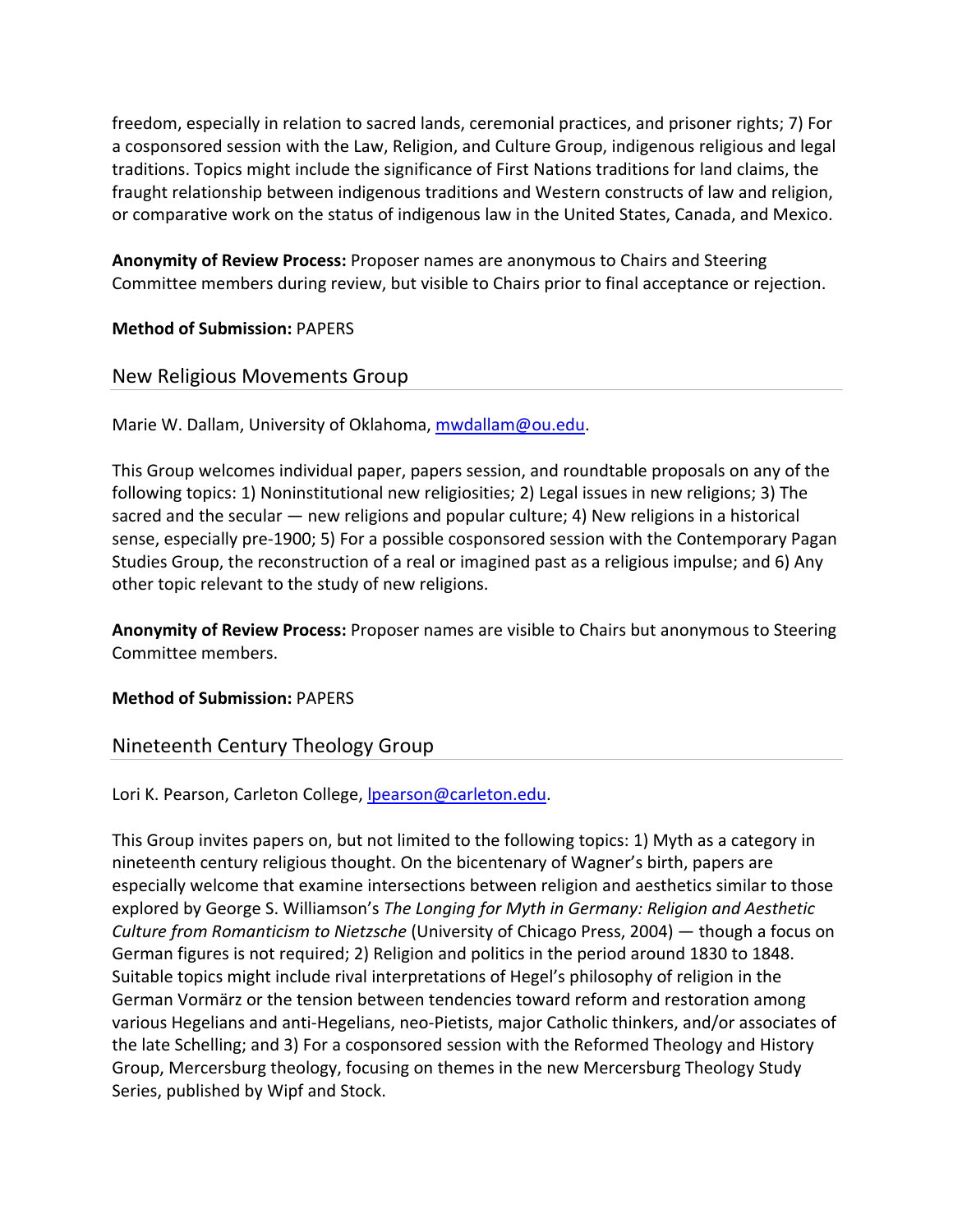**Anonymity of Review Process:** Proposer names are visible to Chairs but anonymous to Steering Committee members.

#### **Method of Submission:** PAPERS

#### North American Hinduism Group

Michael Altman, Emory University, mjaltma@emory.edu. Shreena Gandhi, Kalamazoo College, shreena.gandhi@kzoo.edu.

This Group seeks proposals on the topics listed below. Please contact the listed organizers if you wish to contribute to the following themes: 1) For a possible cosponsored session with the Tantric Studies Group, the transmission of Hindu tantra to North America — Lola L. Williamson, Millsaps College, lola.williamson@millsaps.edu; 2) The use and interpretation of Hindu texts in North America — Jennifer B. Saunders, Stamford, CT, jbsaund1@yahoo.com; 3) Priests, pundits, and the promotion of Hinduism in North America — Alexandra Kaloyanides, Yale University, alexandra.kaloyanides@yale.edu; 4) Hindu temples as sites of healing (for the individual, family, or community) in North America — Aimee Hamilton, Pacific Lutheran University, hamilton.aimee@gmail.com; 5) For a possible cosponsored session with the Religion and Politics Section, Hinduism in the American political consciousness — religion, identity, and citizenship — Anya Pokazanyeva, University of California, Santa Barbara, anya.pokazanyeva@gmail.com; 6) Hinduism in Maryland, Washington D.C., Virginia, Pennsylvania, and/or Delaware — Aimee Hamilton, Pacific Lutheran University, hamilton.aimee@gmail.com; 7) Food and festival in North American Hinduism — Aimee Hamilton, Pacific Lutheran University, hamilton.aimee@gmail.com; 8) Images and material culture in North American Hinduism — Alex Kaloyanides, Yale University, alexandra.kaloyanides@yale.edu; 9) Conversion in North American Hinduism — Shreena Gandhi, Kalamazoo College, sgandhi@kzoo.edu; 10) For a possible cosponsored session with the Childhood Studies and Religion Group and the Religion and Migration Group, the transmission of tradition to North American Hindu children — Rita Biagioli, University of Chicago, rbiagioli@uchicago.edu; 11) Hinduism in the American West — Michael Altman, Emory University, mjaltma@emory.edu; 12) Transcendence and North American Hinduism — Anya Pokazanyeva, University of California, Santa Barbara, anya.pokazanyeva@gmail.com; 13) North American Hindus in the academy: deconstructing insider/outsiders — Leena Taneja, Stetson University, *ltaneja@stetson.edu;* 14) Who's missing in the field of North American Hinduism  $-$ Leena Taneja, Stetson University, *Itaneja@stetson.edu;* and 15) For a possible cosponsored session with the Body and Religion Group, North American Hindu women: their practices, bodies, and lives - Shreena Gandhi, Kalamazoo College, sgandhi@kzoo.edu.

**Anonymity of Review Process:** Proposer names are visible to Chairs and Steering Committee members at all times.

**Method of Submission:** PAPERS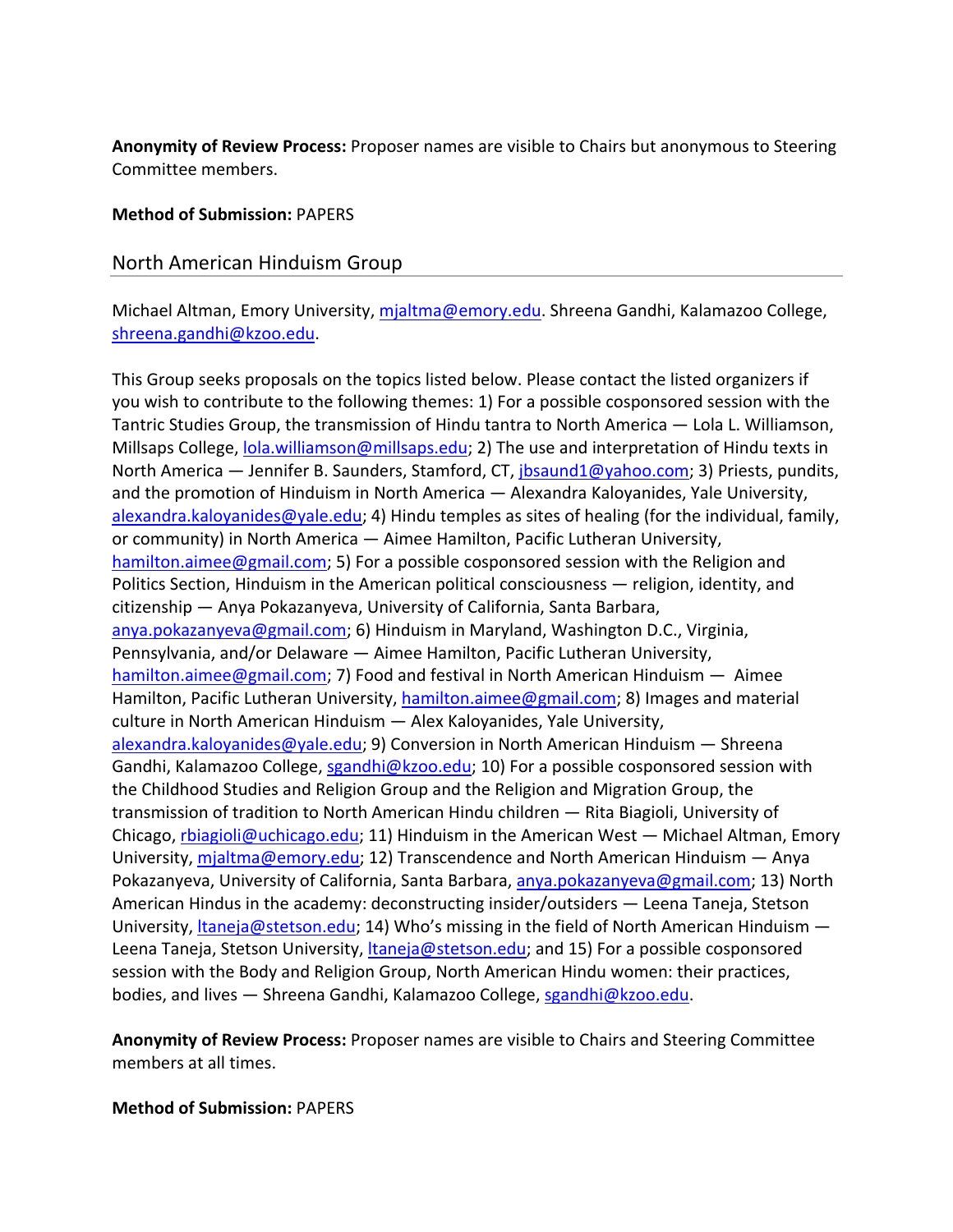## Open and Relational Theologies Group

## Thomas Oord, Northwest Nazarene University, tjoord@nnu.edu.

This Group plans to explore two themes: 1) Postcolonial theology in relation to themes common in open, relational, and/or process theologies including, but not limited to power, love, social structures, redemption, justice, violence, forgiveness, salvation, and authority. We prefer proposals addressing these themes or others from overtly open, relational, or process theological perspectives; and 2) The Emergent Church. Proposals may explore theological, social, institutional, cultural, ecclesial, or doctrinal issues or related matters. We prefer proposals that show a link or potential connection between Emergent Church issues and open, relational, and/or process thought.

**Anonymity of Review Process:** Proposer names are visible to Chairs but anonymous to Steering Committee members.

#### **Method of Submission:** PAPERS

## Pentecostal–Charismatic Movements Group

Katherine Attanasi, Regent University, kattanasi@regent.edu. Michael J. McClymond, Saint Louis University, michael@slu.edu.

This Group invites paper proposals on the following themes: 1) For a cosponsored session with the Ethics Section, Religion and Migration Group, and Religious Conversions Group, exploring practices, ethics, and effects of religious conversion, especially those relating to immigration, migration, and/or Pentecostalism; 2) The history of the charismata (i.e., charismatic gifts) in the history of Christianity from 200–1900 CE; 3) Theory and method in the study of Pentecostal– Charismatic Christianity, including papers that address the similarities, differences, tensions, and/or mutualities of historical, theological, sociological, and anthropological approaches; and 4) Complete papers session or roundtable proposals of your own design for consideration by the Group.

**Anonymity of Review Process:** Proposer names are visible to Chairs but anonymous to Steering Committee members.

#### **Method of Submission:** PAPERS

## Platonism and Neoplatonism Group

Douglas Hedley, University of Cambridge, rdh26@cam.ac.uk. John Kenney, Saint Michael's College, jkenney@smcvt.edu.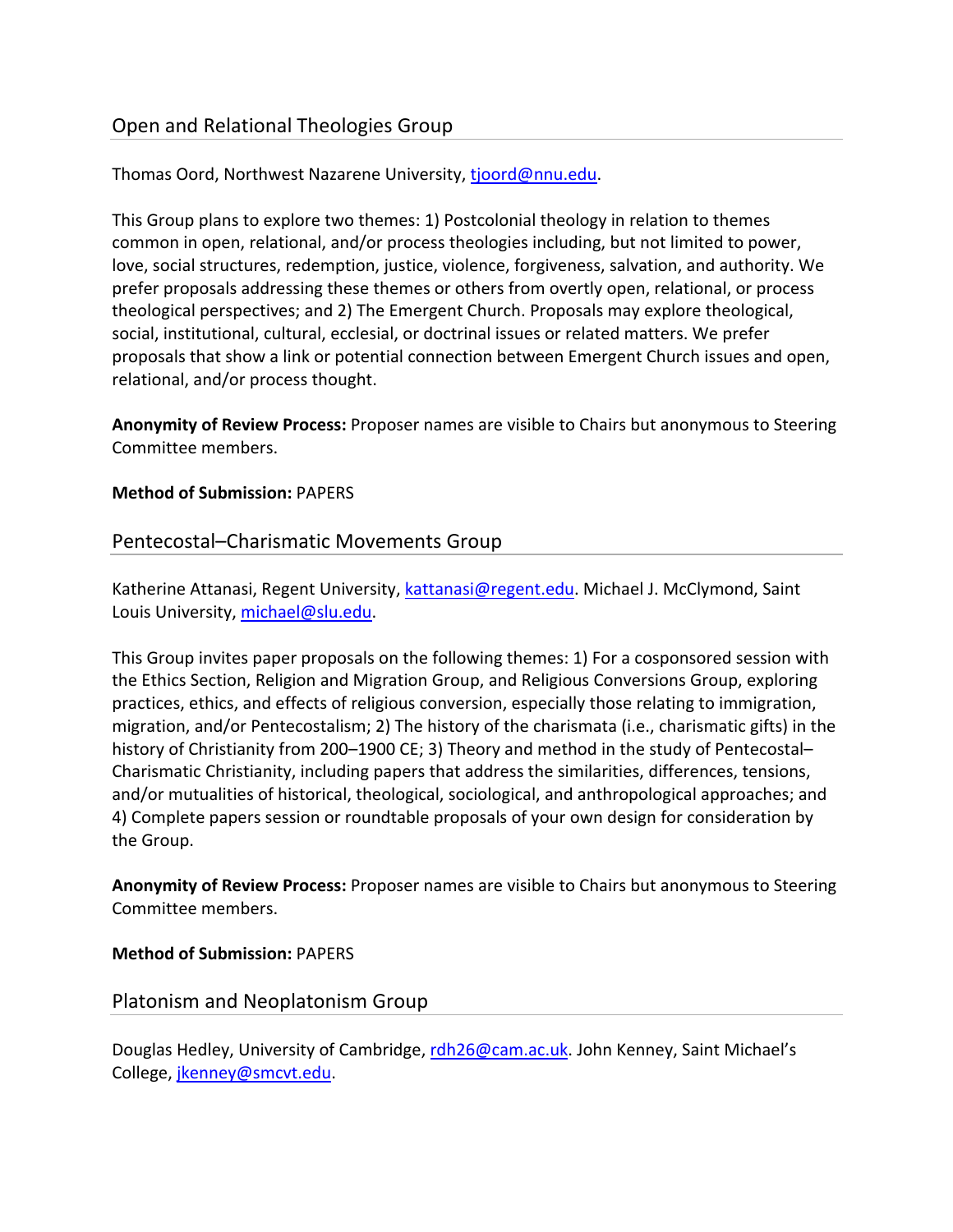This Group invites proposals in two topic areas: 1) Image and participation in Platonism (Hellenic, Jewish, Christian, and Islamic); and 2) Cambridge Platonism — context, controversies, and relevance.

**Anonymity of Review Process:** Proposer names are visible to Chairs and Steering Committee members at all times.

#### **Method of Submission:** PAPERS

## Practical Theology Group

Kathleen Greider, Claremont School of Theology, kgreider@cst.edu. Jan Holton, Yale University, jan.holton@yale.edu.

This Group seeks papers on the following topics: 1) How to move beyond single identity politics in practical theology. How can theory and practice take into account multiple aspects of identity (a person's or community's *combination* of race/ethnicity, gender, age, religion, etc.), especially where such complexity of identity contributes to the intersectionality of marginalizing factors and oppression? Papers are especially welcome that are based on field research in which claims are tested or exemplified or that in some other way study lived experience; 2) Theological and religious understandings or theories of "change," especially those that explicitly explore the positive outcome(s) often implicit in the language of transformation or liberation. How are these notions of change helpful and/or limiting in situations where lament may be a more fitting response? Papers should demonstrate how the theory is related to a particular practice and/or be based on field research in which the theory is tested or exemplified; and 3) For a cosponsored session with the Psychology, Culture, and Religion Group, religious experience through the senses (e.g., embodied cognition, dreaming and other nonrational and "alternative" ways of knowing) and how this is legitimated in the academic environment and in the practical aspects of research (e.g., fieldwork, case studies, etc.).

**Anonymity of Review Process:** Proposer names are anonymous to Chairs and Steering Committee members during review, but visible to Chairs prior to final acceptance or rejection.

#### **Method of Submission:** PAPERS

## Pragmatism and Empiricism in American Religious Thought Group

Beth Eddy, Worcester Polytechnic Institute, bleddy@wpi.edu. William David Hart, University of North Carolina, Greensboro, wdhart@uncg.edu.

This Group particularly solicits papers on the following themes: 1) Josiah Royce; 2) Thorsten Veblen; 3) Peirce's and Dewey's John Hopkins connections; 4) Pragmatism and nationalism; 5) Pragmatism and pacifism; 6) Pragmatism, pluralism, and freedom; and 7) Pragmatism, the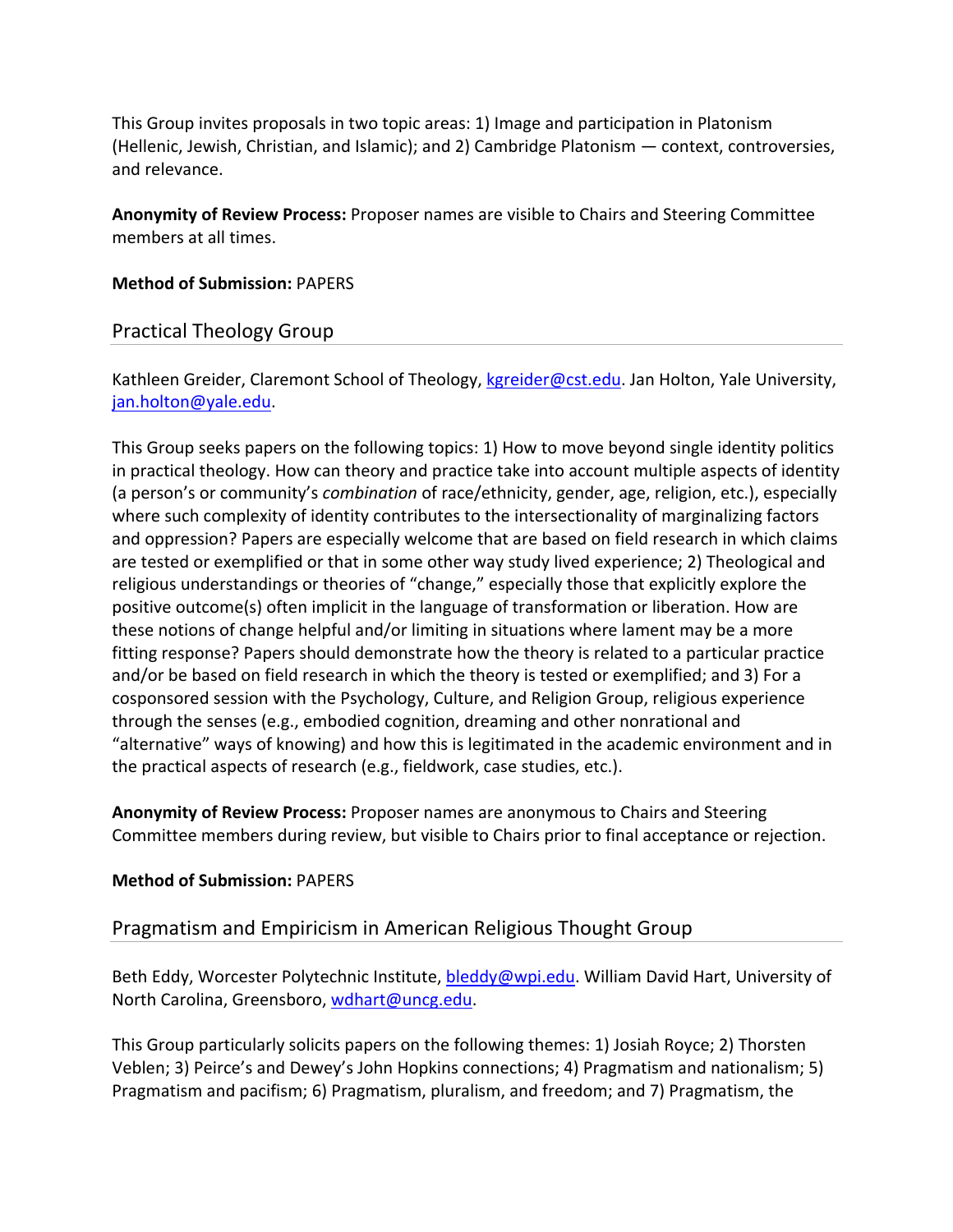cultivation of virtues, and norms. As always, we welcome any other good individual paper, papers session, or roundtable proposal that comes our way, even if not specifically listed.

**Anonymity of Review Process:** Proposer names are visible to Chairs but anonymous to Steering Committee members.

#### **Method of Submission:** PAPERS

## Psychology, Culture, and Religion Group

Kirk A. Bingaman, Fordham University, bingaman@fordham.edu. Hetty Zock, University of Groningen, t.h.zock@rug.nl.

This Group welcomes proposals for the following themes: 1) Healing and therapeutic practices unmoored from religious origins (e.g., mindfulness, yoga, meditation, sweat lodge, drumming circles, use of ritual in therapy, etc.); 2) Psychological perspectives on silence in religion and religious practices (e.g., ritual, liturgical, and therapeutic uses of silence and/or punitive, oppressive, and traumatic uses of silence); and 3) For a cosponsored session with the Practical Theology Group, religious experience through the senses (e.g., embodied cognition, dreaming, and other nonrational and "alternative" ways of knowing) and how this is legitimated in the academic environment and/or in practical aspects of research (e.g., fieldwork, case studies, etc.).

**Anonymity of Review Process:** Proposer names are anonymous to Chairs and Steering Committee members during review, but visible to Chairs prior to final acceptance or rejection.

**Method of Submission:** PAPERS

## Queer Studies in Religion Group

Kent Brintnall, University of North Carolina, Charlotte, kbrintna@uncc.edu. Claudia Schippert, University of Central Florida, claudiaschippert@gmail.com.

This Group welcomes proposals for individual papers, papers sessions, and roundtables on all topics related to queer theory and LGBT studies in religion, in particular those focused on bisexual and/or transgender studies and on religions other than Christianity. We are especially interested in proposals exploring the following topics: 1) Reflecting on the expanding boundaries of queer studies and reflecting on conditions of life in our host city, Baltimore. Who are the "new queers" — the economically disenfranchised, people of color, immigrants, religious Others, the disabled, etc.?; 2) Given that Baltimore is home to "bad taste" icon John Waters, what do bad taste, bad feelings, bad affect, and filth contribute to queer studies in religion?; 3) Given queer theory's historical interest in troubling and disturbing coherent identity, as well as more recent interest in negativity and failure, what is queer studies'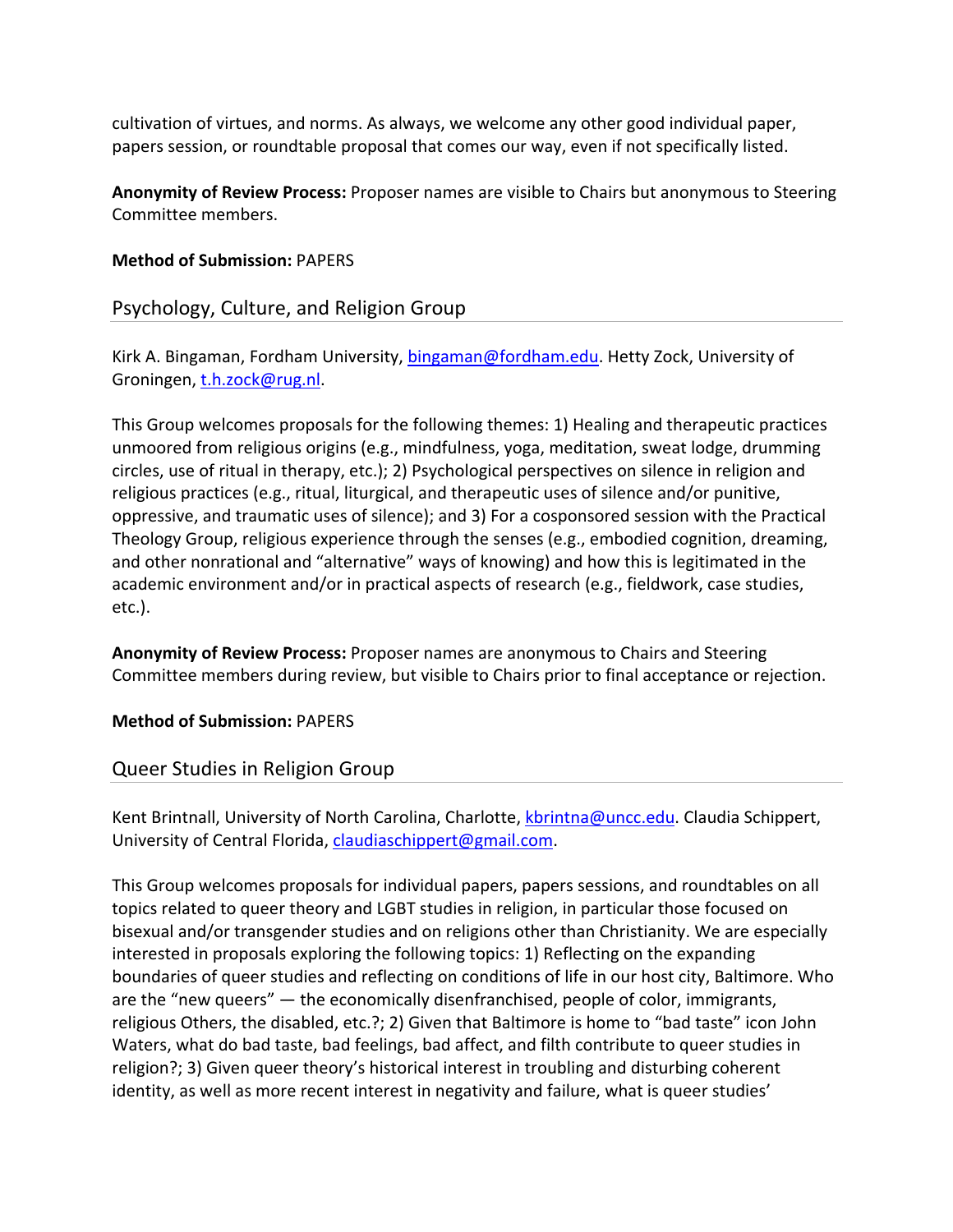relationship to apophaticism and negative theology as practiced and conceptualized in various religious and philosophical traditions?; 4) For a possible cosponsored session with the Arts, Literature, and Religion Section, queer theory's reliance on art and literature, and its investment in and interrogation of the category of the "aesthetic"; and 5) For a possible cosponsored session with the Death, Dying, and Beyond Group, the role of the death drive in queer studies.

**Anonymity of Review Process:** Proposer names are anonymous to Chairs and Steering Committee members until after final acceptance or rejection.

#### **Method of Submission:** PAPERS

## Qur'an Group

Anna M. Gade, University of Wisconsin, Madison, amgade@wisc.edu. Walid Saleh, University of Toronto, walid.saleh@utoronto.ca.

This Group invites proposals on the academic study of the Qur'an, including the following topics: 1) Analysis of Qur'anic text; 2) History of interpretation of the Qur'an; 3) Recitation/performative aspects of the Qur'an; 4) Gender and interpretation; 5) Qur'an and law; 6) Textual criticism and the historical/textual milieu of the Qur'an; 7) Papers with a pedagogical focus designed to educate members of the AAR on incorporating material about the Qur'an into their existing courses; 8) Qur'anic themes, such as heroism and leadership; 9) Qur'an and secularism; and 10) Qur'an and theoretical (constructive and critical) approaches. Successful proposals will reflect theoretical and methodological sophistication as well as innovative examinations of Islamic societies and texts. All prearranged sessions should consider the gender and diversity of participants. Respondents are essential. Innovative, interactive formats and multimedia presentations are welcome.

**Anonymity of Review Process:** Proposer names are anonymous to Chairs and Steering Committee members during review, but visible to Chairs prior to final acceptance or rejection.

#### **Method of Submission:** PAPERS

## Reformed Theology and History Group

Martha L. Moore-Keish, Columbia Theological Seminary, keishm@ctsnet.edu. Kang Na, Westminster College, nak@westminster.edu.

Church leaders have increasingly found the idea of "spiritual practices" to be helpful. Disciplined reading of Scripture, prayer, theological reflection, and commitment to social justice seem to encourage personal and communal growth in faith. Nevertheless, a focus on spiritual practices also has the danger of obscuring the work of the Holy Spirit in sanctification. We invite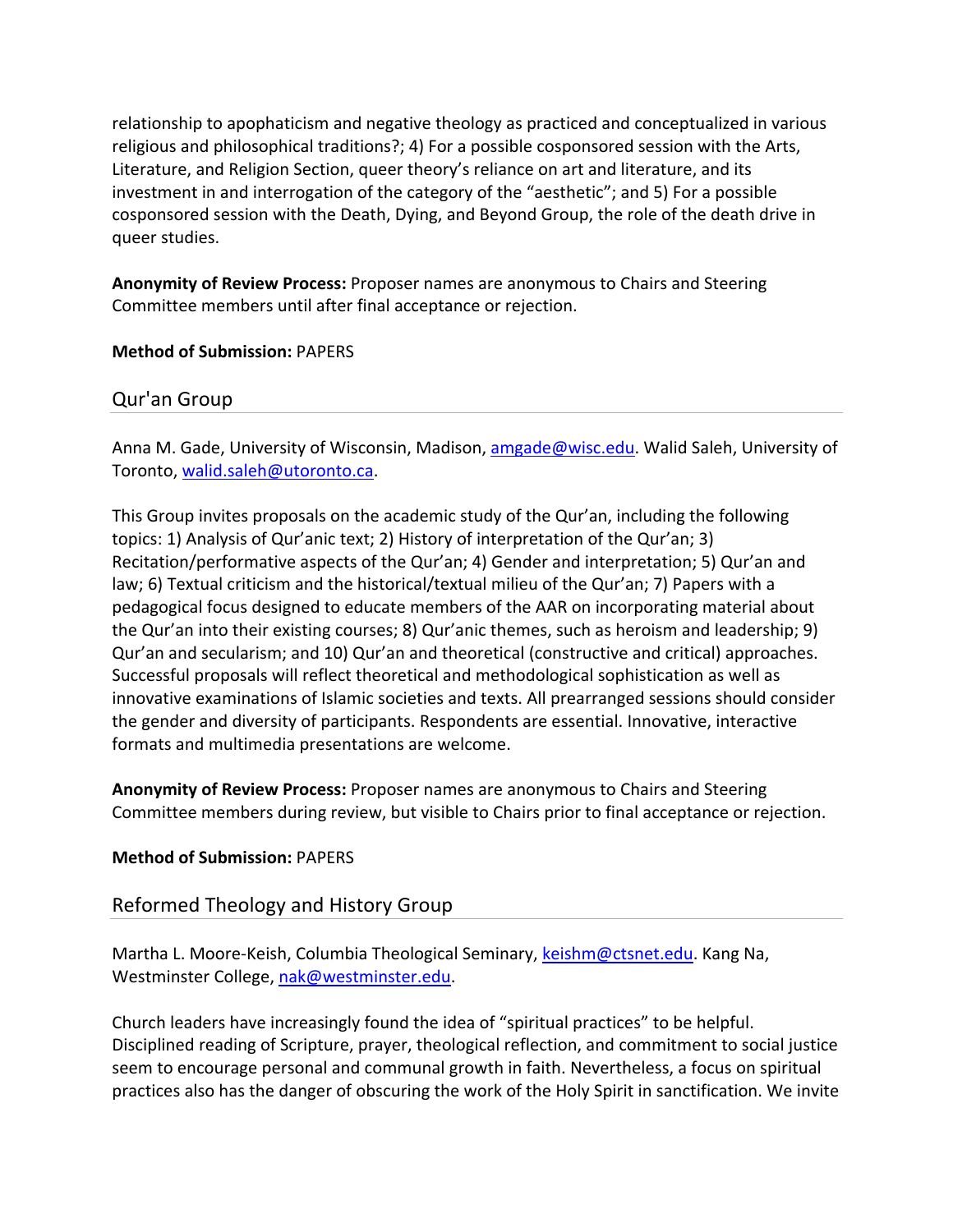papers that draw on historical resources and/or constructive theological work to explicate a Reformed understanding of the relationship of the Holy Spirit and Christian spiritual practices. In addition, we seek proposals for a cosponsored session with the Nineteenth Century Theology Group, Mercersburg theology, focusing on themes in the new Mercersburg Theology Study Series, published by Wipf and Stock.

**Anonymity of Review Process:** Proposer names are visible to Chairs but anonymous to Steering Committee members.

## **Method of Submission:** PAPERS

## Religion and Cities Group

Katie Day, Lutheran Theological Seminary, Philadelphia, kday@ltsp.edu. Helene Slessarev-Jamir, Claremont Lincoln University and Claremont School of Theology, hslessarevjamir@cst.edu.

This Group is interested in the following topics: 1) Given the continued growth in population and pluralism of cities globally, as well as their economic dynamism, many of the world's social fissures manifest themselves in urban contexts. Most recently, cities have been the arenas of emerging protest movements for democracy and economic justice (e.g., Tahrir Square and the Occupy movements). These demographic shifts and social disruptions have challenged religious groups, which are shaping and being reshaped by them. We are seeking papers that either interrogate these social phenomena through a theological lens or examine the role of religion within them; 2) For a cosponsored session with the Religions, Social Conflict, and Peace Group, urban violence, conflict resolution, and peace‐building; 3) For a cosponsored session with the Religion, Film, and Visual Culture Group, immigration and diaspora; and 4) For a cosponsored session with the Religion and Ecology Group, cities represent particular environmental challenges, different than those faced in rural areas. Further, when natural disasters occur, cities are particularly vulnerable and the scale of the impact is magnified. We seek proposals that focus on the role of religion in urban environmental movements as well as religion's response to disasters.

**Anonymity of Review Process:** Proposer names are visible to Chairs but anonymous to Steering Committee members.

**Method of Submission:** PAPERS

Religion and Disability Studies Group

Julia Watts Belser, Harvard University, julia\_wattsbelser@harvard.edu. Devorah Greenstein, Starr King School for the Ministry, devorahgreenstein@gmail.com.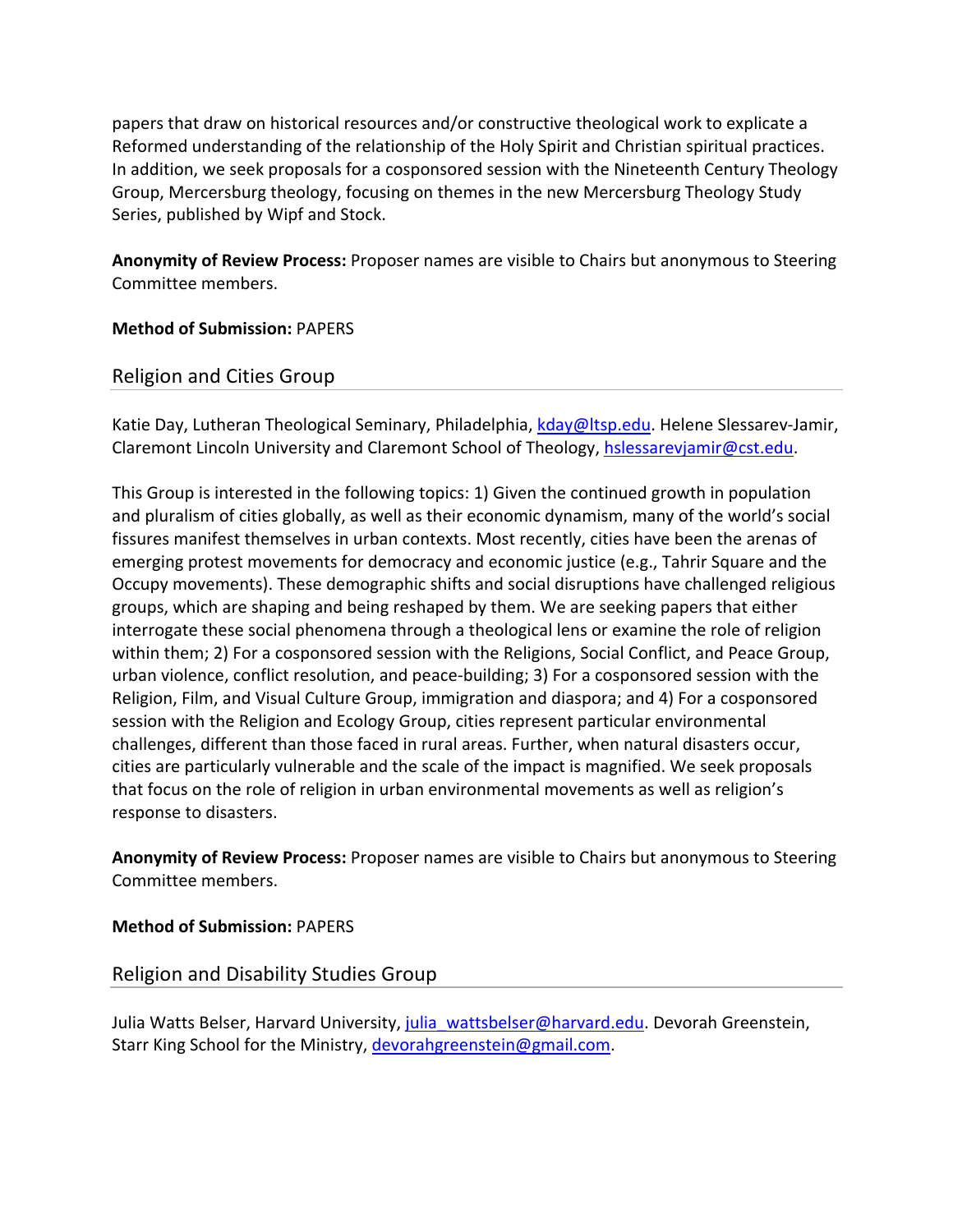This Group invites proposals in all areas related to disability and religion. We are particularly interested in paper proposals on the following themes: 1) Deaf theology/studies; 2) Disability studies perspectives on transhumanism; 3) International perspectives on religion and disability studies; 4) Disability studies and pastoral care; 5) Feminist/womanist perspectives on disability and embodiment; 6) For a possible cosponsored session with the Body and Religion Group, chronic pain, disability, spirituality, and religion; and 7) For a possible cosponsored session with the Animals and Religion Group, disability studies, animal studies, and the study of religion.

**Anonymity of Review Process:** Proposer names are visible to Chairs but anonymous to Steering Committee members.

**Method of Submission:** PAPERS

Religion and Ecology Group

Heather Eaton, Saint Paul University, heaton@ustpaul.ca. Lucas Johnston, Wake Forest University, luke@religionandnature.com.

This Group invites proposals engaging these themes: 1) Biodemocracy; 2) Disaster responses; 3) Ecology, violence, and religion (including contemplative or nonviolent direct action); 4) Festivals and life events; 5) Childhood nature‐deficit disorder; 6) Womanist/Gender issues; 7) Resilience, hope, and pedagogy; and 8) For a cosponsored session with the Religion and Cities Group, cities represent particular environmental challenges, different than those faced in rural areas. Further, when natural disasters occur, cities are particularly vulnerable and the scale of the impact is magnified. We seek proposals that focus on the role of religion in urban environmental movements as well as religion's response to disasters. Preference is typically given to coherent, fully‐formed papers session and roundtable proposals. But individual papers related to the themes specified above, or devoted to the specific bioregion that includes Baltimore, are also welcome.

**Anonymity of Review Process:** Proposer names are anonymous to Chairs and Steering Committee members until after final acceptance or rejection.

#### **Method of Submission:** PAPERS

\*NEW\* Religion and Food Group

Nora Rubel, University of Rochester, nrubel@mail.rochester.edu.

This Group provides an opportunity for scholars to engage in the intersection of religion and food, foodways, and food ethics. We are interested in examining these topics across broad geographical areas, religious traditions, and historical eras. We encourage critical reflection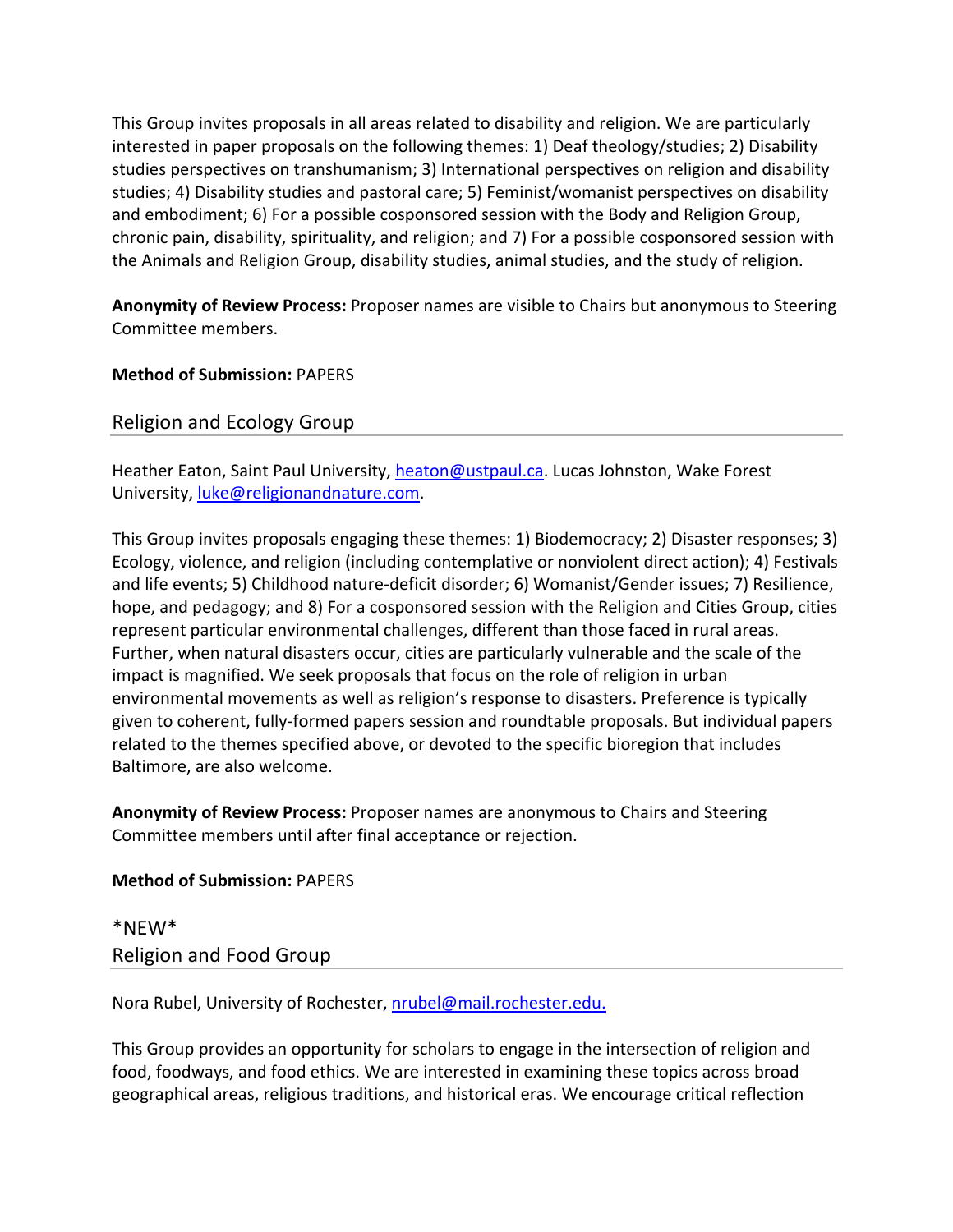regarding: 1) The relationships of religious commitments to food (consumption, production, and invention); 2) Diet and sustainability; 3) Issues of food (in)justice, which may include food availability or insecurity, commitment to wellness, access to healthy foods, etc.; 4) Theological, spiritual, and religious interrelationships as expressed in food commitments or confluence; and 5) The cross-cultural applicability of the categories of "religion" and "food" themselves. We seek papers investigating practices and beliefs related to food, drink, fasting, the production of food, the ethics of production and consumption, or on any aspect of religiously influenced foodways.

**Anonymity of Review Process:** Proposer names are visible to Chairs but anonymous to Steering Committee members.

## **Method of Submission:** PAPERS

## Religion and Humanism Group

W. David Hall, Centre College, wdavid.hall@centre.edu. Glenn Whitehouse, Florida Gulf Coast University, gwhiteho@fgcu.edu.

This Group invites papers that engage the following two themes: 1) Humanism and the environment from multiple disciplinary perspectives. Topics may include environmentalism and humanism in the age of the Anthropocene, the discourse of the end or death of nature and/or the posthuman future, biopolitics and the environment, and "sustainability" as a new paradigm for thinking about human–nature relations; and 2) For a cosponsored session with the Arts, Literature, and Religion Section, visualizing inhumanity — in particular, whether depictions of the inhuman in visual arts and the media fund moral sensitivity, or desensitize us to inhumane actions and events.

**Anonymity of Review Process:** Proposer names are visible to Chairs but anonymous to Steering Committee members.

## **Method of Submission:** PAPERS

## Religion and Migration Group

Alison R. Marshall, Brandon University, marshalla@brandonu.ca. Susanna Snyder, Episcopal Divinity School, ssnyder@eds.edu.

This Group seeks proposals from varied religious traditions, geographical locations, and disciplinary backgrounds, including social sciences and theology, on the following topics: 1) Any aspect of religion and migration; 2) Contemporary immigration and public policy, including detention and deportation. What is the role of religious organizations in advocacy and/or support, the ethical or theological considerations, or the influence of religion on those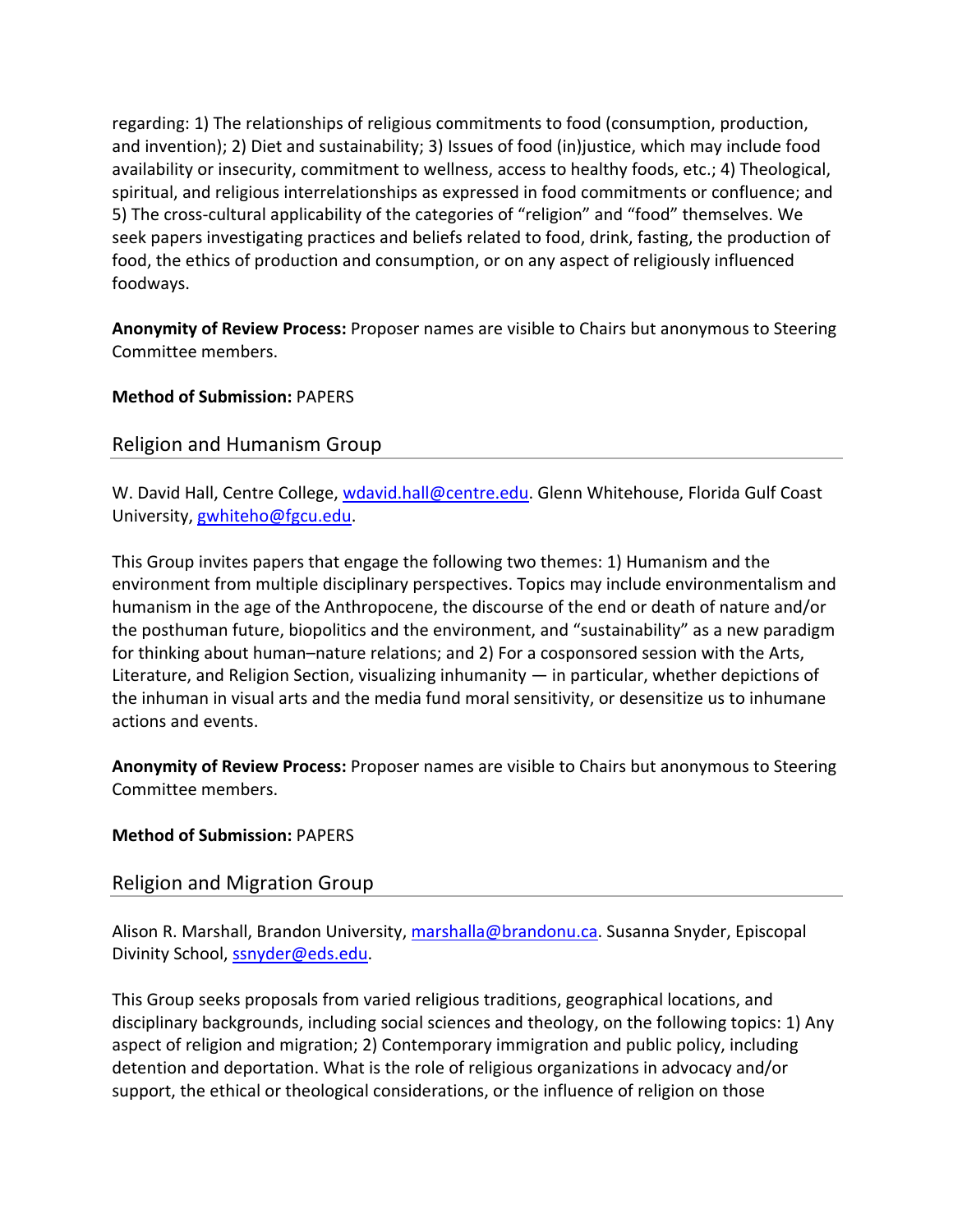formulating and being affected by such policies?; 3) For a cosponsored session with the Middle Eastern Christianity Group and the Contemporary Islam Group, Middle Eastern Christian and/or Muslim migrant communities — participants are encouraged to submit proposals with sound methodologies that address issues related to migration; 4) For a cosponsored session with the Childhood Studies and Religion Group, the religious practices, expressions, and beliefs of young migrants, including those that discuss issues pertaining to second or third generation immigrants; 5) For a possible cosponsored session with the Childhood Studies and Religion Group and the North American Hinduism Group, the transmission of tradition to North American Hindu children; and 6) For a cosponsored session with the Pentecostal–Charismatic Movements Group, Ethics Section, and Religious Conversions Group, exploring practices, ethics, and effects of religious conversion, especially those relating to immigration, migration, and/or Pentecostalism.

**Anonymity of Review Process:** Proposer names are anonymous to Chairs and Steering Committee members until after final acceptance or rejection.

## **Method of Submission:** PAPERS

## Religion and Popular Culture Group

Gregory Grieve, University of North Carolina, Greensboro, gpgrieve@uncg.edu. Chad Seales, University of Texas, Austin, chadeseales@gmail.com.

This Group invites organized paper sessions, roundtables, and individual paper proposals that explore the intersections of religion and popular culture. We strongly encourage presentation formats that foster interactive environments and provide creative alternatives to the conventional reading of papers. We encourage proposals that examine the following areas: 1) The rise of the "Nones" — atheism, agnosticism, unaffiliated, and unchurched in popular culture; 2) "Real" and "true" genres in popular culture (reality TV, "True ...," pulps, epistolary novels, viral videos, etc.); 3) Games and theories of gaming of all types (nontraditional formats are particularly encouraged for this category); 4) Markets and marketplaces; 5) Representations of wealth and poverty; 6) For a possible cosponsored session with the Mormon Studies Group, representations of Mormonism; and 7) Open call for any other topics dealing with religion and popular culture, especially those that address the relevance of popular culture studies for larger theoretical and methodical issues in the field of religious studies.

**Anonymity of Review Process:** Proposer names are anonymous to Chairs and Steering Committee members until after final acceptance or rejection.

**Method of Submission:** PAPERS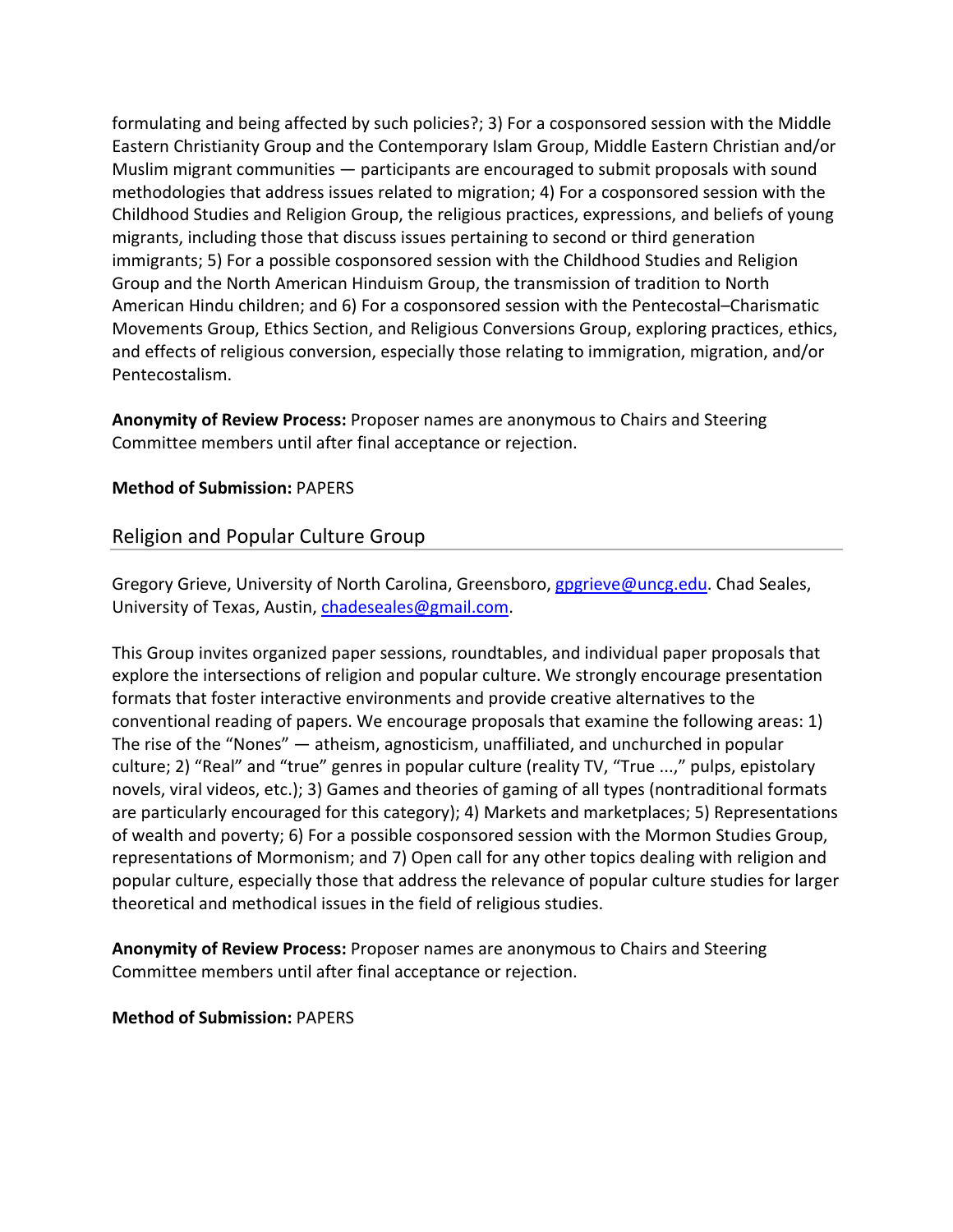## Religion and Public Schools: International Perspectives Group

Bruce Grelle, California State University, Chico, bgrelle@csuchico.edu. Tim Jensen, University of Southern Denmark, t.jensen@ifpr.sdu.dk.

This Group invites papers on the following topics: 1) Reflecting on the fiftieth anniversary of the U.S. Supreme Court's *Schempp* decision and the continuing relevance of its distinction between *devotional* and *academic* approaches to the study of religion — how portable is this distinction beyond the United States? What are the theoretical and pedagogical issues and challenges associated with the idea of a "neutral" or "objective" approach to teaching *about* religion in public schools?; 2) Approaches to training religion education teachers in public schools; 3) International perspectives on the AAR's Guidelines for Teaching about Religion in K– 12 Public Schools in the United States and comparisons with other initiatives, such as the Toledo Guiding Principles; and 4) Open call.

**Anonymity of Review Process:** Proposer names are visible to Chairs but anonymous to Steering Committee members.

## **Method of Submission:** PAPERS

## Religion and Science Fiction Group

Rudy V. Busto, University of California, Santa Barbara, rude@religion.ucsb.edu. Bruce M. Sullivan, Northern Arizona University, bruce.sullivan@nau.edu.

This Group invites proposals that explore the intersections of religion and science fiction in ways that illuminate theoretical, methodological, and substantive issues in the study of religion. We are especially interested in proposals that invite audience conversation, make use of new media, and imagine presentations coincident with science fiction techniques for presenting alternative "sciences" and worlds. We seek proposals on the following topics: 1) Science fiction retellings of religious myths, stories, and scriptures; 2) Comics/Graphic novels; 3) Science fiction texts and films as sources of religious belief and practice — are they really religious texts?; 4) For a possible cosponsored session with the Buddhism Section, Buddhism and science fiction; and 5) How science fiction mutates the study of religion.

**Anonymity of Review Process:** Proposer names are visible to Chairs but anonymous to Steering Committee members.

**Method of Submission:** PAPERS; E‐mail with Attachment (proposal is in attachment, not in body of e‐mail)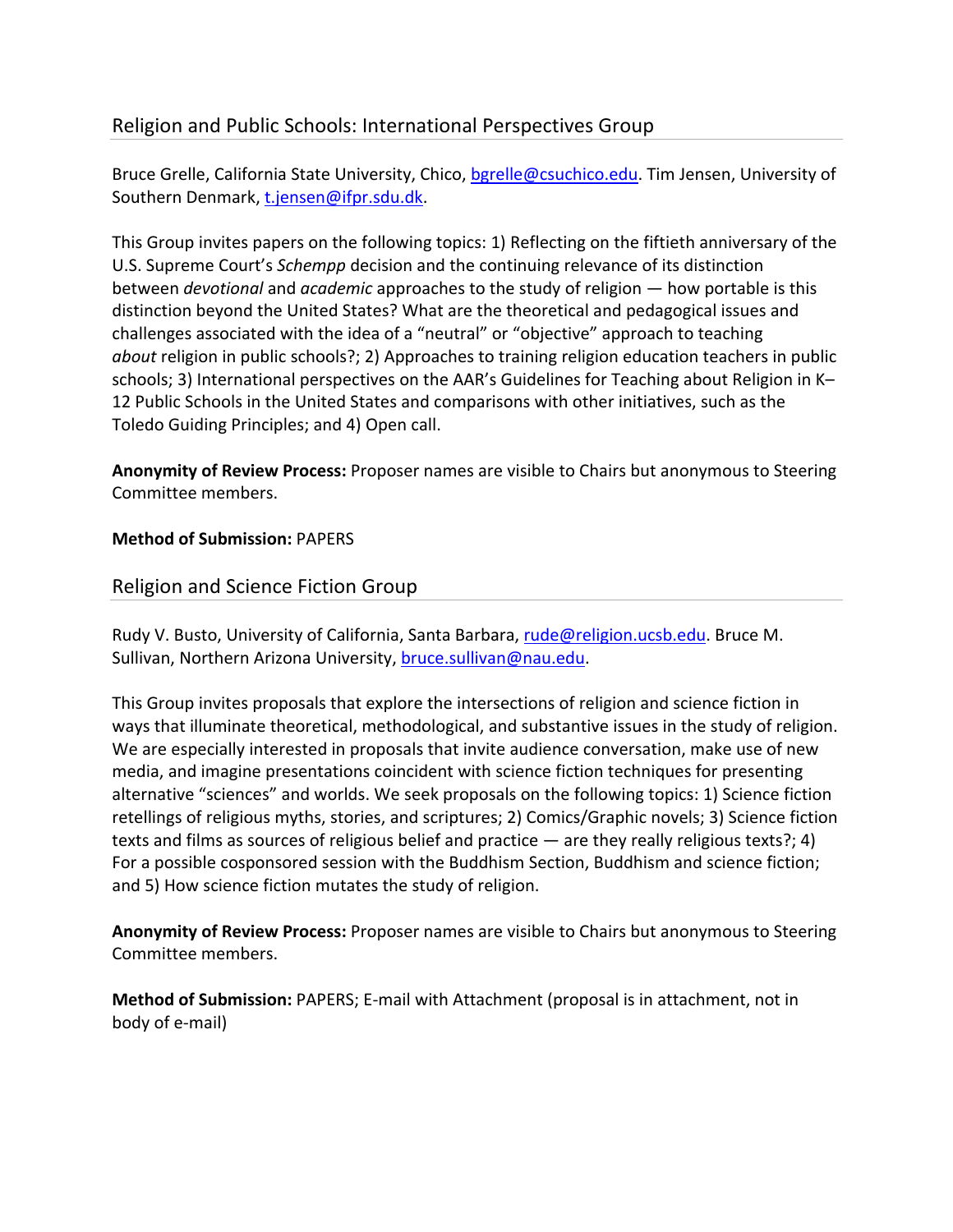## Religion and Sexuality Group

Monique Moultrie, Western Kentucky University, monique.n.moultrie@gmail.com. Heather White, New College of Florida, hwhite@ncf.edu.

This Group examines religion and sexuality, broadly conceptualized. We bring an emphasis on empirical research and analysis and an intentionally multidisciplinary and comparative religious focus. We especially encourage interdisciplinary approaches, interest in gender (broadly defined), and strong attention to methodological issues. Within this mission, we invite papers and panels on the following themes: 1) For a potential cosponsored session with the Religion and the Social Sciences Section and the Cultural History of the Study of Religion Group, critical analysis and/or methodological reflection on sex and sexuality as categories of inquiry in empirical approaches to the study of religion. Possible themes include reading or misreading sex and desire in representations of religion and analyzing ways in which constructed meanings of sex and sexuality have shaped classificatory categories and comparative models across religious studies; 2) For a possible cosponsored session with the Islamic Mysticism Group, comparative research in mystical traditions, with critical attention to ways to analyze languages of desire and/or eroticism in relation to sex and sexuality; and 3) Other proposals in keeping with the general mission of the Group are always welcome.

**Anonymity of Review Process:** Proposer names are anonymous to Chairs and Steering Committee members during review, but visible to Chairs prior to final acceptance or rejection.

## **Method of Submission:** PAPERS

## Religion in Europe and the Mediterranean World, 500–1650 CE, Group

Constance Furey, Indiana University, cfurey@indiana.edu. Martha Newman, University of Texas, Austin, newman@mail.utexas.edu.

This Group brings together scholars working on premodern Judaism, Christianity, and Islam in order to create a venue where religious phenomena can be considered comparatively. We invite individual paper, papers session, and roundtable proposals on all subjects related to religion in medieval and early modern Europe and the Mediterranean. Individual papers might (and usually do) focus on one specific tradition, but presenters should be interested in engaging this material comparatively during the panel discussion. This year, we encourage papers that explore the nature of conversion, the status of religious minorities, and ways in which literary and theological texts envision selfhood, intersubjectivity, and community in medieval and early modern religious contexts.

**Anonymity of Review Process:** Proposer names are visible to Chairs but anonymous to Steering Committee members.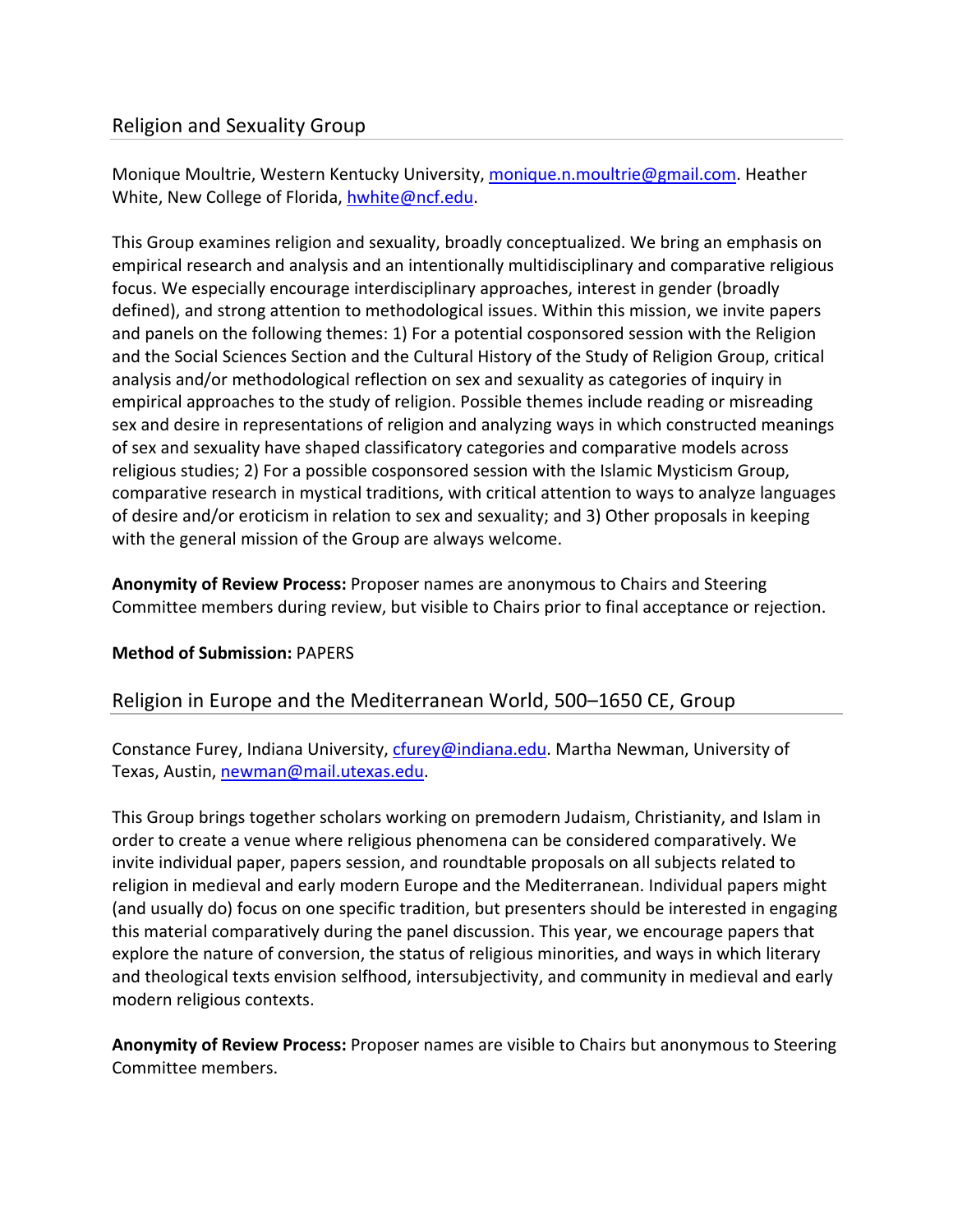## Religion in Europe Group

Todd Green, Luther College, greeto02@luther.edu. Kocku von Stuckrad, University of Groningen, c.k.m.von.stuckrad@rug.nl.

This Group analyzes religion in Europe or related to Europe (Eastern and Western) in any historical period and encourages interdisciplinary, interreligious, and comparative approaches to the topic. We especially seek proposals related to the following themes: 1) The role of religion, gender, and/or nationalism in Orientalist/Occidentalist constructions of European identity; 2) Religion's function in defining or contesting national and transnational boundaries; 3) Economic influences on religious change (affluence, commodification, branding, decline, crisis, etc.); 4) The study of religion in European universities; 5) Managing religious diversity in early modern and modern Europe; and 6) Proposals for complete sessions related to Europe in some fashion, or related to another theme not listed above. Successful proposals will be considered for publication in the peer‐reviewed *Journal of Religion in Europe* (Brill).

**Anonymity of Review Process:** Proposer names are anonymous to Chairs and Steering Committee members during review, but visible to Chairs prior to final acceptance or rejection.

#### **Method of Submission:** PAPERS

## Religion in Latin America and the Caribbean Group

Michelle Gonzalez Maldonado, University of Miami, mmaldonado@miami.edu. Jalane D. Schmidt, University of Virginia, jds7b@virginia.edu.

This Group solicits paper proposals on the following topics: 1) Mesoamerican and indigenous Latin American religion and ritual in the precolonial and early colonial periods; 2) For a possible cosponsored session with the North American Religions Section, religious narratives of American origins; 3) For a possible cosponsored session with another Program Unit, comprehending American religion within a truly hemispheric frame inclusive of Latin America — this may have a pedagogical dimension. We are curious to answer the questions: What are truly hemispheric and global approaches to teaching American religious history? How can scholars incorporate Latin (or Latino/a) America into our theorizing and teaching about "America"?; and 4) Any area of Latin American and Latino religions, past and present, as well as panel proposals.

**Anonymity of Review Process:** Proposer names are anonymous to Chairs and Steering Committee members until after final acceptance or rejection.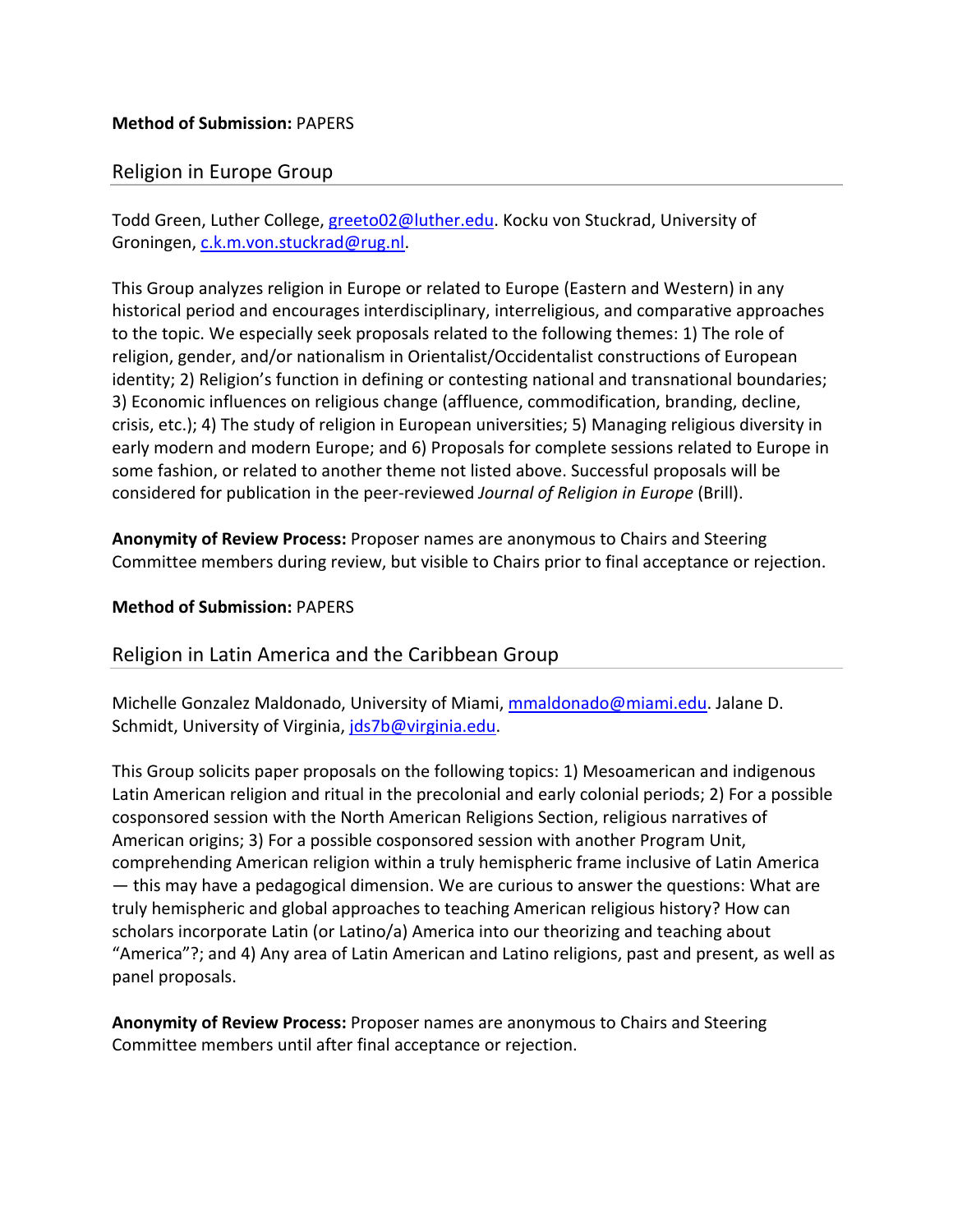**Method of Submission:** PAPERS; E‐mail without Attachment (proposal appears in body of e‐ mail); E-mail with Attachment (proposal is in attachment, not in body of e-mail)

## Religion in Southeast Asia Group

Vivienne Angeles, La Salle University, angeles@lasalle.edu. Jason Carbine, Whittier College, jcarbine@whittier.edu.

This Group invites individual paper, papers session, and roundtable proposals on the following two topics: 1) The role of the media and/or ritual — both media and ritual being possibly variously construed — in shaping public perceptions of religions and religious figures. Included in this topic is the question of state control of the media/ritual and whether that control reflects public perception about specific religions, or religions in general, in Southeast Asia; and 2) For a cosponsored session with the Comparative Religious Ethics Group, ethical issues relevant to communities, individuals, and nations of Southeast Asia. We encourage panel or paper proposals from scholars of ethics, historians of religion, anthropology, comparative religion, etc., on timely topics in the study of ethics and religion in this crossroads of Asia.

**Anonymity of Review Process:** Proposer names are anonymous to Chairs and Steering Committee members until after final acceptance or rejection.

## **Method of Submission:** PAPERS

\*NEW\* Religion, Affect, and Emotion Group

M. Gail Hamner, Syracuse University, mghamner@syr.edu. Donovan Schaefer, Haverford College, dschaefe@haverford.edu.

For its inaugural session, this Group invites paper proposals on the following topics: 1) Contemporary and historical approaches from within the field of religious studies to the relationship between religion and affect. Theoretically informed examinations of specific religious affects, explorations of the role of affect in particular religious traditions, and theoretical work that develops religion and affect as a methodology are all welcome; 2) In keeping with the theme of pluralism, papers exploring pluralism, secularism, and postsecularism from the perspective of affect/emotion; and 3) For a possible cosponsored session with the Men, Masculinities, and Religions Group, masculinities and religious affects. Feminist theorists have pointed out that the history of Western thought has tended to divide the sexes using affect — where women have been seen by many religious traditions as passionate and emotional, men have been aligned with reason and lucidity. These correspondences have had a major impact on religion — for instance by underpinning male claims to religious authority. Affect theory suggests, however, that we not only take apart these constructions, but look at the hidden affects that go into their production. This session will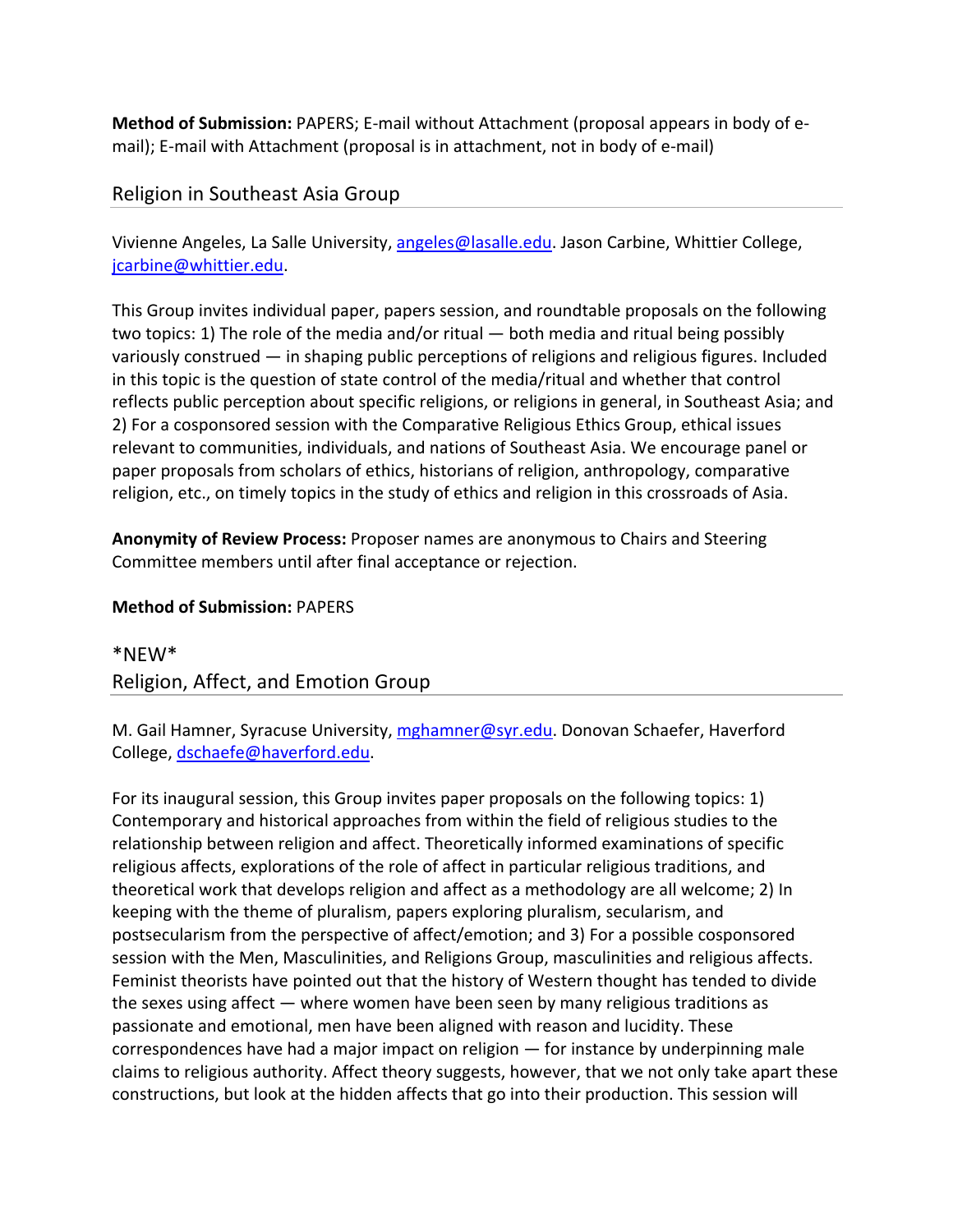explore the affects of religious masculinity. Papers might consider questions like: What are the emotions that compose masculine religious identities? What male‐gendered bodily practices go into the cultivation of particular affective textures? How are masculinities regulated using emotional expectations and practices? How do religious traditions challenge or reconstitute masculinities using affect? We would like the full text of accepted papers available for circulation beginning November 1, 2013.

**Anonymity of Review Process:** Proposer names are anonymous to Chairs and Steering Committee members during review but visible to chairs prior to final acceptance or rejection.

#### **Method of Submission:** PAPERS

## Religion, Colonialism, and Postcolonialism Group

Kathleen Foody, University of North Carolina, Chapel Hill, foody@email.unc.edu. Syed Adnan Hussain, University of Toronto, syedadnan.hussain@utoronto.ca.

We invite submissions on any topic related to religion, colonialism, and postcolonialism. We are particularly interested in papers that explore in some fashion the "post" in postcolonial.

**Anonymity of Review Process:** Proposer names are visible to Chairs but anonymous to Steering Committee members.

#### **Method of Submission:** PAPERS

## Religion, Film, and Visual Culture Group

Ken Derry, University of Toronto, ken.derry@utoronto.ca. Rachel Wagner, Ithaca College, rwagner@ithaca.edu.

We welcome proposals for individual papers, papers sessions, and roundtables dealing with a number of related themes in religion, film, and visual culture: 1) Cities; 2) Travel; 3) Borders, tunnels, and ports; 4) Fear and the unknown; 5) For a cosponsored session with the Religion and Cities Group, immigration and diaspora; 6) For a cosponsored session with the Music and Religion Group, belief, theology, and musical expression (i.e., the aural and visual in conversation); 7) For a cosponsored session with the Tillich: Issues in Theology, Religion, and Culture Group, Tillich and film. What is the significance of Tillich's theology of culture for work in film and theology? How does Tillich's approach inform theological interpretation of film? What is meant by the claim that Tillich suggests the "possibility of revelation through film"?; 8) Papers and sessions with a global focus, although this could include global manifestations of a single religion or of the ways that different religions intersect. In particular, we are interested in international film and visual culture, such as Bollywood, Latino cinema, and/or Asian cinema; 9) For a cosponsored session with the Yoga in Theory and Practice Group, art, visual culture, and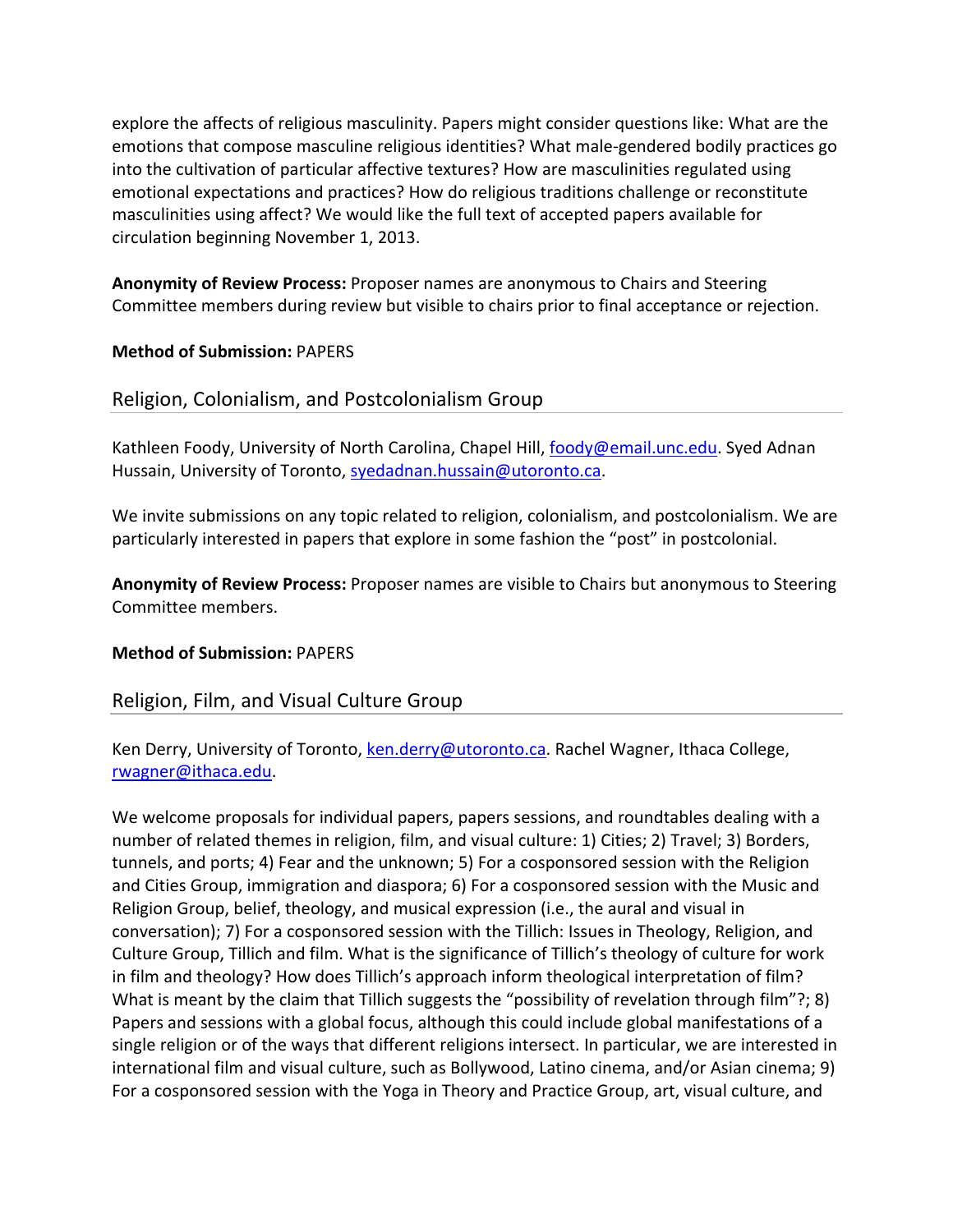yoga (in conjunction with the Smithsonian Institution's "Yoga: the Art of Transformation" exhibition at the Sackler Gallery); 10) Thoughtful interpretations of recent and/or particularly well-known films that play a defining role in the study of religion and film; 11) Furthering foundational issues in methods and theories of religion and film; and 12) Addressing in some meaningful way the geographical area in which our current meeting is situated, in this case Baltimore and its harbors.

**Anonymity of Review Process:** Proposer names are anonymous to Chairs and Steering Committee members during review, but visible to Chairs prior to final acceptance or rejection.

#### **Method of Submission:** PAPERS

## Religion, Holocaust, and Genocide Group

Liora Gubkin, California State University, Bakersfield, *gubkin@csub.edu*. Sarah K. Pinnock, Trinity University, sarah.pinnock@trinity.edu.

We are seeking individual paper, papers session, and roundtable proposals on the following topics: 1) For a cosponsored session with the Comparative Theology Group, post‐Shoah and post‐genocide theologies in comparative perspective (e.g., forgiveness, guilt, and reconciliation); 2) For a cosponsored session with the Ritual Studies Group, the politics of memory in annual commemorations of Holocaust and genocide (e.g., Yom HaShoah, Kristallnacht, the Rwandan genocide, Srebrenica); and 3) For a cosponsored session with the Religion, Social Conflict, and Peace Group, possibilities and pitfalls in interfaith activism regarding genocide prevention and/or post‐genocide recovery. Proposals or prearranged sessions on other topics are also welcome.

**Anonymity of Review Process:** Proposer names are anonymous to Chairs and Steering Committee members during review, but visible to Chairs prior to final acceptance or rejection.

#### **Method of Submission:** PAPERS

## Religion, Media, and Culture Group

Sarah McFarland Taylor, Northwestern University, sarah@northwestern.edu. Jenna Tiitsman, Auburn Media and University of North Carolina, Chapel Hill, jennatii@gmail.com.

This Group invites individual paper, papers session, and roundtable proposals on the following themes: 1) The journalistic imaginary; 2) Media and time (immediacy, futurity, obsolescence, eternity); 3) Media beyond content (e.g., lived uses of media, network culture, and historical approaches to technology); 4) Imaging and resonances; 5) New media and digital religion; and 6) Affect in the intersection of media and religion, particularly how media and technology draw on, generate, and manage affect. We are particularly interested in session proposals that break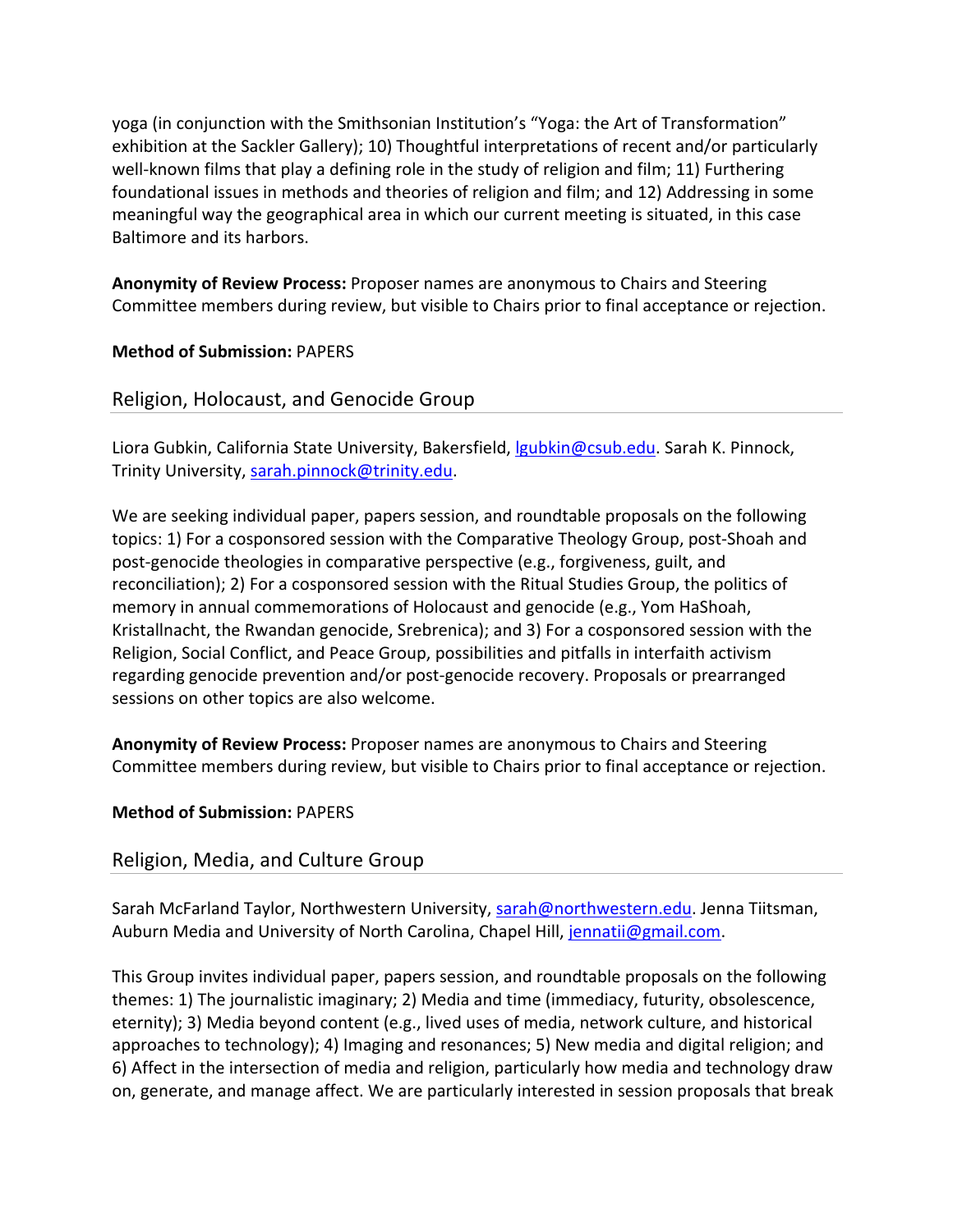from traditional paper‐reading formats and encourage panels that propose innovative ways to develop collaborative conversation.

**Anonymity of Review Process:** Proposer names are anonymous to Chairs and Steering Committee members until after final acceptance or rejection.

#### **Method of Submission:** PAPERS

## Religion, Memory, History Group

Yuki Miyamoto, DePaul University, ymiyamot@depaul.edu. David Reinhart, University of Wisconsin, Whitewater, reinhard@uww.edu.

This Group invites proposals for individual papers, papers sessions, or roundtables on the following topics: 1) Historiography and memory; 2) Consecrating memory — addressing epistemological issues and concomitantly exploring the ways in which memory is consecrated; 3) Investigating how religious languages and apparatuses function in texts, literature, film, memoir, hagiography, rituals, theatrical performance, oral history, monuments, museum exhibition, or other mediums of memory; 4) Baltimore gives impetus for a discussion of the memory of slavery in the United States as often facilitated by a narrative involving North and South. While Baltimore harbor played a key role in the coastal slave trade and was the location of slave jails during the Civil War, Maryland (a slave state) had the largest population of freed people in the United States during this period – it also later became the site of industrial forms of human exploitation. As our Group employs comparative and interdisciplinary approaches to its subject matter, we encourage scholars dealing with diverse religious traditions, historical periods, and methodologies.

**Anonymity of Review Process:** Proposer names are anonymous to Chairs and Steering Committee members until after final acceptance or rejection.

**Method of Submission:** PAPERS; E‐mail without Attachment (proposal appears in body of e‐ mail); E-mail with Attachment (proposal is in attachment, not in body of e-mail)

## Religion, Sport, and Play Group

Rebecca Alpert, Temple University, ralpert@temple.edu. Eric Bain‐Selbo, Western Kentucky University, eric.bain-selbo@wku.edu.

This Group invites papers that consider the interstices of religion, sport, and morality. Papers may address questions such as: Why is sport so often the site for discussions of values, character, and ethical behavior? Are athletes or sports professionals who engage in doping, gambling, or certain sexual behaviors held to a particularly high standard of conduct? How do religious concepts such as "sin" or "corruption" influence our approach to or attitudes about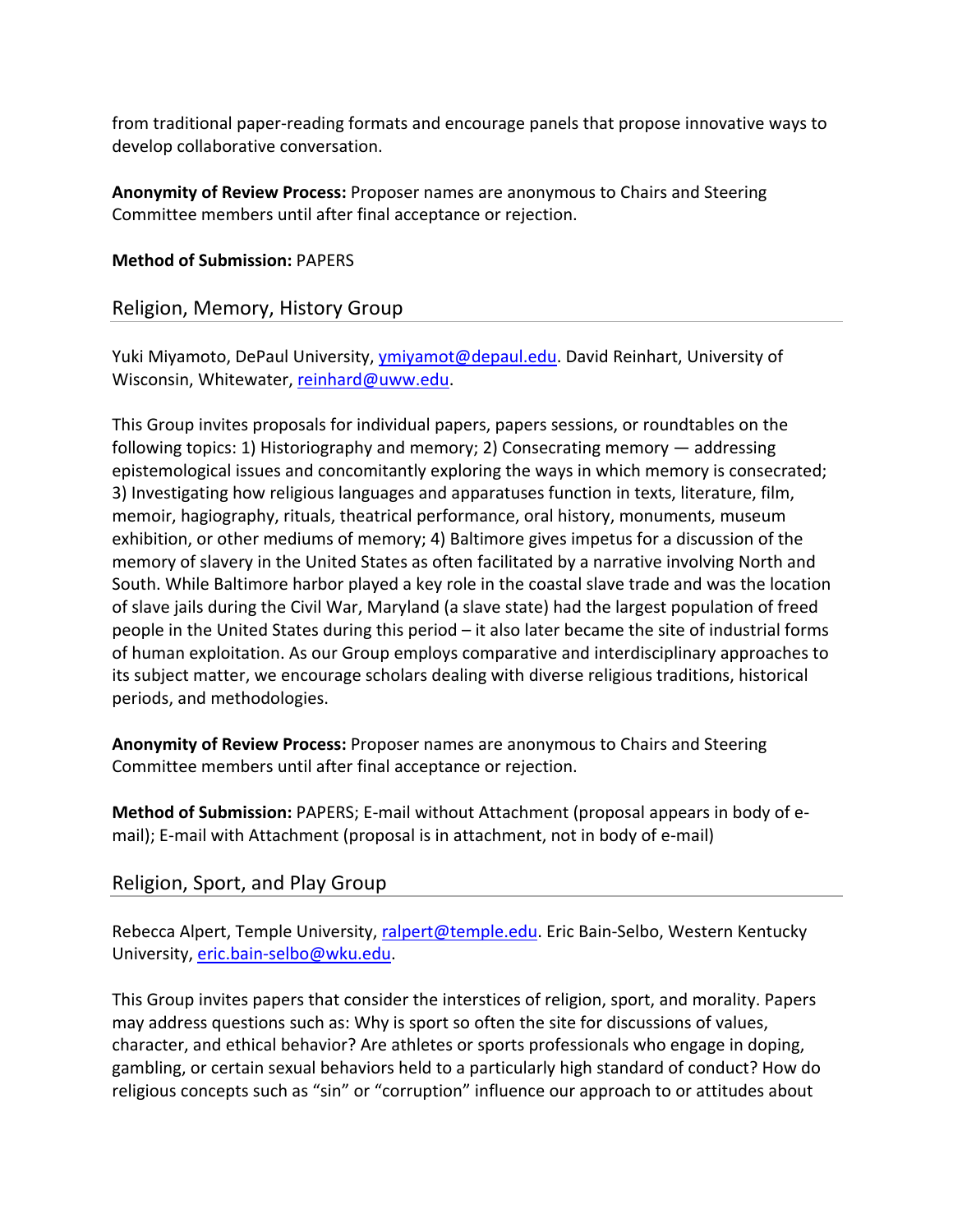public perceptions of athletic misconduct? What are the cultural or social ramifications of focusing on sport as a site of morality/immorality? How is moral conduct in sport or play assessed differently across the lifespan (e.g. childhood games, university life, amateur athletics, and professional sports)? We welcome papers that explore ways that critics of sport employ moral language to critique and dismiss sport — characterizing it as violent, bourgeois, or exploitive — as well as proposals that address other related questions. We encourage papers that use historical or contemporary cases, a range of disciplinary perspectives, and draw from diverse religious traditions. We will also consider papers session or roundtable proposals and papers on other topics related to religion, sport, and play.

**Anonymity of Review Process:** Proposer names are anonymous to Chairs and Steering Committee members during review, but visible to Chairs prior to final acceptance or rejection.

#### **Method of Submission:** PAPERS

## Religions in Chinese and Indian Cultures: A Comparative Perspective Group

Tao Jiang, Rutgers University, tijang@rci.rutgers.edu. Chakravarthi Ram-Prasad, Lancaster University, c.ram-prasad@lancaster.ac.uk.

This Group wishes to explore the various representations of emotions within the Chinese and Indian religious traditions — particularly engaging textually with both Chinese and Indian materials. We especially encourage presentations by a specialist in one tradition to engage a text from the other tradition. While the session does not explicitly address methodological issues, we assume that there is always a continuum of limitations when we read texts from context to context, and here we are trying to turn a limitation into a means of understanding. It has always been possible for specialists in one area to read or hear those in another, although to have a forum for such interaction on Chinese and Indian materials is rare. We hope that the challenge of unfamiliarity in engaging texts from another tradition will add a new dimension of reflexive understanding for both presenter and audience. Furthermore, we think the provisional context of a session will suit this form of comparative study and lead to genuine mutual exploration of critical intellectual themes. Possible topics include, but are not limited to: 1) The taxonomy of emotions (aesthetic, moral, etc.); 2) The exploration and cultivation of emotions; 3) The disciplinary, gnoseological, and soteriological dimensions of emotions, etc. We are interested in how certain texts within the two traditions deal with having, expressing, controlling, and transforming emotions and exploring the contexts within which one might entertain these strategies. For example, one could look at art and its expression in classical India and China or the equanimity or radical transcendence of emotion and investigate why certain emotional states (or lack thereof) are privileged over others.

**Anonymity of Review Process:** Proposer names are visible to Chairs but anonymous to Steering Committee members.

#### **Method of Submission:** PAPERS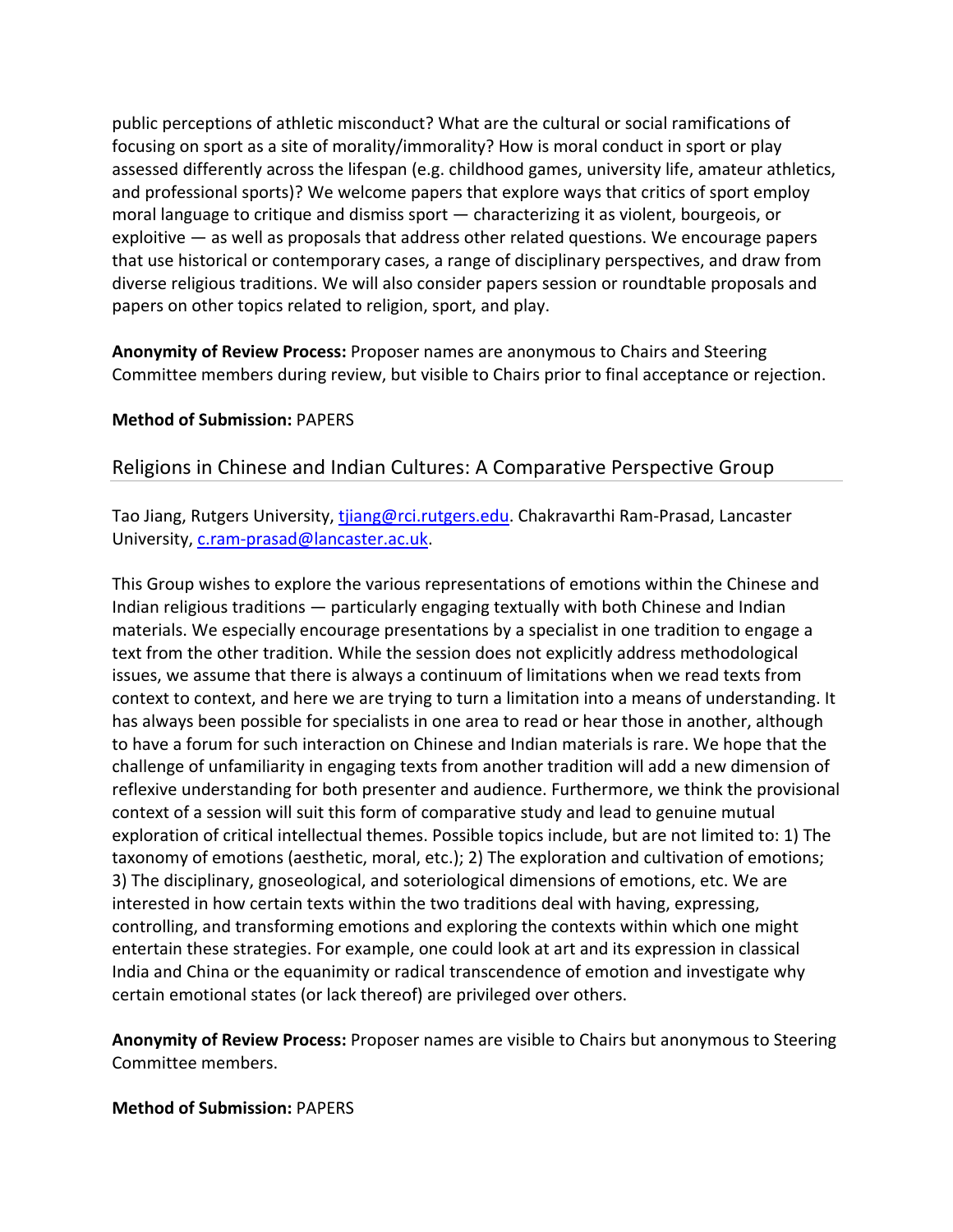## Religions, Medicines, and Healing Group

Lance D. Laird, Boston University, Ilaird@bu.edu. Stephanie Y. Mitchem, University of South Carolina, mitchesy@sc.edu.

This Group welcomes proposals that explore specific intersections of religious and healing traditions and practices. We are particularly interested in proposals that examine the following themes: 1) Healing at the time of death, postmortem healing, or healing by and for the dead (including ancestors) across religious traditions; 2) Crossing boundaries of religious or medical traditions for individual, communal, or public health goals; 3) Sources for, and evaluations of, what counts as "medicine" and what counts as "healing" in historical, contemporary, and crosscultural contexts; 4) Critical analyses of the appropriation, adaptation, and transformation of specific healing modalities from various religious traditions (e.g., rituals or rites of passage, drumming circles, sweat lodge, mindfulness, meditation, yoga, qi gong) for use in psychotherapeutic or biomedical healing contexts; and 5) For a possible cosponsored session with the Indigenous Religious Traditions Group, any aspect of traditional indigenous medical knowledge or healing rituals and practices.

**Anonymity of Review Process:** Proposer names are anonymous to Chairs and Steering Committee members until after final acceptance or rejection.

## **Method of Submission:** PAPERS

## Religions, Social Conflict, and Peace Group

Megan Shore, University of Western Ontario, mshore2@uwo.ca. Lane Van Ham, University of Arizona, **Ivvanham@gmail.com**.

This Group welcomes individual papers and papers session proposals (presider, 3–4 papers, and respondent) on any aspect of the intersection of religion, violence, social conflict, and peace. We are particularly interested in the following topics: 1) Religion and sport — sources of violence, paths to peace; 2) Urban peacemaking initiatives; 3) Religion and the Arms Trade Treaty; 4) Religious responses to neoliberalism and/or structural violence; 5) Climate change, social conflict, and peacemaking; 6) For a cosponsored session with the Religion, Holocaust, and Genocide Group, possibilities and pitfalls in interfaith activism regarding genocide prevention and/or post‐genocide recovery; 7) For a cosponsored session with the Religion, Sport, and Play Group, a topic to be developed; 8) For a cosponsored session with the Religion and Cities Group, urban violence, conflict resolution, and peace‐building; and 9) For a cosponsored session with the Religion and Politics Section, Contemporary Islam Group, and Interreligious and Interfaith Studies Group, proposals that critically and creatively examine the methodology and impact of different interreligious responses to moments of civic unrest or violence in a religious context..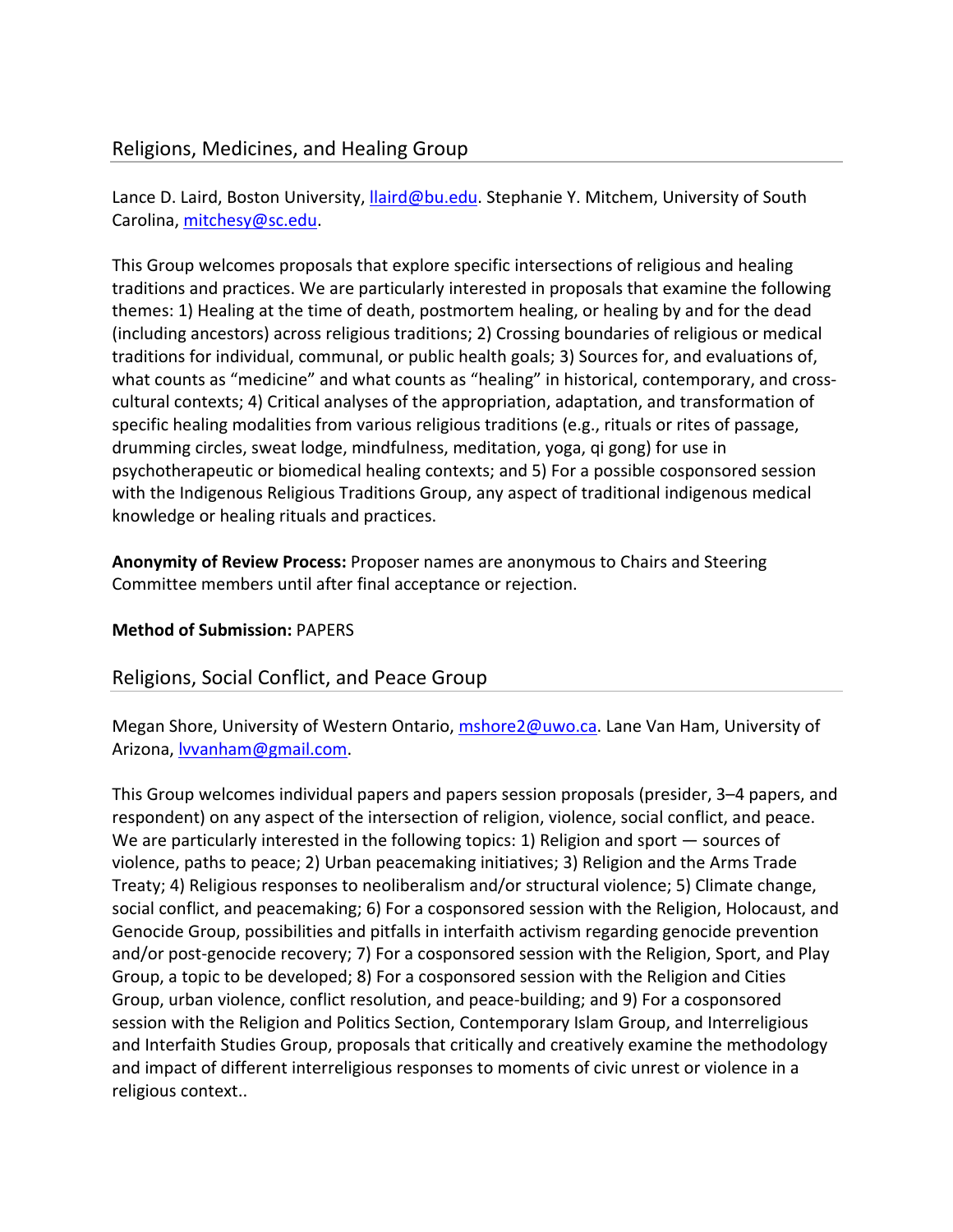**Anonymity of Review Process:** Proposer names are anonymous to Chairs and Steering Committee members until after final acceptance or rejection.

#### **Method of Submission:** PAPERS

## Religious Conversions Group

Linda A. Mercadante, Methodist Theological School, Ohio, lmercadante@mtso.edu. Marc Pugliese, Brescia University, marcpug@gmail.com.

This Group invites proposals on the following topics: 1) Hybridity, syncretism, and multiple religious belonging — questioning the category of religious conversion. We live in a time when hybridity, syncretism, and "multiple religious belonging" are becoming increasingly popular. In addition, the percentage of "nones" (i.e., unaffiliated people and those who claim to be "spiritual but not religious") is rising exponentially. Yet outside the industrialized West, religious belonging is actually increasing. Therefore, given this context, how do we understand and possibly reframe the category of religious conversion? We invite papers from scholars in a wide variety of fields (e.g., sociology of religion, history, theology, ethics, psychology of religion, etc.), religious/spiritual traditions, and/or cross‐cultural perspectives to submit paper proposals that treat this profound sea‐change in the idea and reality of religious conversion; and 2) For a cosponsored session with the Pentecostal–Charismatic Movements Group, Religion and Migration Group, and Ethics Section, exploring practices, ethics, and effects of religious conversion, especially those relating to immigration, migration, and/or Pentecostalism.

**Anonymity of Review Process:** Proposer names are anonymous to Chairs and Steering Committee members until after final acceptance or rejection.

**Method of Submission:** PAPERS

## Ricoeur Group

Michael DeLashmutt, Luther Seminary, mdelashmutt001@luthersem.edu. Jeffrey F. Keuss, Seattle Pacific University, keussj@spu.edu.

The year 2013 marks the centenary of Paul Ricoeur's birth and as such we are soliciting paper proposals that address the future of Ricouer scholarship around the following themes: 1) Paul Ricoeur and gender studies; 2) Reflections on the decade after the publication of Ricouer's *The Just* (Chicago University Press, 2003) and its legacy; 3) Ricoeur and the question of identity in relation to science and technology; 4) Reading Ricoeur's *Oneself As Another* (University of Chicago Press, 1995) as a hermeneutical lens for popular culture (e.g., anime, music, film, material mass culture, fashion); and 5) The place of Ricoeur scholarship in interreligous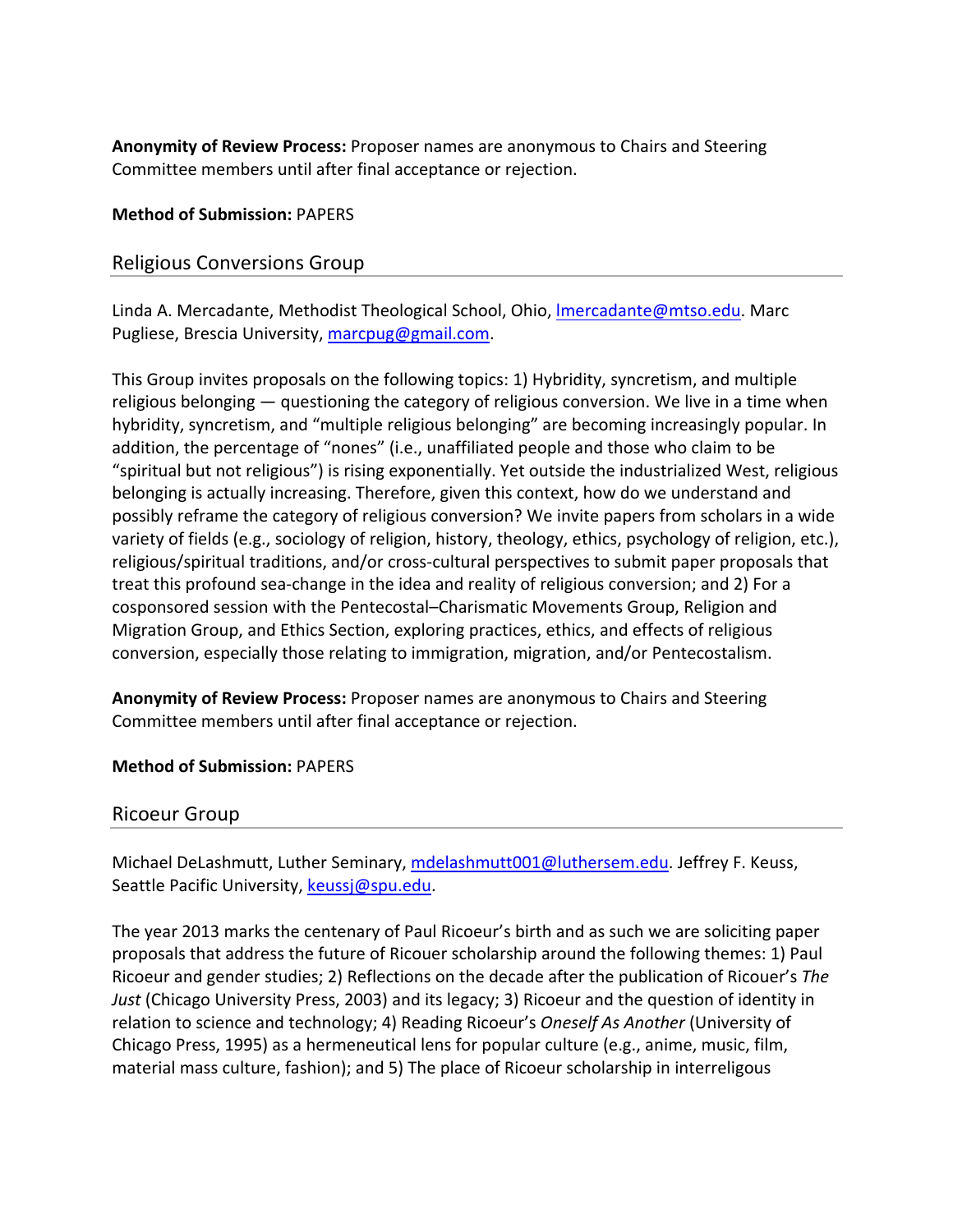dialogue. The Group is also interested in potential cosponsored sessions and roundtable proposals around themes of interest to AAR members at large.

**Anonymity of Review Process:** Proposer names are anonymous to Chairs and Steering Committee members until after final acceptance or rejection.

#### **Method of Submission:** PAPERS

## Ritual Studies Group

Sarah Haynes, Western Illinois University, s-haynes@wiu.edu. Jens Kreinath, Wichita State University, jens.kreinath@gmail.com.

This Group encourages submissions from scholars whose research employs ethnographic and field‐based methods in the study of ritual and from scholars keen to develop theoretical sophistication in the study of ritual. We particularly invite papers on: 1) The critiques and developments of the theories of Victor Turner (perhaps for a prearranged roundtable session); 2) Theoretical and methodological contributions to the study of ritual and the senses, especially ritual and sound; 3) Ethnographically‐grounded studies of ritual dance; 4) Ritual as an instrument of social protest and activism; 5) For a possible cosponsored session with the Western Esotericism Group, play and games in an esoteric context, particularly the dimensions of irony, games, play, and humor in esotericism and challenging the classic stereotype of the esotericist who looks at his/her endeavors and doctrines with extreme seriousness and gravity; 6) For a possible cosponsored session with the Religion, Holocaust, and Genocide Group, the politics of memory in annual commemorations of Holocaust and genocide (e.g., Yom HaShoah, Kristallnacht, the Rwandan genocide, Srebrenica); 7) For a possible cosponsored session with the SBL Ritual in the Biblical World Group, field‐based perspectives on studying ritual in biblical texts; and 8) For a possible cosponsored session with the Practical Theology Group, culturally diverse rituals on death, dying, and the body (e.g., contemporary practices/adaptation of funerals — green funeral movement, increase in cremation and cremation art, and cryogenics).

**Anonymity of Review Process:** Proposer names are visible to Chairs but anonymous to Steering Committee members.

## **Method of Submission:** PAPERS

## Roman Catholic Studies Group

Jeannine Hill Fletcher, Fordham University, hillfletche@fordham.edu. Amy Koehlinger, Florida State University, akoehlin@mailer.fsu.edu.

This Group will focus its 2013 program around the theme "Beyond Baltimore: The Emergence of Critical Catholic Studies." We seek to use the Annual Meeting and its location in Catholic‐rich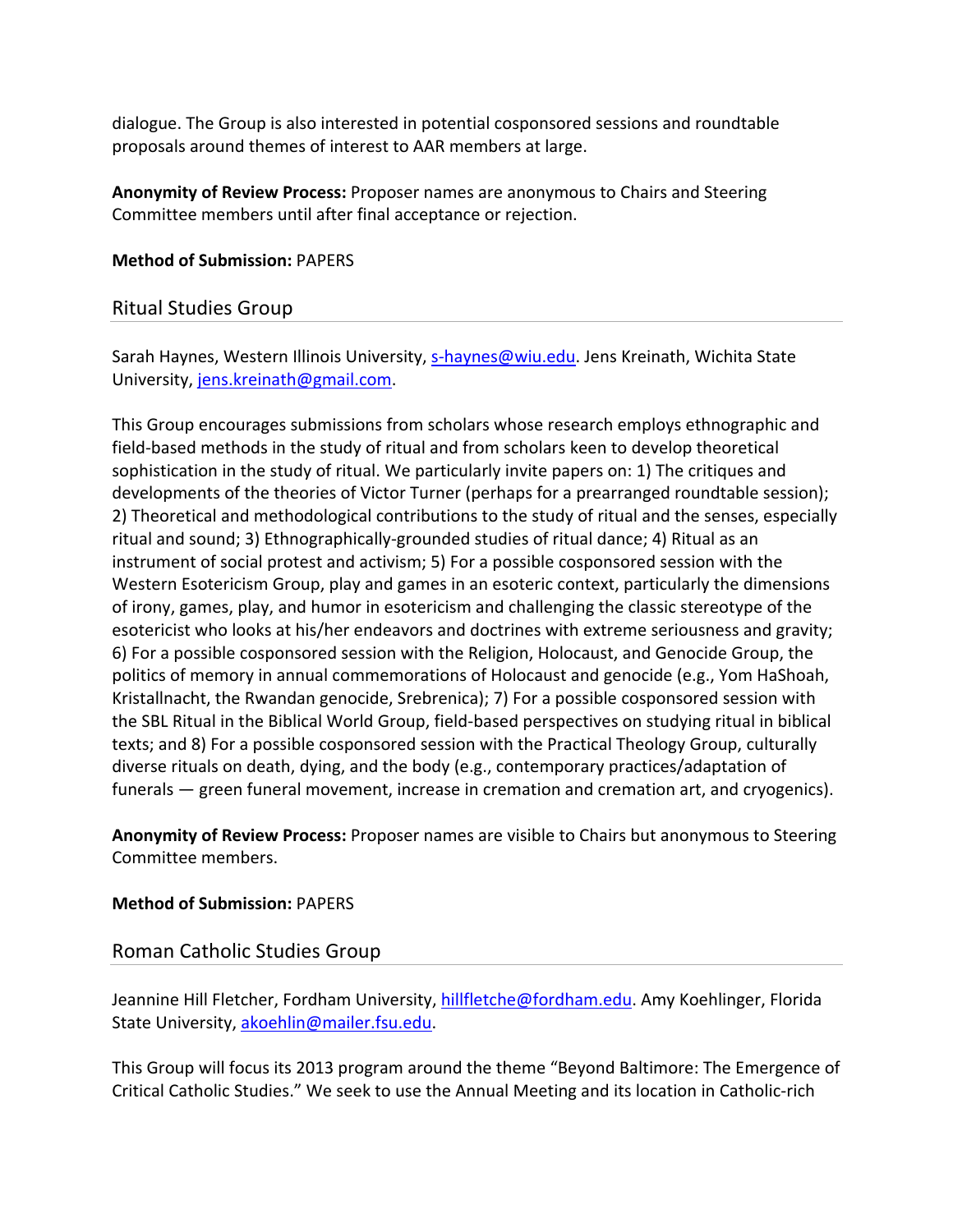Baltimore to facilitate a sustained, coherent, and provocative conversation about the field of Roman Catholic Studies as an intellectual enterprise. The "Beyond Baltimore" focus invites scholars to think through (and ultimately beyond) definitions of Catholic Studies as a field simply constituted by a common topic (e.g., "we all study the Roman Catholic Church") and toward a broader, more dynamic, and more critically self‐aware definition of our individual and collective scholarly work. Individual papers, papers sessions, and roundtables are invited that engage critically and creatively with the concept of Catholic studies as an intellectual field. Potential topics might include, but are not limited to: 1) Baltimore catechism engaged with contemporary theoretical frameworks; 2) New paradigms for approaching and interpreting the Catholic tradition (e.g., boundaries that define the field, focal sites beyond the West, analyses of systems of power within the Church and the academy); 3) The effect of dynamics in the Roman Catholic Church (e.g., sexual abuse crisis, contestations of authority) on archival work and/or theological inquiry. We are especially interested in proposals that are attentive to the ways in which history and theology relate to one another within the field. Co‐Chairs are happy to consult with individuals who are developing individual paper, papers session, or roundtable proposals to answer questions, discuss ideas, and help shape final submissions.

**Anonymity of Review Process:** Proposer names are anonymous to Chairs and Steering Committee members during review, but visible to Chairs prior to final acceptance or rejection.

**Method of Submission:** PAPERS

## Sacred Space in Asia Group

Brian J. Nichols, Central Michigan University, nicho2bj@cmich.edu.

This Group is a forum for presenting research on lived, local religion in Asia (and not a forum for Eliadean, a‐historical, and perennialist studies of space). We feature ethnographically‐informed studies of sites and historically‐informed studies of texts (canonical and noncanonical) that shed light on the role of space and location in Asian religious traditions or examine religious activity (performance, ritual, and practice) in local Asian contexts. In addition to papers that fit the general purview of our Group, we invite proposals on the following topics: 1) Monasteries and monastic practice in Asian religious traditions (e.g., nuns in Japan or Taiwan, monastics in China, Southeast Asia, or the Himalayas, and temples/monasteries as sites of religious life, devotion, ritual action, or pilgrimage); and 2) Macrodimensional studies of the religious life of cities or central religious features of cities in Asia — including, but not limited to Varanasi, Kyoto, Chang'an, Bangkok, Kyongju. We also welcome full papers session or roundtable proposals that may be cosponsored with another Program Unit. Please contact the Chair of this Group if you have full panel ideas you would like to discuss.

**Anonymity of Review Process:** Proposer names are anonymous to Chairs and Steering Committee members during review, but visible to Chairs prior to final acceptance or rejection.

#### **Method of Submission:** PAPERS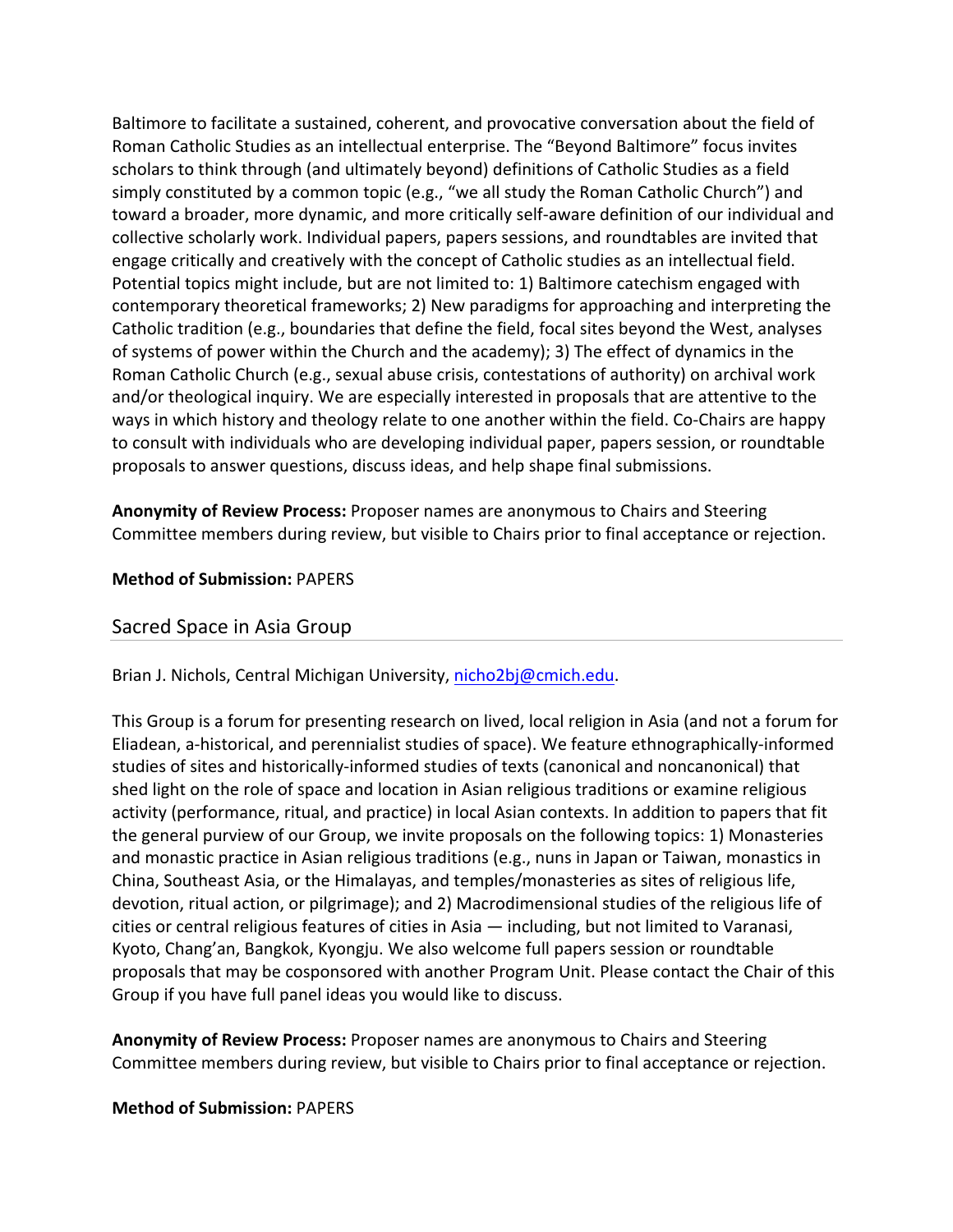## Schleiermacher Group

Andrew Dole, Amherst College, adole@amherst.edu.

This Group invites proposals for papers engaging with Schleiermacher's ethics, particularly his *Christian Ethics*. Papers may address such issues as the descriptive method Schleiermacher employs in his ethical thinking, the scope and character of his ethical system, and the development of his ethical thought. Papers regarding the influence of Schleiermacher on later ethicists are also welcome. Attention to *Christian Ethics* is particularly invited in light of recent publications, including the English translation of selections from that work by James Brandt and Hermann Peiter's *Christian Ethics According to Schleiermacher* (Pickwick Publications, 2010). Presenters will submit their full papers by October 15, 2013, to be made available for downloading in advance of the Annual Meeting.

**Anonymity of Review Process:** Proposer names are visible to Chairs but anonymous to Steering Committee members.

#### **Method of Submission:** PAPERS

## Science, Technology, and Religion Group

James Haag, Suffolk University, jameshaag@hotmail.com. Lea Schweitz, Lutheran School of Theology, Chicago, **Ischweitz@lstc.edu**.

This Group is accepting individual paper, papers session, or roundtable proposals that engage the natural sciences from religious perspectives and consider the import of developments in science and technology for religion. We encourage submissions in the following areas: 1) Reflections and assessments on the search for extraterrestrial intelligence (SETI) and religion; 2) Transcendence and immanence in religion and science; 3) Religious and philosophical responses to Terrence W. Deacon's *Incomplete Nature: How Mind Emerged from Matter* (W. W. Norton and Company, 2011); 4) Creative proposals for the teaching of religion and science; and 5) For a possible cosponsored session with the Cognitive Science of Religion Group, critical analysis of the "naturalness of religion versus unnaturalness of science" — claim(s) made in the recent book by Robert N. McCauley, *Why Religion is Natural and Science is Not* (Oxford University Press, 2011).

**Anonymity of Review Process:** Proposer names are anonymous to Chairs and Steering Committee members during review, but visible to Chairs prior to final acceptance or rejection.

#### **Method of Submission:** PAPERS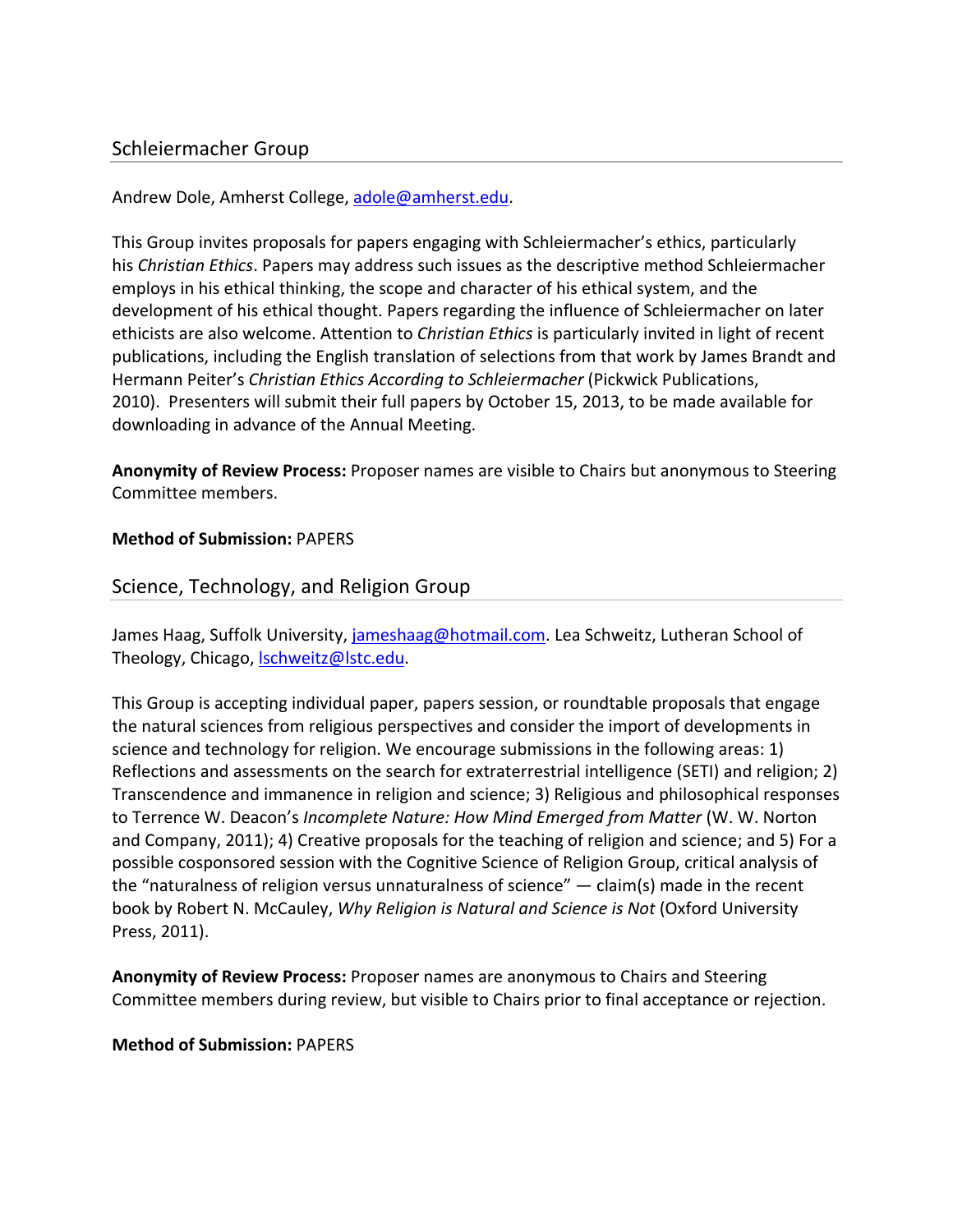## Scriptural Reasoning Group

Rumee Ahmed, University of British Columbia, rumee\_ahmed@yahoo.com. Simeon Zahl, University of Oxford, simeon.zahl@theology.ox.ac.uk.

We encourage individual paper, papers session, or roundtable proposals in all areas of scriptural reasoning. Successful proposals will reflect theoretical and methodological sophistication and engagement with existing scholarship along with innovative examinations of scriptural reasoning. We particularly encourage creative panel proposals that test the boundaries of panel format and content. We suggest that papers examine brief scriptural passages — drawing on both textual scholarship and reception history — and suggest how they address contemporary readers' concerns. Participants will be asked to circulate drafts of their papers in advance and revise their papers in conversation with each other. We especially invite papers or prearranged panel proposals related to the following topics: 1) Theology and scriptural reasoning; 2) Animals and reasoning in scriptural texts; 3) Studying, learning, and teaching; 4) The Qur'an as a process of scriptural reasoning; 5) Supersession; and 6) Scriptural reasoning's engagement with non‐Abrahamic traditions. We welcome proposals on other topics as well and encourage complete session proposals.

**Anonymity of Review Process:** Proposer names are visible to Chairs but anonymous to Steering Committee members.

**Method of Submission:** PAPERS; E‐mail without Attachment (proposal appears in body of e‐ mail); E-mail with Attachment (proposal is in attachment, not in body of e-mail)

## Scriptural/Contextual Ethics Group

Emily Filler, University of Virginia, efiller@virginia.edu. Elizabeth Phillips, Westcott House, erp31@cam.ac.uk.

This Group seeks individual papers or panel proposals dealing with the relationship between religious texts and ethics in any tradition. Papers may look at one or more particular textual passages, or may focus on a tradition's textual tradition more broadly. In the past, papers have taken up both particular ethical issues (slavery, war, economics) in religious texts and metaethical questions such as the use of religious texts in the political sphere. The main focus for the Group this year is religious texts, Civil Rights, and 1963 — marking the 150th anniversary of the Emancipation Proclamation and the 50th anniversary both of Martin Luther King Jr.'s "Letter from Birmingham Jail" and the famous March on Washington. This Group seeks to (re)consider the use of religious texts during the Civil Rights struggle in the United States. We seek papers not just on the employment of scripture by African‐American Civil Rights leaders such as King, but also the use of religious texts by other parties both for and against the approach taken by the mainstream Civil Rights community. Such approaches might include Civil Rights allies such as progressive Jewish and Christian leaders, civil rights opponents such as those defending segregation, and more radical voices such as the Black Panthers and the Nation of Islam. The goal of this session, as with our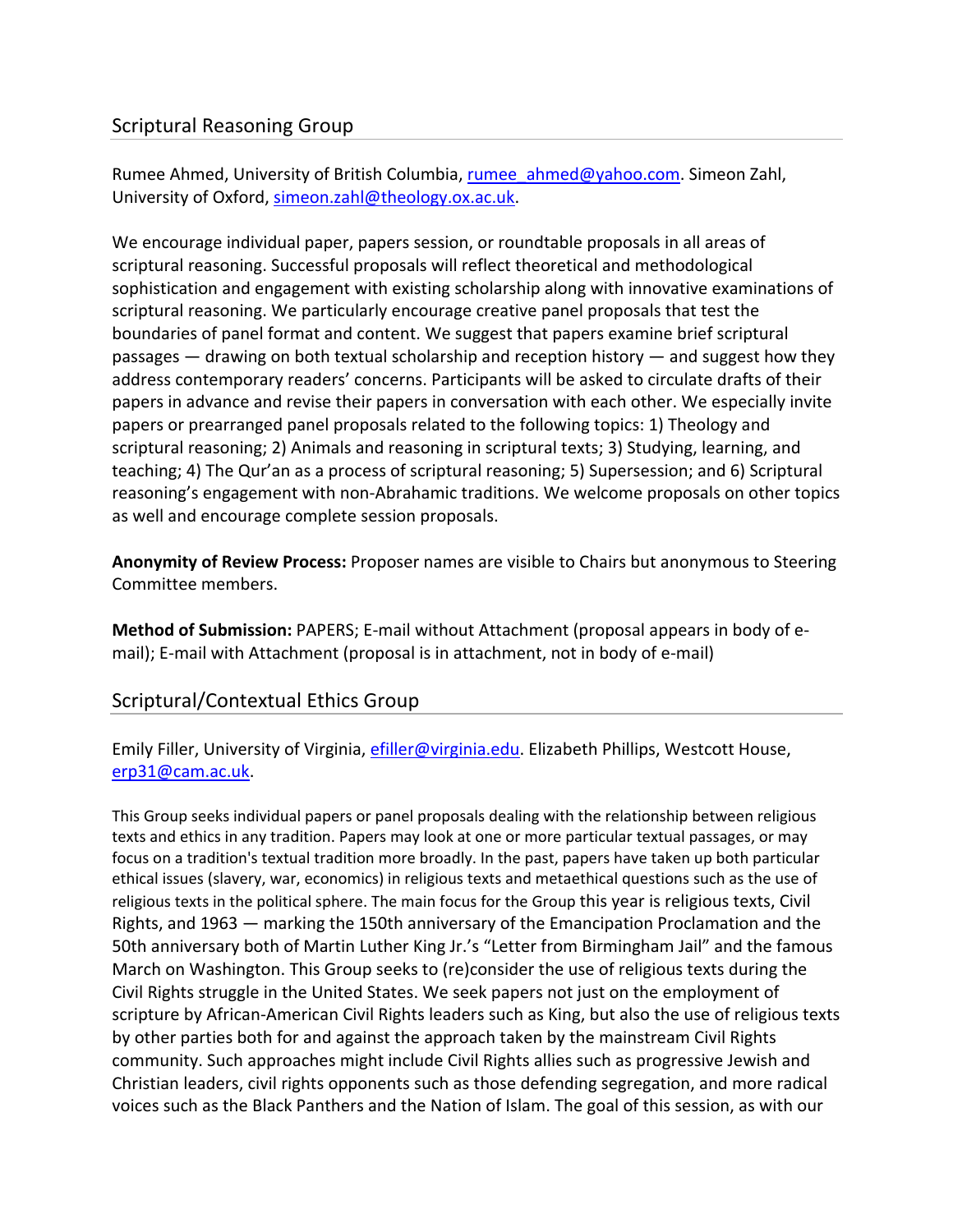Group as a whole, is both descriptive and normative; we seek papers that enhance understanding of the role of sacred scriptures in particular historical contexts as well as normative implications of such moments for religious communities today.

**Anonymity of Review Process:** Proposer names are anonymous to Chairs and Steering Committee members during review, but visible to Chairs prior to final acceptance or rejection.

#### **Method of Submission:** PAPERS

# \*NEW\* Secularism and Secularity Group

Per Smith, Boston University, smithp@bu.edu. Jonathan VanAntwerpen, Social Science Research Council, vanantwerpen@ssrc.org.

Over the course of the last few decades, theoretical reappraisals of the secular have tried in a variety of ways to destabilize and revalue the notion of the secular so that it no longer means simply the "absence of religion." Yet vernacular uses of the secular frequently continue to orbit around that very understanding. With this in mind, we invite proposals for papers or panels that explore "the secular" at its various sites of construction. In concert with this year's conference theme, we are particularly interested in proposals that critically engage public understandings of secularism as well as those that investigate the constitution of the secular in religiously plural publics, in multiple identity formations (especially among the so-called religious "nones"), and in and through a range of social practices (for example, those related to death and dying). In addition, for a possible cosponsored session with the Death, Dying, and Beyond Group, we seek proposals on secular approaches to death.

**Anonymity of Review Process:** Proposer names are visible to Chairs but anonymous to Steering Committee members.

## **Method of Submission:** PAPERS

## Sikh Studies Group

Michael Hawley, Mount Royal University, mhawley@mtroyal.ca. Nikky Singh, Colby College, nksingh@colby.edu.

This Group invites papers from a wide range of methodological and theoretical approaches on the following topics: 1) Material culture; 2) Sikh popular religion; 3) Diasporic Sikh communities and/or transnationalism; 4) Women and/or feminist perspectives in Sikh tradition; and 5) Calling into question specific categories/aspects of Sikh religion (e.g., "diaspora," "transnationalism," "feminism", etc.). Papers should reflect a balance of theoretical cogency and substantive content. Preference will be given to papers relating to the topics listed above,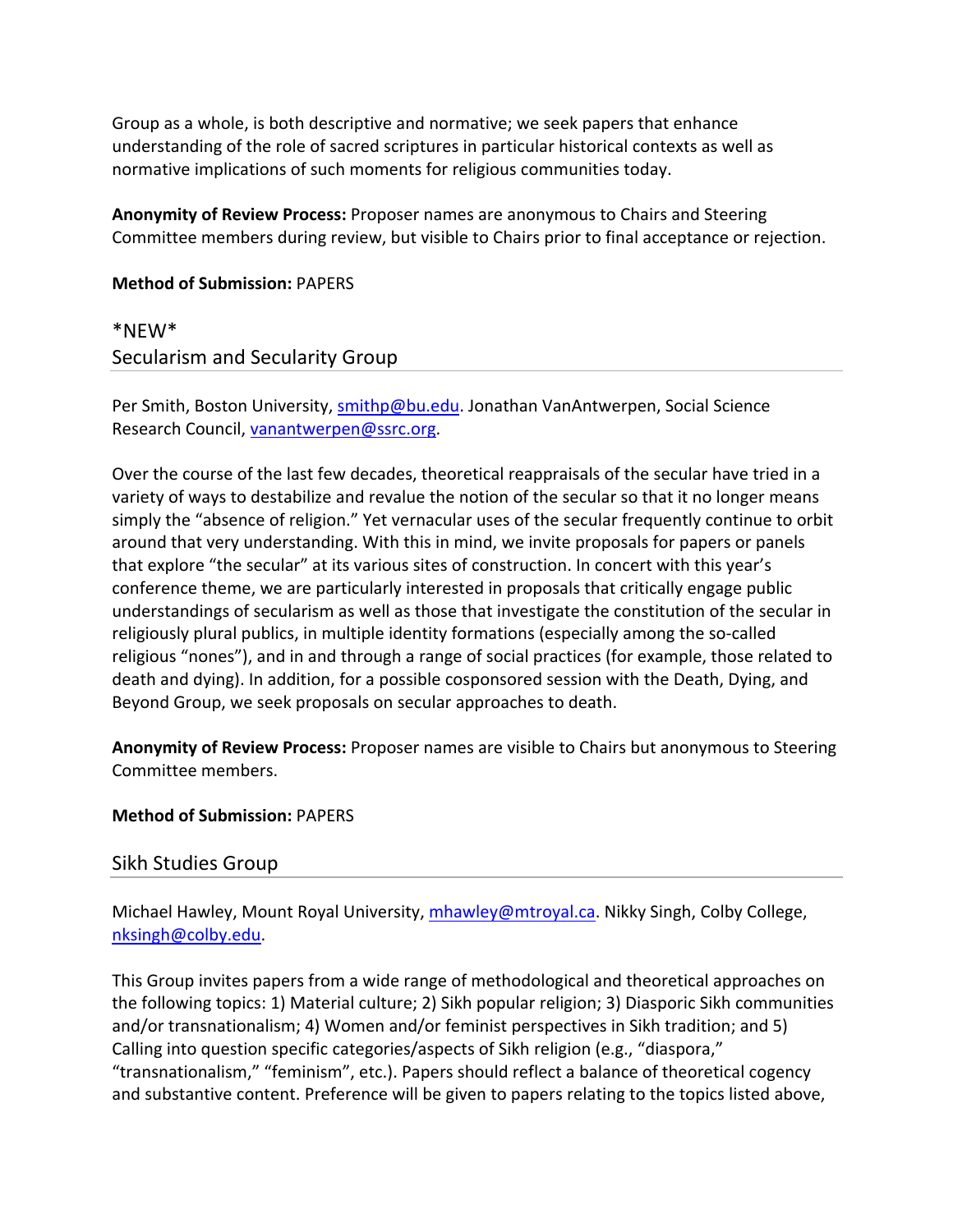though papers addressing other areas of Sikh ways of being will also be considered. Complete papers session or roundtable proposals and cosponsored sessions are particularly welcome, especially those with participation from different ranks in the field (from graduate students to faculty) and diverse perspectives.

**Anonymity of Review Process:** Proposer names are visible to Chairs but anonymous to Steering Committee members.

**Method of Submission:** PAPERS

# Sociology of Religion Group

Ipsita Chatterjea, Vanderbilt University, ipsita.chatterjea@vanderbilt.edu. Melissa M. Wilcox, Whitman College, wilcoxmm@whitman.edu.

This Group welcomes proposals on the following topics: 1) The secularity and religiousness of the "nones" — explanations and prospects (e.g., the work of Barry Kosmin, Phil Zuckerman, etc.); 2) Applications of Erving Goffman to the study of religion (e.g., *The Presentation of Self in Everyday Life* (Peter Smith Publishing, 1999), *Interaction Ritual: Essays on Face‐to‐Face Behavior* (Anchor Books, 1967), *Frame Analysis: An Essay on the Organization of Experience* (Northeastern University Press, 1986), and *Forms of Talk* (Blackwell Publishers, 1981); 3) For a possible cosponsored session with the SBL Ideological Criticism Group, social change, religious change, and theories of change and continuity — case studies and theoretical explanations; 4) Sociology of religion, environment, and ecology (e.g., Rappaport and Lansing, among others); 5) For a possible cosponsored session with the Critical Theory and Discourses on Religion Group and the Study of Religion as an Analytical Discipline Workshop, the ethics of fieldwork in the study of religion; and 6) For a possible cosponsored session with the Religion and Cities Group, the urban sociology of religion. We welcome proposals on other topics in the sociology of religion; open submissions should clearly delineate use of sociological theory and methods and relevant ties to existing sociological secondary literature on the topic proposed.

**Anonymity of Review Process:** Proposer names are anonymous to Chairs and Steering Committee members during review, but visible to Chairs prior to final acceptance or rejection.

**Method of Submission:** PAPERS; E‐mail without Attachment (proposal appears in body of e‐ mail)

Space, Place, and Religious Meaning Group

David Bains, Samford University, drbains@samford.edu. Leonard Norman Primiano, Cabrini College, lprimiano@cabrini.edu.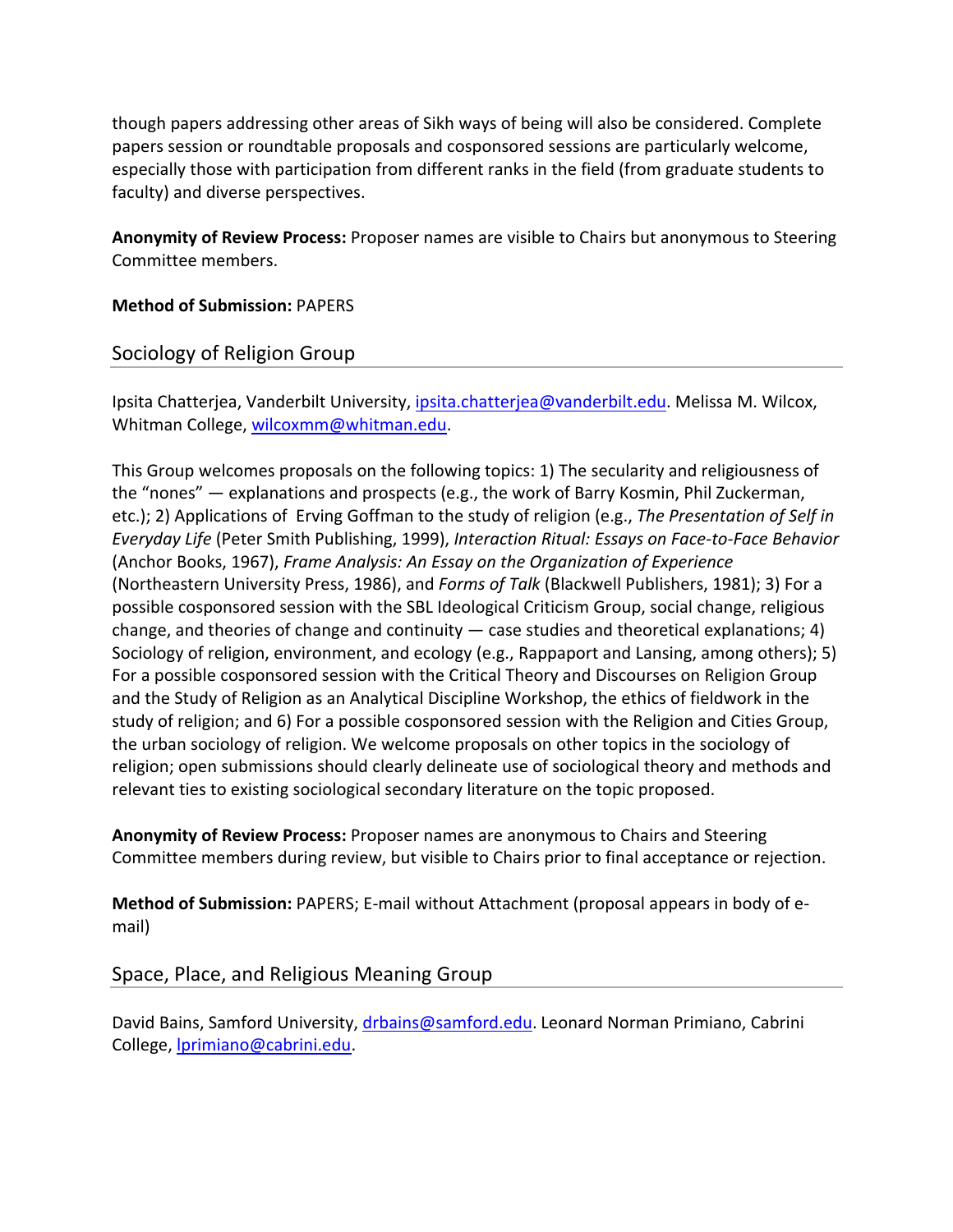This Group seeks paper proposals representing scholarship of diverse traditions, religions, and time periods, which explore the function of religious space and/or place as a constitutive component of religious systems. We seek papers that employ theoretically or methodologically self‐conscious and innovative approaches to understanding the relationships between space and religious meaning. We are particularly interested in the following topics: 1) Mediated interpretations and constructions of religious space, whether through text, narrative, photography, digitalization, performance, or other artistic media or expressive culture; and 2) Localities throughout the world, particularly outside of North America.

**Anonymity of Review Process:** Proposer names are anonymous to Chairs and Steering Committee members during review, but visible to Chairs prior to final acceptance or rejection.

## **Method of Submission:** PAPERS

## Tantric Studies Group

Lorilai Biernacki, University of Colorado, Boulder, *Ioriliai.biernacki@colorado.edu*. John Nemec, University of Virginia, nemec@virginia.edu.

This Group invites individual paper, papers session, or roundtable proposals for a variety of topics: 1) Visualization as text and icon; 2) Lived tantra, including autobiographies and biographies; 3) Magic in the tantra; 4) Pragmatic ritual; 5) Tantra beyond South Asia; 6) Subtle bodies; 7) Tantric cosmologies and sacred space; 8) Coinscribing the body in space in Tantra; 9) Bhakti views of tantra; 10) For a cosponsored session with the Contemplative Studies Group, contemplative studies and tantra; and 11) For a cosponsored session with the North American Hinduism Group, the transmission of Hindu tantra to North America. The Group is also open to other sessions or individual papers that members may wish to submit.

**Anonymity of Review Process:** Proposer names are visible to Chairs but anonymous to Steering Committee members.

**Method of Submission:** PAPERS; E‐mail without Attachment (proposal appears in body of e‐ mail); E-mail with Attachment (proposal is in attachment, not in body of e-mail)

# Theology and Continental Philosophy Group

Ellen T. Armour, Vanderbilt University, ellen.t.armour@vanderbilt.edu.

This Group invites proposals for individual papers, papers sessions, or roundtables on the following topics: 1) Responses to Falguni A. Sheth's *Toward a Political Philosophy of Race* (State University of New York Press, 2009) and/or the work of Achille Mbembe; 2) Recent Continental philosophies of "life" (Serres, Cavarero, Esposito, Mbembe); 3) Queer(ing) continental philosophy and theology; 4) Responses to Elisabeth Weber's *Living Together: Jacques Derrida's*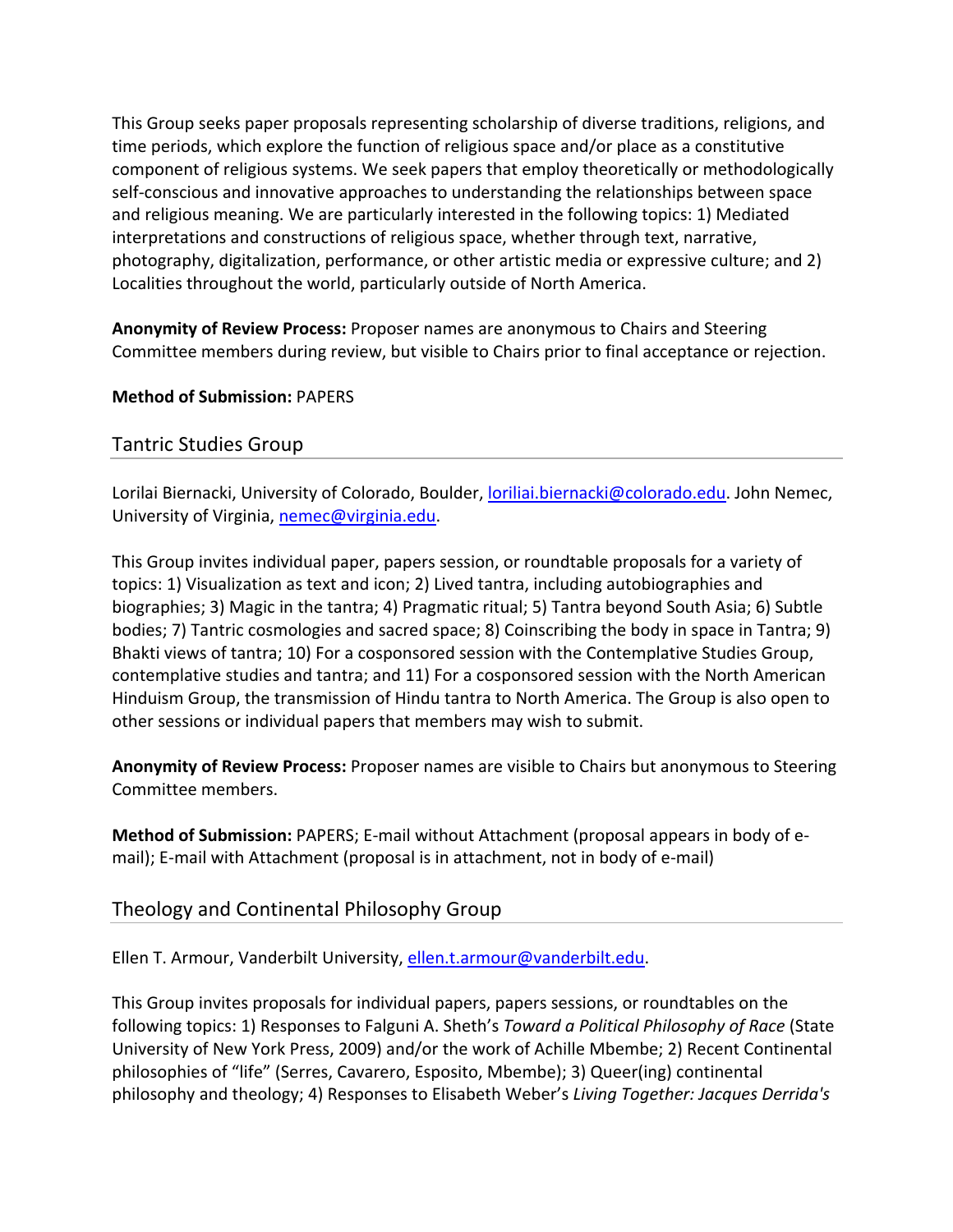*Communities of Violence and Peace* (Fordham University Press, 2012); 5) Theological analyses of recent Continental reassessments of Hegel (e.g., Malabou and Zizek); 6) For a cosponsored session with the Theology and Religious Reflection Section, a roundtable discussion of Judith Butler's *Parting Ways: Jewishness and the Critique of Zionism* (Columbia University Press, 2012); and 7) Theological topoi (e.g., forgiveness, embodiment/incarnation, transcendence/immanence) considered in dialogue with Continental philosophers. As always, we invite proposals for individual papers, papers sessions, or roundtables on other topics of interest, especially on emerging figures in continental philosophy.

**Anonymity of Review Process:** Proposer names are visible to Chairs but anonymous to Steering Committee members.

# **Method of Submission:** PAPERS

# Theology of Martin Luther King Jr. Group

Karen Jackson-Weaver, Princeton University, kjweaver@princeton.edu. Stephen G. Ray, Garrett-Evangelical Theological Seminary, stephen.ray@garrett.edu.

This Group invites proposals on the following topics: 1) The year 2013 marks the fiftieth anniversary of the March on Washington at which Martin Luther King Jr. delivered his famous "I Have a Dream" speech. We are seeking papers that explore the historical and continuing significance of this event. These papers may represent any range of engagements or analyses (e.g., historical, rhetorical analysis, ethical reflection, etc.). For the panel composed of these papers we will have two preselected respondents; and 2) A book review panel on Hak Joon Lee's *The Great World House: Martin Luther King Jr. and Global Ethics* (Pilgrim Press, 2011). While the two sessions outlined above represent our intended focus for the 2013 Annual Meeting, we remain open to other papers session or roundtable proposals that reflect the mission and purpose of our Group.

**Anonymity of Review Process:** Proposer names are anonymous to Chairs and Steering Committee members until after final acceptance or rejection.

**Method of Submission:** PAPERS; E‐mail without Attachment (proposal appears in body of e‐ mail); E-mail with Attachment (proposal is in attachment, not in body of e-mail)

# Tibetan and Himalayan Religions Group

Sarah Jacoby, Northwestern University, s-jacoby@northwestern.edu. Andrew Quintman, Yale University, andrew.quintman@yale.edu.

This Group promotes discussion among scholars using diverse approaches to the study of Tibetan and Himalayan religions. We solicit proposals for individual papers, papers sessions, or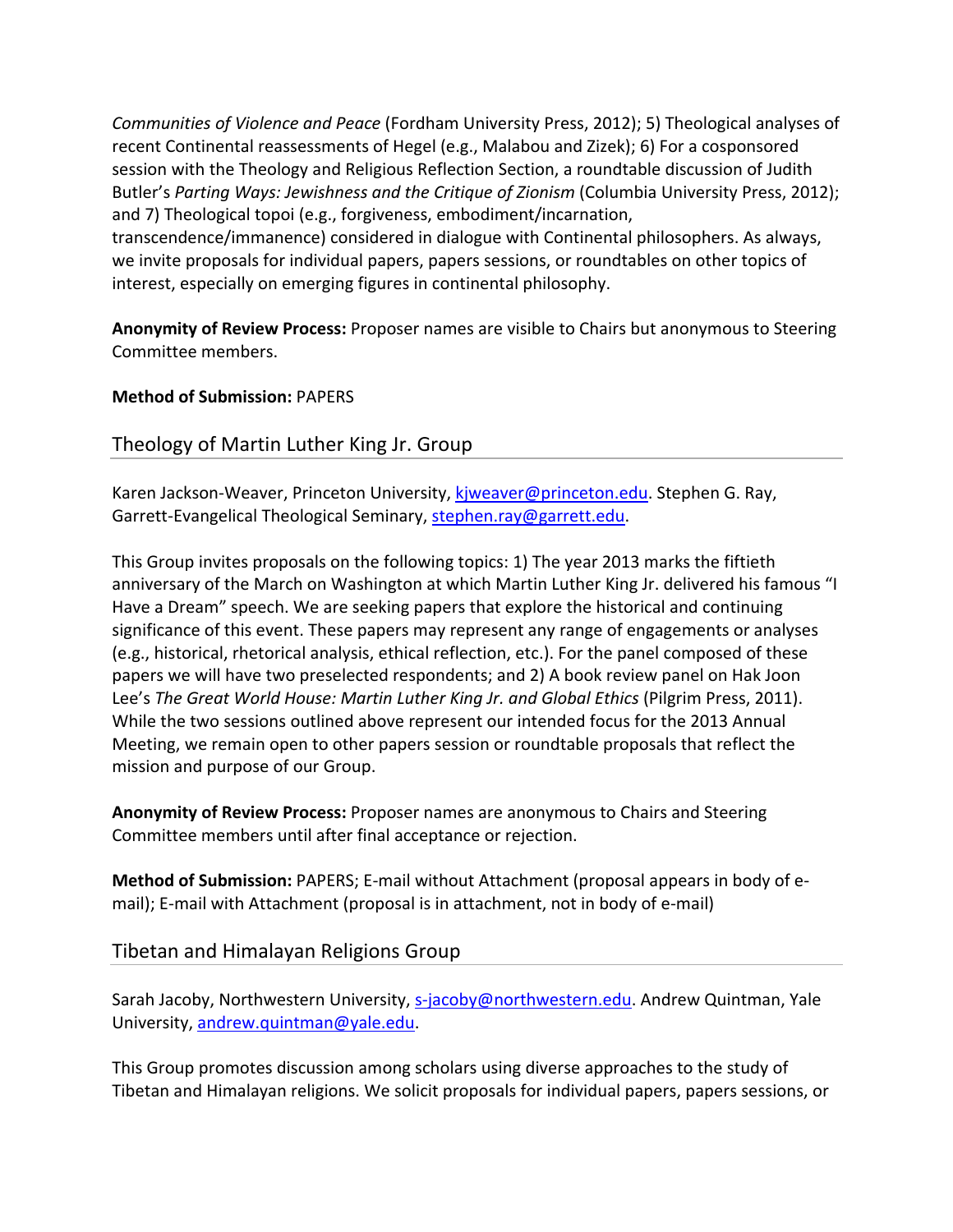roundtables addressing all aspects of religion in Tibet and the wider Himalaya. We are particularly interested in the following topics: 1) The examination of self-immolation in Tibet; 2) Interpolations, emendations, and corruptions of religious texts; 3) Tibetan mythology; 4) Writing Tibetan women and female lineages in Tibet; 5) Discerning social history in Tibetan biographical literature; 6) Animals in Tibetan religion; and 7) Sessions with a specific regional focus (Bhutan, Sikkim, etc.). We welcome proposals for unconventional formats (especially those that would work well in a ninety‐minute session), such as a book review panel or a focused discussion on a particular textual passage or ritual practice. We also encourage proposals that may be cosponsored with other Program Units.

**Anonymity of Review Process:** Proposer names are visible to Chairs but anonymous to Steering Committee members.

#### **Method of Submission:** PAPERS

# Tillich: Issues in Theology, Religion, and Culture Group

Sharon Peebles Burch, Interfaith Counseling Center, **spburch@att.net**. Russell Re Manning, University of Aberdeen, r.remanning@abdn.ac.uk.

This Group welcomes proposals for individual papers, papers sessions, or roundtables on the following issues in theology, religion, and culture that engage with Tillich or post‐Tillichian thought: 1) For a cosponsored session with the Kierkegaard, Religion, and Culture Group, the relationship between Schelling, Kierkegaard, and Tillich, in particular either Kierkegaard's debt to Schelling or Tillich's debt to Schelling. Papers must be submitted by September 1; 2) Is there a twenty‐first century correlation? Tillich's method of correlation roots his ideas in the contemporary existential situation of his day. He defined the task of systematic theology as providing Christian answers to questions that arise in light of accepted political, ethical, artistic, philosophical, and theological practices. What is the (or are) the major challenge(s) that face religion, culture, and theology in the twenty‐first century? How does the method of correlation apply to those challenges (or that challenge)? In what ways is systematic theology providing a Christian response? Is it effective?; 3) For a cosponsored session with the Religion, Film, and Visual Culture Group, Tillich and film. What is the significance of Tillich's theology of culture for work in film and theology? How does Tillich's approach inform theological interpretation of film? What is meant by the claim that Tillich suggests the "possibility of revelation through film"?; 4) For a cosponsored session with the Liberation Theologies Group, radical political and liberation theology — Tillich's legacy and significance. What is the importance of Tillich for contemporary radical political theology? Unlike much mainstream contemporary political theology, thinking from the margins — from the politically and theologically underrepresented, including various liberation theologies — draws creatively from the work of Paul Tillich. What are the further prospects for work in this area?; 5) Pentecostal engagements with Tillich. Building on the forthcoming collection *Spiritual Presence and Spiritual Power: Pentecostal Readings of and Engagement with the Legacy of Paul Tillich* (eds. Nimi Wariboko and Amos Yong, Indiana University Press), we invite proposals on both the reception of Paul Tillich within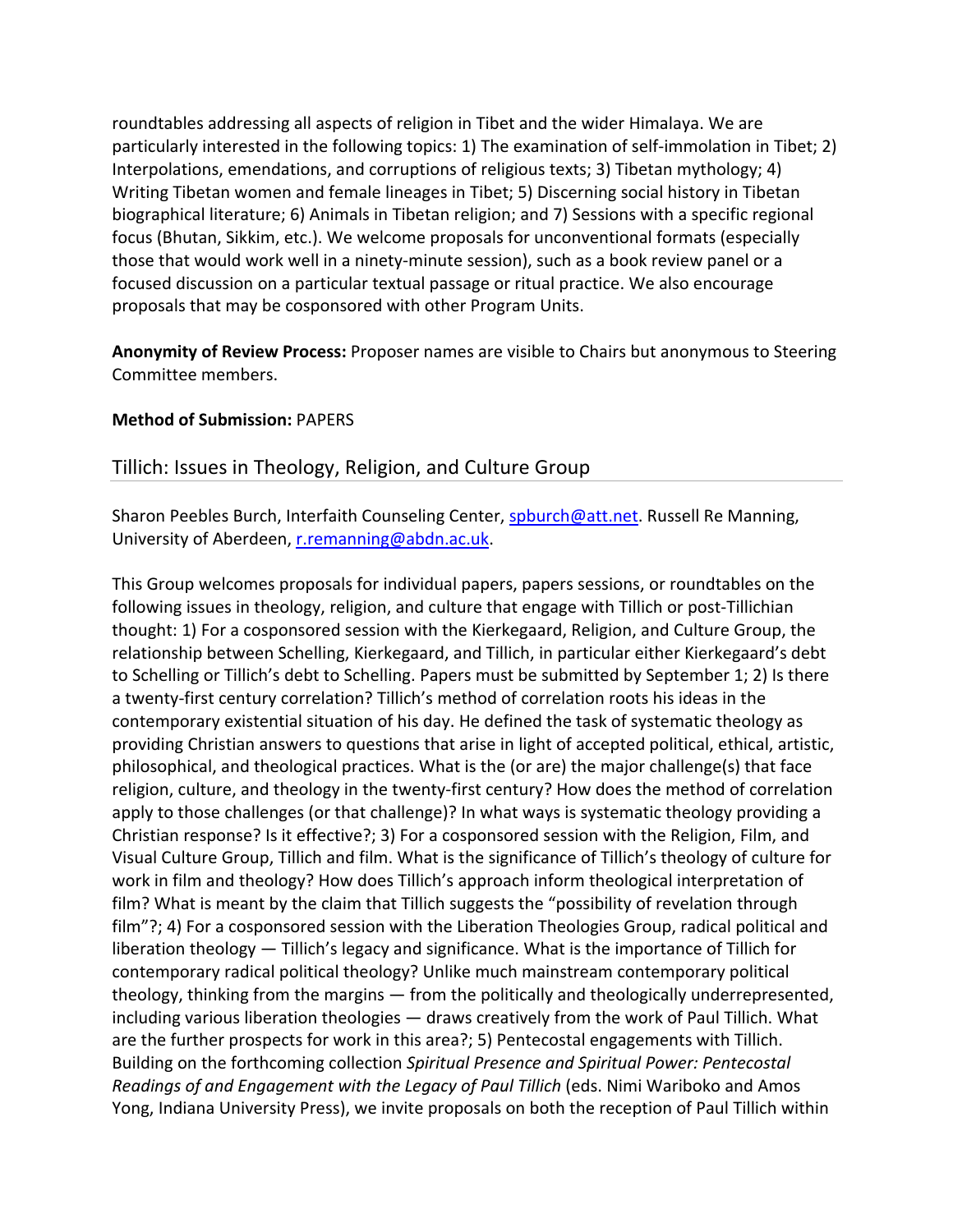Pentecostal theology and a Tillichian engagement with Pentecostalism; and 6) For a cosponsored session with the Christian Systematic Theology Section, practices of the Christian life in Tillich's thought. Address theoretical and practical reflections about the practices of the Christian life from a theological perspective informed by Tillich, in particular with reference to *Systematic Theology* volume 3 (first published in two parts: *Life and the Spirit* and *History and the Kingdom of God* fifty years ago in 1963). Other Tillich‐related proposals will be seriously considered. Unless otherwise requested, proposals not scheduled are automatically passed onto the North American Paul Tillich Society for possible inclusion in their Annual Meeting. A winning student paper receives the Annual Tillich Prize. Please indicate if a submitted paper is eligible for the student prize.

**Anonymity of Review Process:** Proposer names are visible to Chairs but anonymous to Steering Committee members.

**Method of Submission:** PAPERS; E‐mail with Attachment (proposal is in attachment, not in body of e‐mail)

# Transformative Scholarship and Pedagogy Group

Gabriella Lettini, Starr King School for the Ministry and Graduate Theological Union, glettini@sksm.edu. Darby K. Ray, Millsaps College, raydk@millsaps.edu.

This Group offers a forum for developing transformative strategies for integrating activism, education, and scholarship. This includes learning in conversation with activist communities, thus allowing our understanding of religious traditions, culture, and knowledge itself to be challenged and shaped by such engagement. We invite proposals on the following topics: 1) Hands-on workshops exploring best practices in transformative teaching in online and low residency learning — what are the challenges and the new possibilities?; 2) What are the many and complex ways power functions in our classrooms and educational institutions? What are the power and authority of teachers engaged in transformative education, especially when they come from traditionally underrepresented and marginalized communities in the academy?; 3) What are transformative educational philosophies and practices for evaluating students?; 4) What are we learning as educators and scholars from experiences of teaching in the prison system? How are we engaging the prison industrial complex in transformative ways?; 5) What are powerful examples of public transformative scholarship that has the potential to change society at large?; and 6) Papers, papers sessions, workshops, or roundtable discussions that explore engagements between scholars, teachers, and activists in the Baltimore area. Preference will be given to proposals for a roundtable session and to very interactive formats.

**Anonymity of Review Process:** Proposer names are visible to Chairs but anonymous to Steering Committee members.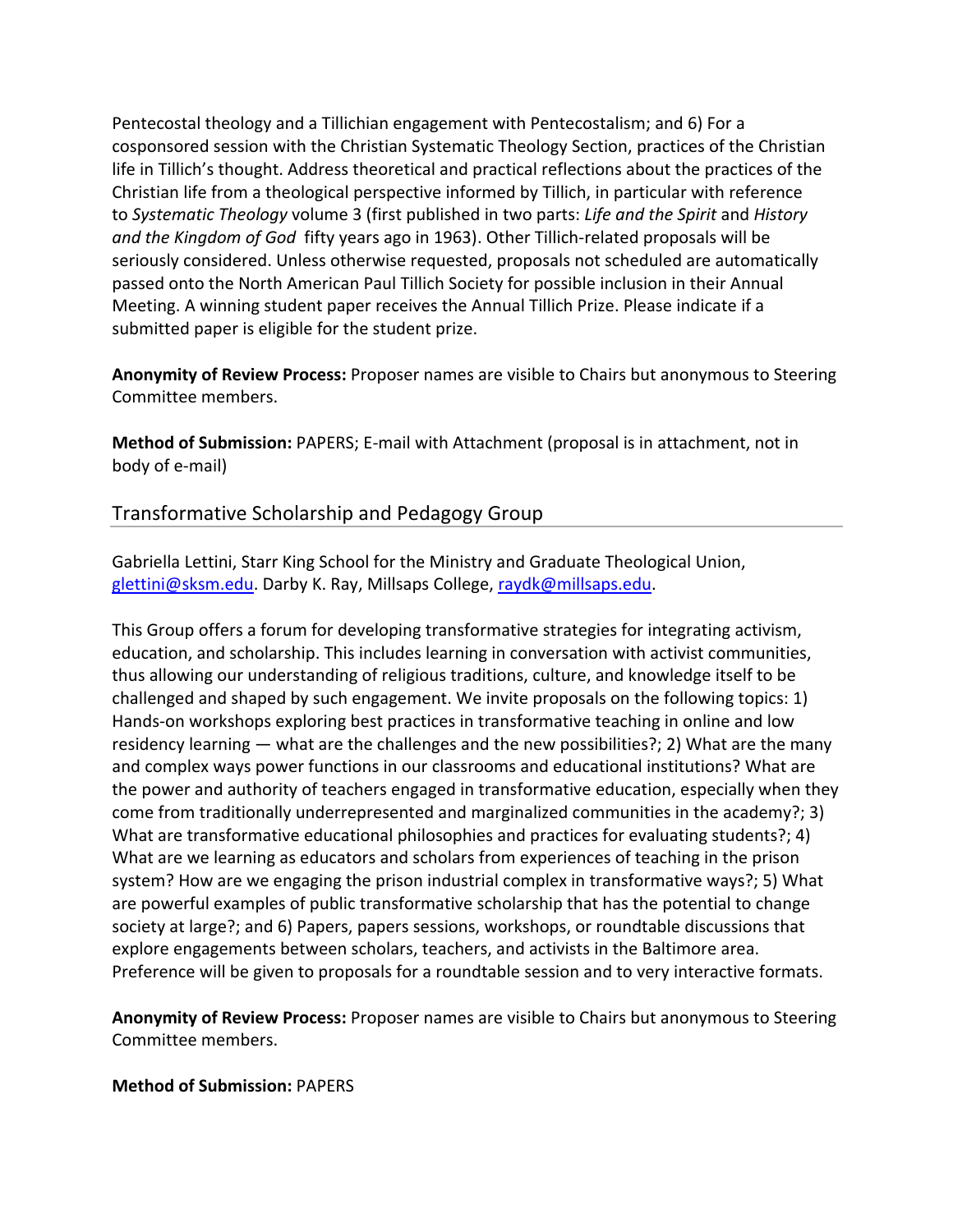# Transhumanism and Religion Group

## Calvin Mercer, East Carolina University, mercerc@ecu.edu.

This Group welcomes papers on any aspect of transhumanism and religion and seeks perspectives from a variety of religious traditions. We encourage feminist analyses and more overtly philosophical critiques of posthuman discourse and we encourage original research. Papers may identify and critically evaluate any implicit religious beliefs, practices, and values that might underlie key transhumanist claims, goals, values, and assumptions. For example, are there operative notions of anthropology, soteriology, ethics, and eschatology at play in transhumanist quests? Papers might consider how transhumanism challenges religious traditions to develop their own ideas of the human future; in particular, the prospect of human transformation, whether by technological or other means. Papers may provide critical and constructive assessments of an envisioned future that place greater confidence in nanotechnology, robotics, and information technology to achieve virtual immortality and create a superior posthuman species.

**Anonymity of Review Process:** Proposer names are visible to Chairs but anonymous to Steering Committee members.

#### **Method of Submission:** PAPERS

#### Vatican II Studies Group

Peter De Mey, Katholieke Universiteit Leuven, peter.demey@theo.kuleuven.be. Massimo Faggioli, University of Saint Thomas, massimo.faggioli@gmail.com.

The theme for the Group this year is "A new start for Vatican II under Paul VI? The Council in 1963 and its first results." Fifty years after the second session of the Council, our Group welcomes proposals on the following topics: 1) *Sacrosanctum Concilium* and beyond — the challenges of liturgical renewal at Vatican II and today; 2) *Inter Mirifica* and beyond — the struggle of the Catholic Church with communication (media); 3) Paul VI and the Council after 1963 — papal power and conciliarity; 4) Pre-Vatican II movements of theological renewal and the theology of Vatican II; 5) Vatican II and Trent — the commemorations of Trent in 1963 and 2013; 6) The Council and the wider political and cultural reality of the early 1960s; 7) For a cosponsored session with the Ecclesiological Investigations Group, the ecclesiological paradigm shift of Vatican II and its ecumenical implications, with particular attention to the relationship between the local and universal dimensions of the Church. Topics on other relevant issues related to Vatican II studies are welcome.

**Anonymity of Review Process:** Proposer names are visible to Chairs and Steering Committee members at all times.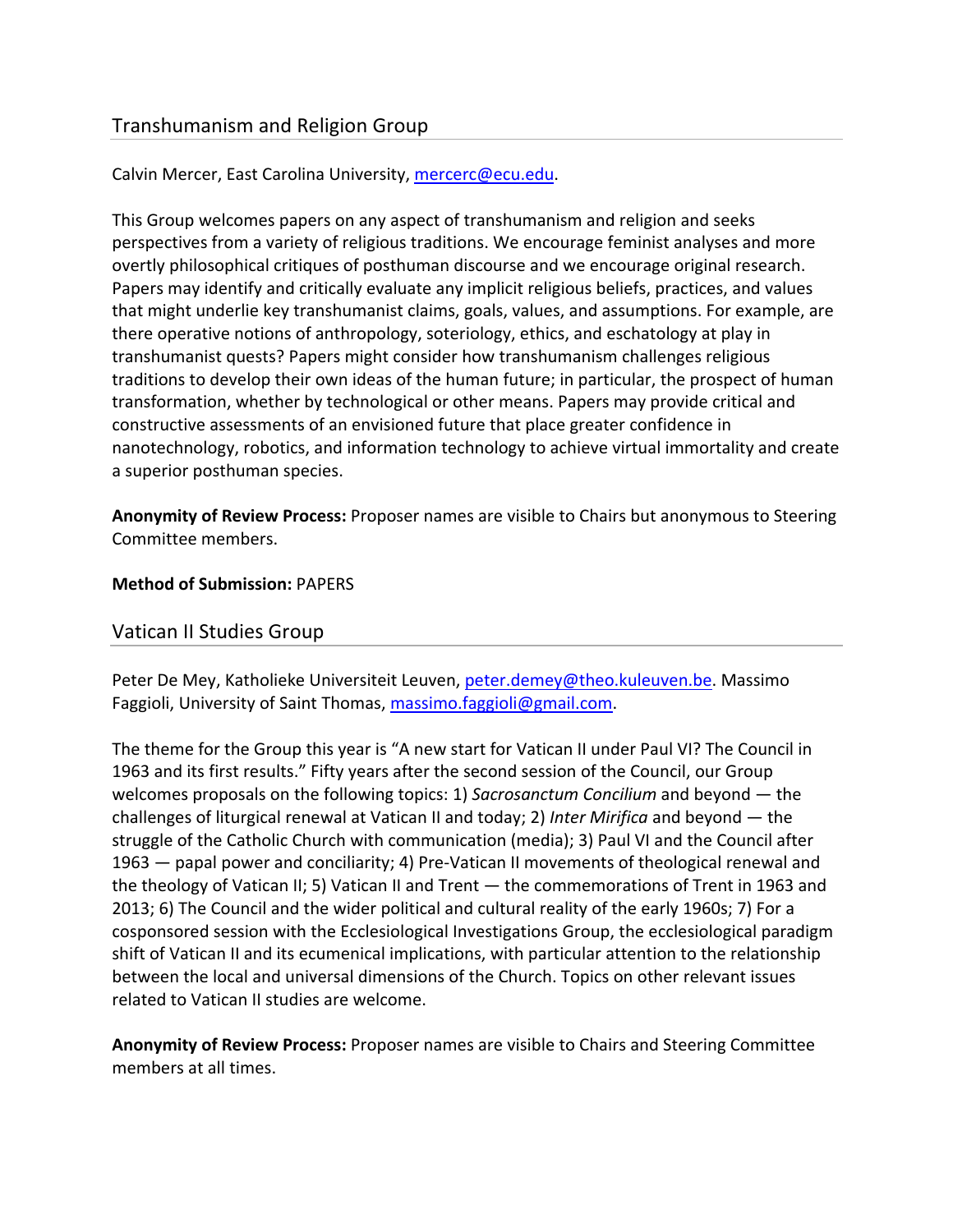# Wesleyan Studies Group

Rex D. Matthews, Emory University, rex.matthews@emory.edu. Priscilla Pope-Levison, Seattle Pacific University, popep@spu.edu.

This Group invites proposals for the following topics: 1) For a cosponsored session with the History of Christianity Section, Methodism in the Civil War era. We are particularly interested in papers that explore the historical realities and theological rationales for Wesleyan and Methodist participation in the conflict on both sides. Papers that offer comparative analyses of Wesleyan and Methodist involvements in other national conflicts are welcome; and 2) John B. Cobb Jr.'s book *Is It Too Late? A Theology of Ecology* (originally published in 1972; Revised edition, Environmental Ethics Books, 1995) was the first book‐length theological treatment of the impending ecological crisis. Forty years later, the ecological crisis has deepened as the human population of the earth continues to grow exponentially and mounting evidence indicates the realities of global warming and climate change as a consequence of human activity. We invite papers that will contribute to a constructive Wesleyan theology of ecology.

**Anonymity of Review Process:** Proposer names are visible to Chairs but anonymous to Steering Committee members.

#### **Method of Submission:** PAPERS

#### Western Esotericism Group

Cathy N. Gutierrez, Sweet Briar College, cautierrez@sbc.edu. Marco Pasi, Universiteit van Amsterdam, m.pasi@uva.nl.

This Group invites paper proposals on the following topics: 1) Esotericism and psychoactive substances — exploring the historical, cultural, and social dimensions of the use of drugs and more generally psychoactive substances in the context of Western esotericism, especially in relation to visionary and/or mystical experiences but also in relation to magical and ritual practices; 2) Michel Foucault's concept of "technologies of the self" and focuses to esoteric practices of bodily and/or mental discipline used as tool of spiritual or magical realization; and 3) For a possible cosponsored session with the Ritual Studies Group, play and games in an esoteric context, particularly the dimensions of irony, games, play, and humor in esotericism and challenging the classic stereotype of the esotericist who looks at his/her endeavors and doctrines with extreme seriousness and gravity.

**Anonymity of Review Process:** Proposer names are visible to Chairs but anonymous to Steering Committee members.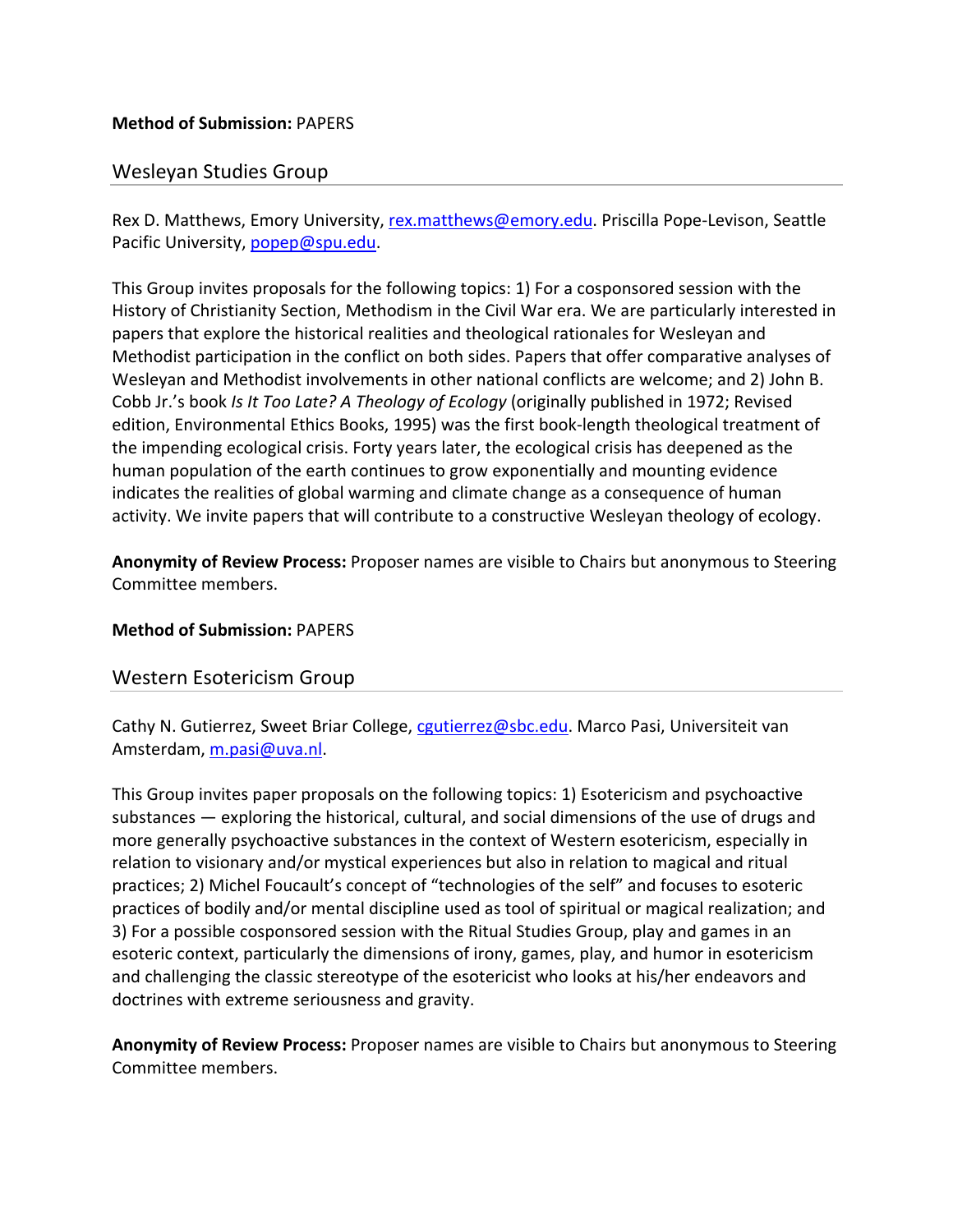## **Method of Submission:** PAPERS

# Womanist Approaches to Religion and Society Group

Tracey Hucks, Haverford College, thucks@haverford.edu. Pamela Lightsey, Boston University, ronnice@bu.edu.

This Group invites critically developed individual paper, papers session, or roundtable proposals on the following topics: 1) Possible links (and points of tension) between African‐American women's and indigenous women's (i.e., African, African Diaspora, First Nation) theological conceptualizations; 2) The theological and religious formation(s) of Black women in politics; 3) Moving beyond — advancing and honoring Womanist work done by "all the folk"; 4) Scholarship and activism that utilizes womanist methodologies to advocate for environmental justice (Eco‐Womanism); and 5) Perspectives on Third Wave Womanism that attend to its continued building upon womanist scholarship, its points of departure, and the possible overarching challenges of the "wave" construct/branding to articulate Womanist work across time.

**Anonymity of Review Process:** Proposer names are anonymous to Chairs and Steering Committee members until after final acceptance or rejection.

**Method of Submission:** PAPERS; E‐mail without Attachment (proposal appears in body of e‐ mail); E-mail with Attachment (proposal is in attachment, not in body of e-mail)

# Women of Color Scholarship, Teaching, and Activism Group

Grace Ji-Sun Kim, Moravian Theological Seminary, giskim@moravian.edu. Eboni Marshall Turman, Union Theological Seminary, ebonik.marshall@gmail.com.

This Group welcomes proposals in any area related to women of color scholarship, teaching, and activism. We are particularly interested in proposals that focus on: 1) Teaching religion as a justice issue; 2) Service learning and activism, including subversive ways of using service learning; 3) The significance of women of color in the 2012 elections; 4) Community education and activism; and 5) Interrogating the term "grassroots" as it applies to teaching, scholarship, and organizing.

**Anonymity of Review Process:** Proposer names are anonymous to Chairs and Steering Committee members until after final acceptance or rejection.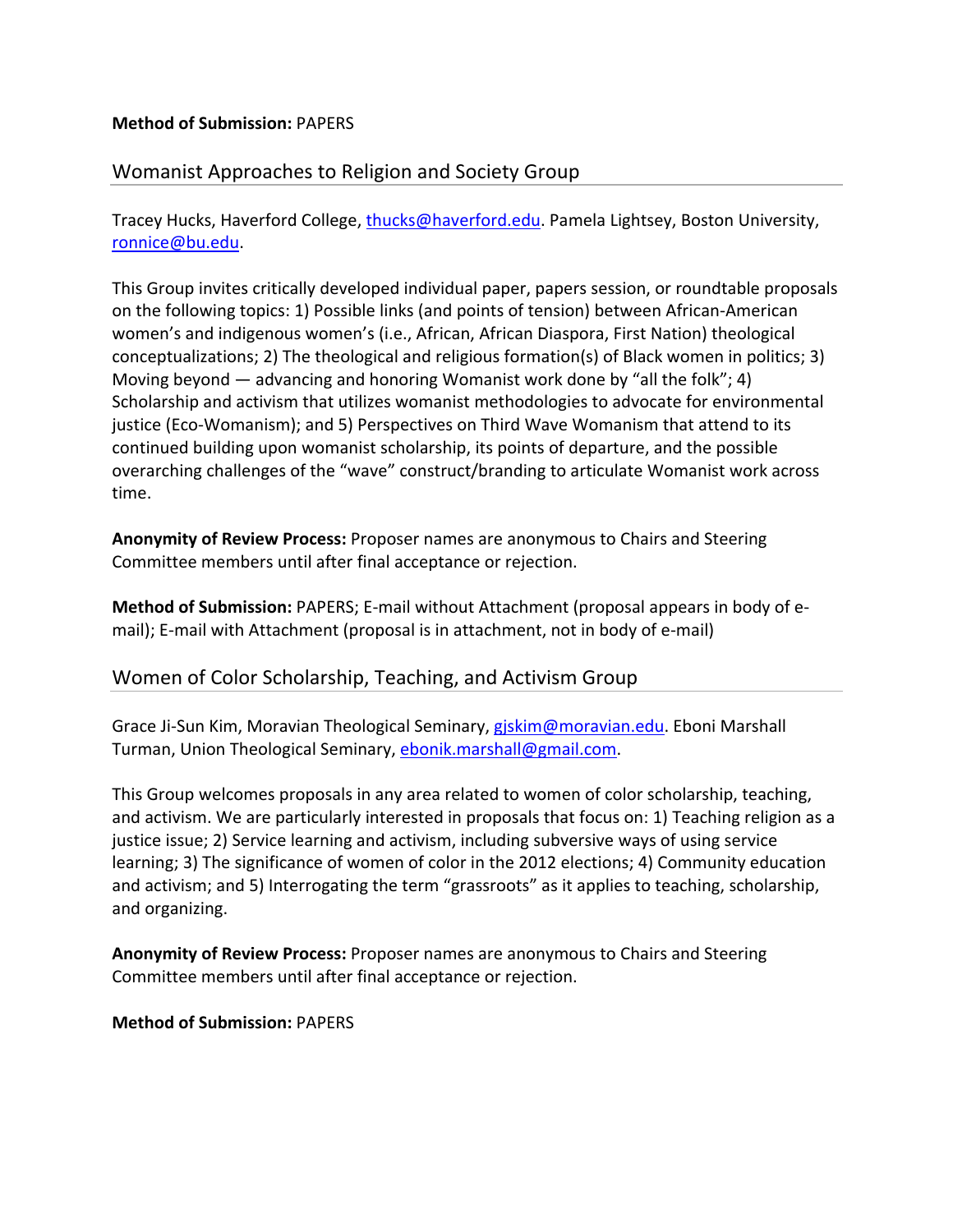# World Christianity Group

Jayachitra Lalitha, Tamilnadu Theological Seminary, ejchitra@yahoo.com. Jane Carol Redmont, Guilford College, jredmont@guilford.edu.

This Group welcomes individual paper, papers session, or roundtable proposals in the following areas: 1) Dual or multiple religious belongings (both Christian/non‐Christian and dual/multiple identities within Christianity) and Christian identities in flux in World Christianity; 2) Native Christian elites in colonized or formerly colonized countries — attention to transnational networks among these elites is welcome; 3) How does a World Christianity perspective transform systematic theology? Papers are welcome with a methodological focus and/or a focus on specific subfields (Christology, ecclesiology, hamartiology, soteriology, theology of creation, etc.). What is the relation of a World Christianity perspective on systematic (or dogmatic) theology to already existing transformations wrought by ecumenical, comparative, contextual, liberation, postcolonial, feminist‐ and/or gender‐conscious, queer, and missiological approaches to systematic theology?; and 4) Migrations and/in World Christianity today. As always, we are particularly interested in methodological variety and innovation and in gendered perspectives.

**Anonymity of Review Process:** Proposer names are anonymous to Chairs and Steering Committee members during review, but visible to Chairs prior to final acceptance or rejection.

# **Method of Submission:** PAPERS

# Yoga in Theory and Practice Group

Andrew J. Nicholson, Stony Brook University, ainicholson@notes.cc.sunysb.edu</u>. Mark Singleton, Saint John's College, Santa Fe, mhsingleton@sjcsf.edu.

This Group seeks individual paper, papers session, or roundtable proposals on the topic of Yoga in theory and practice from a variety of perspectives, including sociology, anthropology, history of religions, philosophy and theology, and cultural studies. Suggested topics include: 1) Premodern and modern yogas in conversation; 2) Yoga and science; 3) The commemoration of the life and work of Georg Feuerstein; 4) Aesthetics and yoga; 5) Modern Jain Yoga; 6) Photography in the history of modern yoga; 7) Yoga and women's studies; and 8) For a cosponsored session with the Religion, Film, and Visual Culture Group, art, visual culture, and yoga (in conjunction with the Smithsonian Institution's "Yoga: the Art of Transformation" exhibition at the Sackler Gallery). You are encouraged to contact the co-Chairs for more information about the suggested topics and to suggest other possible topics. We prefer complete session submissions rather than individual paper proposals whenever possible.

**Anonymity of Review Process:** Proposer names are anonymous to Chairs and Steering Committee members until after final acceptance or rejection.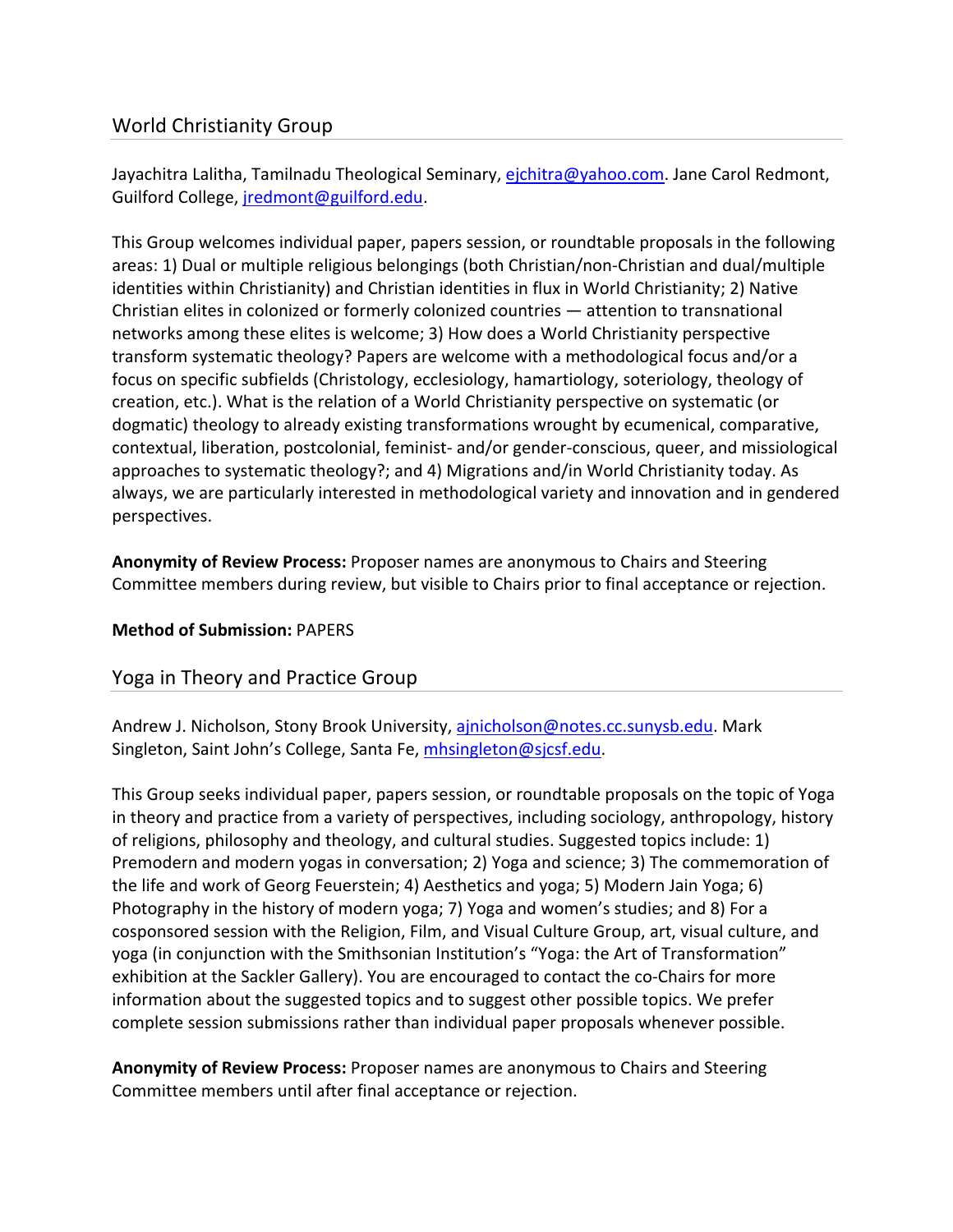## **Method of Submission:** PAPERS

# Yogācāra Studies Group

Dan Lusthaus, Harvard University, lusthaus@fas.harvard.edu. C. John Powers, Australian National University, john.powers@anu.edu.au.

In light of the success and excitement that our text discussion format has had in recent years, this Group will focus on the following topics: 1) The "Tattvārtha" chapter of the *Bodhisattvabhūmi*; 2) Dharmakīrti's *Santānāntarasiddhi*; 3) *Madhyāntavibhāga* — either chapter one or one of the "less familiar" chapters; 4) Dharmakīrti's *Pramāṇavārttika*, particularly the section on Yogācāra; 5) Yogācāra as a theory of meaning; 6) The body in Yogācāra (can include medicine); 7) Intersubjectivity; 8) Yogācāra and cognitive science; 9) Yogācāra and phenomenology; 10) Yogācāra and tantra; and 11) Why did Hetuvidyā originate in Yogācāra? Fully‐formed papers sessions or roundtables on the above listed or other Yogācāra texts or a section of another Yogācāra text amenable to group discussion are invited and strongly encouraged.

**Anonymity of Review Process:** Proposer names are visible to Chairs but anonymous to Steering Committee members.

**Method of Submission:** PAPERS

# **SEMINARS**

# Christian Zionism in Comparative Perspective Seminar

Goran Gunner, Church of Sweden Research Unit, goran.gunner@svenskakyrkan.se. Robert O. Smith, Evangelical Lutheran Church in America, robert.smith@elca.org.

Through its years of operation, this Seminar has suggested a working definition of Christian Zionism as "political action, informed by specifically Christian commitments, to promote or preserve Jewish control over the geographic area now containing Israel and the occupied Palestinian territories." As the Seminar draws to a close, we invite proposals for papers that will grapple with this definition and suggest alternatives. We welcome a variety of methodological perspectives, including historical and phenomenological approaches, as well as suggestions for deepening and extending academic engagement with this emerging field of inquiry.

**Anonymity of Review Process:** Proposer names are visible to Chairs but anonymous to Steering Committee members.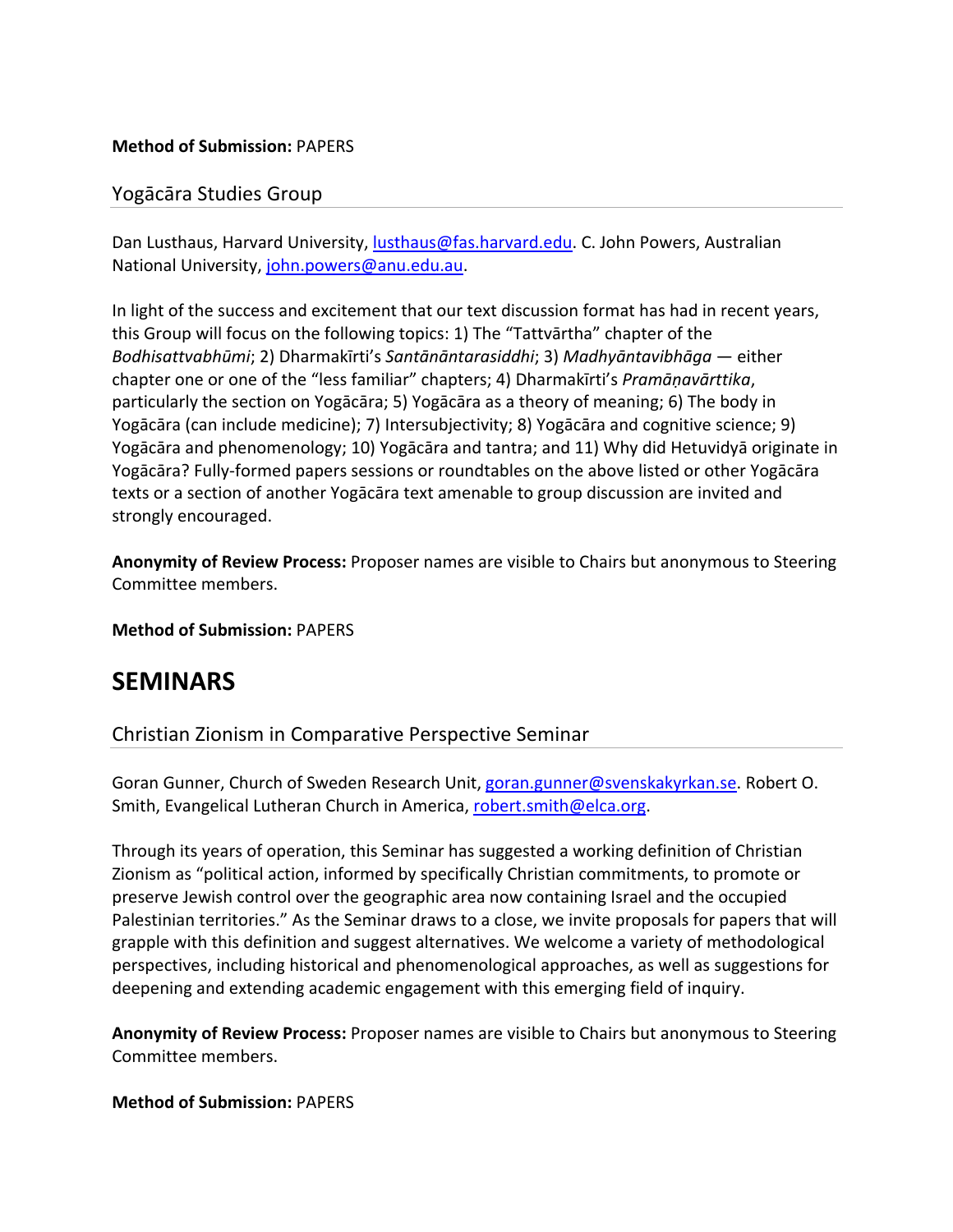# Global Perspectives on Religion and HIV/AIDS Seminar

Lynne Gerber, University of California, Berkeley, Lgerber@berkeley.edu. Anthony Petro, New York University, anthony.petro@nyu.edu.

This Seminar brings together an interdisciplinary group of scholars to develop an analysis of the various roles religion has played historically and continues to occupy in shaping the global AIDS pandemic. We are particularly interested in examining how religion and HIV cuts across, generates, and challenges social, economic, geographic, and cultural differences. In addition to building theoretical and conceptual tools for understanding religion and AIDS, we aim to create an anthology appropriate for a wide academic audience interested in the religious and moral dimensions of the AIDS epidemic, including their effects on the lived experience of disease and the formation of religious and public health efforts to fight HIV/AIDS and prevent infection. Much of the work of our multiyear Seminar focuses on creating an internally cohesive project that incorporates our diverse methodological and regional perspectives, but shares a set of common themes and questions concerning the convergence of religion and HIV/AIDS over the past three decades. We are in the second of the Seminar's five‐year lifespan and are especially interested in considering proposals on religion and HIV/AIDS in Asia, Latin America, and Europe and proposals on HIV/AIDS and non‐Christian traditions. Scholars interested in joining this conversation are encouraged to contact the Chairs for more information and/or details about submitting a proposal.

**Anonymity of Review Process:** Proposer names are visible to Chairs and Steering Committee members at all times.

**Method of Submission:** PAPERS; E‐mail without Attachment (proposal appears in body of e‐ mail); E-mail with Attachment (proposal is in attachment, not in body of e-mail)

# Religion and the Literary in Tibet Seminar

Kurtis Schaeffer, University of Virginia, schaeffer@virginia.edu.

This Seminar is determined by the preselected seminar members and is not open to submissions.

**Anonymity of Review Process:** N/A

**Method of Submission:** N/A

Stand‐alone MA Programs in Religion Seminar

Jarrod L. Whitaker, Wake Forest University, whitakjl@wfu.edu.